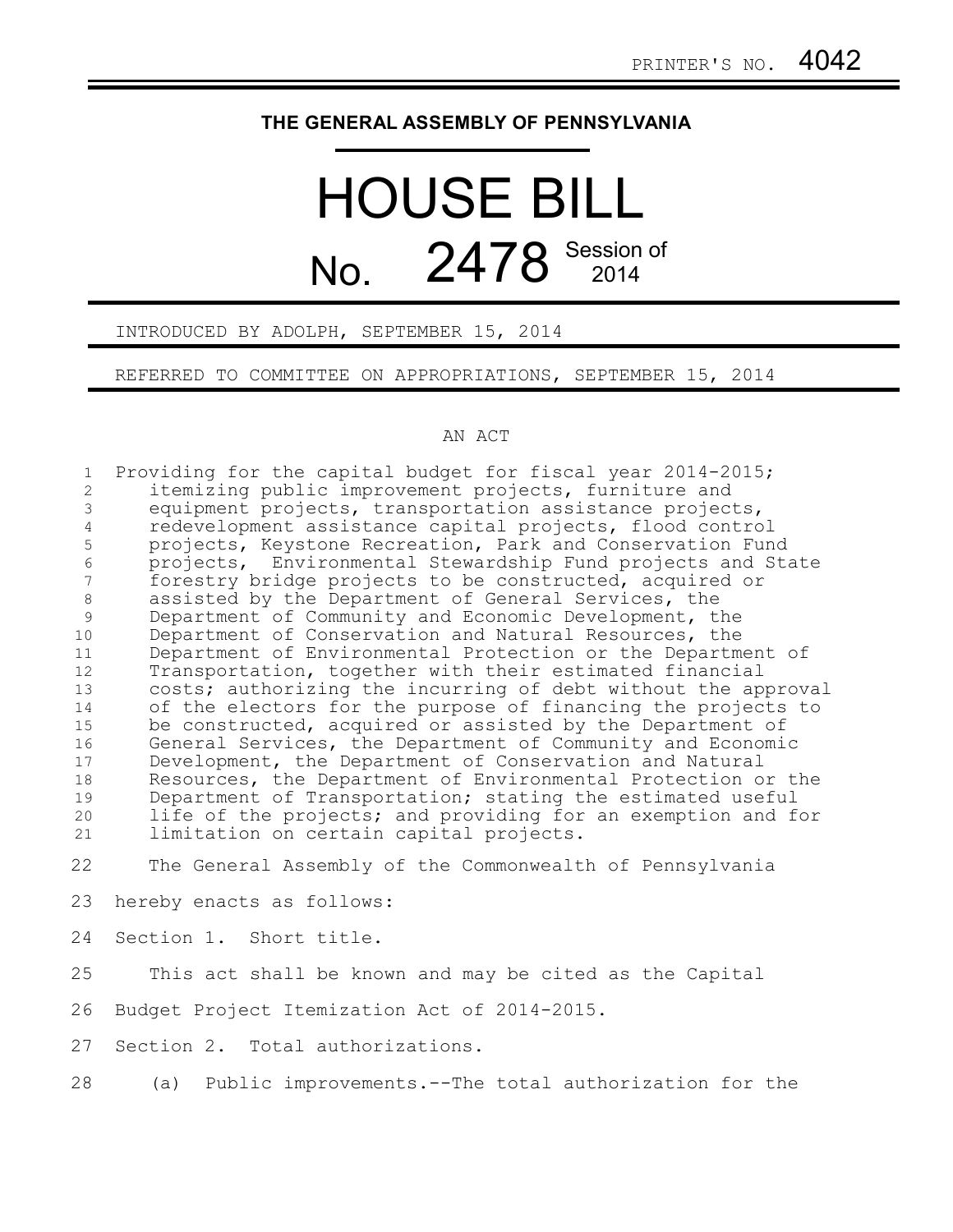additional capital projects in the category of public improvement projects itemized in section 3 and to be acquired or constructed by the Department of General Services, its successors or assigns, and to be financed by the incurring of debt shall be \$565,191,000. 1 2 3 4 5

(b) Furniture and equipment.--The total authorization for the additional capital projects in the category of public improvement projects consisting of the acquisition of original movable furniture and equipment to complete public improvement projects itemized in section 4 and to be acquired by the Department of General Services, its successors or assigns, and to be financed by the incurring of debt shall be \$1,600,000. 6 7 8 9 10 11 12

(c) Transportation assistance.--The total authorization for the capital projects in the category of transportation assistance projects itemized in section 5 with respect to which an interest is to be acquired in or constructed by the Department of Transportation, its successors or assigns, and to be financed by the incurring of debt shall be \$451,893,000. 13 14 15 16 17 18

(d) Redevelopment assistance.--The total authorization for the capital projects in the category of redevelopment assistance capital projects itemized in section 6 for capital grants by the Department of Community and Economic Development, its successors or assigns, and to be financed by the incurring of debt, shall be \$787,027,000. 19 20 21 22 23 24

(e) Flood control.--The total authorization for the capital projects in the category of flood control projects itemized in section 7 and to be constructed by the Department of Environmental Protection, its successors or assigns, and to be financed by the incurring of debt, shall be \$48,205,000. (f) Keystone Recreation, Park and Conservation Fund.--The 25 26 27 28 29 30

20140HB2478PN4042 - 2 -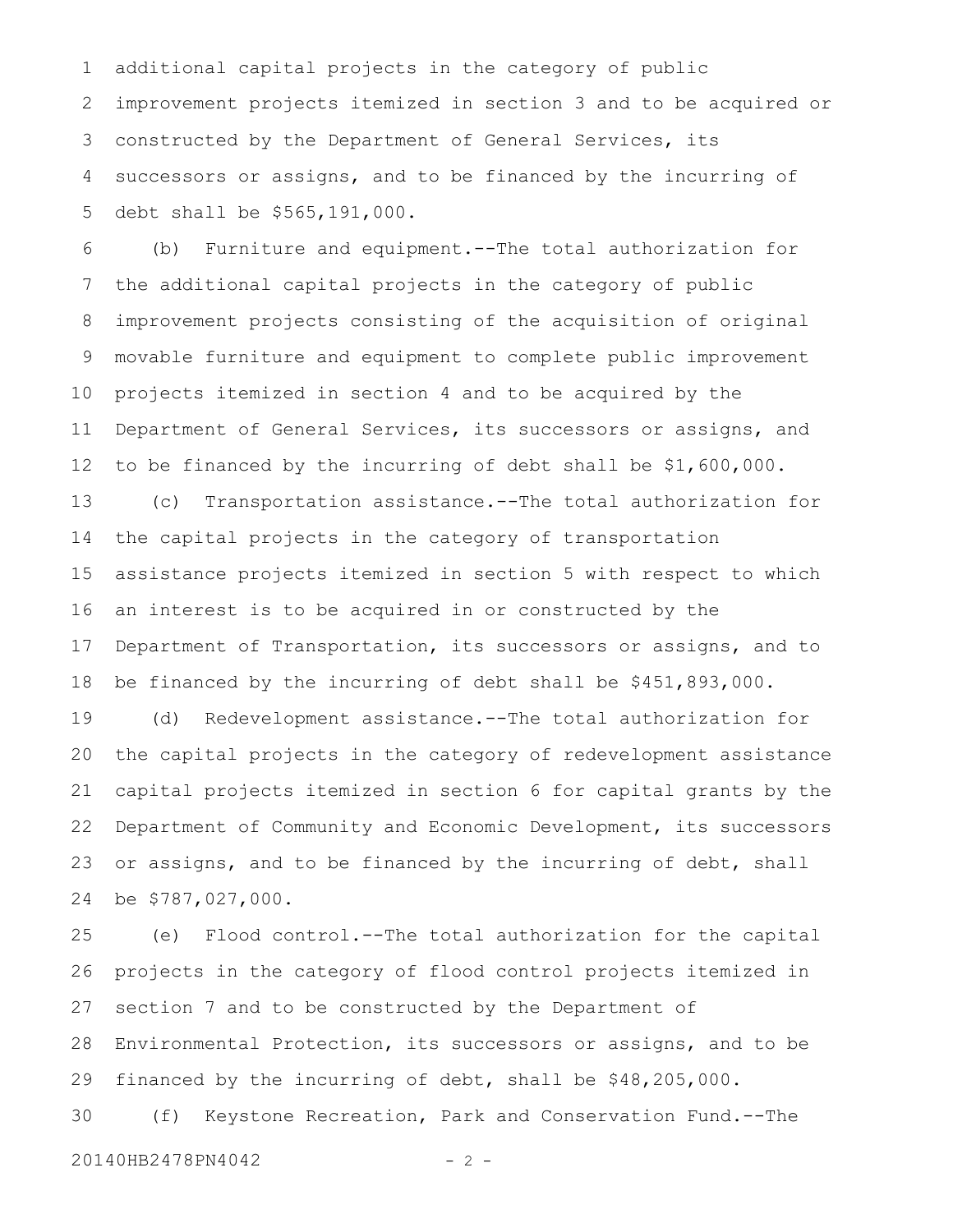total authorization for the capital projects in the category of public improvement projects itemized in section 8 and to be constructed by the Department of Conservation and Natural Resources, its successors or assigns, and to be financed from current revenues in the Keystone Recreation, Park and Conservation Fund shall be \$20,015,000. 1 2 3 4 5 6

(g) Environmental Stewardship Fund current revenue projects.--The total authorization for the capital projects in the category of public improvement projects itemized in section 9 to be acquired or developed by the Department of Conservation and Natural Resources and to be financed by current revenues of the Environmental Stewardship Fund under executive authorization shall be \$7,740,000. 7 8 9 10 11 12 13

(h) State forestry bridge projects.--The total authorization for the capital projects itemized in section 10 to be constructed by the Department of Conservation and Natural Resources, its successors or assigns, and to be financed by oil company franchise tax revenues under 75 Pa.C.S. § 9502(a)(2)(iv) (relating to imposition of tax) shall be \$3,750,000. 14 15 16 17 18 19

(i) Motor License Fund current revenue projects.--The total authorization for the capital projects in the category of public improvement projects itemized in section 11 to be acquired or developed by the Department of Transportation and to be financed by current revenues of the Motor License Fund pursuant to executive authorization shall be \$407,500,000. 20 21 22 23 24 25

Section 3. Itemization of public improvement capital projects. Additional capital projects in the category of public improvement projects to be constructed or acquired by the Department of General Services, its successors or assigns, and to be financed by the incurring of debt, are hereby itemized, 26 27 28 29 30

20140HB2478PN4042 - 3 -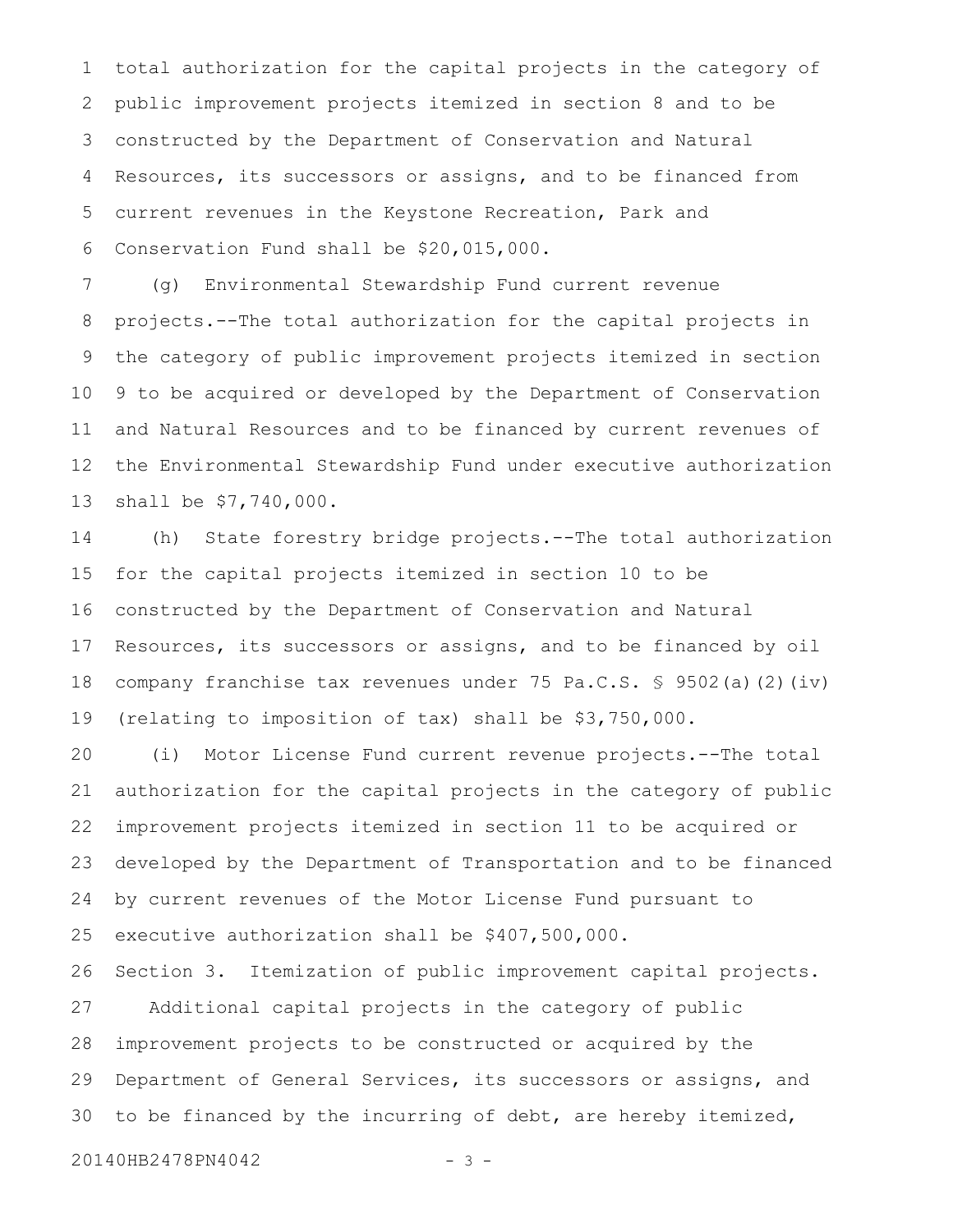| 1              | together with their respective estimated financial costs, as |               |
|----------------|--------------------------------------------------------------|---------------|
| 2              | follows:                                                     |               |
| 3              |                                                              | Total Project |
| $\overline{4}$ | Project                                                      | Allocation    |
| 5              | Department of Agriculture<br>(1)                             |               |
| 6              | Farm Show Complex<br>(i)                                     |               |
| 7              | Provide for maintenance and upgrades<br>(A)                  |               |
| 8              | to various sections of the Farm Show                         |               |
| $\mathsf 9$    | Complex                                                      |               |
| 10             | Project Allocation                                           | 14,000,000    |
| 11             | (Base Project Allocation -                                   |               |
| 12             | \$12,600,000                                                 |               |
| 13             | (Design & Contingencies - \$1,400,000)                       |               |
| 14             | Department of Conservation and Natural<br>(2)                |               |
| 15             | Resources                                                    |               |
| 16             | Washington Crossing Historic Park<br>(i)                     |               |
| 17             | Construction and infrastructure<br>(A)                       |               |
| 18             | improvements to comply with State Park                       |               |
| 19             | standards                                                    |               |
| 20             | Project Allocation                                           | 5,000,000     |
| 21             | (Base Project Allocation - \$5,000,000)                      |               |
| 22             | Department of Corrections<br>(3)                             |               |
| 23             | State Correctional Institution at Albion<br>(i)              |               |
| 24             | Replace all institutional cameras and<br>(A)                 |               |
| 25             | system components and add cameras                            |               |
| 26             | Project Allocation                                           | 1,875,000     |
| 27             | (Base Project Allocation - \$1,500,000)                      |               |
| 28             | (Design & Contingencies - \$375,000)                         |               |
| 29             | Renovate or replace the institution's<br>(B)                 |               |
| 30             | chilled water system, including                              |               |
|                |                                                              |               |

20140HB2478PN4042 - 4 -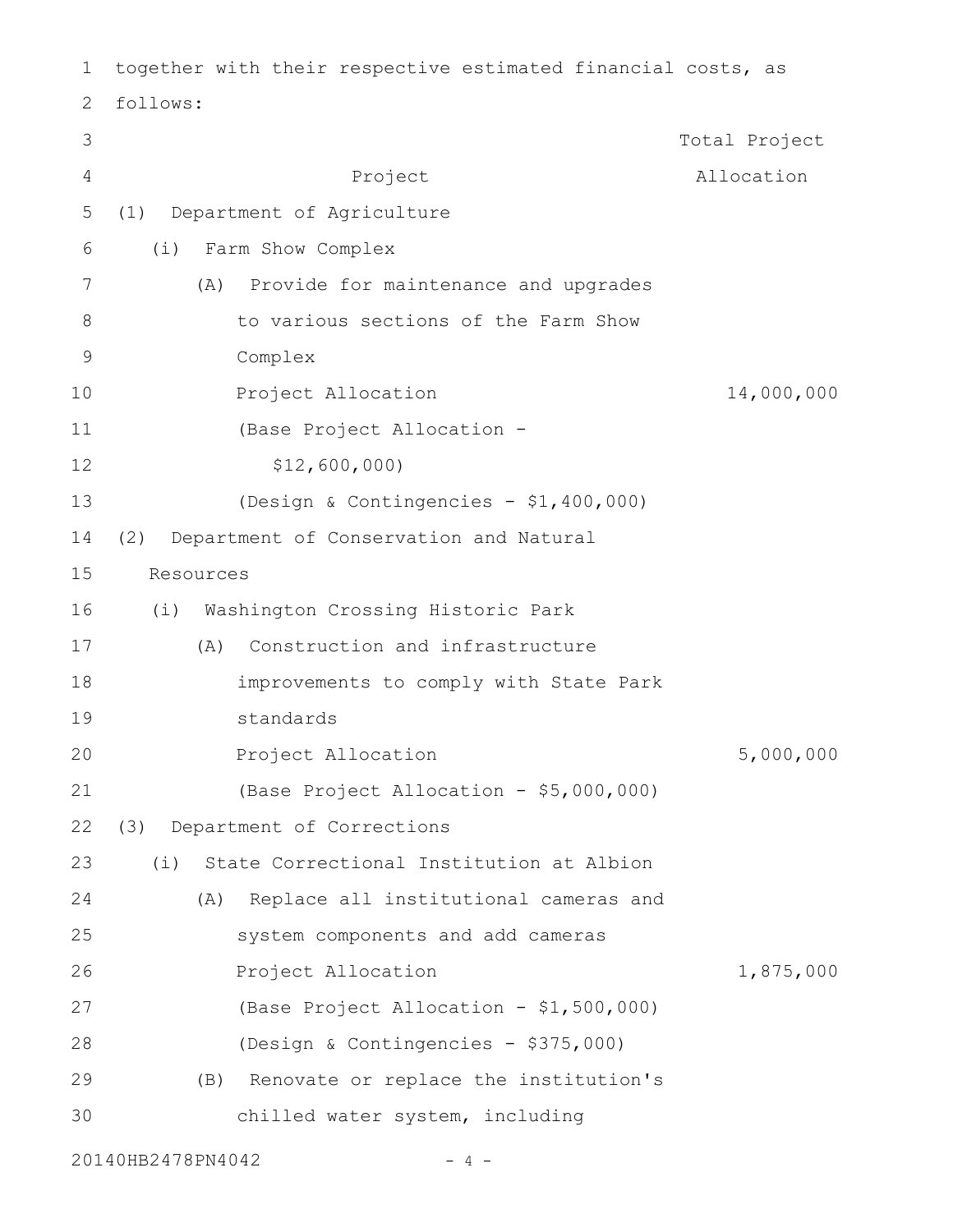| 1              | chillers, cooling towers and other            |            |
|----------------|-----------------------------------------------|------------|
| $\mathbf{2}$   | system components                             |            |
| 3              | Project Allocation                            | 1,875,000  |
| $\overline{4}$ | (Base Project Allocation - \$1,500,000)       |            |
| 5              | (Design & Contingencies - \$375,000)          |            |
| 6              | (ii) State Correctional Institution at        |            |
| 7              | Cambridge Springs                             |            |
| 8              | (A) Replace current fire alarm system         |            |
| 9              | Project Allocation                            | 1,250,000  |
| 10             | (Base Project Allocation - \$1,000,000)       |            |
| 11             | (Design & Contingencies - \$250,000)          |            |
| 12             | (iii) State Correctional Institution at Camp  |            |
| 13             | Hill                                          |            |
| 14             | Install new gravity flow sewer lines<br>(A)   |            |
| 15             | and remove pumping systems                    |            |
| 16             | Project Allocation                            | 931,000    |
| 17             | (Base Project Allocation - \$745,000)         |            |
| 18             | (Design & Contingencies - \$186,000)          |            |
| 19             | Construct replacement water<br>(B)            |            |
| 20             | purification plant                            |            |
| 21             | Project Allocation                            | 12,750,000 |
| 22             | (Base Project Allocation -                    |            |
| 23             | \$10, 200, 000)                               |            |
| 24             | (Design & Contingencies - \$2,550,000)        |            |
| 25             | (iv) State Correctional Institution at Forest |            |
| 26             | Renovate and paint the institution's<br>(A)   |            |
| 27             | water tower                                   |            |
| 28             | Project Allocation                            | 575,000    |
| 29             | (Base Project Allocation - \$460,000)         |            |
| 30             | (Design & Contingencies - \$115,000)          |            |
|                | 20140HB2478PN4042<br>$-5 -$                   |            |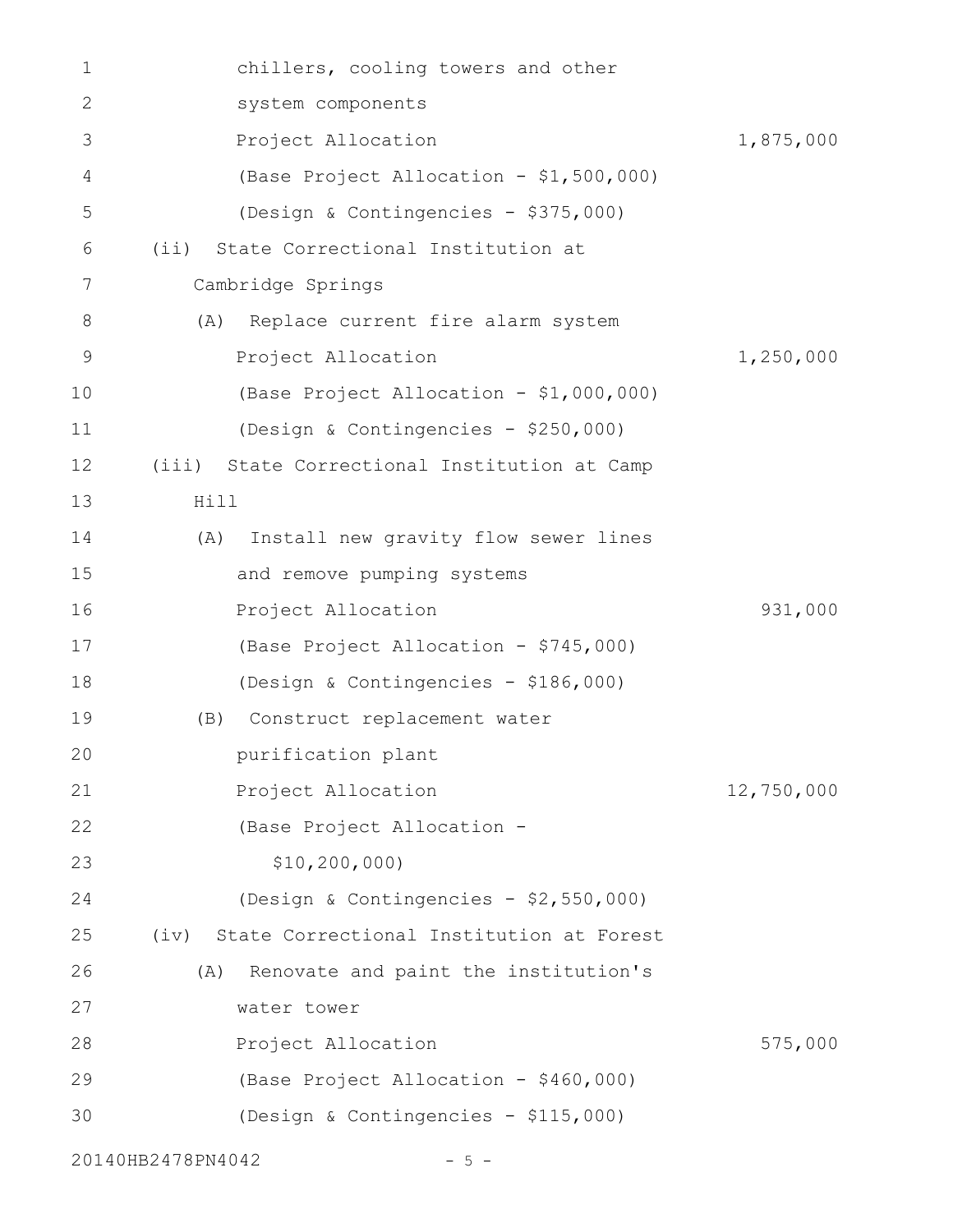| 1              | Replace power inverter systems in<br>(B)       |            |
|----------------|------------------------------------------------|------------|
| $\mathbf{2}$   | various buildings                              |            |
| 3              | Project Allocation                             | 875,000    |
| $\overline{4}$ | (Base Project Allocation - \$700,000)          |            |
| 5              | (Design & Contingencies - \$175,000)           |            |
| 6              | State Correctional Institution at Muncy<br>(v) |            |
| 7              | Replace automatic temperature<br>(A)           |            |
| 8              | controls for heating and air                   |            |
| 9              | conditioning systems in various                |            |
| 10             | buildings                                      |            |
| 11             | Project Allocation                             | 750,000    |
| 12             | (Base Project Allocation - \$600,000)          |            |
| 13             | (Design & Contingencies - \$150,000)           |            |
| 14             | (B) Construct new diagnostic                   |            |
| 15             | classification center equipped with            |            |
| 16             | inmate cells, a medical section,               |            |
| 17             | psychology group area and feeding              |            |
| 18             | areas                                          |            |
| 19             | Project Allocation                             | 27,500,000 |
| 20             | (Base Project Allocation                       |            |
| 21             | \$22,000,000                                   |            |
| 22             | (Design & Contingencies - \$5,500,000)         |            |
| 23             | State Correctional Institution at Pine<br>(vi) |            |
| 24             | Grove                                          |            |
| 25             | Provide for additional cameras and<br>(A)      |            |
| 26             | equipment                                      |            |
| 27             | Project Allocation                             | 475,000    |
| 28             | (Base Project Allocation - \$380,000)          |            |
| 29             | (Design & Contingencies - \$95,000)            |            |
| 30             | (vii) State Correctional Institution at        |            |
|                | 20140HB2478PN4042<br>$-6-$                     |            |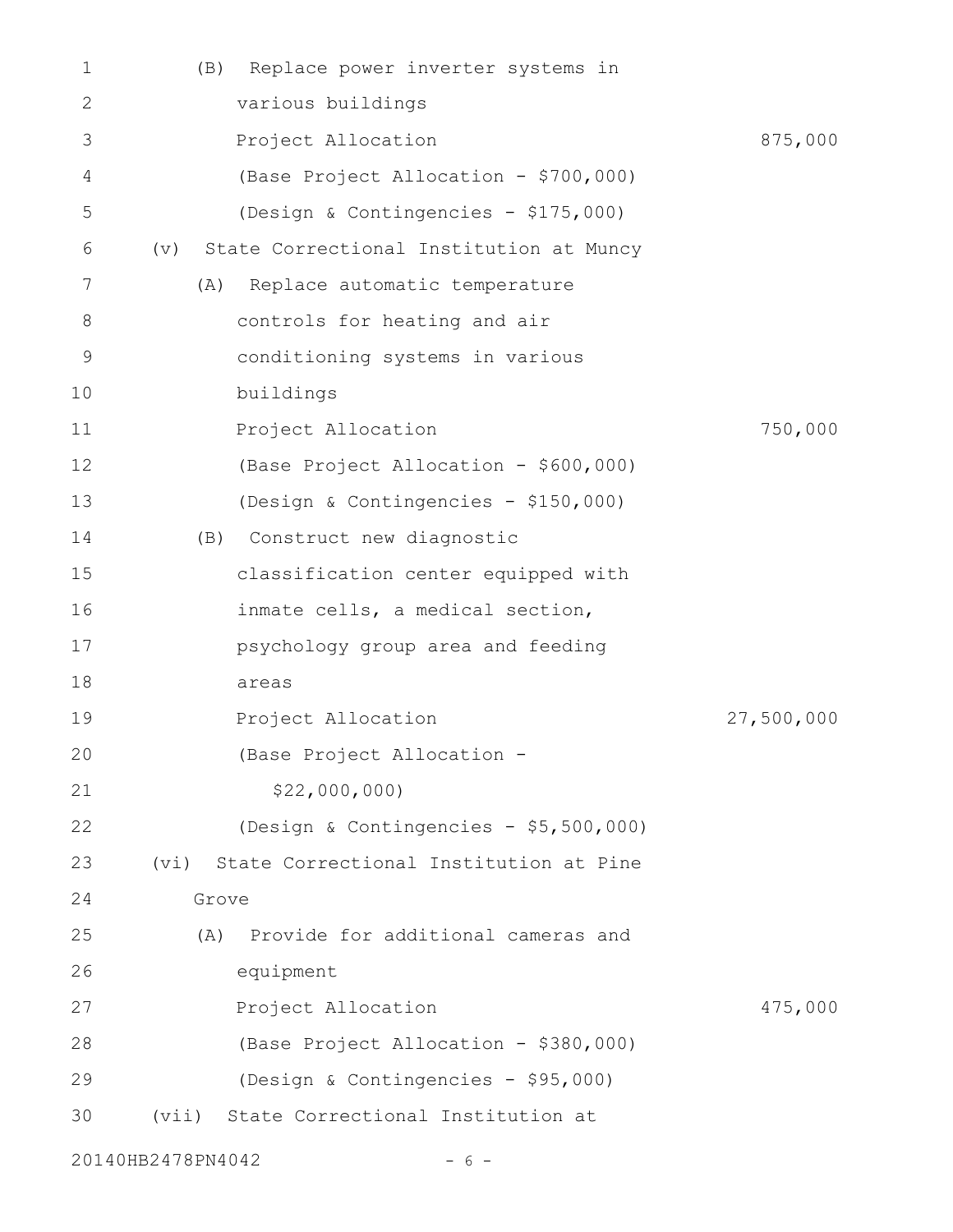Waymart 1

| $\mathbf{2}$  | Replace HVAC system in C Block and<br>(A)   |            |
|---------------|---------------------------------------------|------------|
| 3             | install independent controls                |            |
| 4             | Project Allocation                          | 3,750,000  |
| 5             | (Base Project Allocation - \$3,000,000)     |            |
| 6             | (Design & Contingencies - \$750,000)        |            |
| 7             | Replace HVAC system in Building No.1<br>(B) |            |
| 8             | and install independent controls            |            |
| $\mathcal{G}$ | Project Allocation                          | 2,500,000  |
| 10            | (Base Project Allocation - \$2,000,000)     |            |
| 11            | (Design & Contingencies - \$500,000)        |            |
| 12            | Department of Education<br>(4)              |            |
| 13            | Lincoln University<br>(i)                   |            |
| 14            | Renovate the Manuel Rivero Gymnasium<br>(A) |            |
| 15            | Project Allocation                          | 30,000,000 |
| 16            | (Base Project Allocation -                  |            |
| 17            | \$24,000,000                                |            |
| 18            | (Design & Contingencies - \$6,000,000)      |            |
| 19            | The Pennsylvania State University<br>(i)    |            |
| 20            | Rehabilitate the Hosler Building<br>(A)     |            |
| 21            | Project Allocation                          | 42,000,000 |
| 22            | (Base Project Allocation -                  |            |
| 23            | \$35,000,000                                |            |
| 24            | (Design & Contingencies - \$7,000,000)      |            |
| 25            | Construction, infrastructure,<br>(B)        |            |
| 26            | redevelopment, renovation and related       |            |
| 27            | costs for pedestrian safety, public         |            |
| 28            | improvements, campus security upgrades      |            |
| 29            | and flood control improvements at Penn      |            |
| 30            | State Hershey Medical Center                |            |
|               |                                             |            |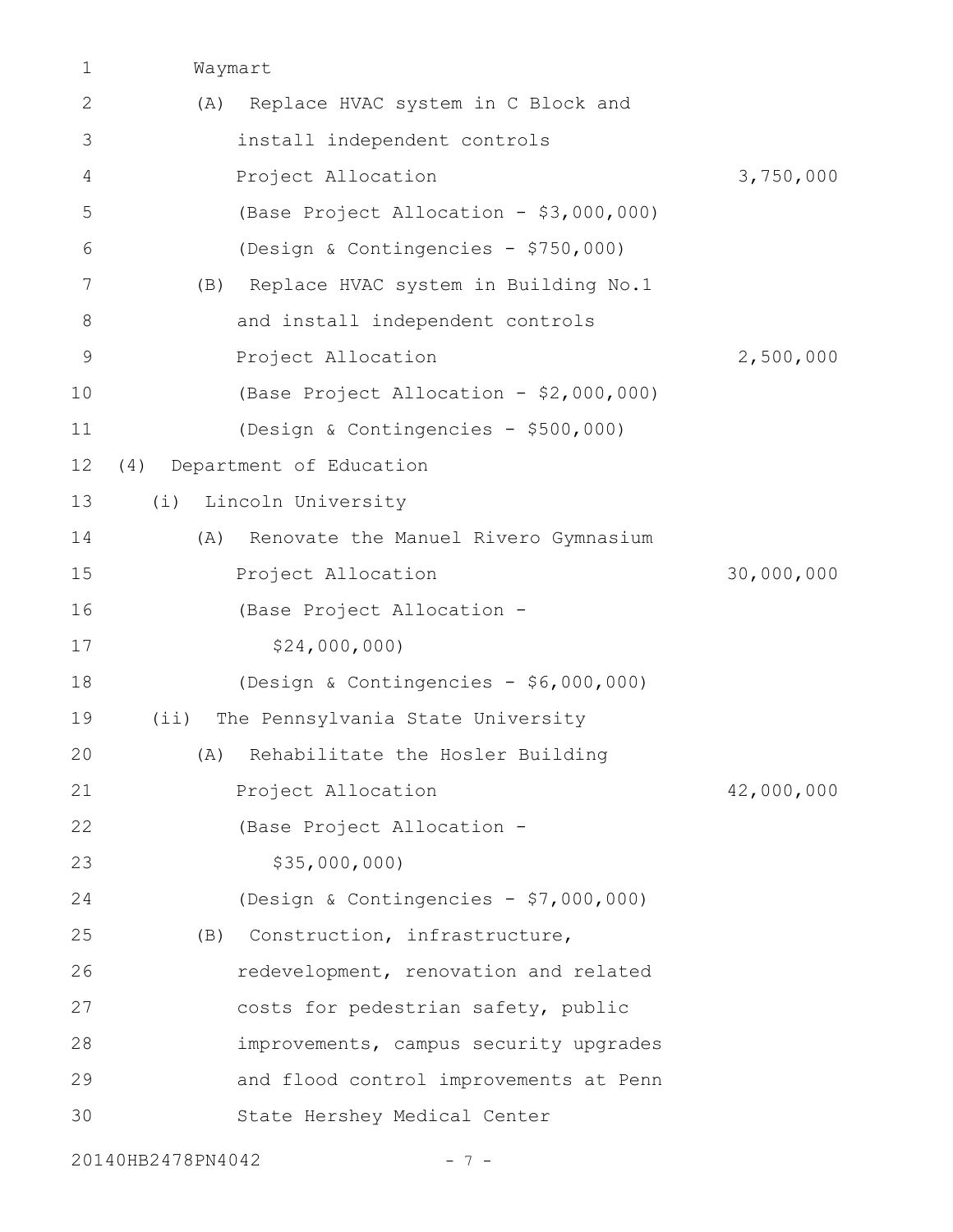| 1           | Project Allocation                             | 25,000,000 |
|-------------|------------------------------------------------|------------|
| 2           | (Base Project Allocation -                     |            |
| 3           | \$25,000,000                                   |            |
| 4           | Construction, acquisition,<br>(C)              |            |
| 5           | redevelopment, renovation and related          |            |
| 6           | costs for student pedestrian safety,           |            |
| 7           | infrastructure improvements, campus            |            |
| 8           | security upgrades and flood control            |            |
| $\mathsf 9$ | improvements to Pennsylvania State             |            |
| 10          | University Harrisburg Campus                   |            |
| 11          | Project Allocation                             | 20,000,000 |
| 12          | (Base Project Allocation -                     |            |
| 13          | \$20,000,000                                   |            |
| 14          | (iii)<br>Temple University                     |            |
| 15          | Purchase the old William Penn High<br>(A)      |            |
| 16          | School property for future growth              |            |
| 17          | Project Allocation                             | 10,000,000 |
| 18          | (Base Project Allocation - \$5,000,000)        |            |
| 19          | (Land Allocation - $$4,000,000$ )              |            |
| 20          | (Design & Contingencies - \$1,000,000)         |            |
| 21          | Thaddeus Stevens College of Technology<br>(iv) |            |
| 22          | Expand the technology center to meet<br>(A)    |            |
| 23          | current and future demands                     |            |
| 24          | Project Allocation                             | 5,000,000  |
| 25          | (Base Project Allocation - \$4,400,000)        |            |
| 26          | (Design & Contingencies - \$600,000)           |            |
| 27          | University of Pittsburgh<br>$(\triangledown)$  |            |
| 28          | Provide for continued maintenance and<br>(A)   |            |
| 29          | upgrades on all campuses                       |            |
| 30          | Project Allocation                             | 20,000,000 |
|             | 20140HB2478PN4042<br>- 8 -                     |            |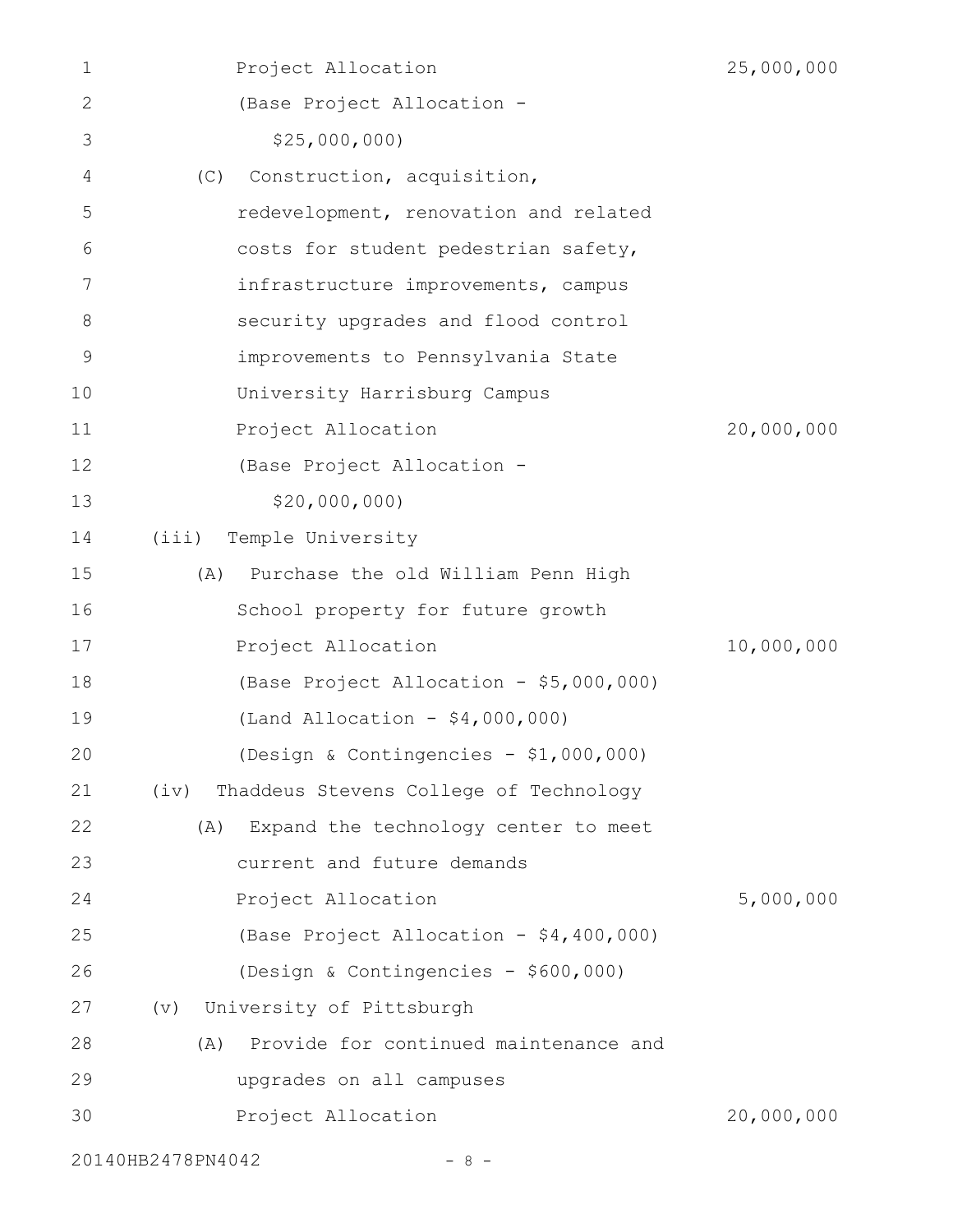| 1                 |     | (Base Project Allocation -             |            |
|-------------------|-----|----------------------------------------|------------|
| 2                 |     | \$16,000,000)                          |            |
| 3                 |     | (Design & Contingencies - \$4,000,000) |            |
| 4                 | (B) | Construction, infrastructure,          |            |
| 5                 |     | redevelopment and other related costs  |            |
| 6                 |     | for Hillman Library renovation         |            |
| 7                 |     | Project Allocation                     | 15,000,000 |
| 8                 |     | (Base Project Allocation -             |            |
| 9                 |     | \$15,000,000                           |            |
| 10                | (C) | Construction, infrastructure,          |            |
| 11                |     | redevelopment, renovation and other    |            |
| 12                |     | related costs for Schenley Quadrangle  |            |
| 13                |     | Project Allocation                     | 20,000,000 |
| 14                |     | (Base Project Allocation -             |            |
| 15                |     | \$20,000,000                           |            |
| 16                |     | (D) Construction, infrastructure,      |            |
| 17                |     | redevelopment, renovation and other    |            |
| 18                |     | related costs for new building         |            |
| 19                |     | Project Allocation                     | 50,000,000 |
| 20                |     | (Base Project Allocation -             |            |
| 21                |     | \$50,000,000                           |            |
| 22                | (E) | Construction, infrastructure,          |            |
| 23                |     | redevelopment, renovation and other    |            |
| 24                |     | related costs for deferred maintenance |            |
| 25                |     | Project Allocation                     | 20,000,000 |
| 26                |     | (Base Project Allocation -             |            |
| 27                |     | \$20,000,000                           |            |
| 28                | (F) | Construction, infrastructure,          |            |
| 29                |     | redevelopment, renovation and other    |            |
| 30                |     | related costs for energy conservation  |            |
| 20140HB2478PN4042 |     | - 9                                    |            |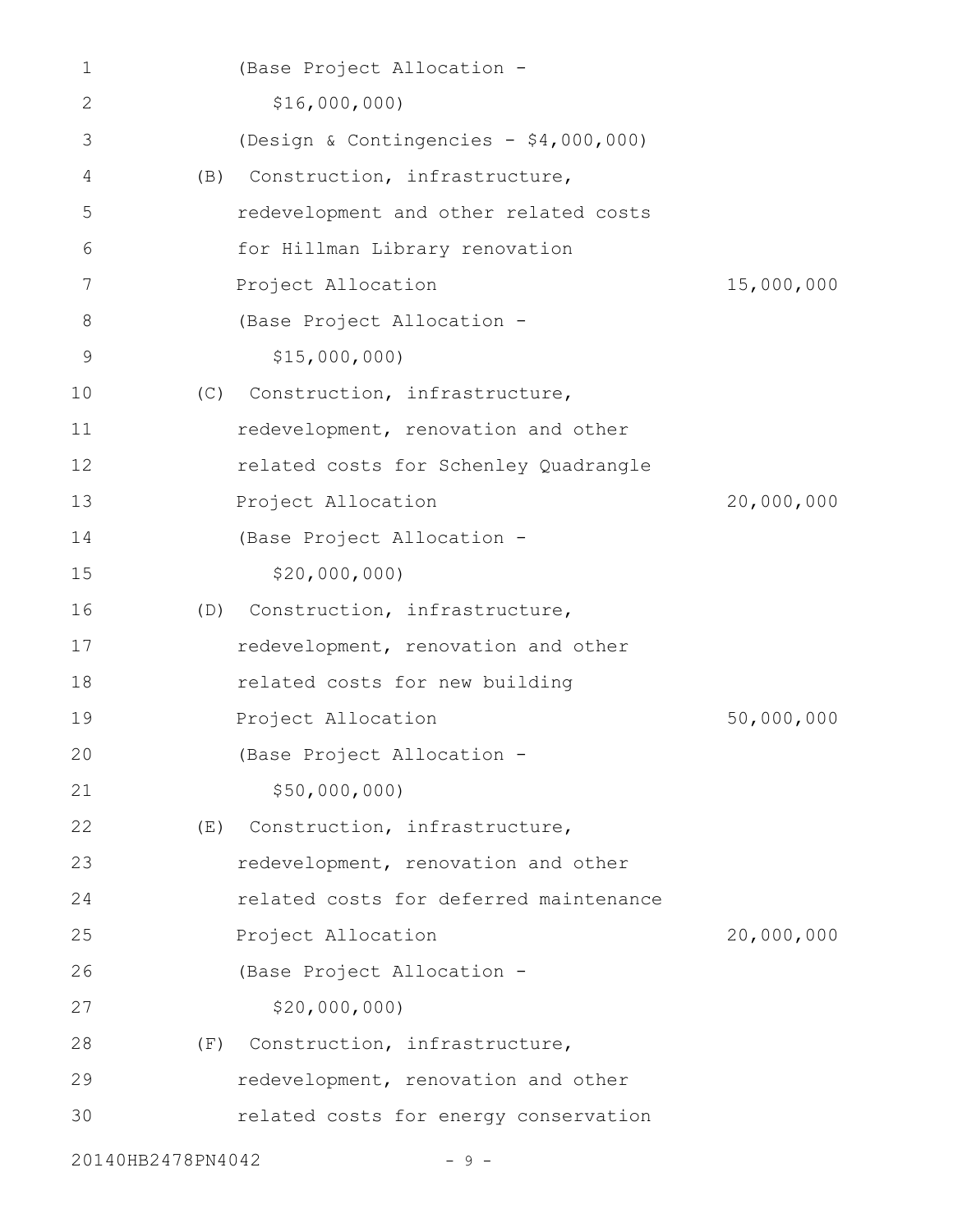| 1           |                   | initiatives                                  |            |
|-------------|-------------------|----------------------------------------------|------------|
| 2           |                   | Project Allocation                           | 10,000,000 |
| 3           |                   | (Base Project Allocation -                   |            |
| 4           |                   | \$10,000,000                                 |            |
| 5           | (G)               | Construction, infrastructure,                |            |
| 6           |                   | redevelopment, renovation and other          |            |
| 7           |                   | related costs for Clapp, Langley and         |            |
| $8\,$       |                   | Crawford Complex                             |            |
| $\mathsf 9$ |                   | Project Allocation                           | 25,000,000 |
| 10          |                   | (Base Project Allocation -                   |            |
| 11          |                   | \$25,000,000                                 |            |
| 12          | (H)               | University of Pittsburgh, Bradford           |            |
| 13          |                   | Campus renovation and infrastructure         |            |
| 14          |                   | upgrades to Hanley Library                   |            |
| 15          |                   | Project Allocation                           | 25,000,000 |
| 16          |                   | (Base Project Allocation -                   |            |
| 17          |                   | \$25,000,000                                 |            |
| 18          |                   | (5) Pennsylvania Emergency Management Agency |            |
| 19          | (i)               | State Fire Academy                           |            |
| 20          |                   | (A) Expand facility, including training      |            |
| 21          |                   | space for unconventional gas drilling,       |            |
| 22          |                   | props and gear parking and a memorial        |            |
| 23          |                   | to fallen firefighters                       |            |
| 24          |                   | Project Allocation                           | 5,000,000  |
| 25          |                   | (Base Project Allocation - \$4,000,000)      |            |
| 26          |                   | $(Land Allocation - $500,000)$               |            |
| 27          |                   | (Design & Contingencies - \$500,000)         |            |
| 28          |                   | (ii) Western Area office building            |            |
| 29          | (A)               | Demolish current facility and                |            |
| 30          |                   | construct new facility to meet current       |            |
|             | 20140HB2478PN4042 | $-10 -$                                      |            |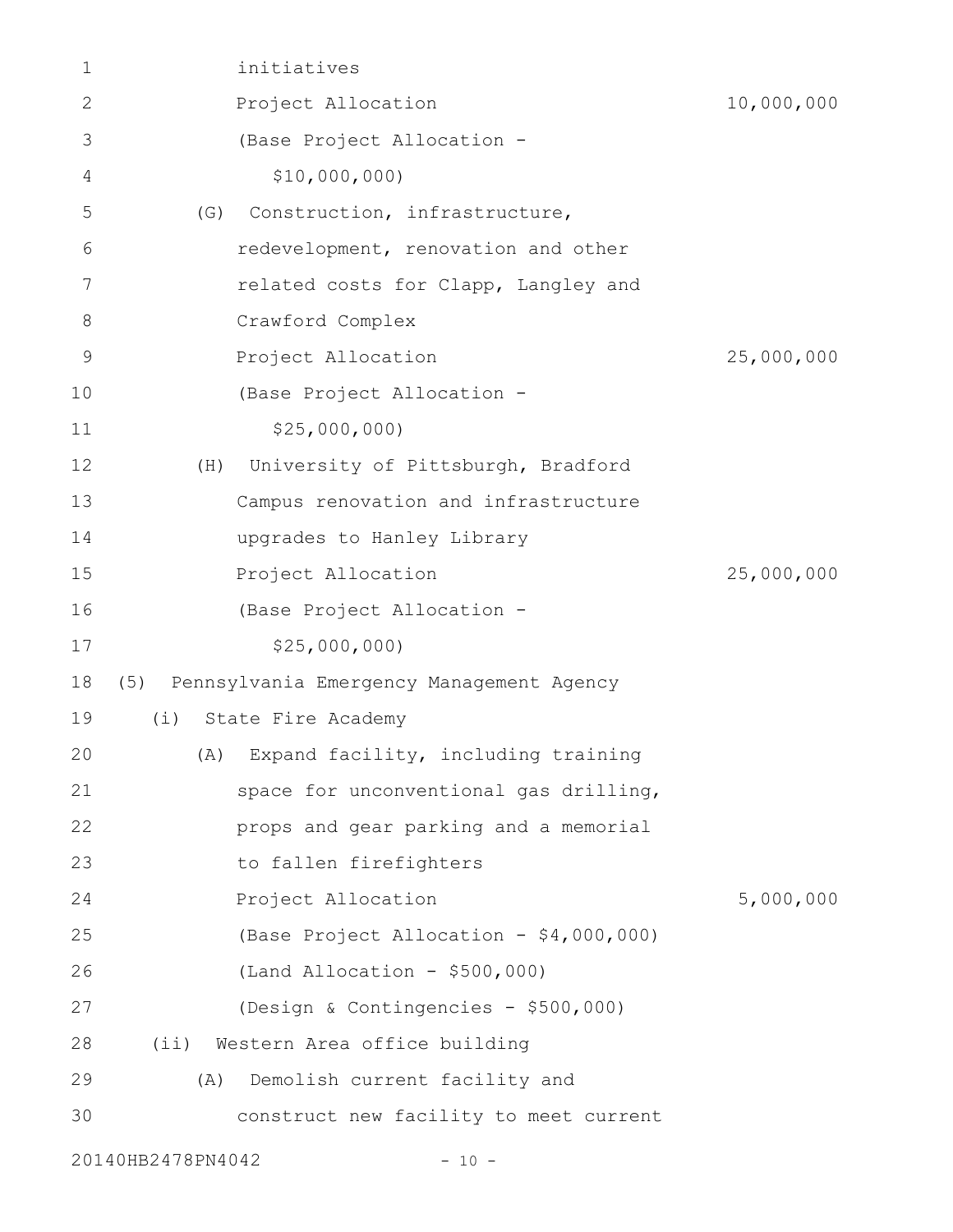| 1               | needs |                                         |           |
|-----------------|-------|-----------------------------------------|-----------|
| $\mathbf{2}$    |       | Project Allocation                      | 3,350,000 |
| 3               |       | (Base Project Allocation - \$3,000,000) |           |
| 4               |       | (Design & Contingencies - \$350,000)    |           |
| 5               | (6)   | Department of Environmental Protection  |           |
| 6               | (i)   | Bradford County                         |           |
| $7\phantom{.0}$ |       | (A) Provide additional funding for DGS  |           |
| 8               |       | Project 181-26                          |           |
| $\mathsf 9$     |       | Project Allocation                      | 1,875,000 |
| 10              |       | (Base Project Allocation - \$1,500,000) |           |
| 11              |       | (Design & Contingencies - \$375,000)    |           |
| 12              | (i)   | Butler County                           |           |
| 13              | (A)   | Provide additional funding for DGS      |           |
| 14              |       | Project 183-21                          |           |
| 15              |       | Project Allocation                      | 3,125,000 |
| 16              |       | (Base Project Allocation - \$2,500,000) |           |
| 17              |       | (Design & Contingencies - \$625,000)    |           |
| 18              |       | (iii) Clearfield County                 |           |
| 19              |       | (A) Provide additional funding for DGS  |           |
| 20              |       | Project 182-14                          |           |
| 21              |       | Project Allocation                      | 3,125,000 |
| 22              |       | (Base Project Allocation - \$2,500,000) |           |
| 23              |       | (Design & Contingencies - \$625,000)    |           |
| 24              | (B)   | Provide additional funding for DGS      |           |
| 25              |       | Project 182-22                          |           |
| 26              |       | Project Allocation                      | 1,875,000 |
| 27              |       | (Base Project Allocation - \$1,500,000) |           |
| 28              |       | (Design & Contingencies - \$375,000)    |           |
| 29              | (C)   | Provide additional funding for Orrs     |           |
| 30              |       | Run flood protection                    |           |
|                 |       |                                         |           |

20140HB2478PN4042 - 11 -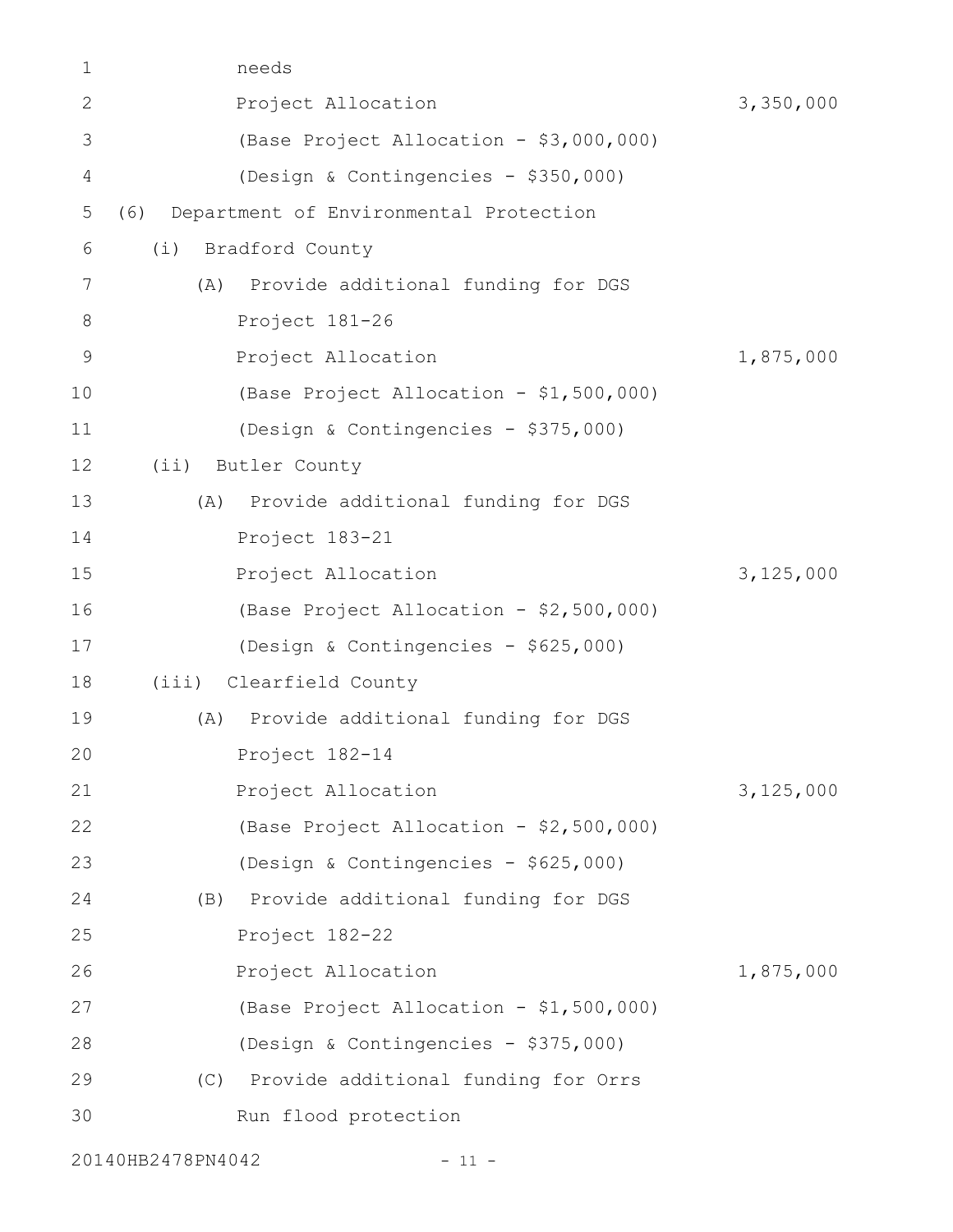| 1            | Project Allocation                        | 1,875,000   |
|--------------|-------------------------------------------|-------------|
| $\mathbf{2}$ | (Base Project Allocation - \$1,500,000)   |             |
| 3            | (Design & Contingencies - \$375,000)      |             |
| 4            | Lycoming County<br>(iv)                   |             |
| 5            | Provide additional funding for<br>(A)     |             |
| 6            | Loyalsock Creek flood protection          |             |
| 7            | Project Allocation                        | 6, 250, 000 |
| 8            | (Base Project Allocation - \$5,000,000)   |             |
| 9            | (Design & Contingencies - \$1,250,000)    |             |
| 10           | Luzerne County<br>$(\triangledown)$       |             |
| 11           | Provide additional funding for DGS<br>(A) |             |
| 12           | Project 181-20                            |             |
| 13           | Project Allocation                        | 600,000     |
| 14           | (Base Project Allocation - \$500,000)     |             |
| 15           | (Design & Contingencies - \$100,000)      |             |
| 16           | (B) Provide flood protection for the town |             |
| 17           | of Duryea, including rehabilitating       |             |
| 18           | the levee as well as watershed and        |             |
| 19           | channel improvements                      |             |
| 20           | Project Allocation                        | 4,000,000   |
| 21           | (Base Project Allocation - \$3,200,000)   |             |
| 22           | (Design & Contingencies - \$800,000)      |             |
| 23           | McKean County<br>(vi)                     |             |
| 24           | Provide additional funding for DGS<br>(A) |             |
| 25           | Project 182-10                            |             |
| 26           | Project Allocation                        | 6,875,000   |
| 27           | (Base Project Allocation - \$5,500,000)   |             |
| 28           | (Design & Contingencies - \$1,375,000)    |             |
| 29           | (vii) Northumberland County               |             |
| 30           | (A) Provide additional funding for DGS    |             |
|              | 20140HB2478PN4042<br>$-12 -$              |             |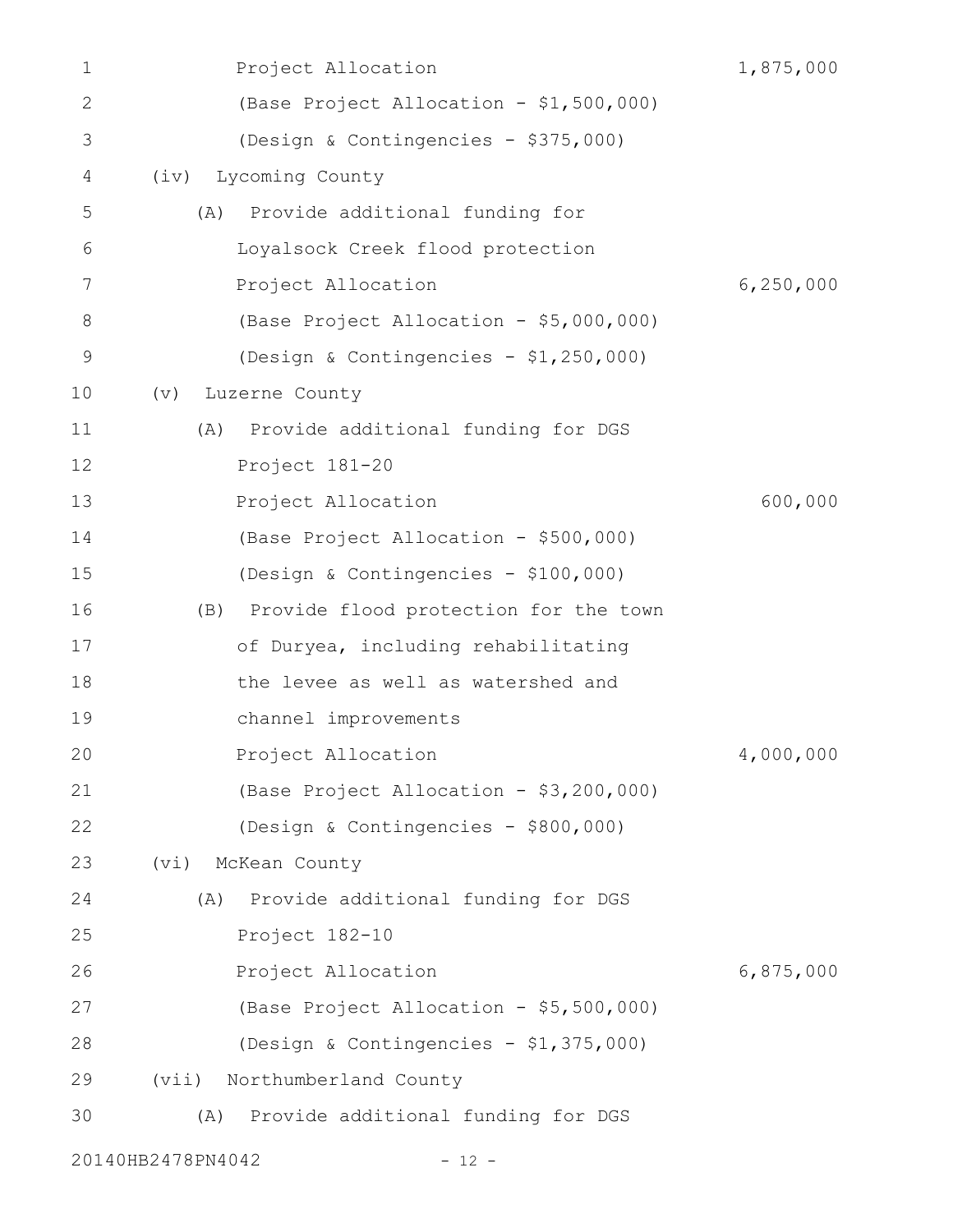| 1             |                   | Project 182-19                          |             |
|---------------|-------------------|-----------------------------------------|-------------|
| $\mathbf{2}$  |                   | Project Allocation                      | 1,875,000   |
| 3             |                   | (Base Project Allocation - \$1,500,000) |             |
| 4             |                   | (Design & Contingencies - \$375,000)    |             |
| 5             | (viii)            | Tioga County                            |             |
| 6             | (A)               | Provide additional funding for Camp     |             |
| 7             |                   | Brook flood protection                  |             |
| $8\,$         |                   | Project Allocation                      | 6, 250, 000 |
| $\mathcal{G}$ |                   | (Base Project Allocation - \$5,000,000) |             |
| 10            |                   | (Design & Contingencies - \$1,250,000)  |             |
| 11            |                   | (7) Department of General Services      |             |
| 12            | (i)               | Dauphin County                          |             |
| 13            | (A)               | Provide additional funding for DGS      |             |
| 14            |                   | Project 948-81, Capitol Complex         |             |
| 15            |                   | rehabilitation                          |             |
| 16            |                   | Project Allocation                      | 5,000,000   |
| 17            |                   | (Base Project Allocation - \$4,000,000) |             |
| 18            |                   | (Design & Contingencies - $$1,000,000)$ |             |
| 19            | (B)               | Repair spalling concrete tunnel         |             |
| 20            |                   | ceilings in the steam tunnels leading   |             |
| 21            |                   | from the North Office Building to the   |             |
| 22            |                   | South Office Building and the Central   |             |
| 23            |                   | Plant                                   |             |
| 24            |                   | Project Allocation                      | 2,200,000   |
| 25            |                   | (Base Project Allocation - \$2,000,000) |             |
| 26            |                   | (Design & Contingencies - \$200,000)    |             |
| 27            |                   | (C) Replace existing interior lighting  |             |
| 28            |                   | control system at the Keystone          |             |
| 29            |                   | Building                                |             |
| 30            |                   | Project Allocation                      | 385,000     |
|               | 20140HB2478PN4042 | $-13 -$                                 |             |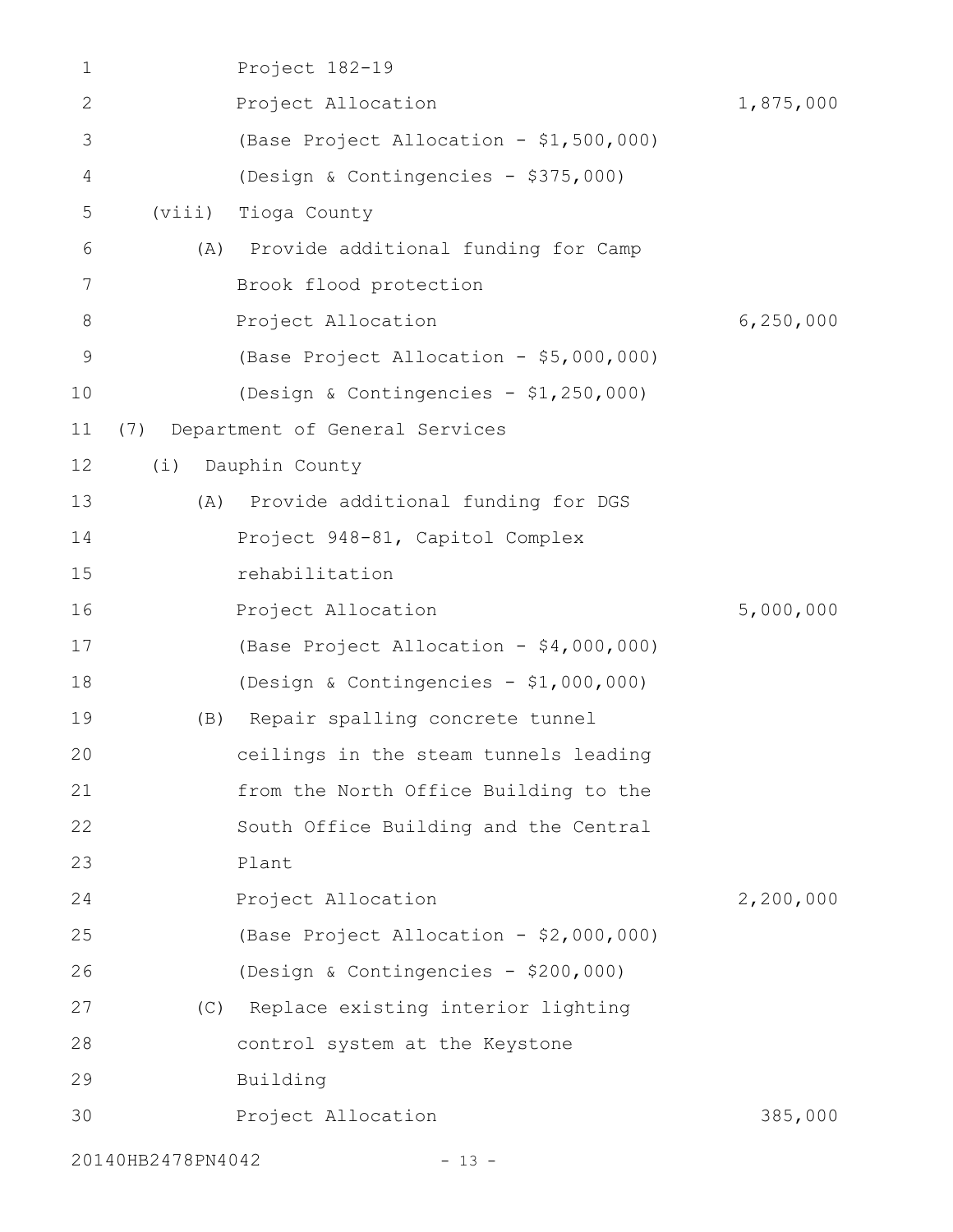| 1            |                   | (Base Project Allocation - \$350,000)   |           |
|--------------|-------------------|-----------------------------------------|-----------|
| $\mathbf{2}$ |                   | (Design & Contingencies - \$35,000)     |           |
| 3            |                   | (D) Replace four generators located at  |           |
| 4            |                   | the P2 level of the East Wing of the    |           |
| 5            |                   | Capitol Complex                         |           |
| 6            |                   | Project Allocation                      | 2,200,000 |
| 7            |                   | (Base Project Allocation - \$2,000,000) |           |
| 8            |                   | (Design & Contingencies - \$200,000)    |           |
| 9            | (E)               | Renovate boiler 3 at the DGS Annex      |           |
| 10           |                   | Central Plant                           |           |
| 11           |                   | Project Allocation                      | 650,000   |
| 12           |                   | (Base Project Allocation - \$550,000)   |           |
| 13           |                   | (Design & Contingencies - \$100,000)    |           |
| 14           | (F)               | Renovations and repairs to the          |           |
| 15           |                   | Arsenal Building                        |           |
| 16           |                   | Project Allocation                      | 4,000,000 |
| 17           |                   | (Base Project Allocation - \$4,000,000) |           |
| 18           | (G)               | Life/Safety upgrades at Labor and       |           |
| 19           |                   | Industry Building                       |           |
| 20           |                   | Project Allocation                      | 2,000,000 |
| 21           |                   | (Base Project Allocation - \$2,000,000) |           |
| 22           | (H)               | Life/Safety upgrades at Health and      |           |
| 23           |                   | Welfare Building                        |           |
| 24           |                   | Project Allocation                      | 2,000,000 |
| 25           |                   | (Base Project Allocation - \$2,000,000) |           |
| 26           | $(\bot)$          | Interior renovations within the East    |           |
| 27           |                   | Wing Building                           |           |
| 28           |                   | Project Allocation                      | 2,000,000 |
| 29           |                   | (Base Project Allocation - \$2,000,000) |           |
| 30           |                   | (8) Pennsylvania Historical and Museum  |           |
|              | 20140HB2478PN4042 | $-14 -$                                 |           |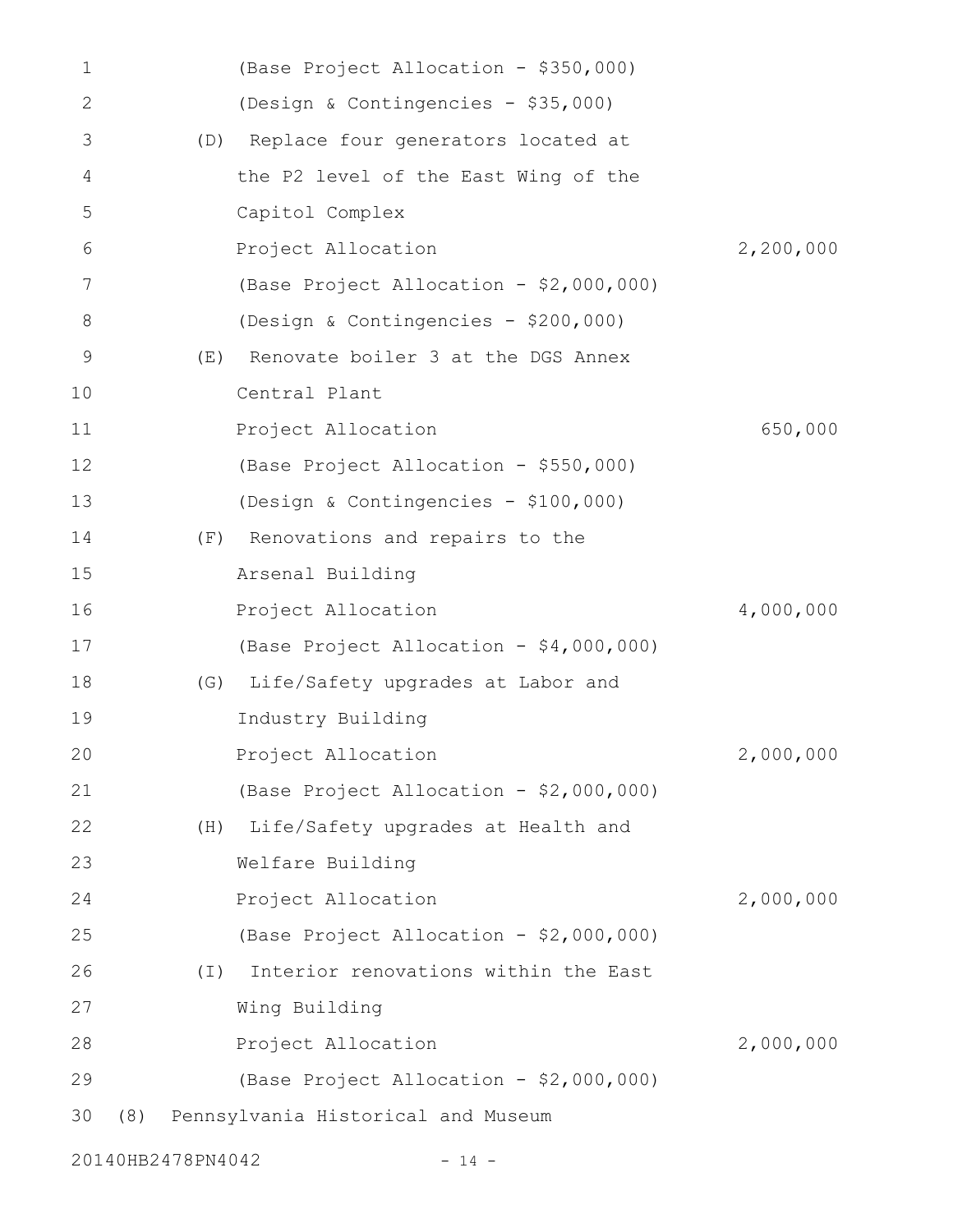Commission 1

| 2  | State Archives Building<br>(i)                     |            |
|----|----------------------------------------------------|------------|
| 3  | Acquire and renovate off-site<br>(A)               |            |
| 4  | building and renovate current site                 |            |
| 5  | Project Allocation                                 | 30,000,000 |
| 6  | (Base Project Allocation -                         |            |
| 7  | \$30,000,000)                                      |            |
| 8  | Department of Military and Veterans Affairs<br>(9) |            |
| 9  | Berks Readiness Center, Berks County<br>(i)        |            |
| 10 | Provide for acquisition of land for<br>(A)         |            |
| 11 | new readiness center in Berks County               |            |
| 12 | Project Allocation                                 | 2,000,000  |
| 13 | (Land Allocation - \$2,000,000)                    |            |
| 14 | (ii) Bucks Readiness Center, Bucks County          |            |
| 15 | Provide for acquisition of land for<br>(A)         |            |
| 16 | new readiness center in Bucks County               |            |
| 17 | Project Allocation                                 | 3,500,000  |
| 18 | (Land Allocation - \$3,500,000)                    |            |
| 19 | (iii) Eastern Central Readiness Center,            |            |
| 20 | various counties                                   |            |
| 21 | (A) Provide for acquisition of land for            |            |
| 22 | new readiness center in Carbon County              |            |
| 23 | or Schuylkill County                               |            |
| 24 | Project Allocation                                 | 2,000,000  |
| 25 | (Land Allocation - $$2,000,000)$                   |            |
| 26 | (iv) East North East Readiness Center,             |            |
| 27 | various counties                                   |            |
| 28 | (A) Provide for acquisition of land for            |            |
| 29 | new readiness center in Lehigh County              |            |
| 30 | or Northampton County                              |            |
|    | 20140HB2478PN4042<br>$-15 -$                       |            |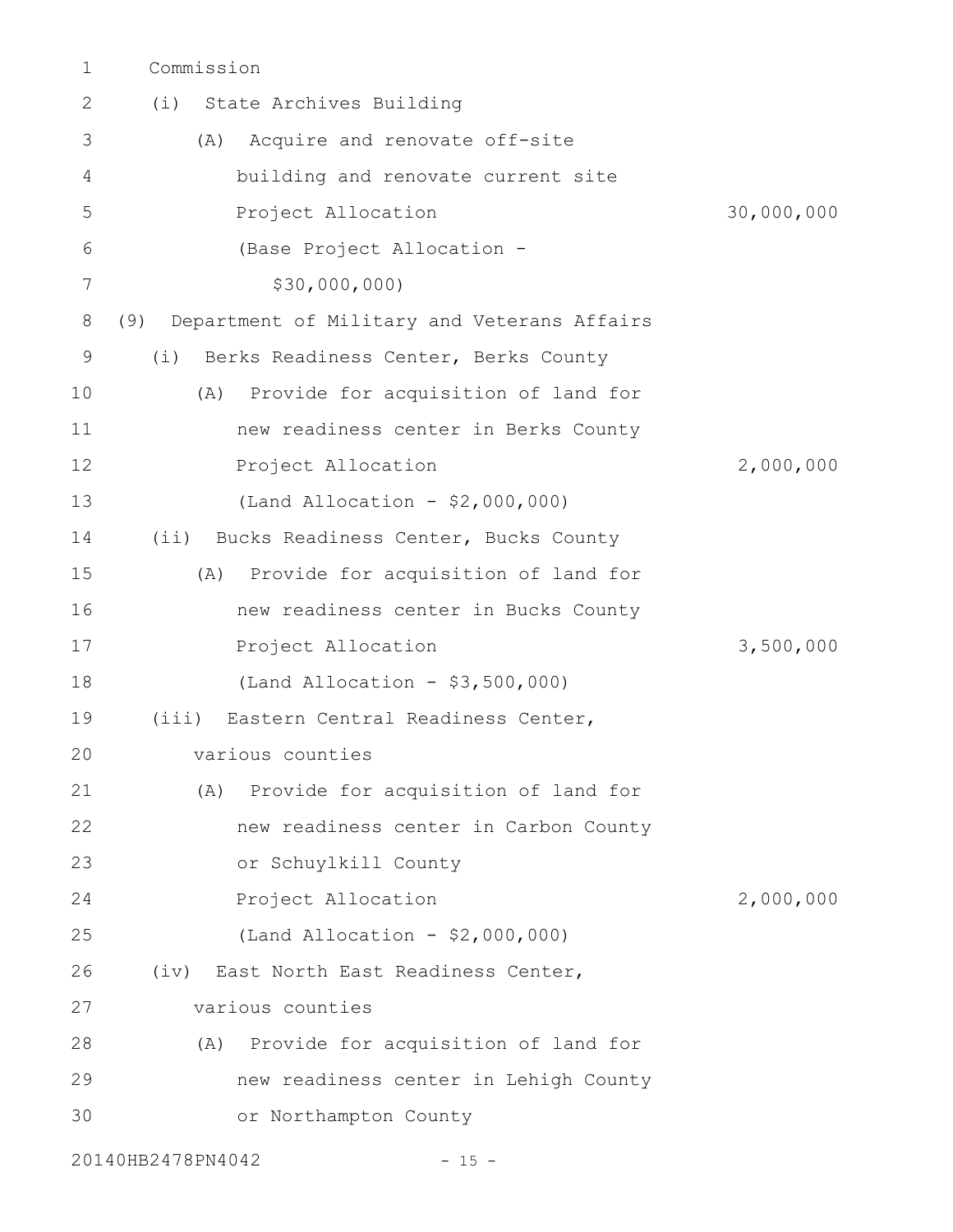| 1            | Project Allocation                                          | 3,000,000 |
|--------------|-------------------------------------------------------------|-----------|
| $\mathbf{2}$ | (Land Allocation - $$3,000,000)$                            |           |
| 3            | Northeastern Readiness Center, various<br>$(\triangledown)$ |           |
| 4            | counties                                                    |           |
| 5            | (A) Provide for acquisition of land for                     |           |
| 6            | new readiness center in Bradford                            |           |
| 7            | County, Luzerne County or Wyoming                           |           |
| 8            | County                                                      |           |
| $\mathsf 9$  | Project Allocation                                          | 2,000,000 |
| 10           | (Land Allocation - $$2,000,000)$                            |           |
| 11           | Western Readiness Center, various<br>(vi)                   |           |
| 12           | counties                                                    |           |
| 13           | (A) Provide for acquisition of land for                     |           |
| 14           | new readiness center in Allegheny                           |           |
| 15           | County, Armstrong County or Butler                          |           |
| 16           | County                                                      |           |
| 17           | Project Allocation                                          | 2,000,000 |
| 18           | (Land Allocation - $$2,000,000)$                            |           |
| 19           | West Northwest Readiness Center,<br>(vii)                   |           |
| 20           | various counties                                            |           |
| 21           | Provide for acquisition of land for<br>(A)                  |           |
| 22           | new readiness center in Lawrence                            |           |
| 23           | County or Mercer County                                     |           |
| 24           | Project Allocation                                          | 2,000,000 |
| 25           | (Land Allocation - \$2,000,000)                             |           |
| 26           | (10) Department of Public Welfare                           |           |
| 27           | (i) Clarks Summit State Hospital                            |           |
| 28           | Install new water line from<br>(A)                          |           |
| 29           | chlorination building to two                                |           |
| 30           | reservoirs                                                  |           |
|              |                                                             |           |

20140HB2478PN4042 - 16 -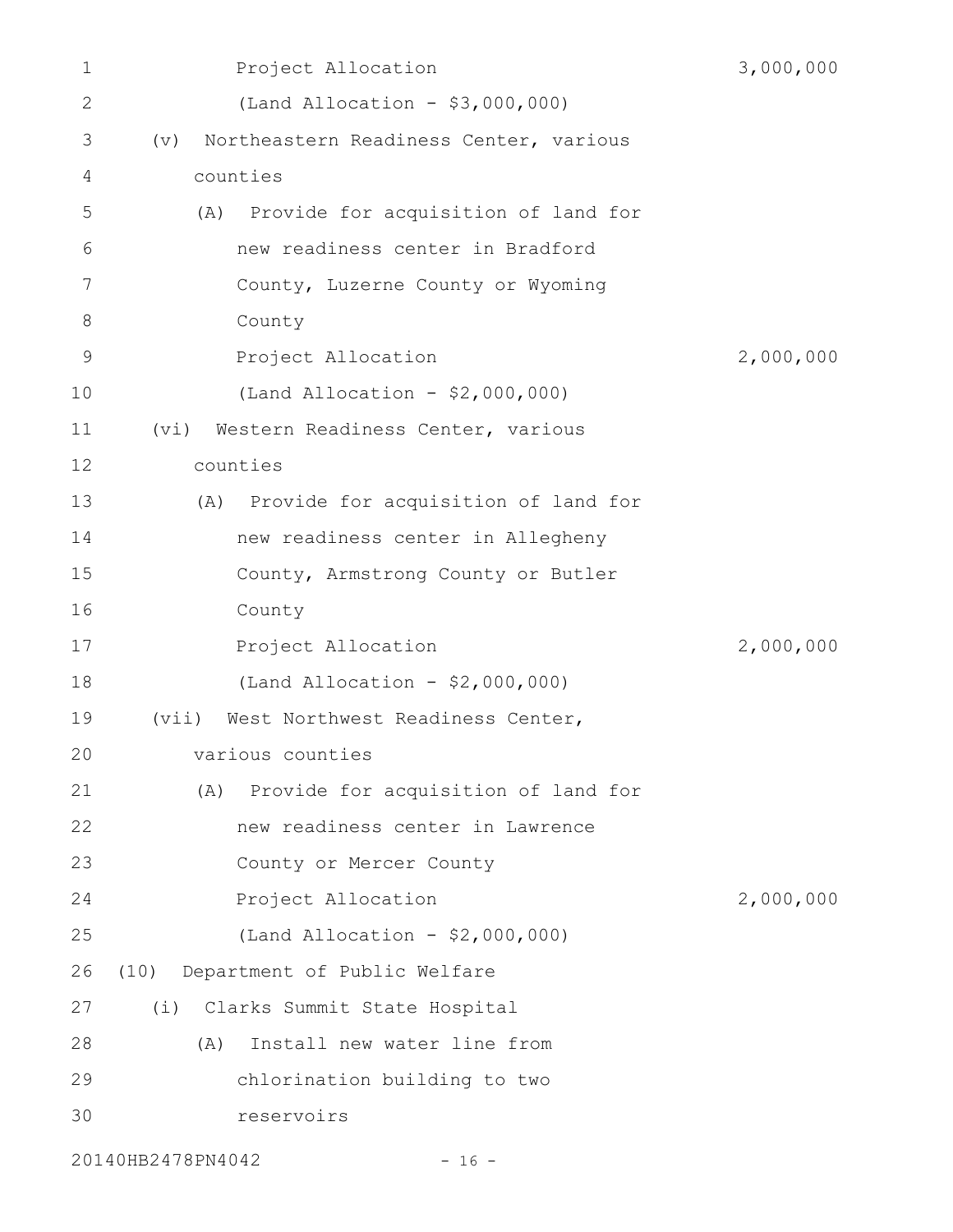| 1  |                   | Project Allocation                       | 1,800,000 |
|----|-------------------|------------------------------------------|-----------|
| 2  |                   | (Base Project Allocation - \$1,440,000)  |           |
| 3  |                   | (Design & Contingencies - \$360,000)     |           |
| 4  | (B)               | Upgrade current wastewater treatment     |           |
| 5  |                   | plan                                     |           |
| 6  |                   | Project Allocation                       | 5,000,000 |
| 7  |                   | (Base Project Allocation - \$4,000,000)  |           |
| 8  |                   | (Design & Contingencies - \$1,000,000)   |           |
| 9  | (iii)             | Ebensburg Center                         |           |
| 10 | (A)               | Replace water lines throughout           |           |
| 11 |                   | facility                                 |           |
| 12 |                   | Project Allocation                       | 1,500,000 |
| 13 |                   | (Base Project Allocation - \$1,200,000)  |           |
| 14 |                   | (Design & Contingencies - \$300,000)     |           |
| 15 | (B)               | Install automatic electrical main        |           |
| 16 |                   | switching system to existing             |           |
| 17 |                   | facility's back-up generator system      |           |
| 18 |                   | Project Allocation                       | 2,000,000 |
| 19 |                   | (Base Project Allocation - \$1,600,000)  |           |
| 20 |                   | (Design & Contingencies - \$400,000)     |           |
| 21 |                   | (iii) Loysville Youth Development Center |           |
| 22 | (A)               | Replace existing fixtures and shutoff    |           |
| 23 |                   | valves and add new hydrants throughout   |           |
| 24 |                   | campus                                   |           |
| 25 |                   | Project Allocation                       | 700,000   |
| 26 |                   | (Base Project Allocation - \$560,000)    |           |
| 27 |                   | (Design & Contingencies - \$140,000)     |           |
| 28 | (iv)              | North Central Secure Treatment Unit      |           |
| 29 | (A)               | Replace flat rubber roof at facility     |           |
| 30 |                   | Project Allocation                       | 500,000   |
|    | 20140HB2478PN4042 | $-17 -$                                  |           |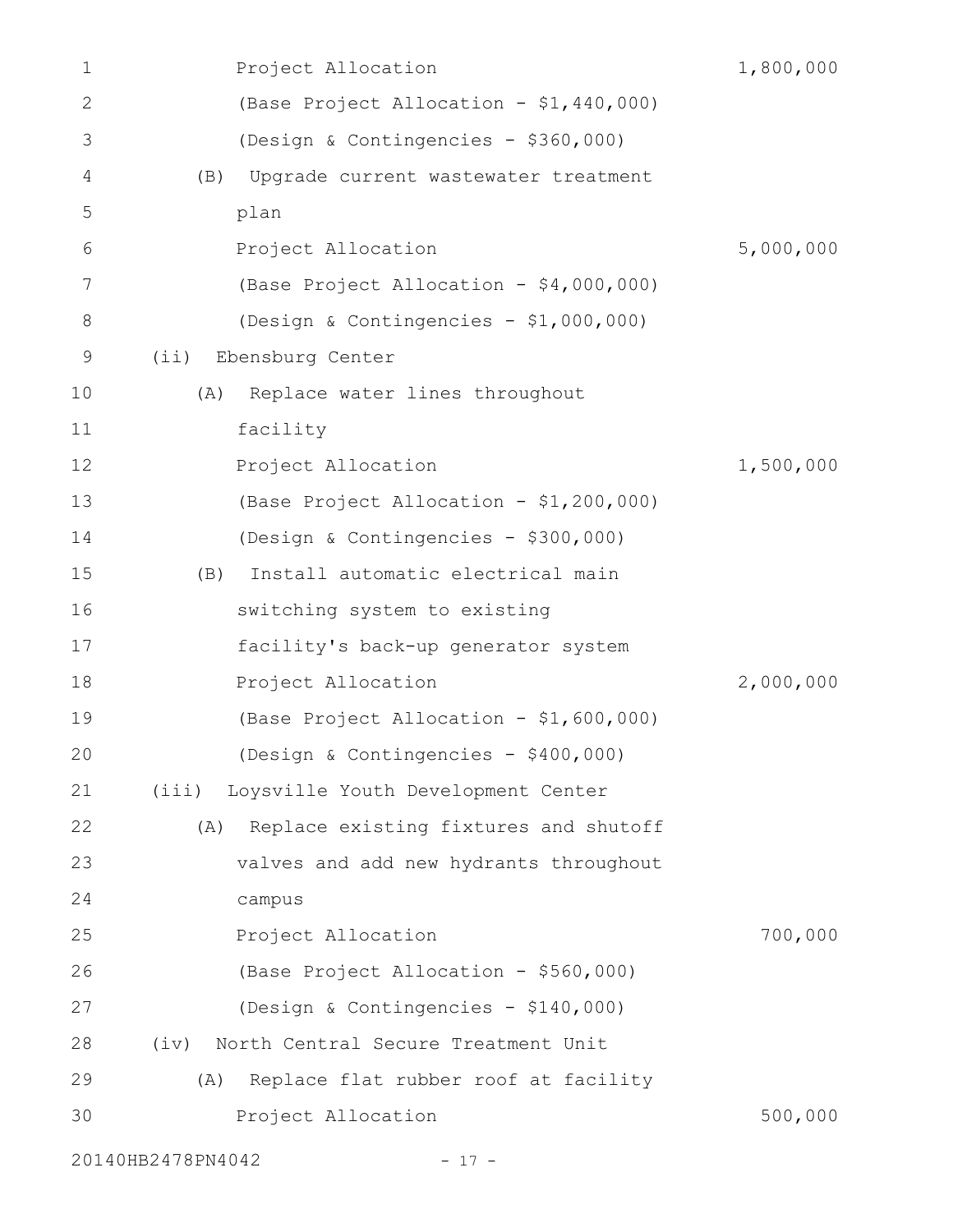| 1            | (Base Project Allocation - \$400,000)         |           |
|--------------|-----------------------------------------------|-----------|
| $\mathbf{2}$ | (Design & Contingencies - \$100,000)          |           |
| 3            | Polk Center<br>(v)                            |           |
| 4            | Replace elevators and controls in<br>(A)      |           |
| 5            | residential buildings                         |           |
| 6            | Project Allocation                            | 800,000   |
| 7            | (Base Project Allocation - \$640,000)         |           |
| 8            | (Design & Contingencies - \$160,000)          |           |
| 9            | Selinsgrove Center<br>(vi)                    |           |
| 10           | Replace elevators and controls<br>(A)         |           |
| 11           | throughout facility                           |           |
| 12           | Project Allocation                            | 500,000   |
| 13           | (Base Project Allocation - \$400,000)         |           |
| 14           | (Design & Contingencies - \$100,000)          |           |
| 15           | South Mountain Secure Treatment Unit<br>(vii) |           |
| 16           | Refurbish existing gymnasium shell,<br>(A)    |           |
| 17           | including HVAC and infrastructure             |           |
| 18           | Project Allocation                            | 500,000   |
| 19           | (Base Project Allocation - \$400,000)         |           |
| 20           | (Design & Contingencies - \$100,000)          |           |
| 21           | Replace current electrical<br>(B)             |           |
| 22           | distribution equipment, including             |           |
| 23           | panels, substations and switches              |           |
| 24           | Project Allocation                            | 4,000,000 |
| 25           | (Base Project Allocation - \$3,200,000)       |           |
| 26           | (Design & Contingencies - \$800,000)          |           |
| 27           | (viii)<br>Torrance State Hospital             |           |
| 28           | Replace water filtration system and<br>(A)    |           |
| 29           | water treatment facility                      |           |
| 30           | Project Allocation                            | 6,000,000 |
|              | 20140HB2478PN4042<br>$-18 -$                  |           |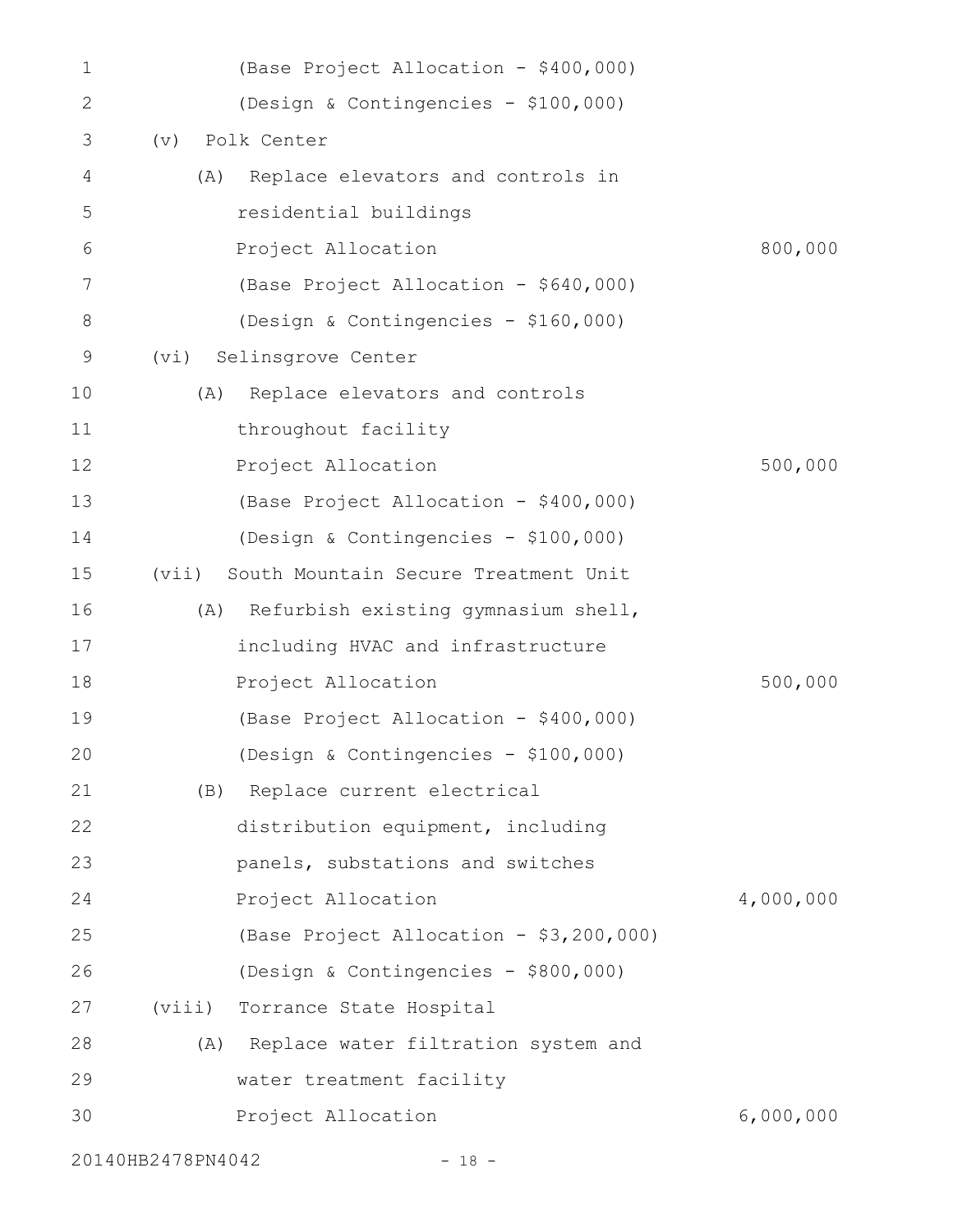| 1           | (Base Project Allocation - \$4,800,000)         |            |
|-------------|-------------------------------------------------|------------|
| 2           | (Design & Contingencies - \$1,200,000)          |            |
| 3           | Warren State Hospital<br>(ix)                   |            |
| 4           | Install HVAC<br>(A)                             |            |
| 5           | Project Allocation                              | 6,000,000  |
| 6           | (Base Project Allocation - \$4,800,000)         |            |
| 7           | (Design & Contingencies - \$1,200,000)          |            |
| 8           | Wernersville State Hospital<br>(x)              |            |
| $\mathsf 9$ | Replace roofs on various buildings<br>(A)       |            |
| 10          | Project Allocation                              | 2,500,000  |
| 11          | (Base Project Allocation - \$2,000,000)         |            |
| 12          | (Design & Contingencies - \$500,000)            |            |
| 13          | White Haven Center<br>(xi)                      |            |
| 14          | Replace single-pane windows with<br>(A)         |            |
| 15          | energy-efficient windows on various             |            |
| 16          | buildings                                       |            |
| 17          | Project Allocation                              | 2,500,000  |
| 18          | (Base Project Allocation - \$2,000,000)         |            |
| 19          | (Design & Contingencies - \$500,000)            |            |
| 20          | (11) Pennsylvania State Police                  |            |
| 21          | Reading Headquarters, Berks County<br>(i)       |            |
| 22          | Design and construct new headquarters<br>(A)    |            |
| 23          | facility                                        |            |
| 24          | Project Allocation                              | 11,450,000 |
| 25          | (Base Project Allocation - \$8,500,000)         |            |
| 26          | (Land Allocation - \$1,000,000)                 |            |
| 27          | (Design & Contingencies - \$1,950,000)          |            |
| 28          | (i)<br>Lancaster Headquarters, Lancaster County |            |
| 29          | Design and construct new headquarters<br>(A)    |            |
| 30          | facility                                        |            |
|             |                                                 |            |

20140HB2478PN4042 - 19 -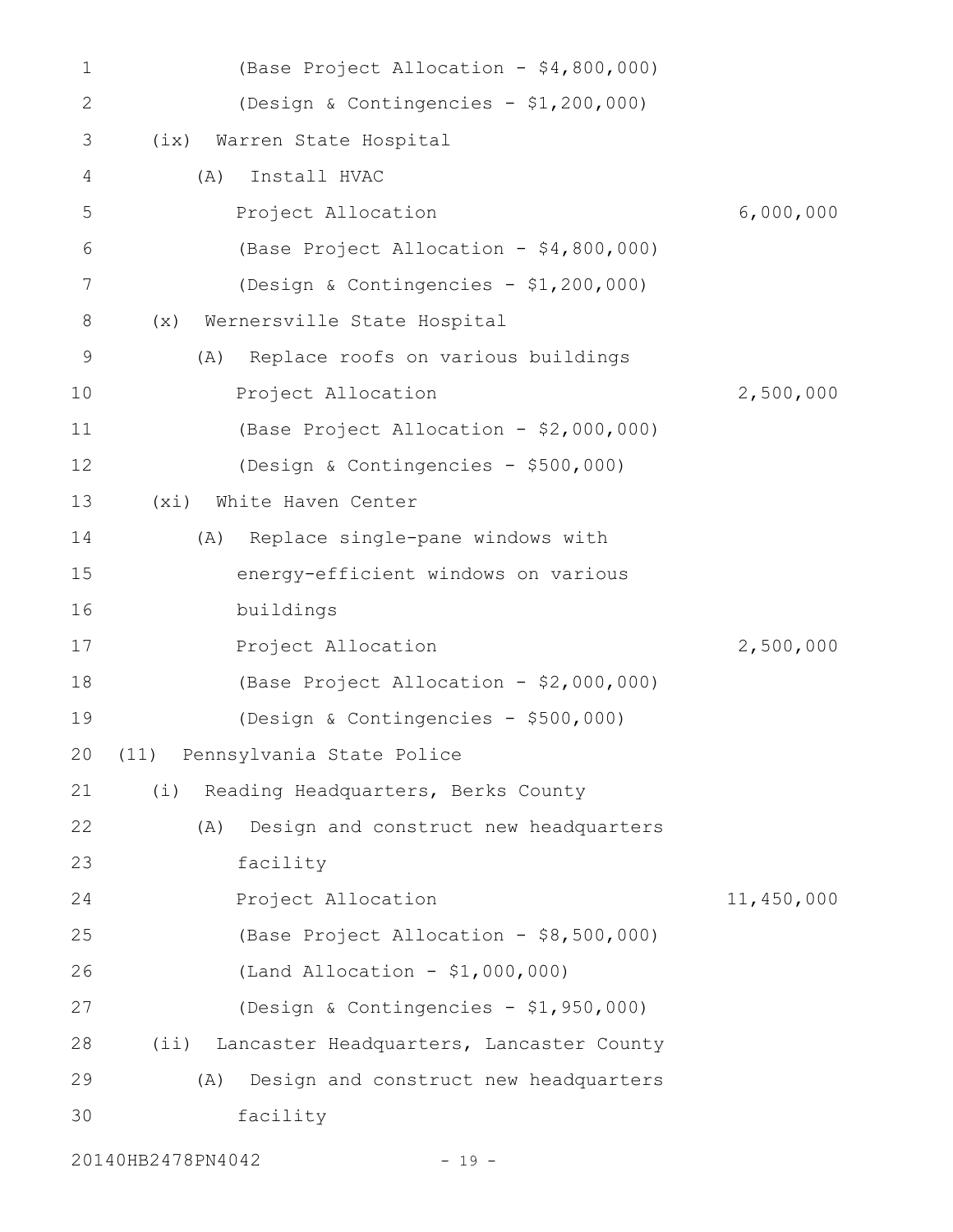Project Allocation 15,325,000 (Base Project Allocation - \$12,225,000) (Land Allocation - \$1,000,000) (Design & Contingencies - \$2,100,000) Section 4. Itemization of furniture and equipment projects. Additional capital projects in the category of public improvement projects consisting of the acquisition of movable furniture and equipment to complete public improvement projects and to be purchased by the Department of General Services, its successors or assigns, and to be financed by the incurring of debt are hereby itemized, together with their estimated financial cost, as follows: Project Total Project Allocation (1) Department of Education (i) University of Pittsburgh (A) Provide original furniture and equipment to deferred maintenance Phase VIII Project Allocation 1,600,000 (Base Project Allocation - \$1,600,000) Section 5. Itemization of transportation assistance projects. (a) Mass transit.--Additional capital projects in the category of transportation assistance projects for mass transit in which an interest is to be acquired or constructed by the Department of Transportation, its successors or assigns, and to be financed by the incurring of debt are hereby itemized, together with their estimated financial costs, as follows: Total Project 1 2 3 4 5 6 7 8 9 10 11 12 13 14 15 16 17 18 19 20 21 22 23 24 25 26 27 28 29 30

20140HB2478PN4042 - 20 -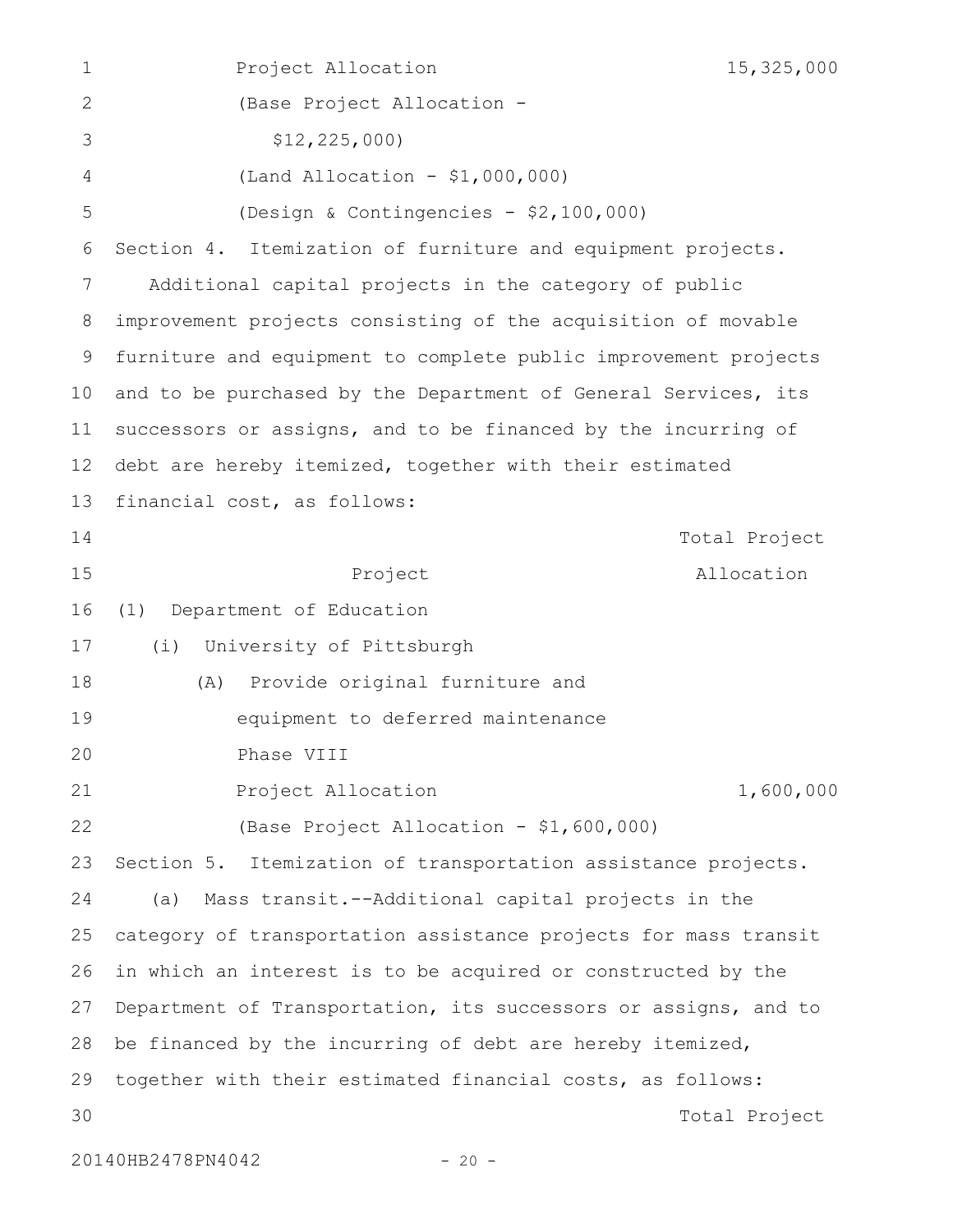| $\mathbf 1$  |     | Project                                     | Allocation |
|--------------|-----|---------------------------------------------|------------|
| $\mathbf{2}$ | (1) | Beaver County Transportation Authority      |            |
| 3            |     | (A) Construct CNG fueling station and       |            |
| 4            |     | renovate maintenance facility               |            |
| 5            |     | Project Allocation                          | 574,000    |
| 6            |     | (Base Project Allocation - \$517,000)       |            |
| 7            |     | (Design & Contingencies - \$57,000)         |            |
| 8            | (2) | Berks Area Reading Transportation Authority |            |
| $\mathsf 9$  |     | Replace buses that have exceeded<br>(A)     |            |
| 10           |     | their useful life                           |            |
| 11           |     | Project Allocation                          | 850,000    |
| 12           |     | (Base Project Allocation - \$850,000)       |            |
| 13           | (3) | Butler Transit Authority                    |            |
| 14           |     | Provide funding for purchase of new<br>(A)  |            |
| 15           |     | or used buses                               |            |
| 16           |     | Project Allocation                          | 779,000    |
| 17           |     | (Base Project Allocation - \$779,000)       |            |
| 18           | (4) | Cambria County Transit Authority            |            |
| 19           |     | Rehabilitate facilities and other<br>(A)    |            |
| 20           |     | miscellaneous improvements                  |            |
| 21           |     | Project Allocation                          | 581,000    |
| 22           |     | (Base Project Allocation - \$523,000)       |            |
| 23           |     | (Design & Contingencies - \$58,000)         |            |
| 24           | (5) | Centre Area Transportation Authority        |            |
| 25           |     | Replace buses that have exceeded<br>(A)     |            |
| 26           |     | their useful life                           |            |
| 27           |     | Project Allocation                          | 1,379,000  |
| 28           |     | (Base Project Allocation - \$1,379,000)     |            |
| 29           |     | (6) County of Lackawanna Transit System     |            |
| 30           |     | Replace buses that have exceeded<br>(A)     |            |
|              |     | 20140HB2478PN4042<br>$-21 -$                |            |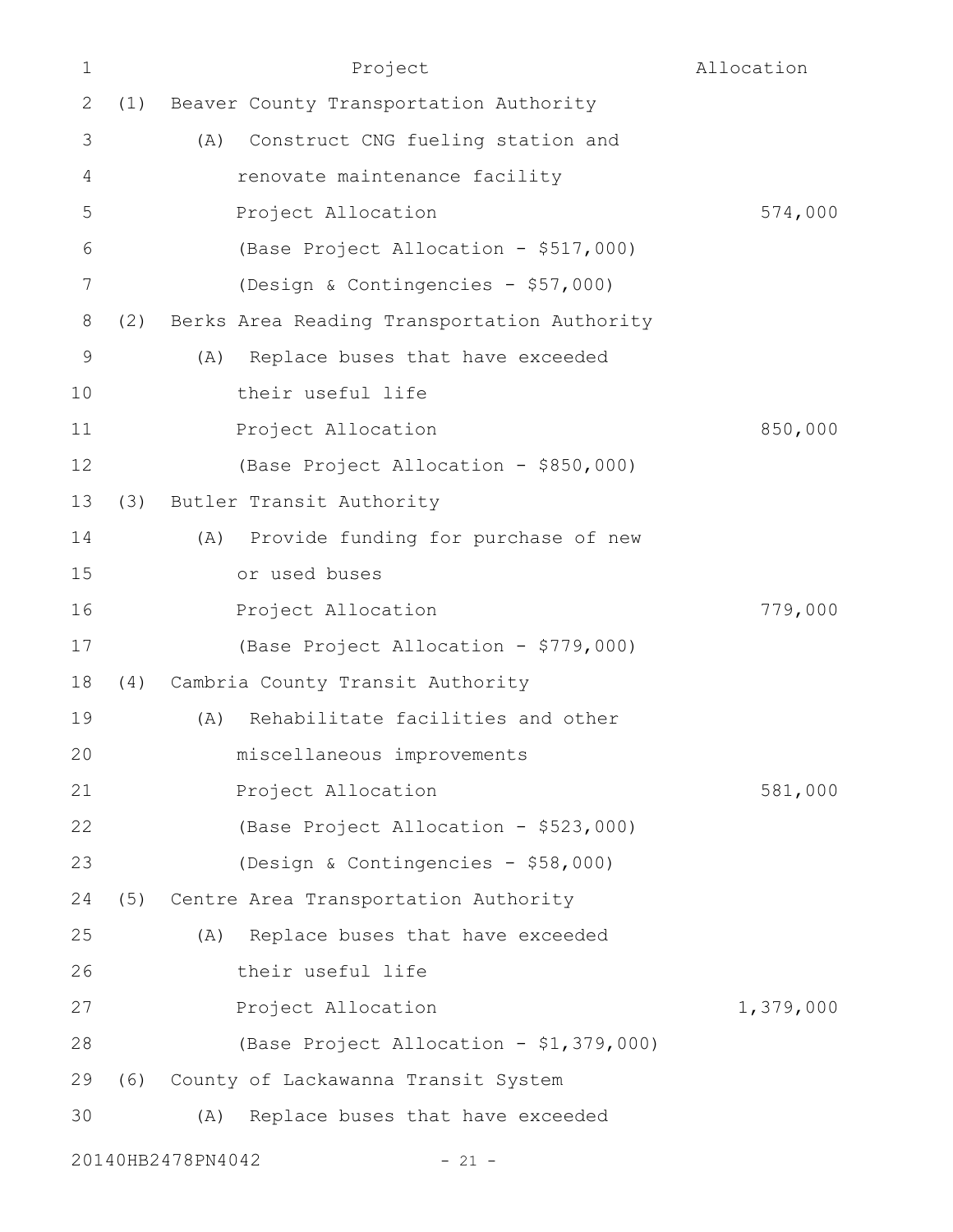| 1     |      |                   | their useful life                       |         |
|-------|------|-------------------|-----------------------------------------|---------|
| 2     |      |                   | Project Allocation                      | 726,000 |
| 3     |      |                   | (Base Project Allocation - \$726,000)   |         |
| 4     | (7)  |                   | Hazleton Public Transit                 |         |
| 5     |      | (A)               | Replace buses that have exceeded        |         |
| 6     |      |                   | their useful life                       |         |
| 7     |      |                   | Project Allocation                      | 87,000  |
| $8\,$ |      |                   | (Base Project Allocation - \$87,000)    |         |
| 9     | (8)  |                   | Leigh and Northampton Transportation    |         |
| 10    |      | Authority         |                                         |         |
| 11    |      |                   | (A) Acquisition and other related costs |         |
| 12    |      |                   | for the purchase of transit buses       |         |
| 13    |      |                   | Project Allocation                      | 698,000 |
| 14    |      |                   | (Base Project Allocation - \$698,000)   |         |
| 15    |      |                   | (B) Acquisition and other related costs |         |
| 16    |      |                   | for the purchase of minibuses           |         |
| 17    |      |                   | Project Allocation                      | 281,000 |
| 18    |      |                   | (Base Project Allocation - \$281,000)   |         |
| 19    | (9)  |                   | Mid Mon Valley                          |         |
| 20    |      |                   | (A) Replace buses that have exceeded    |         |
| 21    |      |                   | their useful life                       |         |
| 22    |      |                   | Project Allocation                      | 395,000 |
| 23    |      |                   | (Base Project Allocation - \$395,000)   |         |
| 24    | (10) |                   | Monroe County Transit Authority         |         |
| 25    |      | (A)               | Design and construct park and ride      |         |
| 26    |      |                   | lot for MCTA customers                  |         |
| 27    |      |                   | Project Allocation                      | 387,000 |
| 28    |      |                   | (Base Project Allocation - \$348,000)   |         |
| 29    |      |                   | (Design & Contingencies - \$39,000)     |         |
| 30    |      | (B)               | Construct new maintenance facility      |         |
|       |      | 20140HB2478PN4042 | $-22 -$                                 |         |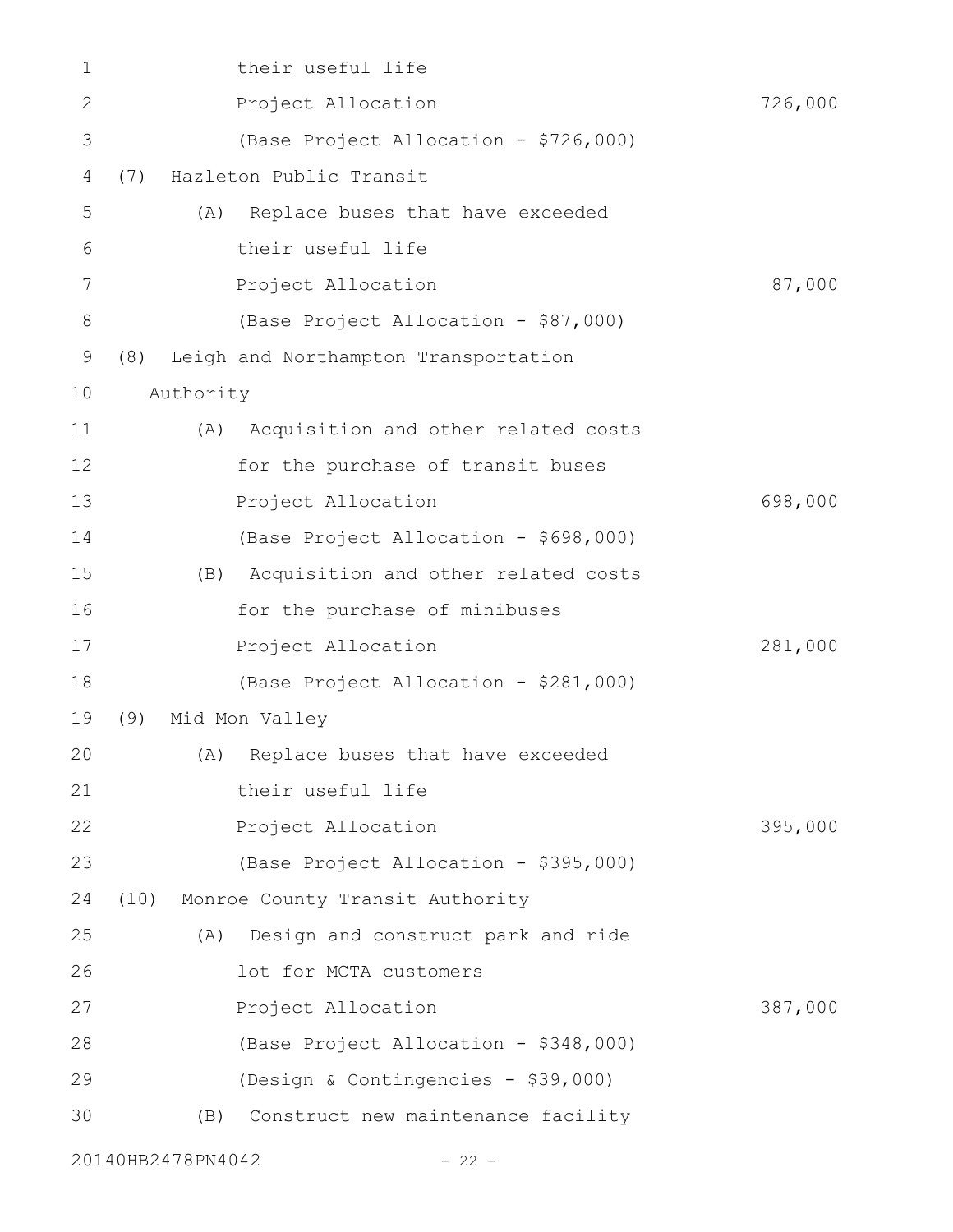| 1              |                   | building                                |            |
|----------------|-------------------|-----------------------------------------|------------|
| $\mathbf{2}$   |                   | Project Allocation                      | 581,000    |
| 3              |                   | (Base Project Allocation - \$523,000)   |            |
| $\overline{4}$ |                   | (Design & Contingencies - \$58,000)     |            |
| 5              | (11)              | Port Authority of Allegheny County      |            |
| 6              | (A)               | Expand bus system, including            |            |
| 7              |                   | construction, technology updates and    |            |
| 8              |                   | vehicle acquisition for Bus Rapid       |            |
| $\mathsf 9$    |                   | Transit Program                         |            |
| 10             |                   | Project Allocation                      | 49,582,000 |
| 11             |                   | (Base Project Allocation -              |            |
| 12             |                   | \$44,624,000                            |            |
| 13             |                   | (Design & Contingencies - \$4,958,000)  |            |
| 14             | (B)               | Replace major components of bus and     |            |
| 15             |                   | fixed guideway system as part of        |            |
| 16             |                   | Section 5307 Program                    |            |
| 17             |                   | Project Allocation                      | 4,723,000  |
| 18             |                   | (Base Project Allocation - \$4,251,000) |            |
| 19             |                   | (Design & Contingencies - \$472,000)    |            |
| 20             |                   | (C) Replace buses and rehabilitate      |            |
| 21             |                   | various facilities and infrastructure   |            |
| 22             |                   | as part of Bus and Bus Facilities       |            |
| 23             |                   | Program                                 |            |
| 24             |                   | Project Allocation                      | 697,000    |
| 25             |                   | (Base Project Allocation - \$627,000)   |            |
| 26             |                   | (Design & Contingencies - \$70,000)     |            |
| 27             |                   | (D) Rehabilitate or replace existing    |            |
| 28             |                   | facilities and infrastructure as part   |            |
| 29             |                   | of Federal grant program                |            |
| 30             |                   | Project Allocation                      | 6,484,000  |
|                | 20140HB2478PN4042 | $-23 -$                                 |            |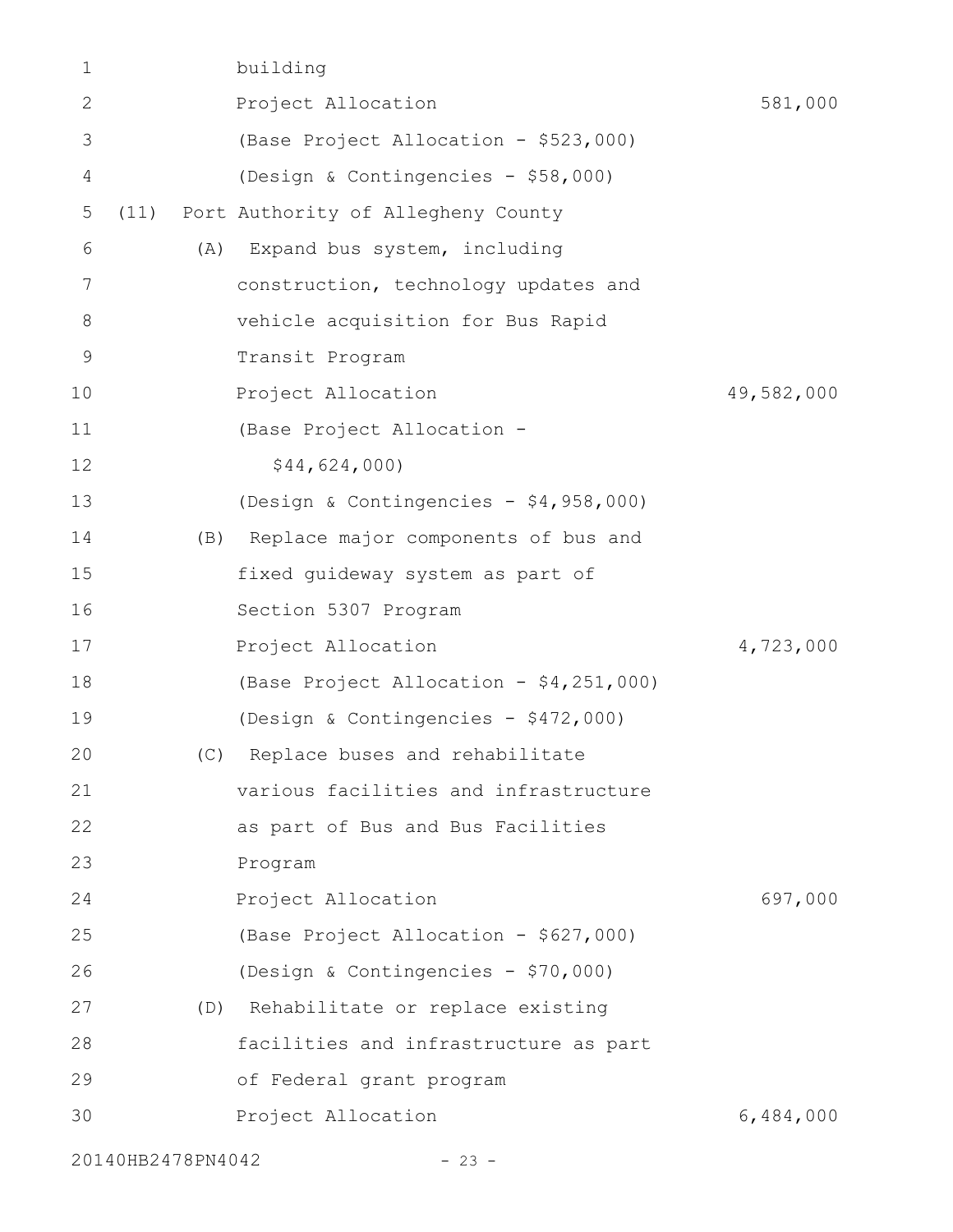| 1     |                   | (Base Project Allocation - \$5,836,000)   |            |
|-------|-------------------|-------------------------------------------|------------|
| 2     |                   | (Design & Contingencies - \$648,000)      |            |
| 3     | (E)               | Purchase 70 replacement buses as part     |            |
| 4     |                   | of Section 5307 Flex Funds Program        |            |
| 5     |                   | Project Allocation                        | 1,836,000  |
| 6     |                   | (Base Project Allocation - \$1,652,000)   |            |
| 7     |                   | (Design & Contingencies - \$184,000)      |            |
| $8\,$ | (F)               | Provide for capital improvements to       |            |
| 9     |                   | stations, signals, track and buildings    |            |
| 10    |                   | as part of Infrastructure Safety          |            |
| 11    |                   | Renewal Program                           |            |
| 12    |                   | Project Allocation                        | 14,516,000 |
| 13    |                   | (Base Project Allocation -                |            |
| 14    |                   | \$13,064,000)                             |            |
| 15    |                   | (Design & Contingencies - \$1,452,000)    |            |
| 16    |                   | (G) Provide for overhaul of rolling stock |            |
| 17    |                   | as part of Vehicle Overhaul Program       |            |
| 18    |                   | Project Allocation                        | 3,387,000  |
| 19    |                   | (Base Project Allocation - \$3,048,000)   |            |
| 20    |                   | (Design & Contingencies - \$339,000)      |            |
| 21    |                   | (12) River Valley Transit                 |            |
| 22    |                   | (A) Expand River Transit Center to        |            |
| 23    |                   | accommodate needs                         |            |
| 24    |                   | Project Allocation                        | 968,000    |
| 25    |                   | (Base Project Allocation - \$871,000)     |            |
| 26    |                   | (Design & Contingencies - \$97,000)       |            |
| 27    | (B)               | Construct CNG fueling station and         |            |
| 28    |                   | renovate the maintenance facility to      |            |
| 29    |                   | accommodate CNG vehicles                  |            |
| 30    |                   | Project Allocation                        | 731,000    |
|       | 20140HB2478PN4042 | $-24 -$                                   |            |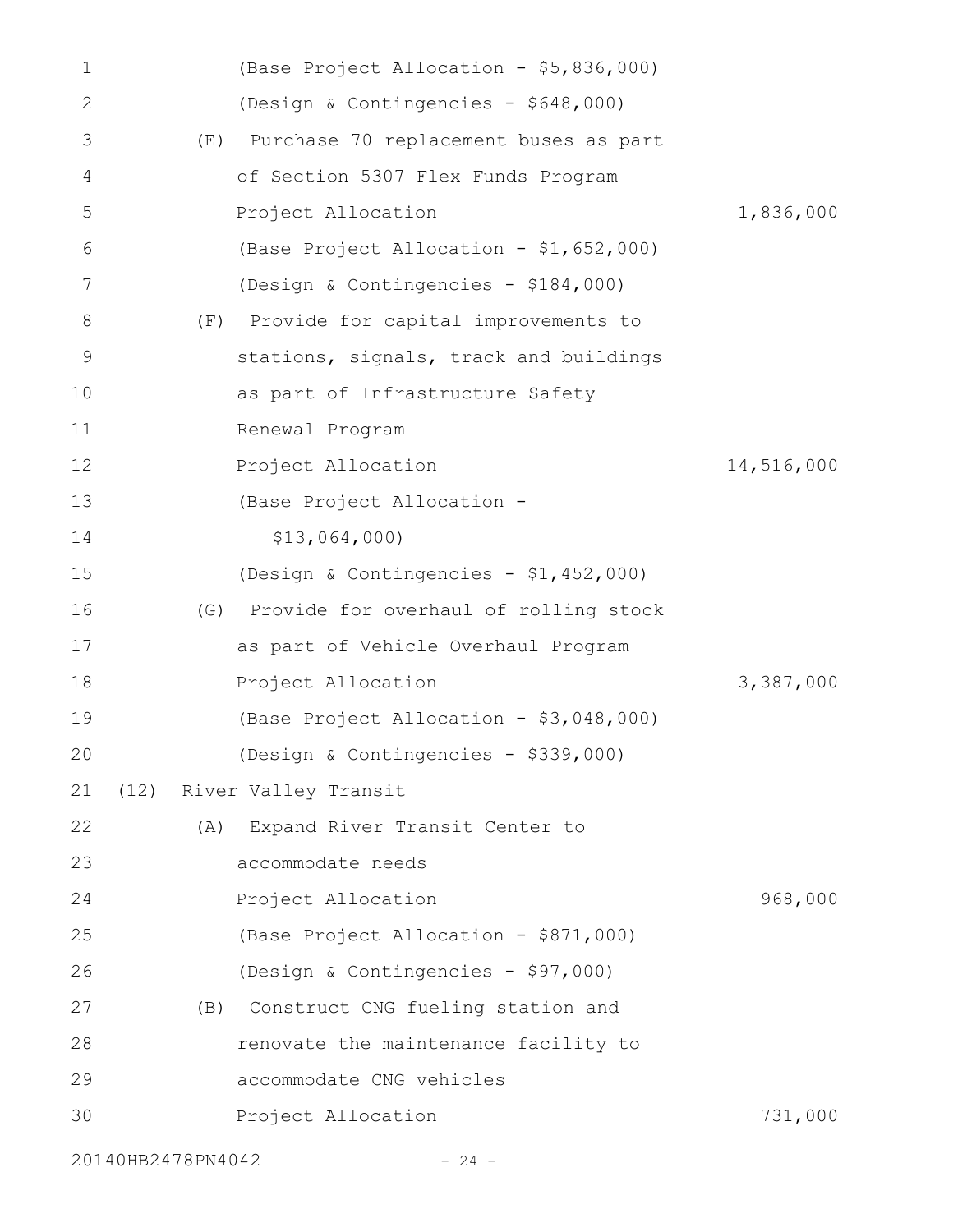| $\mathbf 1$    |      | (Base Project Allocation - \$658,000)    |            |
|----------------|------|------------------------------------------|------------|
| $\mathbf{2}$   |      | (Design & Contingencies - \$73,000)      |            |
| 3              |      | (C) Replace rolling stock that has met   |            |
| 4              |      | its useful life                          |            |
| 5              |      | Project Allocation                       | 484,000    |
| 6              |      | (Base Project Allocation - \$484,000)    |            |
| $\overline{7}$ | (13) | Schuylkill Transportation System         |            |
| 8              |      | Expand existing facility to<br>(A)       |            |
| 9              |      | accommodate current and future needs     |            |
| 10             |      | Project Allocation                       | 581,000    |
| 11             |      | (Base Project Allocation - \$523,000)    |            |
| 12             |      | (Design & Contingencies - \$58,000)      |            |
| 13             | (14) | Southeastern Pennsylvania Transportation |            |
| 14             |      | Authority                                |            |
| 15             |      | Replace buses and rehabilitate<br>(A)    |            |
| 16             |      | various facilities as part of            |            |
| 17             |      | Urbanized Area Formula Program           |            |
| 18             |      | Project Allocation                       | 47,613,000 |
| 19             |      | (Base Project Allocation -               |            |
| 20             |      | \$42,852,000                             |            |
| 21             |      | (Design & Contingencies - $$4,761,000$ ) |            |
| 22             |      | (B) Rehabilitate or replace various      |            |
| 23             |      | facilities and infrastructure as part    |            |
| 24             |      | of State of Good Repair Program          |            |
| 25             |      | Project Allocation                       | 51,097,000 |
| 26             |      | (Base Project Allocation -               |            |
| 27             |      | \$45, 987, 000)                          |            |
| 28             |      | (Design & Contingencies - \$5,110,000)   |            |
| 29             |      | Replace buses and rehabilitate<br>(C)    |            |
| 30             |      | various facilities and infrastructure    |            |
|                |      | 20140HB2478PN4042<br>$-25 -$             |            |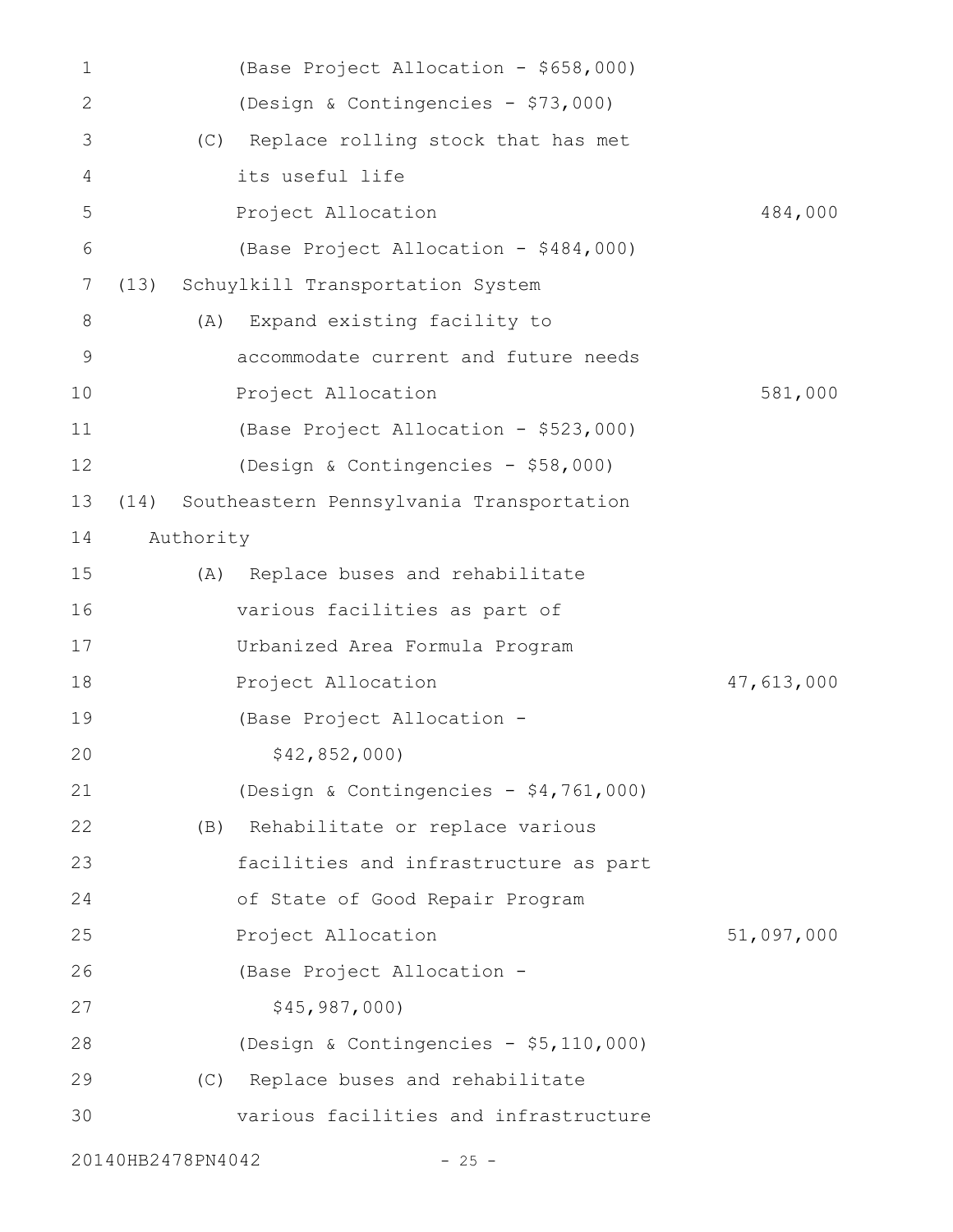| 1  | as part of Bus and Bus Facilities       |            |
|----|-----------------------------------------|------------|
| 2  | Program                                 |            |
| 3  | Project Allocation                      | 3,484,000  |
| 4  | (Base Project Allocation - \$3,136,000) |            |
| 5  | (Design & Contingencies - \$348,000)    |            |
| 6  | (D) Repair or rehabilitate various      |            |
| 7  | facilities and infrastructure as part   |            |
| 8  | of Bus Purchase Flex Program            |            |
| 9  | Project Allocation                      | 8,266,000  |
| 10 | (Base Project Allocation - \$7,439,000) |            |
| 11 | (Design & Contingencies - \$827,000)    |            |
| 12 | (E) Rehabilitate or replace existing    |            |
| 13 | facilities and infrastructure as part   |            |
| 14 | of Federal grant program                |            |
| 15 | Project Allocation                      | 5,807,000  |
| 16 | (Base Project Allocation - \$5,226,000) |            |
| 17 | (Design & Contingencies - \$581,000)    |            |
| 18 | (F) Restore transit and railroad        |            |
| 19 | infrastructure, including maintenance   |            |
| 20 | support facilities, as part of          |            |
| 21 | Infrastructure Safety Renewal Program   |            |
| 22 | Project Allocation                      | 69,678,000 |
| 23 | (Base Project Allocation -              |            |
| 24 | \$62, 710, 000)                         |            |
| 25 | (Design & Contingencies - \$6,968,000)  |            |
| 26 | (G) Rehabilitate or replace various     |            |
| 27 | facilities and infrastructure as part   |            |
| 28 | of State of Good Repair Program         |            |
| 29 | Project Allocation                      | 19,356,000 |
| 30 | (Base Project Allocation -              |            |
|    |                                         |            |

20140HB2478PN4042 - 26 -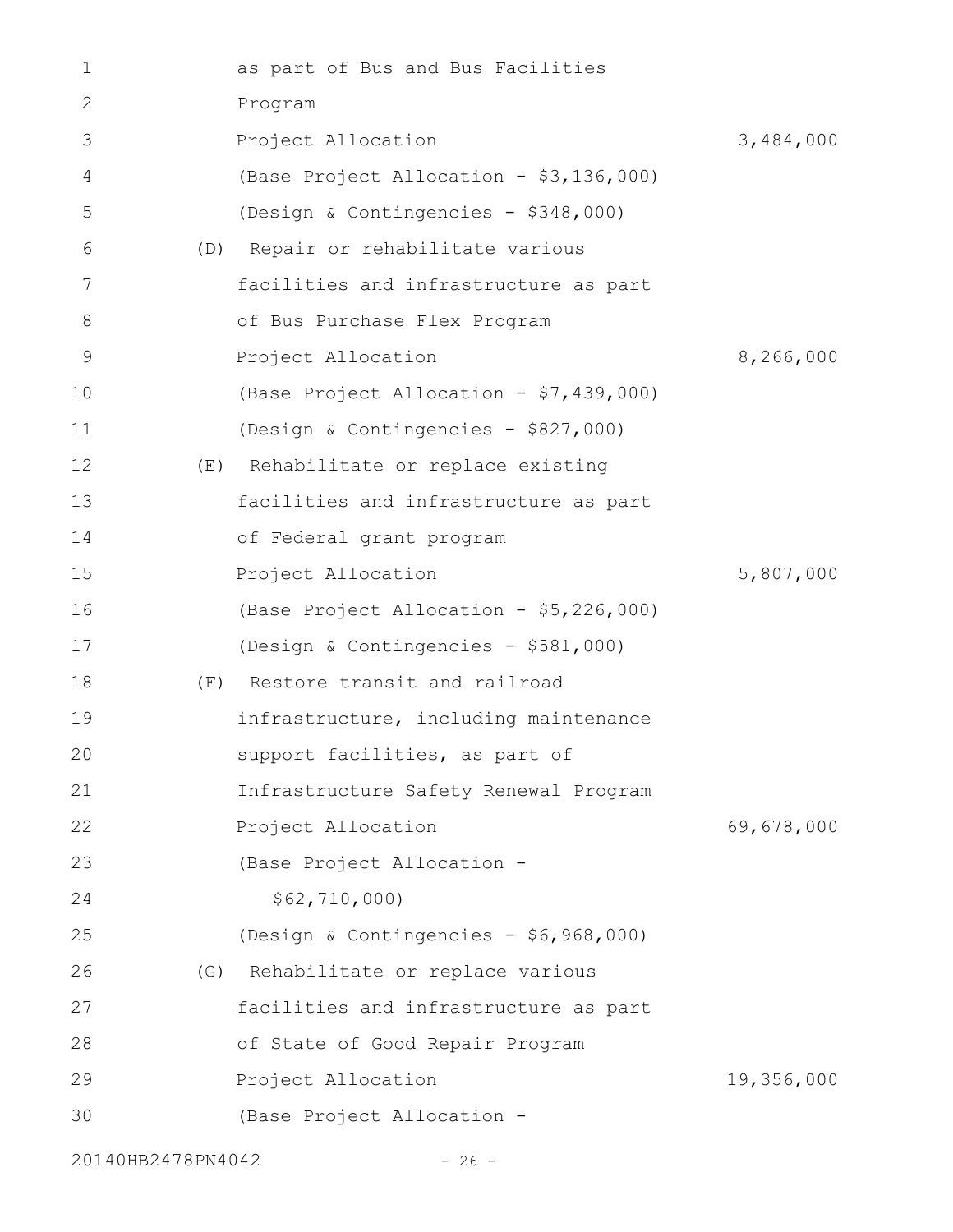| 1     |                   | \$17,420,000                         |                                                                  |               |
|-------|-------------------|--------------------------------------|------------------------------------------------------------------|---------------|
| 2     |                   |                                      | (Design & Contingencies - \$1,936,000)                           |               |
| 3     | (H)               |                                      | Replace existing assets as part of                               |               |
| 4     |                   | Vehicle Overhaul Program             |                                                                  |               |
| 5     |                   | Project Allocation                   |                                                                  | 55,162,000    |
| 6     |                   | (Base Project Allocation -           |                                                                  |               |
| 7     |                   | \$49,646,000)                        |                                                                  |               |
| $8\,$ |                   |                                      | (Design & Contingencies - \$5,516,000)                           |               |
| 9     | (15)              | Westmoreland County Transportation   |                                                                  |               |
| 10    | Authority         |                                      |                                                                  |               |
| 11    | (A)               |                                      | Purchase property and construct park                             |               |
| 12    |                   | and ride lot for MCTA customers      |                                                                  |               |
| 13    |                   | Project Allocation                   |                                                                  | 581,000       |
| 14    |                   | $(Land Allocation - $145,000)$       |                                                                  |               |
| 15    |                   | (Design & Contingencies - \$436,000) |                                                                  |               |
| 16    | (16)              | York Adams Transportation Authority  |                                                                  |               |
| 17    | (A)               | Replacement of rolling stock         |                                                                  |               |
| 18    |                   | Project Allocation                   |                                                                  | 892,000       |
| 19    |                   |                                      | (Base Project Allocation - \$892,000)                            |               |
| 20    |                   |                                      | (b) Rural and intercity rail.--Additional capital projects       |               |
| 21    |                   |                                      | in the category of transportation assistance projects for rural  |               |
| 22    |                   |                                      | and intercity rail service projects to be constructed or with    |               |
| 23    |                   |                                      | respect to which an interest is to be acquired by the Department |               |
| 24    |                   |                                      | of Transportation, its successors or assigns and to be financed  |               |
| 25    |                   |                                      | by the incurring of debt are hereby itemized, together with      |               |
| 26    |                   |                                      | their respective estimated financial costs, as follows:          |               |
| 27    |                   |                                      |                                                                  | Total Project |
| 28    |                   | Project                              |                                                                  | Allocation    |
| 29    | (1)               | Dauphin County                       |                                                                  |               |
| 30    |                   | (i) Swatara Township                 |                                                                  |               |
|       | 20140HB2478PN4042 |                                      | $-27 -$                                                          |               |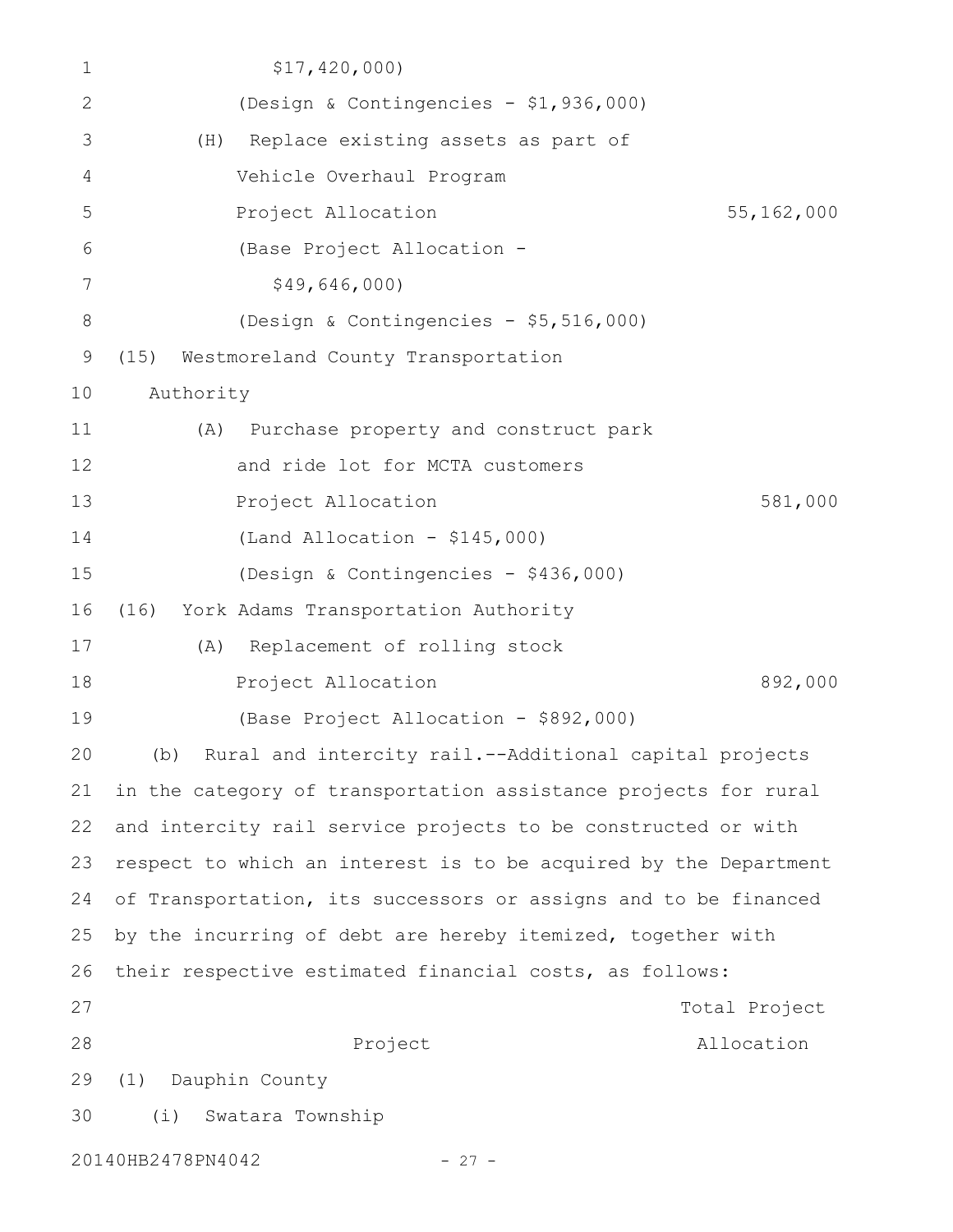| 1            | Acquisition, construction,<br>(A)      |            |
|--------------|----------------------------------------|------------|
| $\mathbf{2}$ | redevelopment, renovation and related  |            |
| 3            | costs for Norfolk Southern Railroad    |            |
| 4            | upgrades and improvements to           |            |
| 5            | infrastructure within proximity to     |            |
| 6            | Rutherford Rail Yard                   |            |
| 7            | Project Allocation                     | 50,000,000 |
| 8            | (Base Project Allocation -             |            |
| $\mathsf 9$  | \$50,000,000                           |            |
| 10           | (2)<br>Lawrence County                 |            |
| 11           | (i) Bessemer and Mahoning Boroughs     |            |
| 12           | Construction, acquisition,<br>(A)      |            |
| 13           | infrastructure, redevelopment,         |            |
| 14           | abatement of hazardous materials,      |            |
| 15           | renovation, rehabilitation and other   |            |
| 16           | related costs for the installation of  |            |
| 17           | rail lines                             |            |
| 18           | Project Allocation                     | 10,000,000 |
| 19           | (Base Project Allocation -             |            |
| 20           | \$10,000,000)                          |            |
| 21           | (ii) Ellwood City Borough              |            |
| 22           | Construction, infrastructure,<br>(A)   |            |
| 23           | renovation, rehabilitation and other   |            |
| 24           | related costs for a railroad underpass |            |
| 25           | Project Allocation                     | 500,000    |
| 26           | (Base Project Allocation - \$500,000)  |            |
| 27           | (iii) City of New Castle               |            |
| 28           | Construction, acquisition,<br>(A)      |            |
| 29           | infrastructure, redevelopment,         |            |
| 30           | abatement of hazardous materials,      |            |
|              | 20140HB2478PN4042<br>$-28 -$           |            |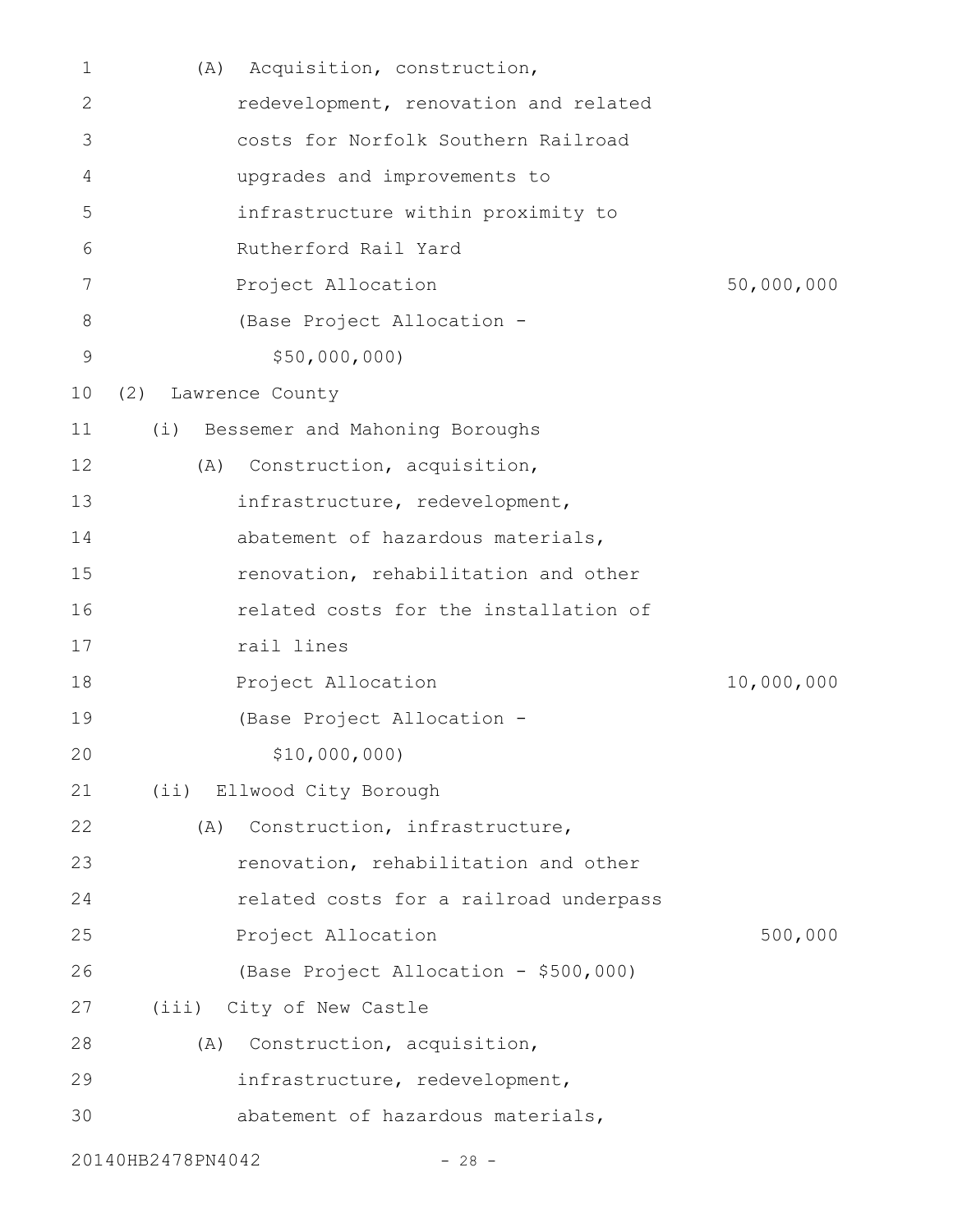| 1  |                   | renovation, rehabilitation and other    |            |
|----|-------------------|-----------------------------------------|------------|
| 2  |                   | related costs for the installation of   |            |
| 3  |                   | rail lines                              |            |
| 4  |                   | Project Allocation                      | 5,000,000  |
| 5  |                   | (Base Project Allocation - \$5,000,000) |            |
| 6  | (iv)              | Neshannock Township                     |            |
| 7  | (A)               | Construction, acquisition,              |            |
| 8  |                   | infrastructure and other related costs  |            |
| 9  |                   | for the installation of rail lines at   |            |
| 10 |                   | Millennium Technology Park              |            |
| 11 |                   | Project Allocation                      | 15,000,000 |
| 12 |                   | (Base Project Allocation -              |            |
| 13 |                   | \$15,000,000                            |            |
| 14 | $(\triangledown)$ | New Beaver Borough                      |            |
| 15 | (A)               | Construction, acquisition,              |            |
| 16 |                   | infrastructure, redevelopment,          |            |
| 17 |                   | abatement of hazardous materials,       |            |
| 18 |                   | renovation, rehabilitation and other    |            |
| 19 |                   | related costs for the installation of   |            |
| 20 |                   | rail lines at New Beaver Commercial     |            |
| 21 |                   | Park                                    |            |
| 22 |                   | Project Allocation                      | 3,000,000  |
| 23 |                   | (Base Project Allocation - \$3,000,000) |            |
| 24 | (3)               | Mercer County                           |            |
| 25 | (i)               | City of Farrell                         |            |
| 26 | (A)               | Construction, infrastructure,           |            |
| 27 |                   | renovation, rehabilitation and other    |            |
| 28 |                   | related costs for a car thawing system  |            |
| 29 |                   | and related facilities                  |            |
| 30 |                   | Project Allocation                      | 3,500,000  |
|    |                   |                                         |            |

20140HB2478PN4042 - 29 -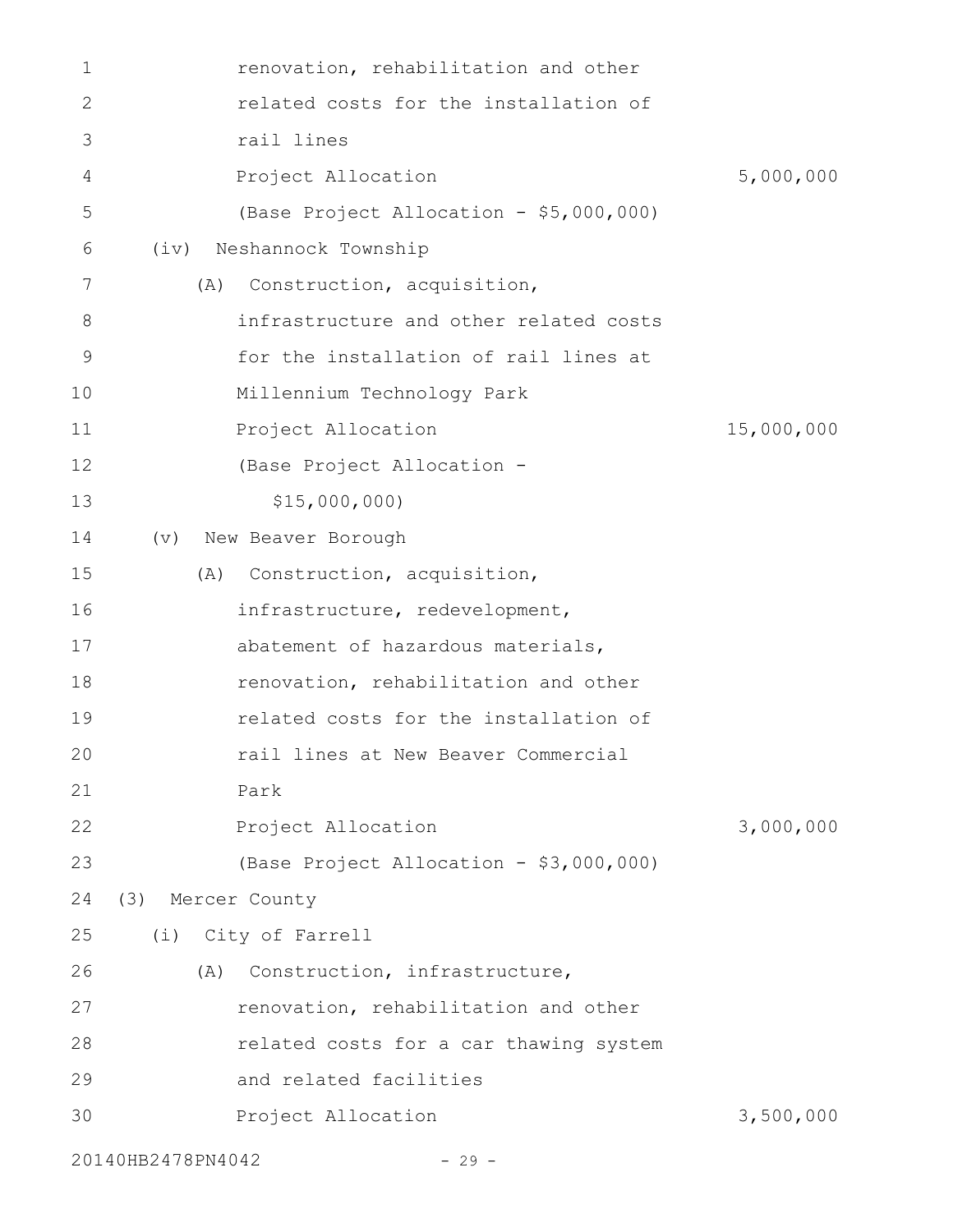| 1  | (Base Project Allocation - \$3,500,000)                          |               |
|----|------------------------------------------------------------------|---------------|
| 2  | City of Sharon<br>(iii)                                          |               |
| 3  | Construction, infrastructure,<br>(A)                             |               |
| 4  | renovation, rehabilitation and other                             |               |
| 5  | related costs for rail facility                                  |               |
| 6  | Project Allocation                                               | 1,050,000     |
| 7  | (Base Project Allocation - \$1,050,000)                          |               |
| 8  | Sharpsville Borough<br>(iii)                                     |               |
| 9  | Construction, infrastructure and<br>(A)                          |               |
| 10 | other related costs for transload                                |               |
| 11 | railroad siding facility                                         |               |
| 12 | Project Allocation                                               | 7,000,000     |
| 13 | (Base Project Allocation - \$7,000,000)                          |               |
| 14 | (4)<br>Monroe County                                             |               |
| 15 | (i) East Stroudsburg Borough                                     |               |
| 16 | Construction and related costs for<br>(A)                        |               |
| 17 | replacement of a railroad bridge                                 |               |
| 18 | Project Allocation                                               | 1,200,000     |
| 19 | (Base Project Allocation - \$1,200,000)                          |               |
| 20 | (c) Air transportation.--Additional capital projects in the      |               |
| 21 | category of transportation assistance projects for air           |               |
| 22 | transportation service to which an interest is to be acquired by |               |
| 23 | the Department of Transportation, its successors or assigns and  |               |
| 24 | to be financed by the incurring of debt are hereby itemized,     |               |
| 25 | together with their respective estimated financial costs, as     |               |
| 26 | follows:                                                         |               |
| 27 |                                                                  | Total Project |
| 28 | Project                                                          | Allocation    |
| 29 | Adams County<br>(1)                                              |               |
| 30 | (i)<br>Cumberland Township                                       |               |
|    | 20140HB2478PN4042<br>$-30 -$                                     |               |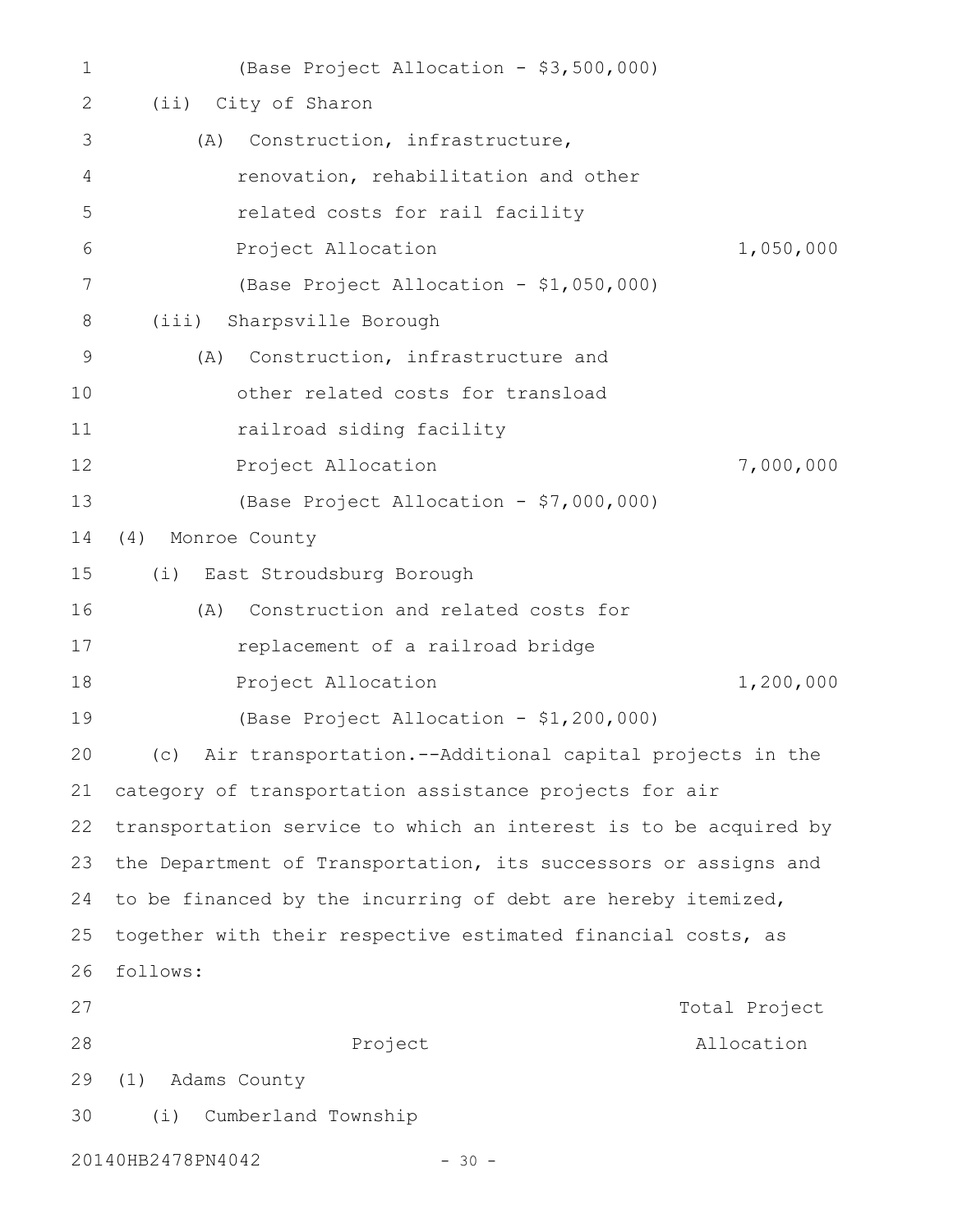| $\mathbf{1}$ | (A)                          | Rehabilitation of existing aviation                          |           |  |
|--------------|------------------------------|--------------------------------------------------------------|-----------|--|
| 2            |                              | facilities and construction of new                           |           |  |
| 3            |                              | hangars, taxiways and airport related                        |           |  |
| 4            |                              | buildings at Gettysburg Regional                             |           |  |
| 5            |                              | Airport                                                      |           |  |
| 6            |                              | Project Allocation                                           | 700,000   |  |
| 7            |                              | (Base Project Allocation - \$700,000)                        |           |  |
| 8            | (2)                          | Dauphin County                                               |           |  |
| 9            | (i)                          | Susquehanna Area Regional Airport                            |           |  |
| 10           |                              | Authority                                                    |           |  |
| 11           | (A)                          | Rehabilitation of existing aviation                          |           |  |
| 12           |                              | facilities and construction,                                 |           |  |
| 13           |                              | infrastructure and related costs of                          |           |  |
| 14           |                              | new hangars, taxiways and airport                            |           |  |
| 15           |                              | related buildings at Harrisburg                              |           |  |
| 16           |                              | International Airport                                        |           |  |
| 17           |                              | Project Allocation                                           | 1,000,000 |  |
| 18           |                              | (Base Project Allocation - \$1,000,000)                      |           |  |
| 19           | (3) York County              |                                                              |           |  |
| 20           |                              | (i) Susquehanna Area Regional Airport                        |           |  |
| 21           |                              | Authority                                                    |           |  |
| 22           | (A)                          | Rehabilitation of existing aviation                          |           |  |
| 23           |                              | facilities and construction of new                           |           |  |
| 24           |                              | hangars, taxiways and airport related                        |           |  |
| 25           |                              | buildings at Capital City Airport                            |           |  |
| 26           |                              | Project Allocation                                           | 700,000   |  |
| 27           |                              | (Base Project Allocation - \$700,000)                        |           |  |
| 28           |                              | Section 6. Itemization of redevelopment assistance projects. |           |  |
| 29           | (a)                          | Additional capital projects in the category of               |           |  |
| 30           |                              | redevelopment assistance projects for capital grants by the  |           |  |
|              | 20140HB2478PN4042<br>$-31 -$ |                                                              |           |  |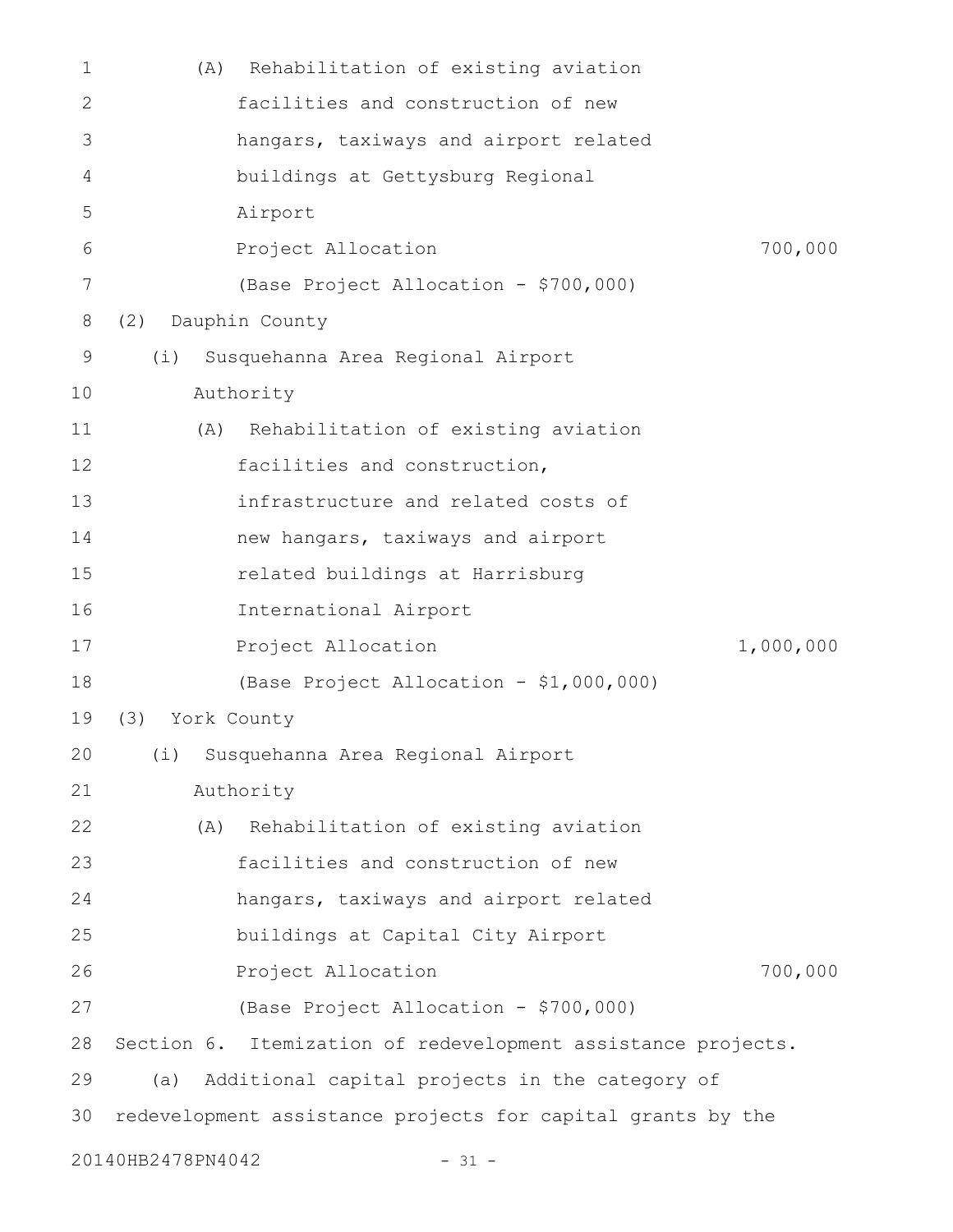| $\mathbf 1$ | Department of Community and Economic Development, its successors |  |  |  |
|-------------|------------------------------------------------------------------|--|--|--|
| 2           | or assigns, authorized under the provisions of the act of May    |  |  |  |
| 3           | 20, 1949 (P.L.1633, No.493), known as the Housing and            |  |  |  |
| 4           | Redevelopment Assistance Law, and redevelopment assistance       |  |  |  |
| 5           | capital projects and to be financed by the incurring of debt,    |  |  |  |
| 6           | are hereby itemized, together with their estimated financial     |  |  |  |
| 7           | costs, as follows:                                               |  |  |  |
| 8           | Total Project                                                    |  |  |  |
| 9           | Project<br>Allocation                                            |  |  |  |
| 10          | Adams County<br>(1)                                              |  |  |  |
| 11          | County projects (Reserved)<br>(i)                                |  |  |  |
| 12          | (ii) Cumberland Township                                         |  |  |  |
| 13          | Construction, infrastructure,<br>(A)                             |  |  |  |
| 14          | acquisition and related costs for an                             |  |  |  |
| 15          | economic development project at                                  |  |  |  |
| 16          | Gettysburg Regional Airport                                      |  |  |  |
| 17          | 5,000,000<br>Project Allocation                                  |  |  |  |
| 18          | (Base Project Allocation - \$5,000,000)                          |  |  |  |
| 19          | (2)<br>Allegheny County                                          |  |  |  |
| 20          | (i) County projects (Reserved)                                   |  |  |  |
| 21          | (ii) City of Pittsburgh                                          |  |  |  |
| 22          | Construction, infrastructure,<br>(A)                             |  |  |  |
| 23          | renovation and other related costs for                           |  |  |  |
| 24          | the Allegheny County Courthouse                                  |  |  |  |
| 25          | 20,000,000<br>Project Allocation                                 |  |  |  |
| 26          | (Base Project Allocation -                                       |  |  |  |
| 27          | \$20,000,000                                                     |  |  |  |
| 28          | Construction, infrastructure,<br>(B)                             |  |  |  |
| 29          | renovation, rehabilitation and other                             |  |  |  |
| 30          | related costs for the City-County                                |  |  |  |
|             | 20140HB2478PN4042<br>$-32 -$                                     |  |  |  |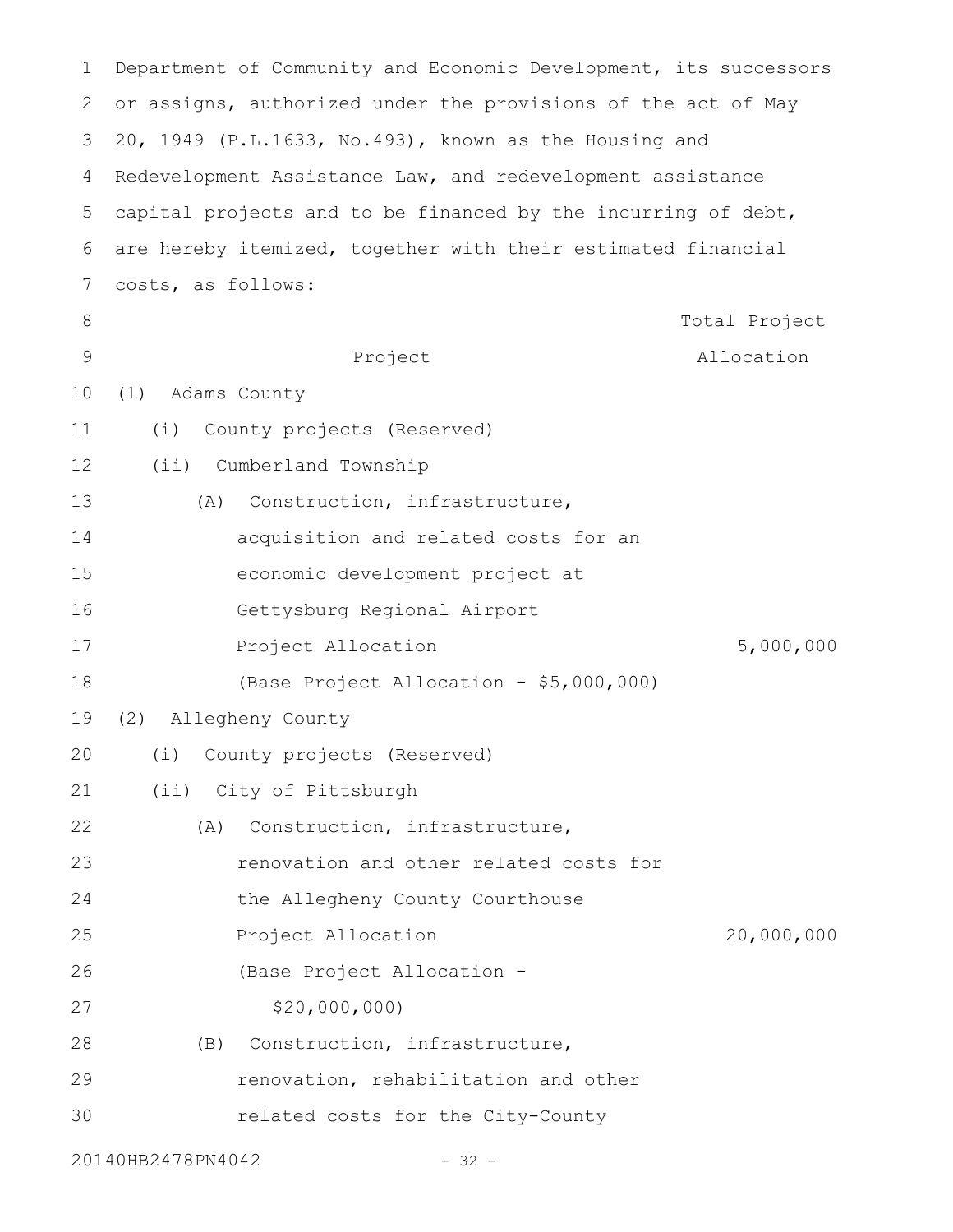| 1                 |     | Building                                |            |
|-------------------|-----|-----------------------------------------|------------|
| $\mathbf{2}$      |     | Project Allocation                      | 2,600,000  |
| 3                 |     | (Base Project Allocation - \$2,600,000) |            |
| 4                 | (C) | Construction, acquisition,              |            |
| 5                 |     | infrastructure and other related costs  |            |
| 6                 |     | for a renovation project at Duquesne    |            |
| 7                 |     | University                              |            |
| 8                 |     | Project Allocation                      | 20,000,000 |
| $\mathcal{G}$     |     | (Base Project Allocation -              |            |
| 10                |     | \$20,000,000                            |            |
| 11                | (D) | Construction, acquisition,              |            |
| 12                |     | infrastructure and other related costs  |            |
| 13                |     | for an educational complex              |            |
| 14                |     | Project Allocation                      | 5,500,000  |
| 15                |     | (Base Project Allocation - \$5,500,000) |            |
| 16                | (E) | Construction, infrastructure,           |            |
| 17                |     | renovation, rehabilitation and other    |            |
| 18                |     | related costs for the John P. Robin     |            |
| 19                |     | Civic Building                          |            |
| 20                |     | Project Allocation                      | 1,000,000  |
| 21                |     | (Base Project Allocation - \$1,000,000) |            |
| 22                | (F) | Construction, infrastructure,           |            |
| 23                |     | renovation, rehabilitation and other    |            |
| 24                |     | related costs for the Municipal Courts  |            |
| 25                |     | Building                                |            |
| 26                |     | Project Allocation                      | 1,000,000  |
| 27                |     | (Base Project Allocation - \$1,000,000) |            |
| 28                | (G) | Construction, infrastructure,           |            |
| 29                |     | redevelopment and other related costs   |            |
| 30                |     | for a parking facility on the North     |            |
| 20140HB2478PN4042 |     | $-33 -$                                 |            |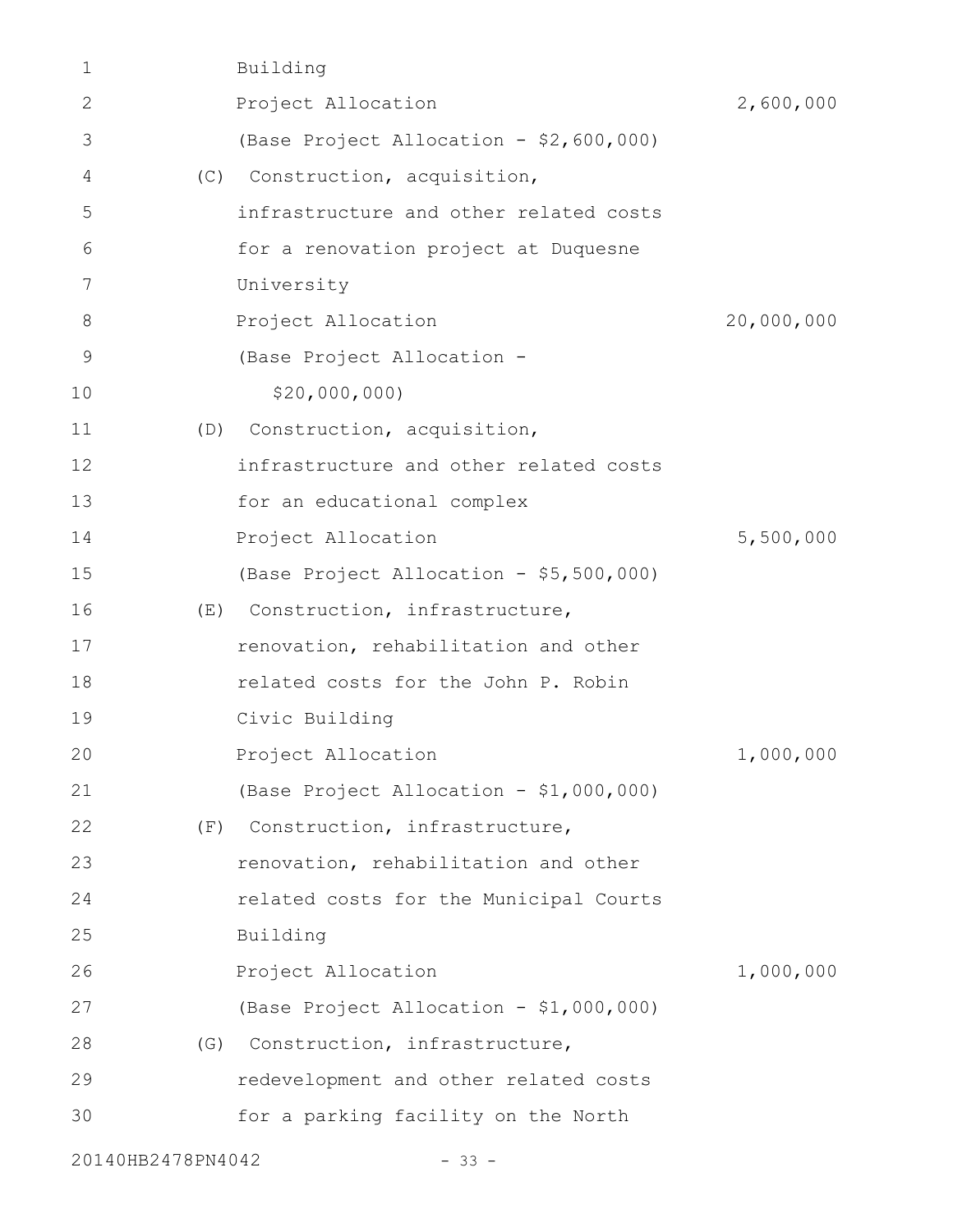| 1           | Side of Pittsburgh                       |            |
|-------------|------------------------------------------|------------|
| 2           | Project Allocation                       | 7,000,000  |
| 3           | (Base Project Allocation - \$7,000,000)  |            |
| 4           | Construction, acquisition,<br>(H)        |            |
| 5           | infrastructure, renovation,              |            |
| 6           | rehabilitation and other related costs   |            |
| 7           | for a public safety training facility    |            |
| 8           | Project Allocation                       | 2,500,000  |
| $\mathsf 9$ | (Base Project Allocation - \$2,500,000)  |            |
| 10          | Construction, redevelopment,<br>$(\top)$ |            |
| 11          | renovation, rehabilitation and other     |            |
| 12          | related costs for the Union Trust        |            |
| 13          | Building project                         |            |
| 14          | Project Allocation                       | 10,000,000 |
| 15          | (Base Project Allocation -               |            |
| 16          | \$10,000,000)                            |            |
| 17          | Monroeville Borough<br>(iii)             |            |
| 18          | Acquisition, infrastructure,<br>(A)      |            |
| 19          | renovation and other related costs for   |            |
| 20          | Pittsburgh Supercomputing Center         |            |
| 21          | Project Allocation                       | 550,000    |
| 22          | (Base Project Allocation - \$550,000)    |            |
| 23          | (iv) O'Hara Township                     |            |
| 24          | Construction, infrastructure and<br>(A)  |            |
| 25          | related costs for a community center     |            |
| 26          | building                                 |            |
| 27          | Project Allocation                       | 1,000,000  |
| 28          | (Base Project Allocation - \$1,000,000)  |            |
| 29          | Armstrong County (Reserved)<br>(3)       |            |
| 30          | (4)<br>Beaver County                     |            |
|             | 20140HB2478PN4042<br>$-34 -$             |            |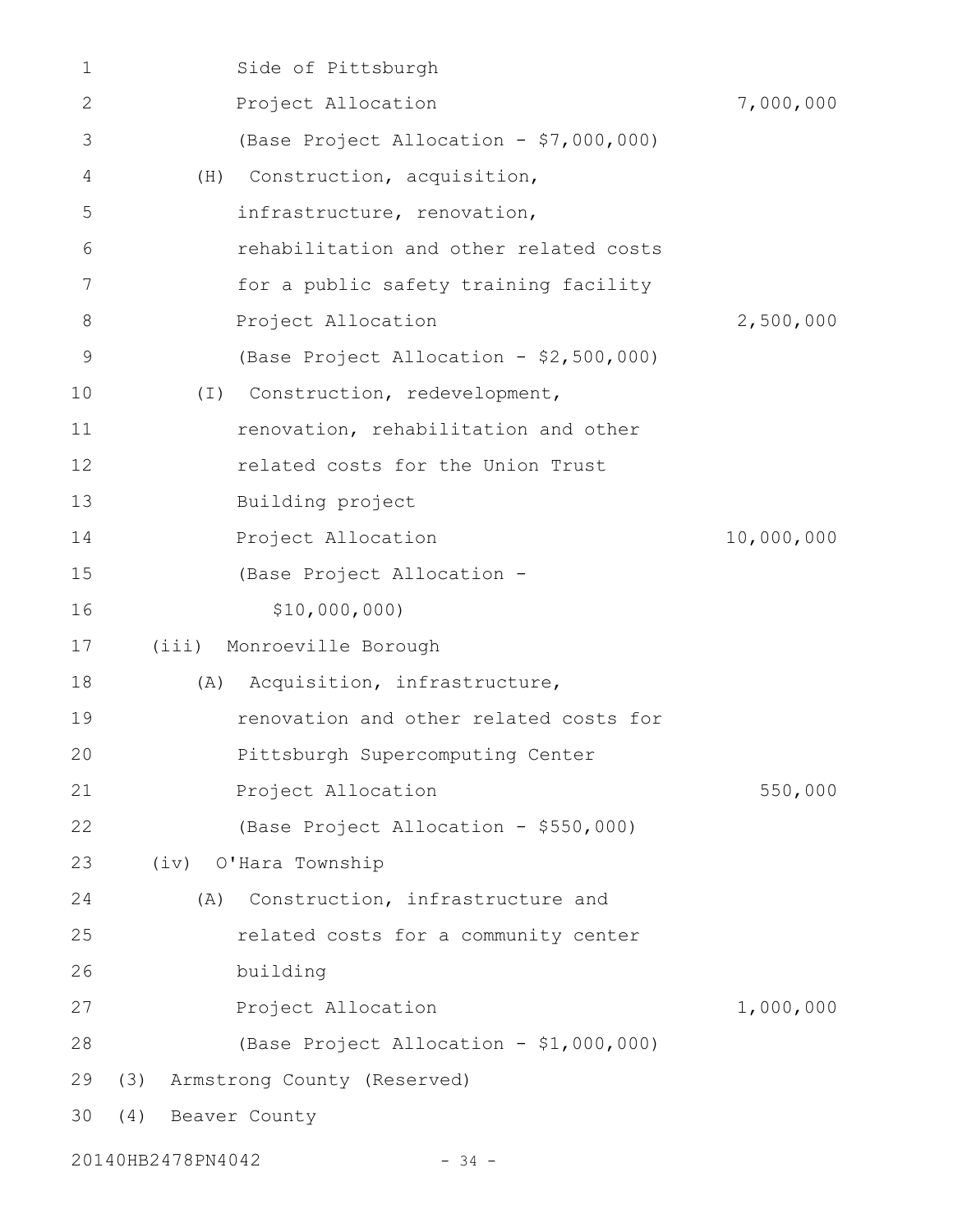| 1                            | (i) |     | County projects                         |           |
|------------------------------|-----|-----|-----------------------------------------|-----------|
| 2                            |     | (A) | Acquisition, construction,              |           |
| 3                            |     |     | renovation, infrastructure,             |           |
| 4                            |     |     | redevelopment, abatement of hazardous   |           |
| 5                            |     |     | materials and other related costs for   |           |
| 6                            |     |     | Ambridge Harmony Redevelopment Project  |           |
| 7                            |     |     | Project Allocation                      | 6,000,000 |
| 8                            |     |     | (Base Project Allocation - \$6,000,000) |           |
| 9                            |     | (B) | Acquisition, construction,              |           |
| 10                           |     |     | renovation, infrastructure,             |           |
| 11                           |     |     | redevelopment, abatement of hazardous   |           |
| 12                           |     |     | materials and other related costs for   |           |
| 13                           |     |     | industrial site improvements and        |           |
| 14                           |     |     | cleanup in Koppel Borough and Big       |           |
| 15                           |     |     | Beaver Borough                          |           |
| 16                           |     |     | Project Allocation                      | 5,000,000 |
| 17                           |     |     | (Base Project Allocation - \$5,000,000) |           |
| 18                           |     | (C) | Acquisition, construction,              |           |
| 19                           |     |     | renovation, infrastructure,             |           |
| 20                           |     |     | redevelopment, abatement of hazardous   |           |
| 21                           |     |     | materials and other related costs for   |           |
| 22                           |     |     | blight removal                          |           |
| 23                           |     |     | Project Allocation                      | 7,500,000 |
| 24                           |     |     | (Base Project Allocation - \$7,500,000) |           |
| 25                           |     |     | (ii) City of Beaver Falls               |           |
| 26                           |     | (A) | Construction, acquisition,              |           |
| 27                           |     |     | infrastructure, abatement of hazardous  |           |
| 28                           |     |     | materials, renovation, rehabilitation   |           |
| 29                           |     |     | and other related costs of a community  |           |
| 30                           |     |     | center and public plaza                 |           |
| 20140HB2478PN4042<br>$-35 -$ |     |     |                                         |           |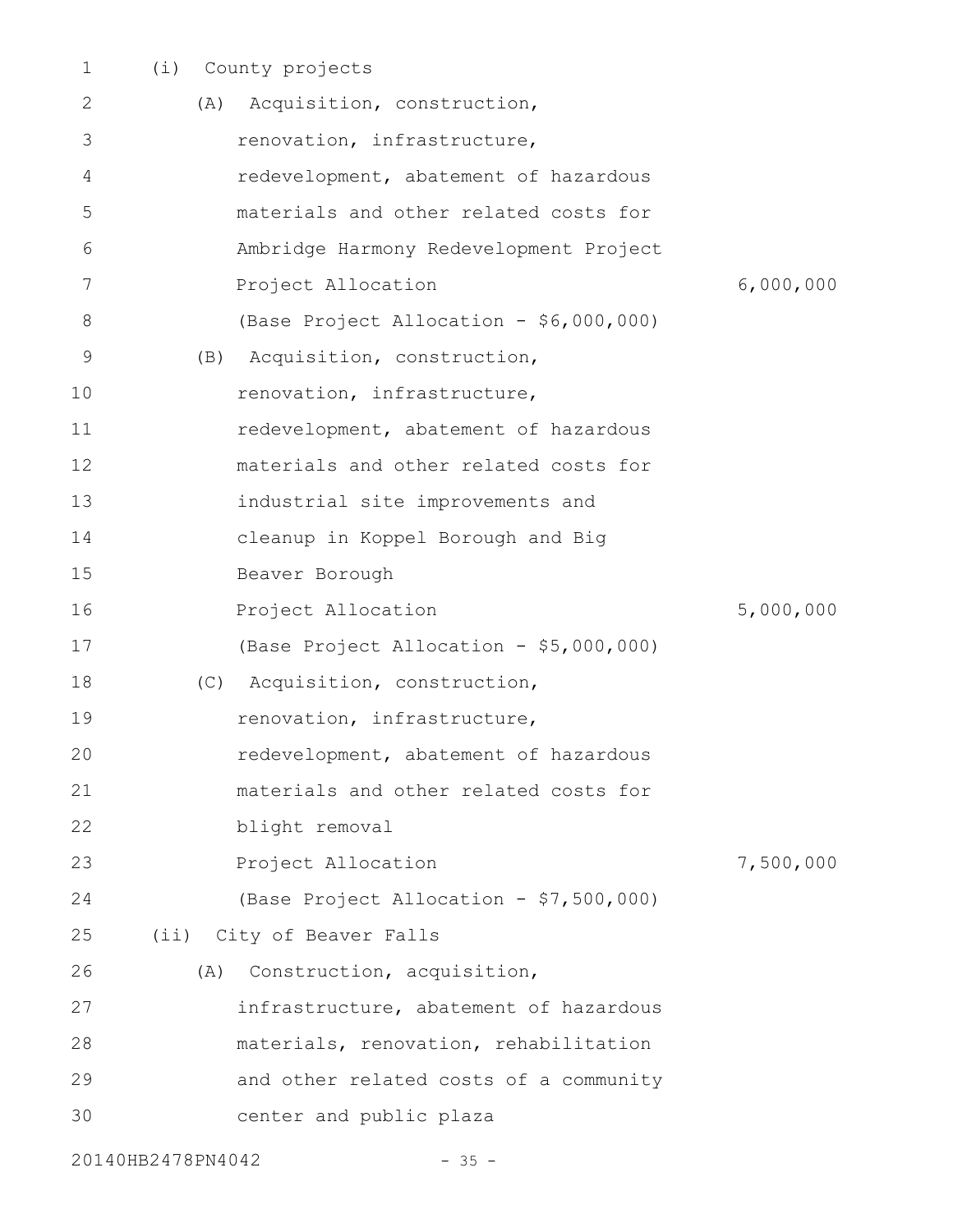| 1                 |     | Project Allocation                      | 5,000,000 |
|-------------------|-----|-----------------------------------------|-----------|
| 2                 |     | (Base Project Allocation - \$5,000,000) |           |
| 3                 | (B) | Construction, acquisition,              |           |
| 4                 |     | infrastructure, redevelopment,          |           |
| 5                 |     | abatement of hazardous materials,       |           |
| 6                 |     | renovation, rehabilitation and other    |           |
| 7                 |     | related costs for a mixed use building  |           |
| 8                 |     | project                                 |           |
| 9                 |     | Project Allocation                      | 2,500,000 |
| 10                |     | (Base Project Allocation - \$2,500,000) |           |
| 11                | (C) | Construction, acquisition,              |           |
| 12                |     | infrastructure, redevelopment,          |           |
| 13                |     | renovation, rehabilitation, site        |           |
| 14                |     | development and other related costs of  |           |
| 15                |     | the revitalization of the business      |           |
| 16                |     | district of Beaver Falls                |           |
| 17                |     | Project Allocation                      | 5,000,000 |
| 18                |     | (Base Project Allocation - \$5,000,000) |           |
| 19                | (D) | Construction, acquisition,              |           |
| 20                |     | infrastructure, redevelopment,          |           |
| 21                |     | renovation, rehabilitation, site        |           |
| 22                |     | development and other related costs of  |           |
| 23                |     | the master plan for the Beaver Falls    |           |
| 24                |     | park systems                            |           |
| 25                |     | Project Allocation                      | 500,000   |
| 26                |     | (Base Project Allocation - \$500,000)   |           |
| 27                |     | (E) Construction, acquisition,          |           |
| 28                |     | infrastructure, redevelopment,          |           |
| 29                |     | renovation, rehabilitation, site        |           |
| 30                |     | development and other related costs of  |           |
| 20140HB2478PN4042 |     | $-36 -$                                 |           |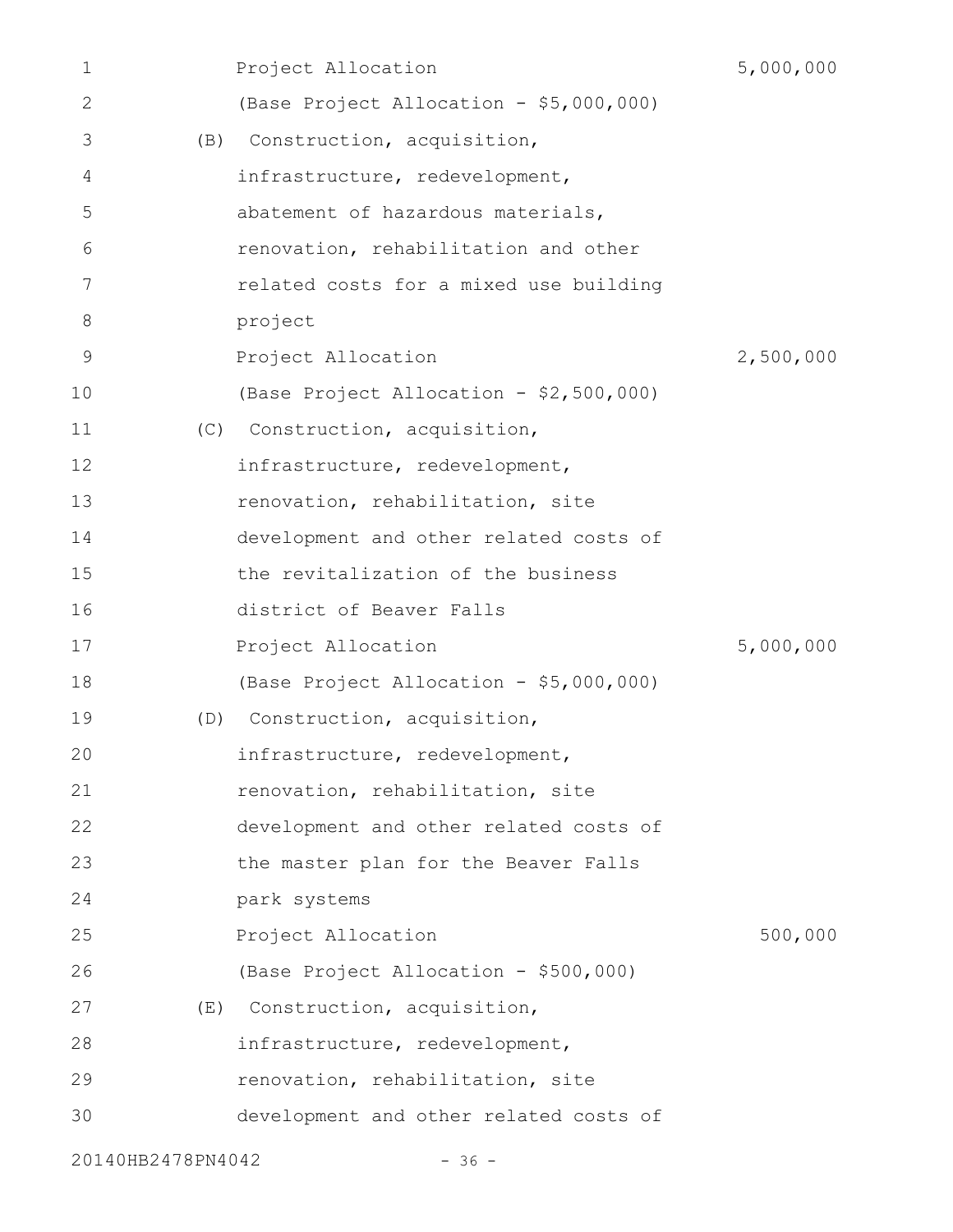| 1            |                   | the Beaver Falls Riverfront             |            |
|--------------|-------------------|-----------------------------------------|------------|
| $\mathbf{2}$ |                   | Development                             |            |
| 3            |                   | Project Allocation                      | 5,000,000  |
| 4            |                   | (Base Project Allocation - \$5,000,000) |            |
| 5            |                   | (iii) Baden Borough                     |            |
| 6            | (A)               | Acquisition, construction,              |            |
| 7            |                   | renovation, infrastructure,             |            |
| 8            |                   | redevelopment, abatement of hazardous   |            |
| 9            |                   | materials and other related costs for   |            |
| 10           |                   | Baden Development Project               |            |
| 11           |                   | Project Allocation                      | 5,000,000  |
| 12           |                   | (Base Project Allocation - \$5,000,000) |            |
| 13           |                   | (iv) Center Township                    |            |
| 14           |                   | (A) Acquisition, construction,          |            |
| 15           |                   | renovation, infrastructure,             |            |
| 16           |                   | redevelopment and other related costs   |            |
| 17           |                   | for Center Township development areas   |            |
| 18           |                   | Project Allocation                      | 10,000,000 |
| 19           |                   | (Base Project Allocation -              |            |
| 20           |                   | \$10,000,000)                           |            |
| 21           | (v)               | Hopewell Township                       |            |
| 22           | (A)               | Acquisition, construction,              |            |
| 23           |                   | renovation, infrastructure,             |            |
| 24           |                   | redevelopment and other related costs   |            |
| 25           |                   | for Hopewell Development Area           |            |
| 26           |                   | Project Allocation                      | 10,000,000 |
| 27           |                   | (Base Project Allocation -              |            |
| 28           |                   | \$10,000,000                            |            |
| 29           | (vi)              | Midland Borough                         |            |
| 30           | (A)               | Acquisition, construction,              |            |
|              | 20140HB2478PN4042 | $-37 -$                                 |            |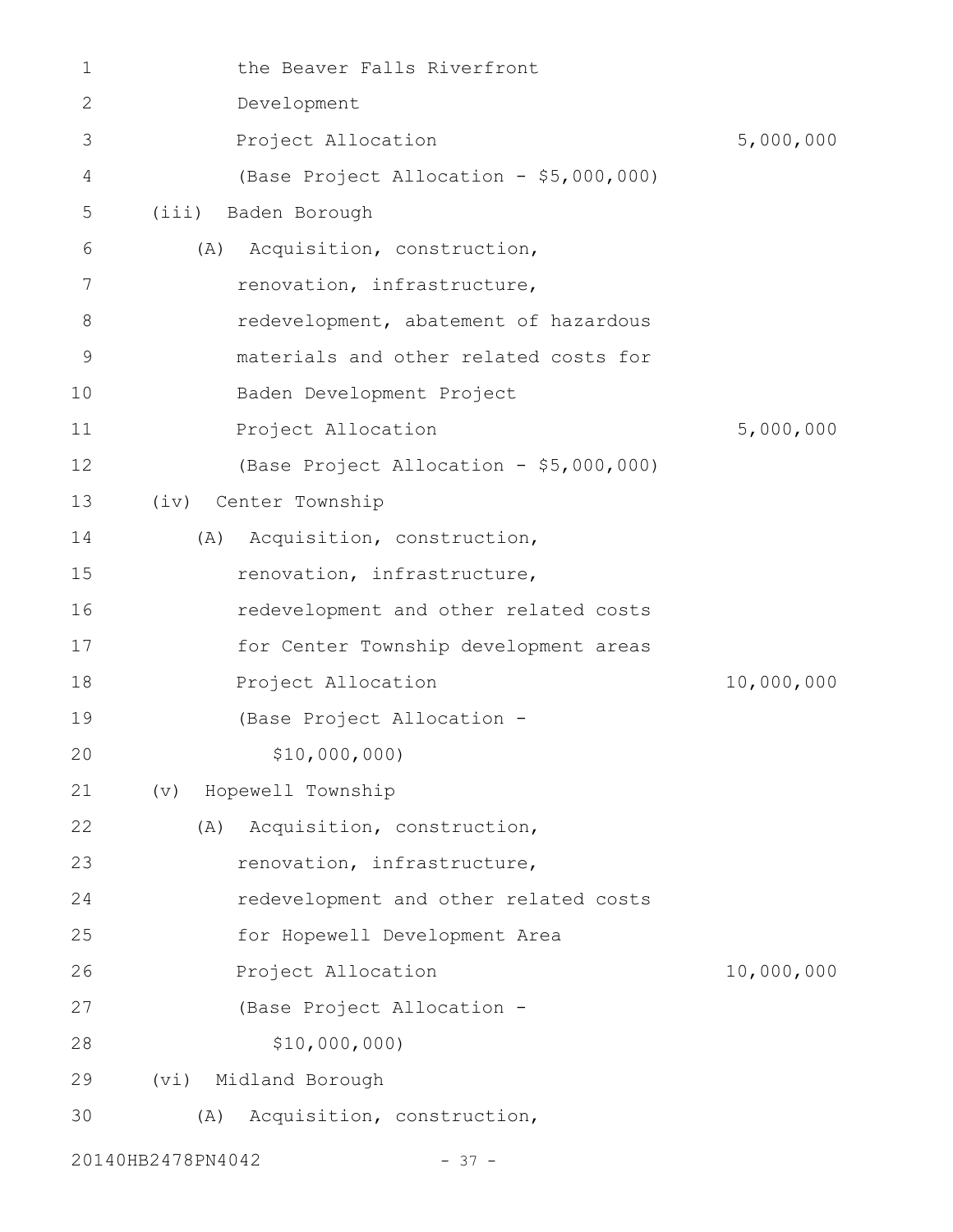| 1  |                   | renovation, infrastructure,             |            |
|----|-------------------|-----------------------------------------|------------|
| 2  |                   | redevelopment, abatement of hazardous   |            |
| 3  |                   | materials and other related costs for   |            |
| 4  |                   | industrial site improvements and        |            |
| 5  |                   | cleanup                                 |            |
| 6  |                   | Project Allocation                      | 5,000,000  |
| 7  |                   | (Base Project Allocation - \$5,000,000) |            |
| 8  | (vii)             | Monaca Borough                          |            |
| 9  | (A)               | Acquisition, construction,              |            |
| 10 |                   | renovation, infrastructure,             |            |
| 11 |                   | redevelopment, abatement of hazardous   |            |
| 12 |                   | materials and other related costs for   |            |
| 13 |                   | industrial site improvements and        |            |
| 14 |                   | cleanup                                 |            |
| 15 |                   | Project Allocation                      | 10,000,000 |
| 16 |                   | (Base Project Allocation -              |            |
| 17 |                   | \$10,000,000)                           |            |
| 18 | (viii)            | New Sewickley Township                  |            |
| 19 | (A)               | Acquisition, construction,              |            |
| 20 |                   | renovation, infrastructure,             |            |
| 21 |                   | redevelopment, abatement of hazardous   |            |
| 22 |                   | materials and other related costs for   |            |
| 23 |                   | New Sewickley Development Project       |            |
| 24 |                   | Project Allocation                      | 5,000,000  |
| 25 |                   | (Base Project Allocation - \$5,000,000) |            |
| 26 |                   | (B) Construction, acquisition,          |            |
| 27 |                   | infrastructure and other related costs  |            |
| 28 |                   | for a hotel project                     |            |
| 29 |                   | Project Allocation                      | 5,000,000  |
| 30 |                   | (Base Project Allocation - \$5,000,000) |            |
|    | 20140HB2478PN4042 | $-38 -$                                 |            |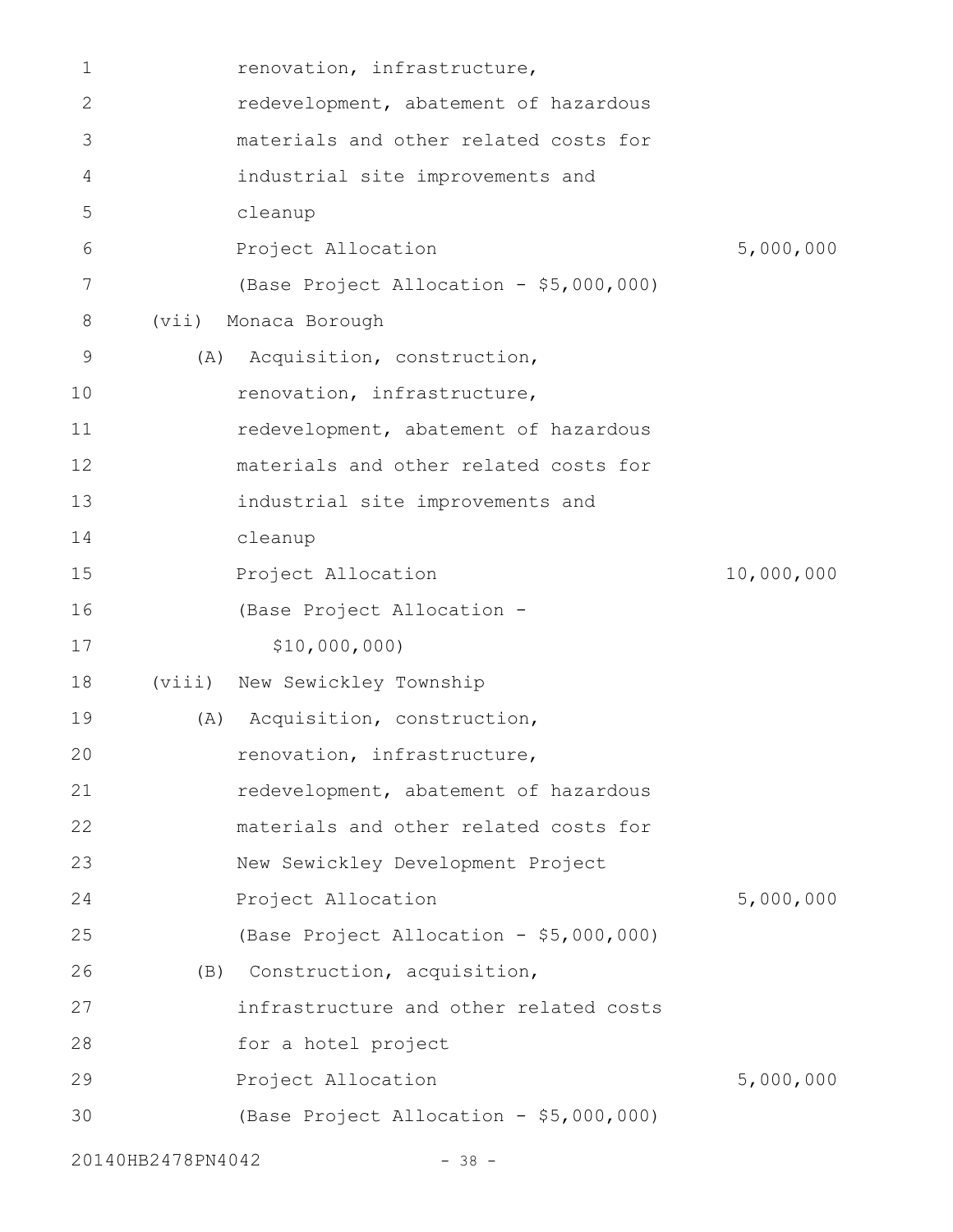| 1           |                   | (ix) Potter Township                    |            |
|-------------|-------------------|-----------------------------------------|------------|
| 2           | (A)               | Acquisition, construction,              |            |
| 3           |                   | renovation, infrastructure,             |            |
| 4           |                   | redevelopment, abatement of hazardous   |            |
| 5           |                   | materials and other related costs for   |            |
| 6           |                   | industrial site improvements and        |            |
| 7           |                   | cleanup                                 |            |
| 8           |                   | Project Allocation                      | 5,000,000  |
| $\mathsf 9$ |                   | (Base Project Allocation - \$5,000,000) |            |
| 10          | (x)               | Rochester Borough                       |            |
| 11          |                   | (A) Acquisition, construction,          |            |
| 12          |                   | renovation, infrastructure, abatement   |            |
| 13          |                   | of hazardous materials and other        |            |
| 14          |                   | related costs for Rochester Area        |            |
| 15          |                   | riverfront                              |            |
| 16          |                   | Project Allocation                      | 3,000,000  |
| 17          |                   | (Base Project Allocation - \$3,000,000) |            |
| 18          |                   | (5) Bedford County (Reserved)           |            |
| 19          | (6) Berks County  |                                         |            |
|             |                   | 20 (i) County projects (Reserved)       |            |
| 21          |                   | (ii) Wyomissing Borough                 |            |
| 22          | (A)               | Acquisition, construction,              |            |
| 23          |                   | demolition, infrastructure              |            |
| 24          |                   | improvements and revitalization of a    |            |
| 25          |                   | development site                        |            |
| 26          |                   | Project Allocation                      | 12,000,000 |
| 27          |                   | (Base Project Allocation -              |            |
| 28          |                   | \$12,000,000                            |            |
| 29          |                   | (7) Blair County (Reserved)             |            |
| 30          | (8)               | Bradford County                         |            |
|             | 20140HB2478PN4042 | $-39 -$                                 |            |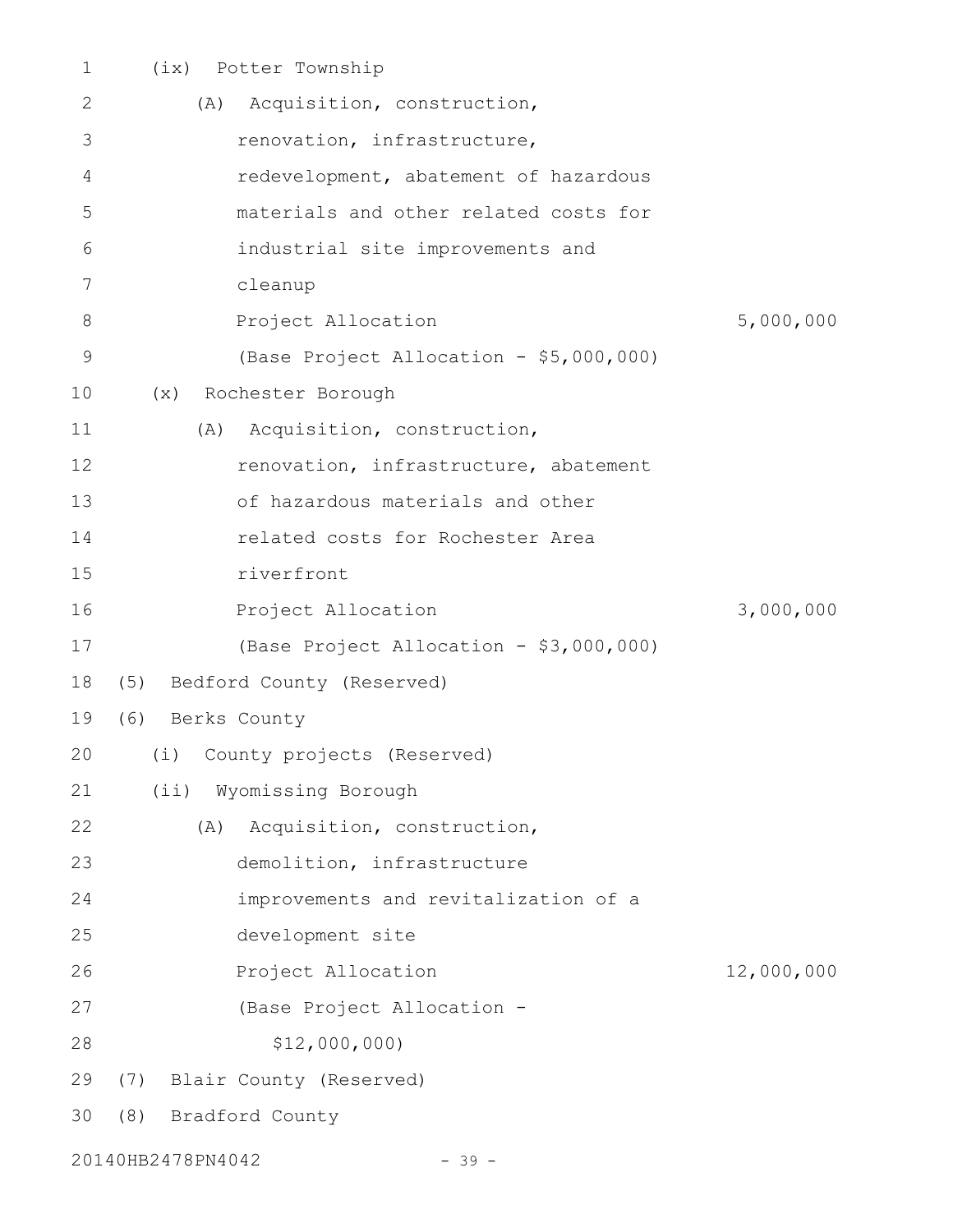| $\mathbf 1$ | County projects (Reserved)<br>(i)       |            |
|-------------|-----------------------------------------|------------|
| 2           | Towanda Borough<br>(i <sub>i</sub> )    |            |
| 3           | Construction, infrastructure and<br>(A) |            |
| 4           | related costs of a cogeneration         |            |
| 5           | project for Global Tungsten and         |            |
| 6           | Powders Corporation                     |            |
| 7           | Project Allocation                      | 5,000,000  |
| 8           | (Base Project Allocation - \$5,000,000) |            |
| 9           | (9)<br>Bucks County                     |            |
| 10          | (i)<br>County projects                  |            |
| 11          | Construction, infrastructure and<br>(A) |            |
| 12          | related costs for a First Tee indoor    |            |
| 13          | instructional facility                  |            |
| 14          | Project Allocation                      | 500,000    |
| 15          | (Base Project Allocation - \$500,000)   |            |
| 16          | Bensalem Township<br>$(i$ i)            |            |
| 17          | Construction, infrastructure,<br>(A)    |            |
| 18          | renovation and related costs for the    |            |
| 19          | conversion of a building into a         |            |
| 20          | community sports and recreation         |            |
| 21          | facility and a community theater        |            |
| 22          | Project Allocation                      | 2,000,000  |
| 23          | (Base Project Allocation - \$2,000,000) |            |
| 24          | (iii)<br>New Hope Borough               |            |
| 25          | Construction, infrastructure and<br>(A) |            |
| 26          | related costs for the redevelopment of  |            |
| 27          | the former Odette's site                |            |
| 28          | Project Allocation                      | 10,000,000 |
| 29          | (Base Project Allocation -              |            |
| 30          | \$10,000,000)                           |            |
|             |                                         |            |

20140HB2478PN4042 - 40 -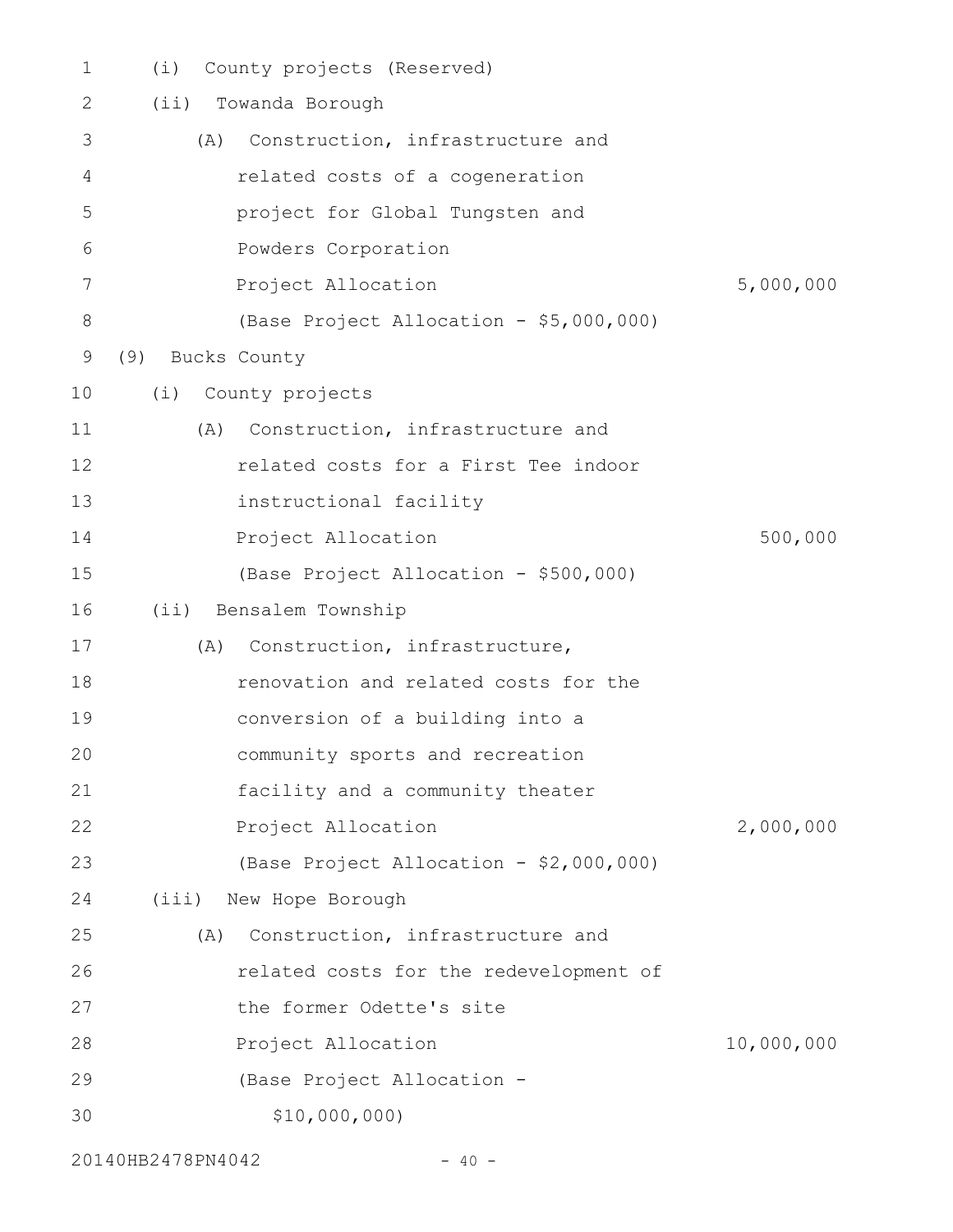| $\mathbf 1$ | Northampton township<br>(iv)            |           |
|-------------|-----------------------------------------|-----------|
| 2           | Construction, infrastructure and<br>(A) |           |
| 3           | related costs for a police station      |           |
| 4           | Project Allocation                      | 2,500,000 |
| 5           | (Base Project Allocation - \$2,500,000) |           |
| 6           | Butler County (Reserved)<br>(10)        |           |
| 7           | (11)<br>Cambria County (Reserved)       |           |
| 8           | (12)<br>Cameron County (Reserved)       |           |
| 9           | (13)<br>Carbon County (Reserved)        |           |
| 10          | (14)<br>Centre County (Reserved)        |           |
| 11          | (15) Chester County                     |           |
| 12          | (i) County projects (Reserved)          |           |
| 13          | (ii) City of Coatesville                |           |
| 14          | Construction, infrastructure and<br>(A) |           |
| 15          | related costs for the renovation of     |           |
| 16          | the Graystone Mansion                   |           |
| 17          | Project Allocation                      | 500,000   |
| 18          | (Base Project Allocation - \$500,000)   |           |
| 19          | (16)<br>Clarion County (Reserved)       |           |
|             | 20 (17) Clearfield County (Reserved)    |           |
| 21          | (18) Clinton County (Reserved)          |           |
| 22          | (19) Columbia County (Reserved)         |           |
| 23          | (20) Crawford County (Reserved)         |           |
| 24          | (21) Cumberland County                  |           |
| 25          | (i) County projects                     |           |
| 26          | Land acquisition, infrastructure<br>(A) |           |
| 27          | improvements, demolition, site          |           |
| 28          | improvement, renovation, addition,      |           |
| 29          | utility expansion, construction,        |           |
| 30          | purchase of medically necessary         |           |
|             | 20140HB2478PN4042<br>- 41 -             |           |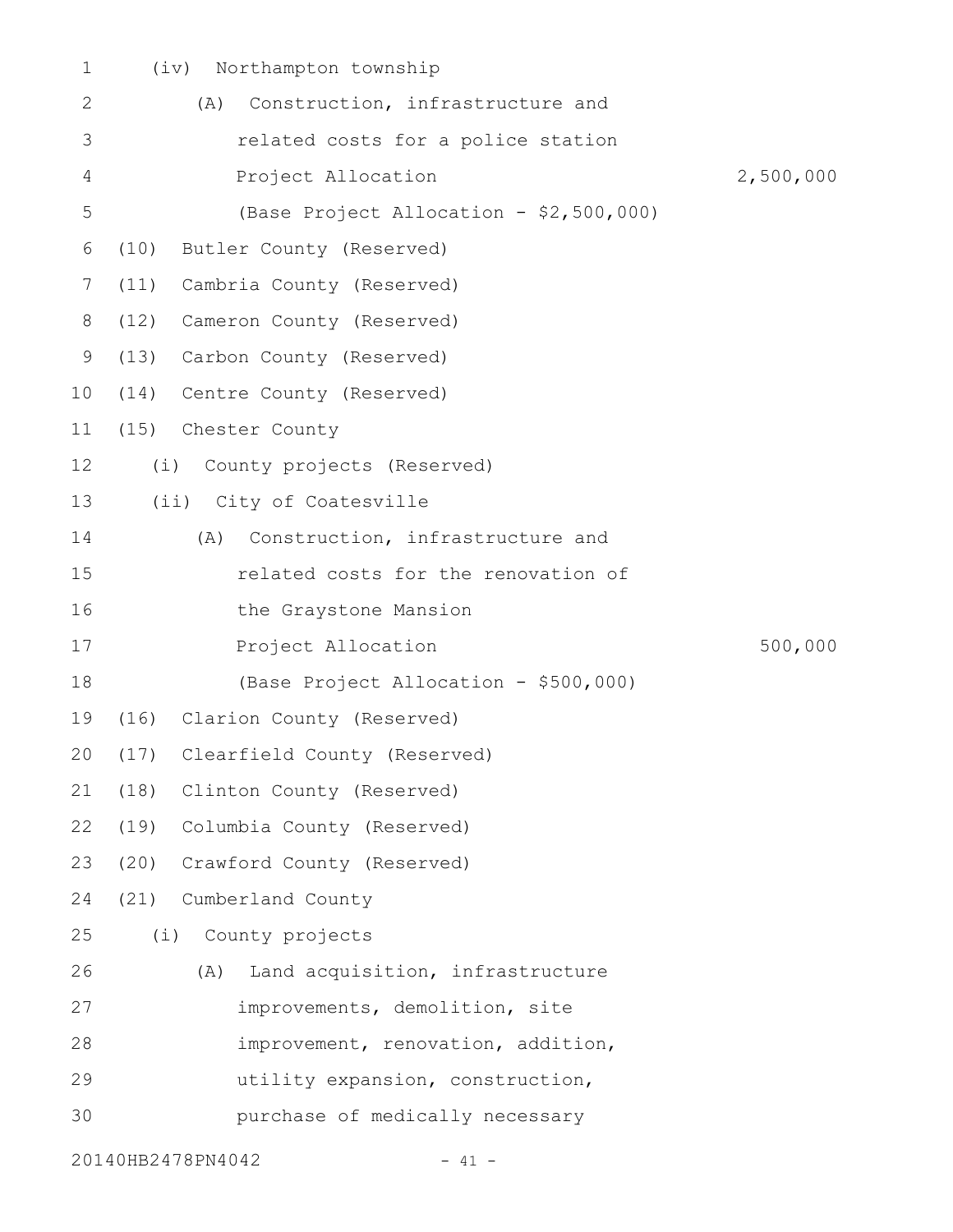| $\mathbf 1$  |      | fixtures and other related costs for  |            |
|--------------|------|---------------------------------------|------------|
| $\mathbf{2}$ |      | facilities of the Holy Spirit Health  |            |
| 3            |      | System                                |            |
| 4            |      | Project Allocation                    | 10,000,000 |
| 5            |      | (Base Project Allocation -            |            |
| 6            |      | \$10,000,000                          |            |
| 7            |      | (ii) East Pennsboro Township          |            |
| 8            | (A)  | Construction, infrastructure,         |            |
| $\mathsf 9$  |      | redevelopment and related costs for   |            |
| 10           |      | the Summerdale mixed-use development  |            |
| 11           |      | project, Cumberland County Industrial |            |
| 12           |      | Development Authority                 |            |
| 13           |      | Project Allocation                    | 15,000,000 |
| 14           |      | (Base Project Allocation -            |            |
| 15           |      | \$15,000,000                          |            |
| 16           | (22) | Dauphin County                        |            |
| 17           |      | (i) County projects                   |            |
| 18           | (A)  | Land acquisition, infrastructure      |            |
| 19           |      | improvements, demolition, site        |            |
| 20           |      | improvement, renovation, addition,    |            |
| 21           |      | utility expansion, construction,      |            |
| 22           |      | purchase of medically necessary       |            |
| 23           |      | fixtures and other related costs for  |            |
| 24           |      | facilities of the Holy Spirit Health  |            |
| 25           |      | System                                |            |
| 26           |      | Project Allocation                    | 10,000,000 |
| 27           |      | (Base Project Allocation -            |            |
| 28           |      | \$10,000,000)                         |            |
| 29           |      | (ii) City of Harrisburg               |            |
| 30           | (A)  | Construction, infrastructure,         |            |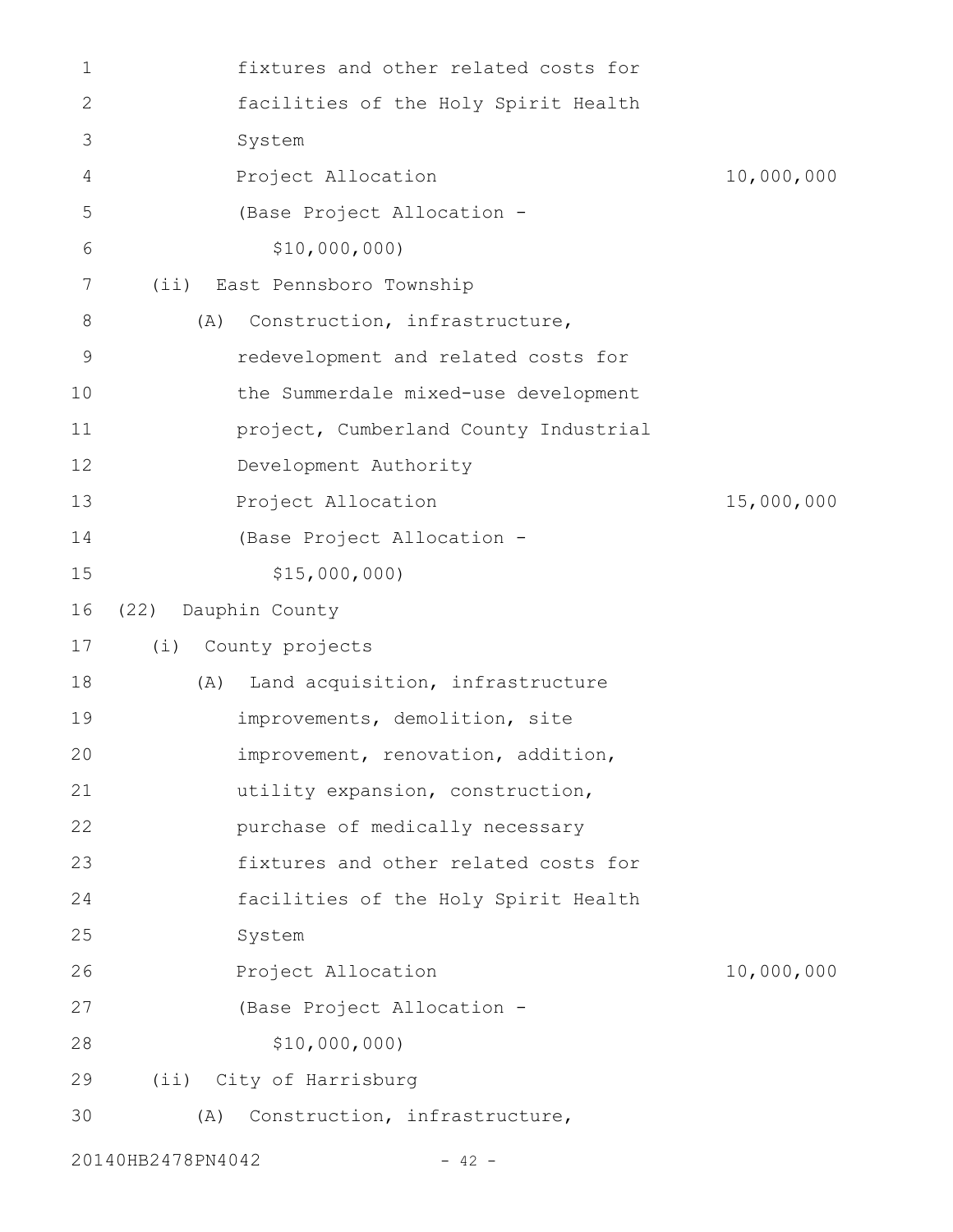| 1           |                   | redevelopment, renovation,              |            |
|-------------|-------------------|-----------------------------------------|------------|
| 2           |                   | rehabilitation and other related costs  |            |
| 3           |                   | for a soccer and multipurpose sports    |            |
| 4           |                   | and recreation complex at City Island   |            |
| 5           |                   | Project Allocation                      | 7,000,000  |
| 6           |                   | (Base Project Allocation - \$7,000,000) |            |
| 7           | (B)               | Construction, acquisition,              |            |
| 8           |                   | infrastructure, redevelopment,          |            |
| $\mathsf 9$ |                   | renovation, rehabilitation and other    |            |
| 10          |                   | related costs of a senior residential   |            |
| 11          |                   | and care center                         |            |
| 12          |                   | Project Allocation                      | 10,000,000 |
| 13          |                   | (Base Project Allocation -              |            |
| 14          |                   | \$10,000,000)                           |            |
| 15          |                   | (C) Construction, acquisition,          |            |
| 16          |                   | infrastructure, redevelopment,          |            |
| 17          |                   | renovation, rehabilitation and other    |            |
| 18          |                   | related costs for blight elimination    |            |
| 19          |                   | in the City of Harrisburg downtown      |            |
| 20          |                   | business district                       |            |
| 21          |                   | Project Allocation                      | 5,000,000  |
| 22          |                   | (Base Project Allocation - \$5,000,000) |            |
| 23          |                   | (D) Construction, infrastructure,       |            |
| 24          |                   | redevelopment, renovation,              |            |
| 25          |                   | rehabilitation and other related costs  |            |
| 26          |                   | for the Strawberry Square Complex       |            |
| 27          |                   | Project Allocation                      | 1,000,000  |
| 28          |                   | (Base Project Allocation - \$1,000,000) |            |
| 29          |                   | (iii) Hummelstown Borough               |            |
| 30          | (A)               | Construction, infrastructure,           |            |
|             | 20140HB2478PN4042 | $-43 -$                                 |            |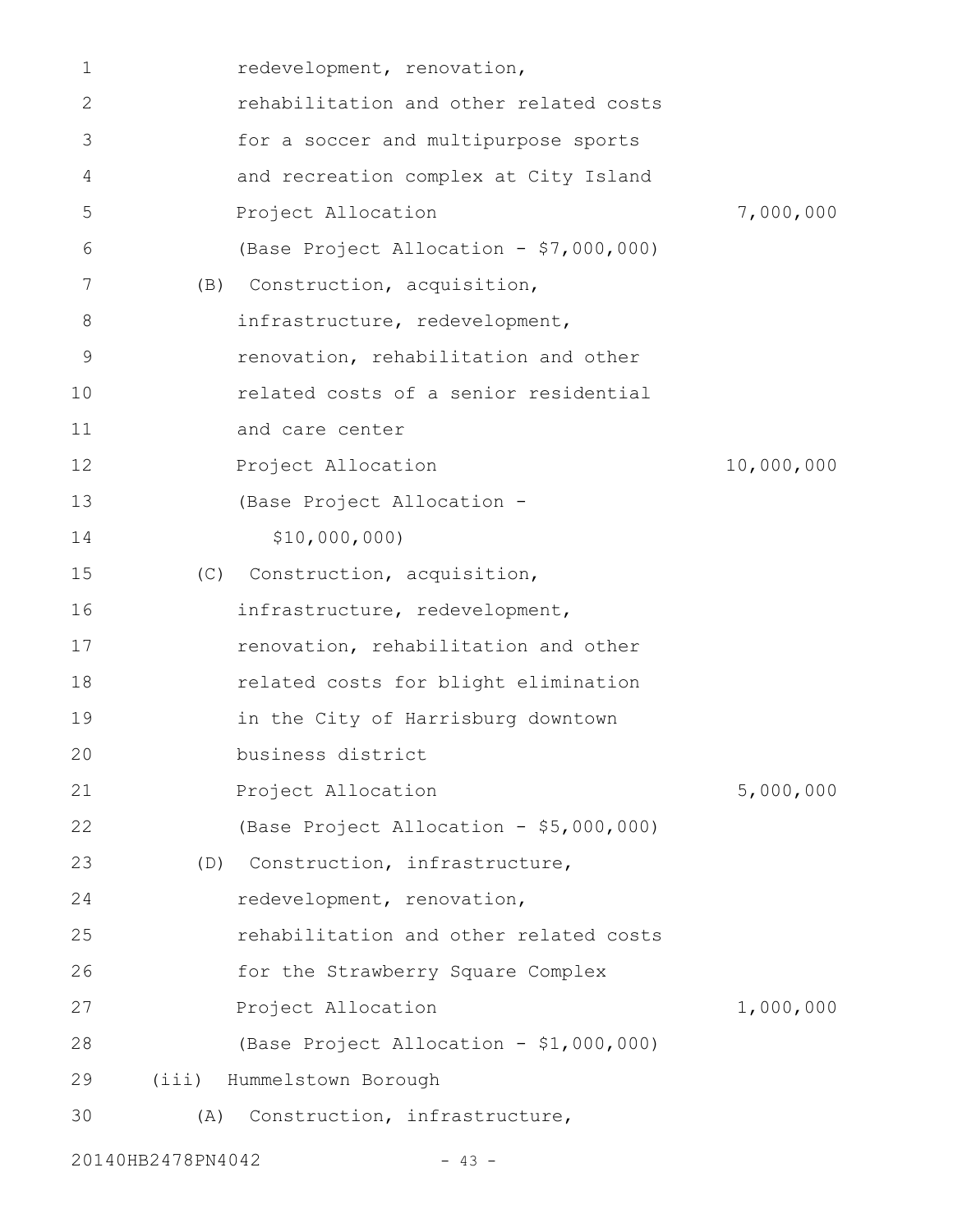| 1  | redevelopment, renovation and related           |            |
|----|-------------------------------------------------|------------|
| 2  | costs for pedestrian safety and                 |            |
| 3  | streetscape improvements                        |            |
| 4  | Project Allocation                              | 5,000,000  |
| 5  | (Base Project Allocation - \$5,000,000)         |            |
| 6  | Middletown Borough<br>(iv)                      |            |
| 7  | Construction, infrastructure,<br>(A)            |            |
| 8  | redevelopment, renovation and related           |            |
| 9  | costs for pedestrian safety                     |            |
| 10 | improvements and restoration,                   |            |
| 11 | revitalization of historical buildings          |            |
| 12 | in Middletown Borough Industrial and            |            |
| 13 | Commercial Development Authority                |            |
| 14 | Project Allocation                              | 15,000,000 |
| 15 | (Base Project Allocation -                      |            |
| 16 | \$15,000,000                                    |            |
| 17 | Derry Township Industrial and Commercial<br>(v) |            |
| 18 | Development Authority                           |            |
| 19 | Acquisition, construction,<br>(A)               |            |
| 20 | infrastructure, redevelopment,                  |            |
| 21 | renovation and related costs for an             |            |
| 22 | urban downtown revitalization project           |            |
| 23 | Project Allocation                              | 30,000,000 |
| 24 | (Base Project Allocation -                      |            |
| 25 | \$30,000,000)                                   |            |
| 26 | Construction, infrastructure,<br>(B)            |            |
| 27 | redevelopment, renovation and related           |            |
| 28 | costs to bring a historical facility            |            |
| 29 | up to current building codes and ADA            |            |
| 30 | requirements                                    |            |
|    |                                                 |            |

20140HB2478PN4042 - 44 -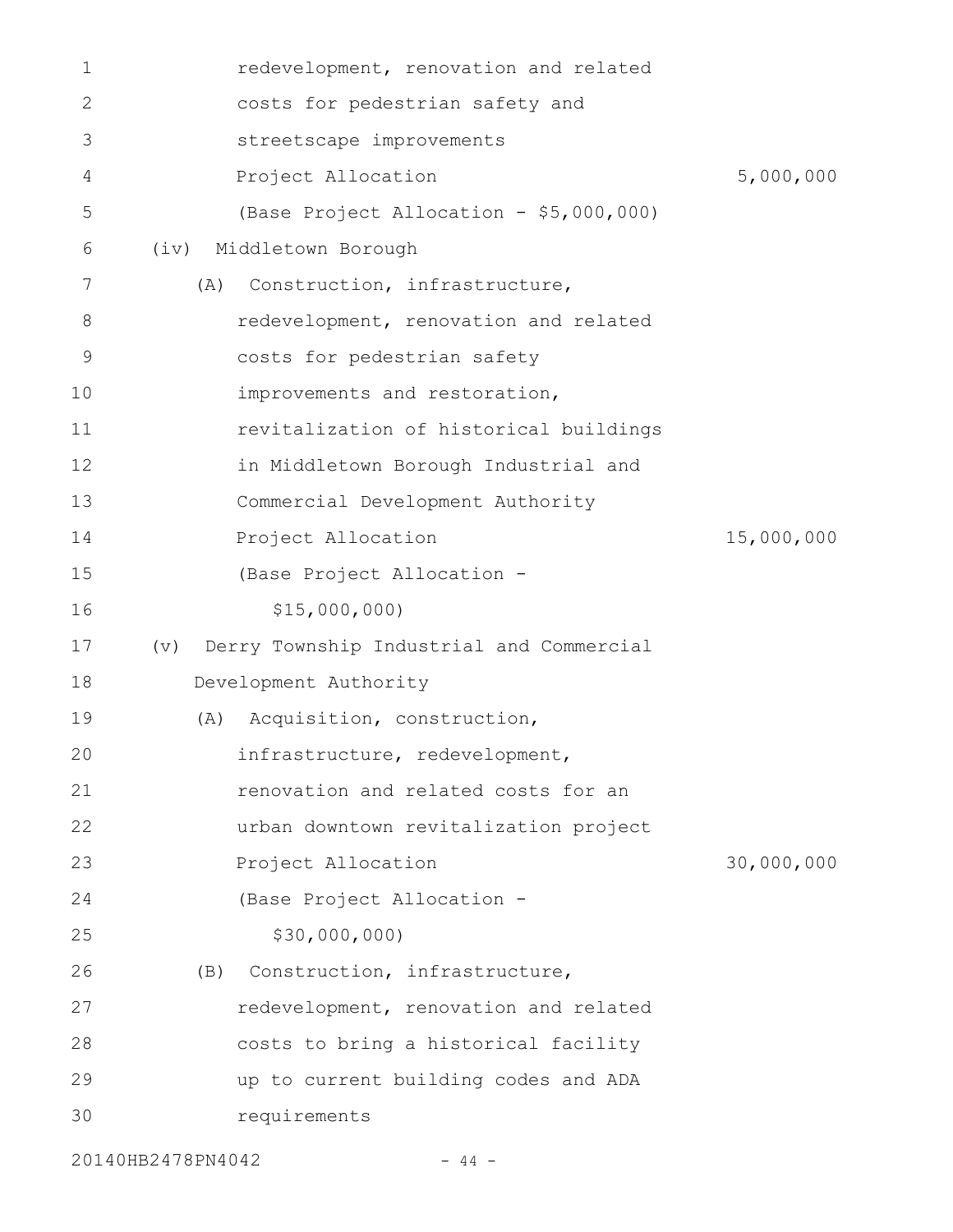| 1                 |     | Project Allocation                      | 10,000,000 |
|-------------------|-----|-----------------------------------------|------------|
| 2                 |     | (Base Project Allocation -              |            |
| 3                 |     | \$10,000,000)                           |            |
| 4                 | (C) | Construction, infrastructure,           |            |
| 5                 |     | redevelopment, renovation and related   |            |
| 6                 |     | costs for upgrades to existing          |            |
| 7                 |     | township recreational site, including   |            |
| 8                 |     | ADA upgrades to existing buildings and  |            |
| 9                 |     | facilities and improvements to          |            |
| 10                |     | existing sports fields                  |            |
| 11                |     | Project Allocation                      | 5,000,000  |
| 12                |     | (Base Project Allocation - \$5,000,000) |            |
| 13                | (D) | Acquisition, construction,              |            |
| 14                |     | infrastructure and related costs for a  |            |
| 15                |     | regional economic development project   |            |
| 16                |     | Project Allocation                      | 50,000,000 |
| 17                |     | (Base Project Allocation -              |            |
| 18                |     | \$50,000,000)                           |            |
| 19                | (E) | Construction, infrastructure,           |            |
| 20                |     | redevelopment, renovation and related   |            |
| 21                |     | costs for pedestrian safety, public     |            |
| 22                |     | improvements, campus security upgrades  |            |
| 23                |     | and flood control improvements at Penn  |            |
| 24                |     | State Hershey Medical Center            |            |
| 25                |     | Project Allocation                      | 25,000,000 |
| 26                |     | (Base Project Allocation -              |            |
| 27                |     | \$25,000,000                            |            |
| 28                |     | (vi) Lower Swatara Township             |            |
| 29                | (A) | Acquisition, construction,              |            |
| 30                |     | infrastructure and related costs for    |            |
| 20140HB2478PN4042 |     | $-45 -$                                 |            |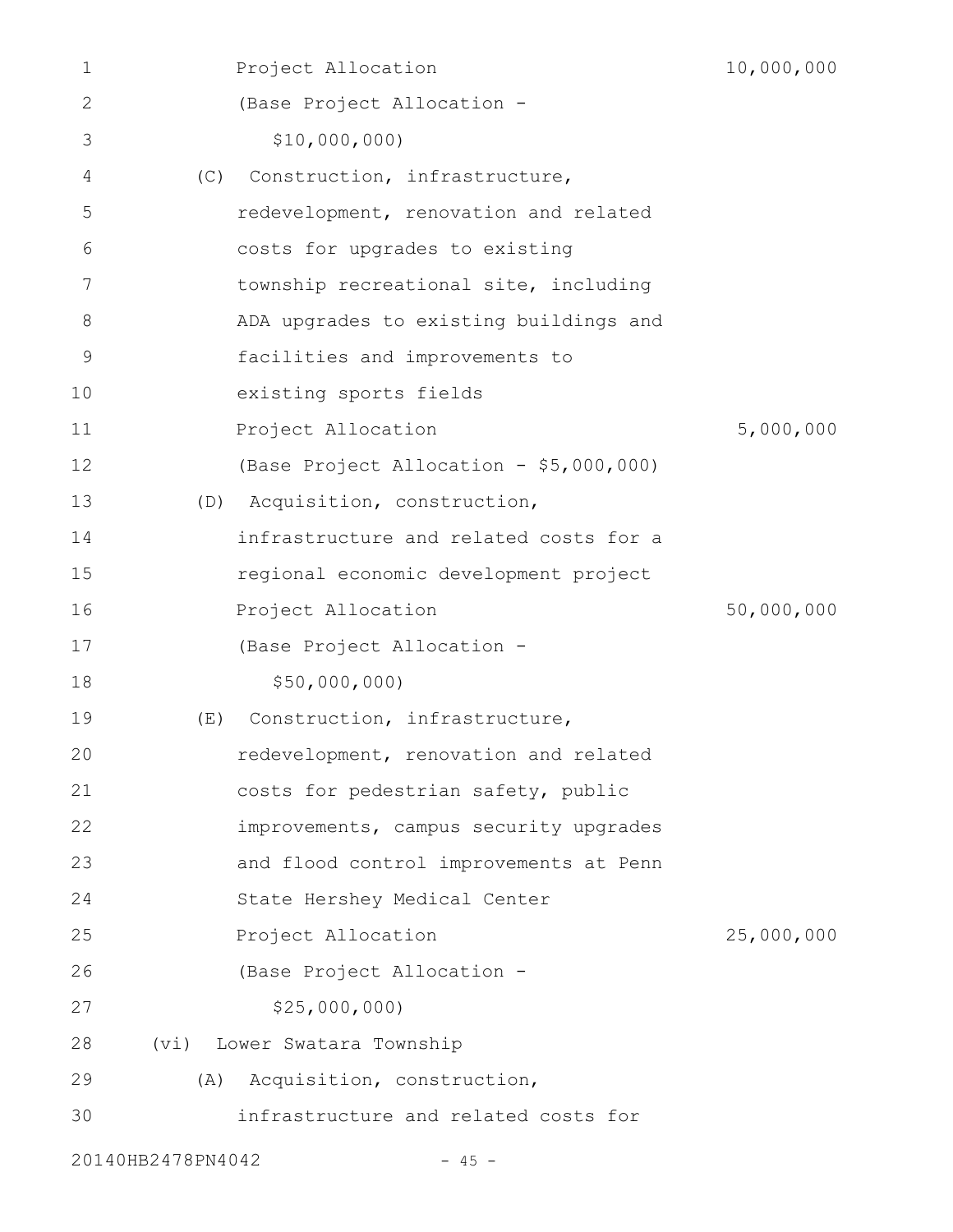| 1            |                   | an economic development project at      |            |
|--------------|-------------------|-----------------------------------------|------------|
| $\mathbf{2}$ |                   | Harrisburg International Airport        |            |
| 3            |                   | Project Allocation                      | 5,000,000  |
| 4            |                   | (Base Project Allocation - \$5,000,000) |            |
| 5            | (B)               | Construction, acquisition,              |            |
| 6            |                   | redevelopment, renovation and related   |            |
| 7            |                   | costs for student pedestrian safety,    |            |
| 8            |                   | infrastructure improvements, campus     |            |
| 9            |                   | security upgrades and flood control     |            |
| 10           |                   | improvements at Pennsylvania State      |            |
| 11           |                   | University Harrisburg Campus            |            |
| 12           |                   | Project Allocation                      | 20,000,000 |
| 13           |                   | (Base Project Allocation -              |            |
| 14           |                   | \$20,000,000)                           |            |
| 15           | (vii)             | Swatara Township                        |            |
| 16           | (A)               | Acquisition, construction,              |            |
| 17           |                   | redevelopment, renovation and related   |            |
| 18           |                   | costs for Norfolk Southern Railroad     |            |
| 19           |                   | upgrades and improvements to            |            |
| 20           |                   | infrastructure within proximity to      |            |
| 21           |                   | Rutherford Rail Yard                    |            |
| 22           |                   | Project Allocation                      | 50,000,000 |
| 23           |                   | (Base Project Allocation -              |            |
| 24           |                   | \$50,000,000                            |            |
| 25           | (23)              | Delaware County                         |            |
| 26           | (i)               | County projects                         |            |
| 27           | (A)               | Construction, infrastructure,           |            |
| 28           |                   | redevelopment and related costs for     |            |
| 29           |                   | infrastructure improvements,            |            |
| 30           |                   | rehabilitation, renovation and other    |            |
|              | 20140HB2478PN4042 | $-46 -$                                 |            |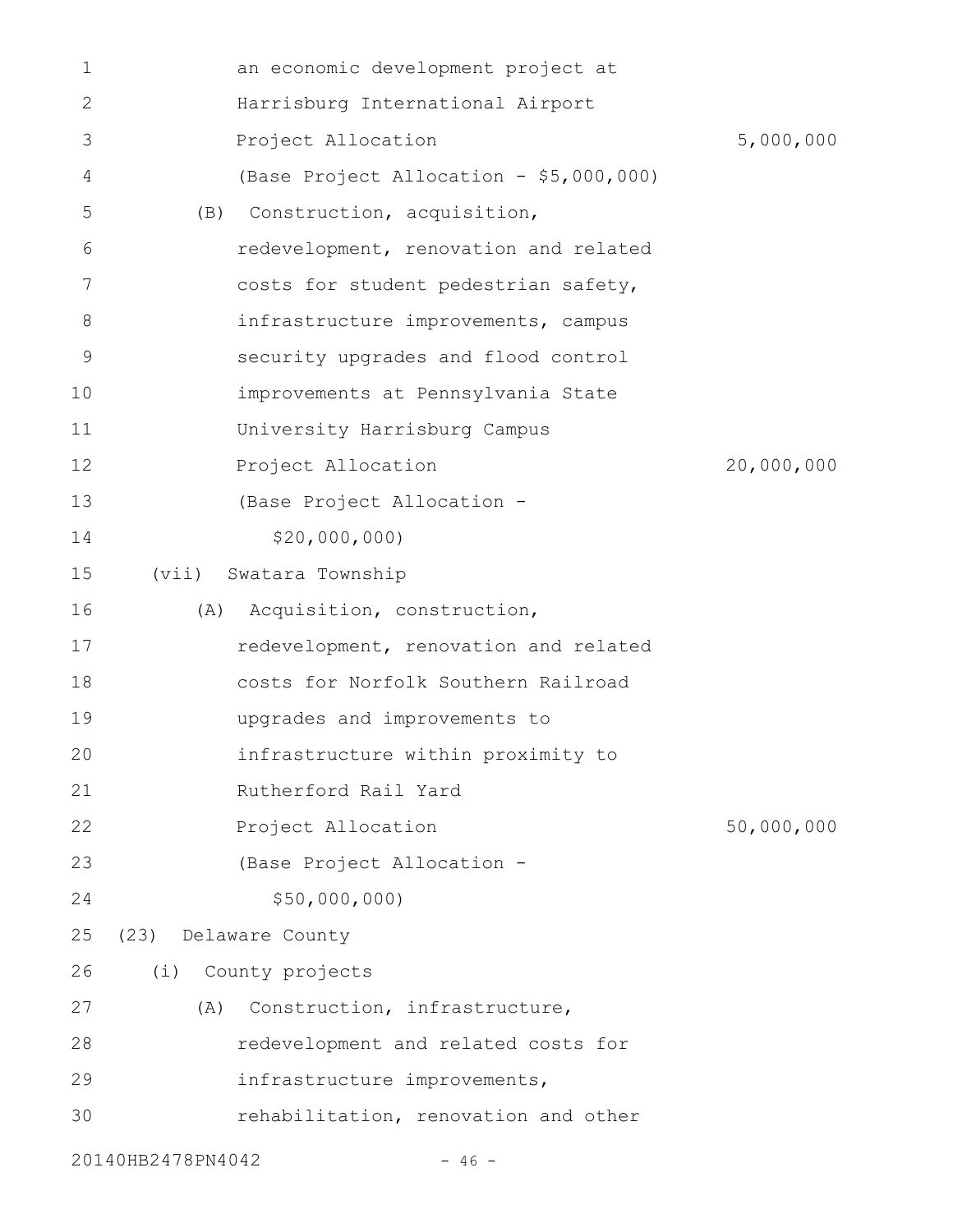| $\mathbf 1$   | capital projects                            |            |
|---------------|---------------------------------------------|------------|
| 2             | Project Allocation                          | 20,000,000 |
| 3             | (Base Project Allocation -                  |            |
| 4             | \$20,000,000                                |            |
| 5             | Darby Borough<br>(i)                        |            |
| 6             | Construction, renovation,<br>(A)            |            |
| 7             | infrastructure, redevelopment and           |            |
| $8\,$         | other related costs for Darby Free          |            |
| $\mathcal{G}$ | Library                                     |            |
| 10            | Project Allocation                          | 500,000    |
| 11            | (Base Project Allocation - \$500,000)       |            |
| 12            | Elk County (Reserved)<br>(24)               |            |
| 13            | (25)<br>Erie County                         |            |
| 14            | (i)<br>County projects (Reserved)           |            |
| 15            | $(i$ i)<br>Harborcreek Township             |            |
| 16            | Construction, renovation and related<br>(A) |            |
| 17            | costs for the renovation and expansion      |            |
| 18            | of the municipal building                   |            |
| 19            | Project Allocation                          | 1,500,000  |
| 20            | (Base Project Allocation - \$1,500,000)     |            |
| 21            | (26) Fayette County (Reserved)              |            |
| 22            | (27) Forest County (Reserved)               |            |
| 23            | (28) Franklin County                        |            |
| 24            | (i)<br>County projects (Reserved)           |            |
| 25            | (ii) Greene Township                        |            |
| 26            | Rehabilitation of existing aviation<br>(A)  |            |
| 27            | facilities and construction of new          |            |
| 28            | hangars, taxiways and airport related       |            |
| 29            | buildings at Franklin County Regional       |            |
| 30            | Airport                                     |            |
|               |                                             |            |

20140HB2478PN4042 - 47 -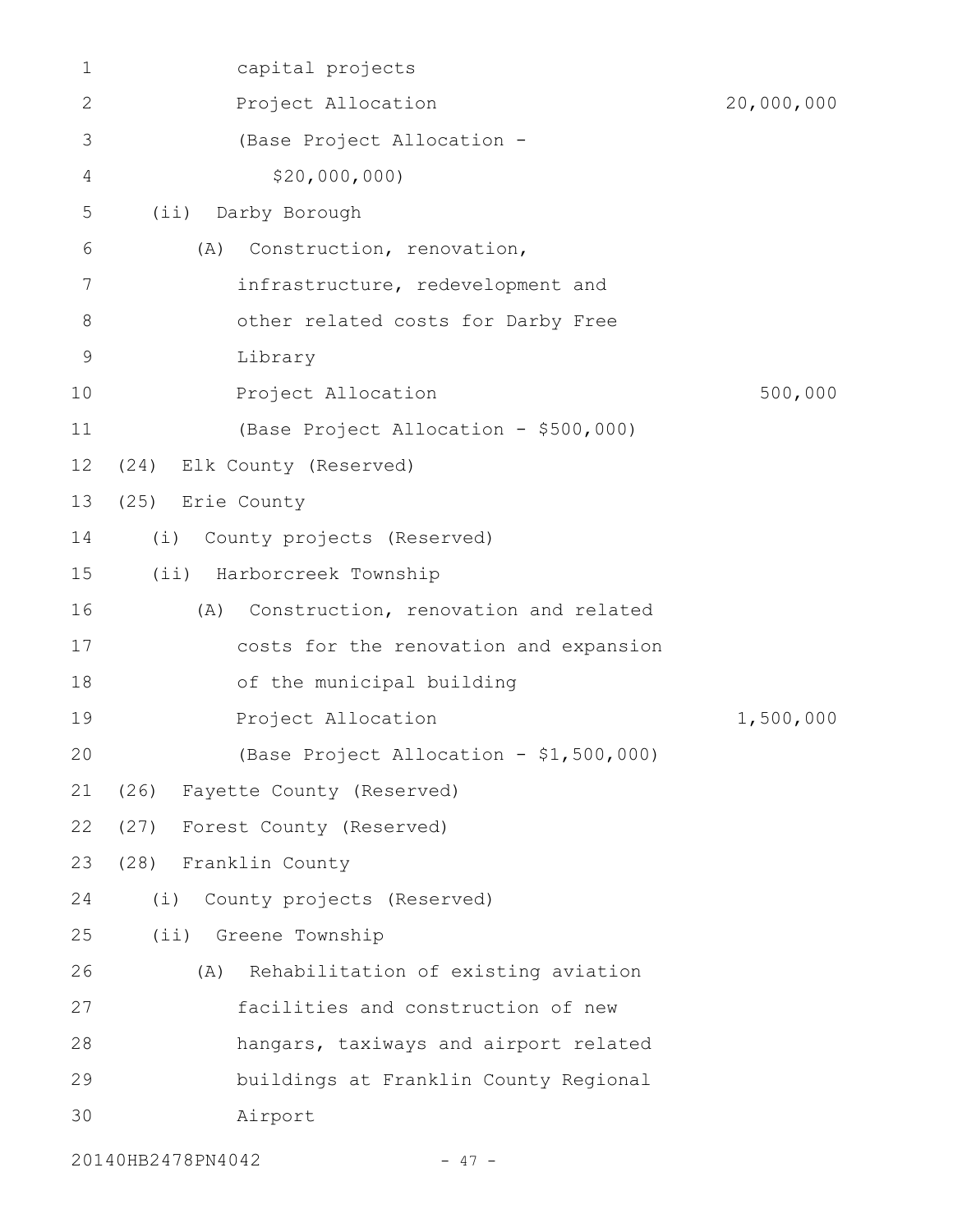| $\mathbf 1$ | Project Allocation                      | 700,000   |
|-------------|-----------------------------------------|-----------|
| 2           | (Base Project Allocation - \$700,000)   |           |
| 3           | Construction, infrastructure,<br>(B)    |           |
| 4           | acquisition and related costs for an    |           |
| 5           | economic development project at         |           |
| 6           | Franklin County Regional Airport        |           |
| 7           | Project Allocation                      | 5,000,000 |
| $8\,$       | (Base Project Allocation - \$5,000,000) |           |
| 9           | (29)<br>Fulton County (Reserved)        |           |
| 10          | (30)<br>Greene County (Reserved)        |           |
| 11          | (31)<br>Huntingdon County (Reserved)    |           |
| 12          | (32)<br>Indiana County (Reserved)       |           |
| 13          | (33)<br>Jefferson County (Reserved)     |           |
| 14          | (34)<br>Juniata County (Reserved)       |           |
| 15          | (35)<br>Lackawanna County (Reserved)    |           |
| 16          | (36) Lancaster County                   |           |
| 17          | (i)<br>County projects (Reserved)       |           |
| 18          | (ii) Columbia Borough                   |           |
| 19          | Construction, infrastructure,<br>(A)    |           |
| 20          | redevelopment, renovation and related   |           |
| 21          | costs for the Columbia Market House     |           |
| 22          | Project Allocation                      | 500,000   |
| 23          | (Base Project Allocation - \$500,000)   |           |
| 24          | (iii) East Lampeter Township            |           |
| 25          | Construction, infrastructure,<br>(A)    |           |
| 26          | renovation and related costs for the    |           |
| 27          | development of a recreational area      |           |
| 28          | Project Allocation                      | 1,000,000 |
| 29          | (Base Project Allocation - \$1,000,000) |           |
| 30          | Construction, infrastructure,<br>(B)    |           |
|             |                                         |           |

20140HB2478PN4042 - 48 -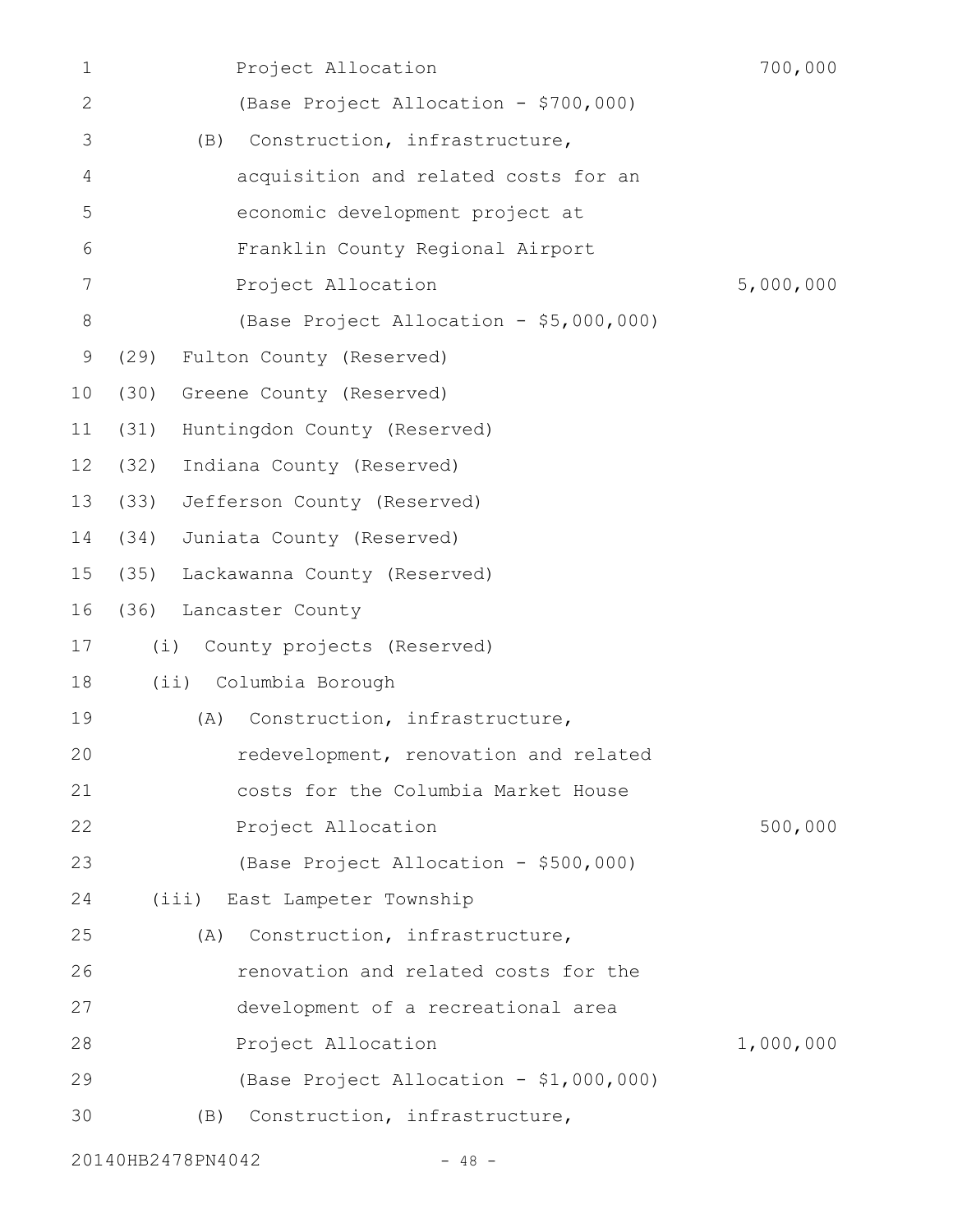| 1           |      | acquisition, renovation and related     |            |
|-------------|------|-----------------------------------------|------------|
| 2           |      | costs for the redevelopment of the      |            |
| 3           |      | Lancaster Host property                 |            |
| 4           |      | Project Allocation                      | 2,500,000  |
| 5           |      | (Base Project Allocation - \$2,500,000) |            |
| 6           | (iv) | Manheim Borough                         |            |
| 7           | (A)  | Construction, infrastructure and        |            |
| 8           |      | related costs for a police department   |            |
| $\mathsf 9$ |      | building                                |            |
| 10          |      | Project Allocation                      | 1,500,000  |
| 11          |      | (Base Project Allocation - \$1,500,000) |            |
| 12          | (v)  | West Lampeter Township                  |            |
| 13          | (A)  | Construction, redevelopment,            |            |
| 14          |      | renovation and related costs for        |            |
| 15          |      | upgrades and improvements to Village    |            |
| 16          |      | Park                                    |            |
| 17          |      | Project Allocation                      | 1,500,000  |
| 18          |      | (Base Project Allocation - \$1,500,000) |            |
| 19          |      | (37) Lawrence County                    |            |
| 20          |      | (i) County projects                     |            |
| 21          | (A)  | Construction, acquisition,              |            |
| 22          |      | infrastructure, redevelopment,          |            |
| 23          |      | abatement of hazardous materials,       |            |
| 24          |      | renovation, rehabilitation and other    |            |
| 25          |      | related costs for the development of a  |            |
| 26          |      | former cement plant in Bessemer and     |            |
| 27          |      | Mahoning Boroughs                       |            |
| 28          |      | Project Allocation                      | 10,000,000 |
| 29          |      | (Base Project Allocation -              |            |
| 30          |      | \$10,000,000)                           |            |
|             |      |                                         |            |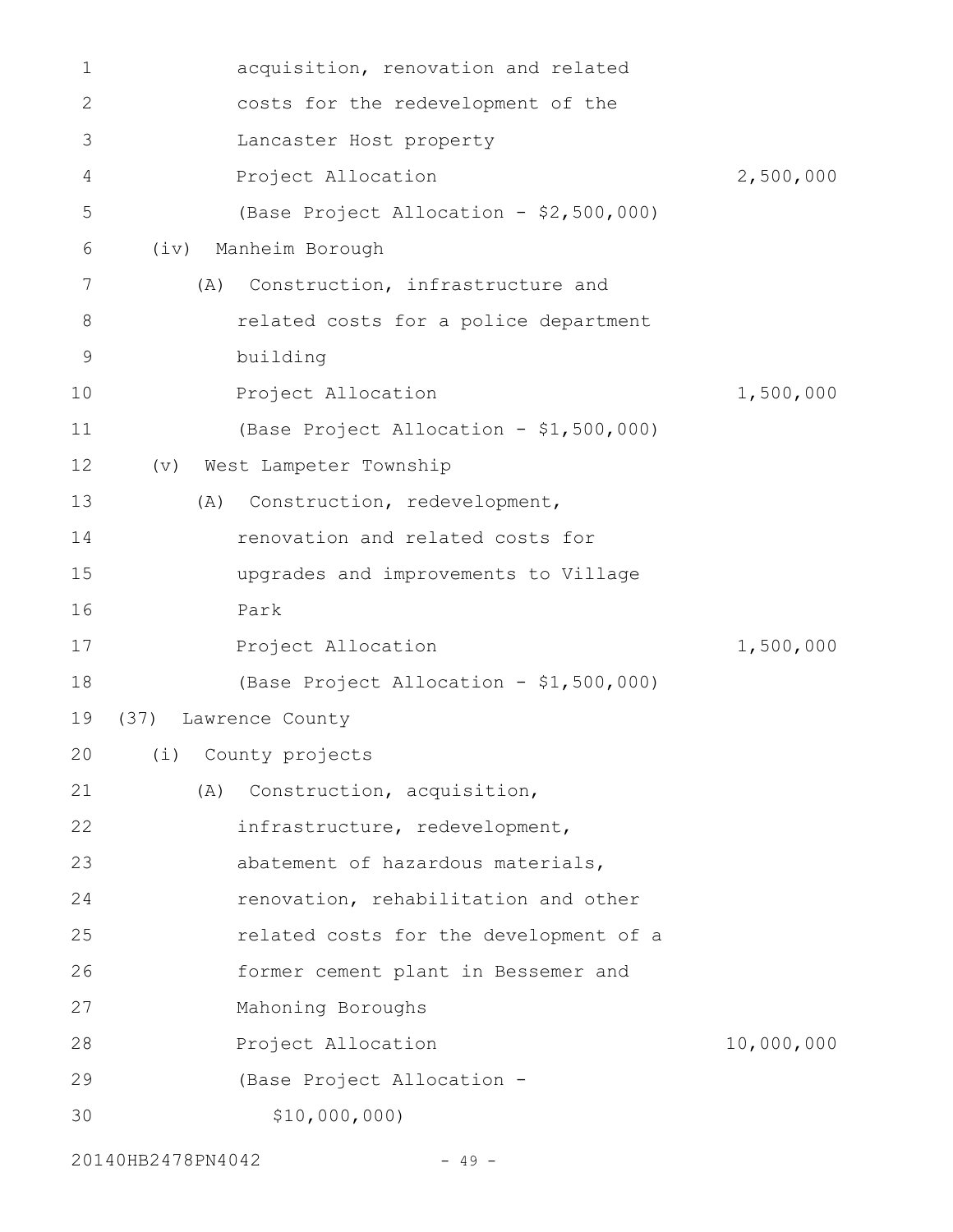| 1                 | (B) | Construction, acquisition,              |            |
|-------------------|-----|-----------------------------------------|------------|
| 2                 |     | infrastructure, redevelopment,          |            |
| 3                 |     | abatement of hazardous materials,       |            |
| 4                 |     | renovation, rehabilitation and other    |            |
| 5                 |     | related costs to assist in the          |            |
| 6                 |     | development of the equine industry      |            |
| 7                 |     | Project Allocation                      | 5,000,000  |
| 8                 |     | (Base Project Allocation - \$5,000,000) |            |
| 9                 | (C) | Construction, acquisition,              |            |
| 10                |     | infrastructure, redevelopment,          |            |
| 11                |     | abatement of hazardous materials,       |            |
| 12                |     | renovation, rehabilitation and other    |            |
| 13                |     | related costs to assist with the        |            |
| 14                |     | removal of blight                       |            |
| 15                |     | Project Allocation                      | 7,250,000  |
| 16                |     | (Base Project Allocation - \$7,250,000) |            |
| 17                |     | (D) Construction, acquisition,          |            |
| 18                |     | infrastructure, redevelopment,          |            |
| 19                |     | abatement of hazardous materials,       |            |
| 20                |     | renovation, rehabilitation and other    |            |
| 21                |     | related costs for the redevelopment of  |            |
| 22                |     | the I-376 industrial/commercial         |            |
| 23                |     | corridor                                |            |
| 24                |     | Project Allocation                      | 12,500,000 |
| 25                |     | (Base Project Allocation -              |            |
| 26                |     | \$12,500,000                            |            |
| 27                | (E) | Construction, acquisition,              |            |
| 28                |     | infrastructure, redevelopment,          |            |
| 29                |     | abatement of hazardous materials,       |            |
| 30                |     | renovation, rehabilitation and other    |            |
| 20140HB2478PN4042 |     | $-50 -$                                 |            |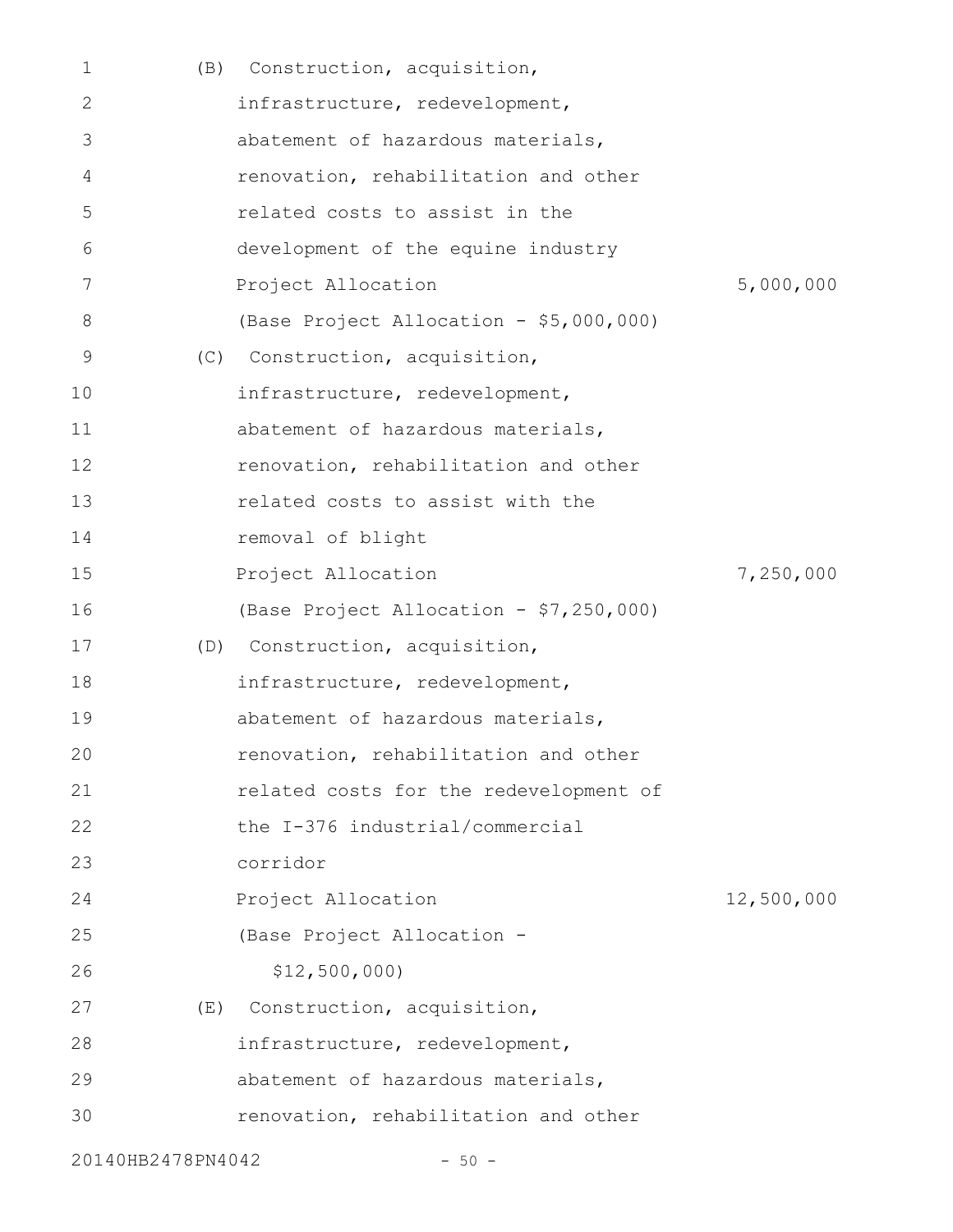| 1                 |     | related costs for the development of    |            |
|-------------------|-----|-----------------------------------------|------------|
| 2                 |     | the Route 18 industrial/commercial      |            |
| 3                 |     | corridor                                |            |
| 4                 |     | Project Allocation                      | 12,500,000 |
| 5                 |     | (Base Project Allocation -              |            |
| 6                 |     | \$12,500,000                            |            |
| 7                 | (F) | Construction, acquisition,              |            |
| 8                 |     | infrastructure, redevelopment,          |            |
| 9                 |     | abatement of hazardous materials,       |            |
| 10                |     | renovation, rehabilitation and other    |            |
| 11                |     | related costs for the development of    |            |
| 12                |     | Route 65 industrial/commercial          |            |
| 13                |     | corridor                                |            |
| 14                |     | Project Allocation                      | 5,000,000  |
| 15                |     | (Base Project Allocation - \$5,000,000) |            |
| 16                |     | (G) Construction, acquisition,          |            |
| 17                |     | infrastructure, redevelopment,          |            |
| 18                |     | abatement of hazardous materials,       |            |
| 19                |     | renovation, rehabilitation and other    |            |
| 20                |     | related costs for the development of    |            |
| 21                |     | Route 422 industrial/commercial         |            |
| 22                |     | corridor                                |            |
| 23                |     | Project Allocation                      | 12,500,000 |
| 24                |     | (Base Project Allocation -              |            |
| 25                |     | \$12,500,000                            |            |
| 26                |     | (ii) City of New Castle                 |            |
| 27                | (A) | Construction, infrastructure,           |            |
| 28                |     | redevelopment, abatement of hazardous   |            |
| 29                |     | materials for a compressed natural gas  |            |
| 30                |     | filling station for the needs of        |            |
| 20140HB2478PN4042 |     | $-51 -$                                 |            |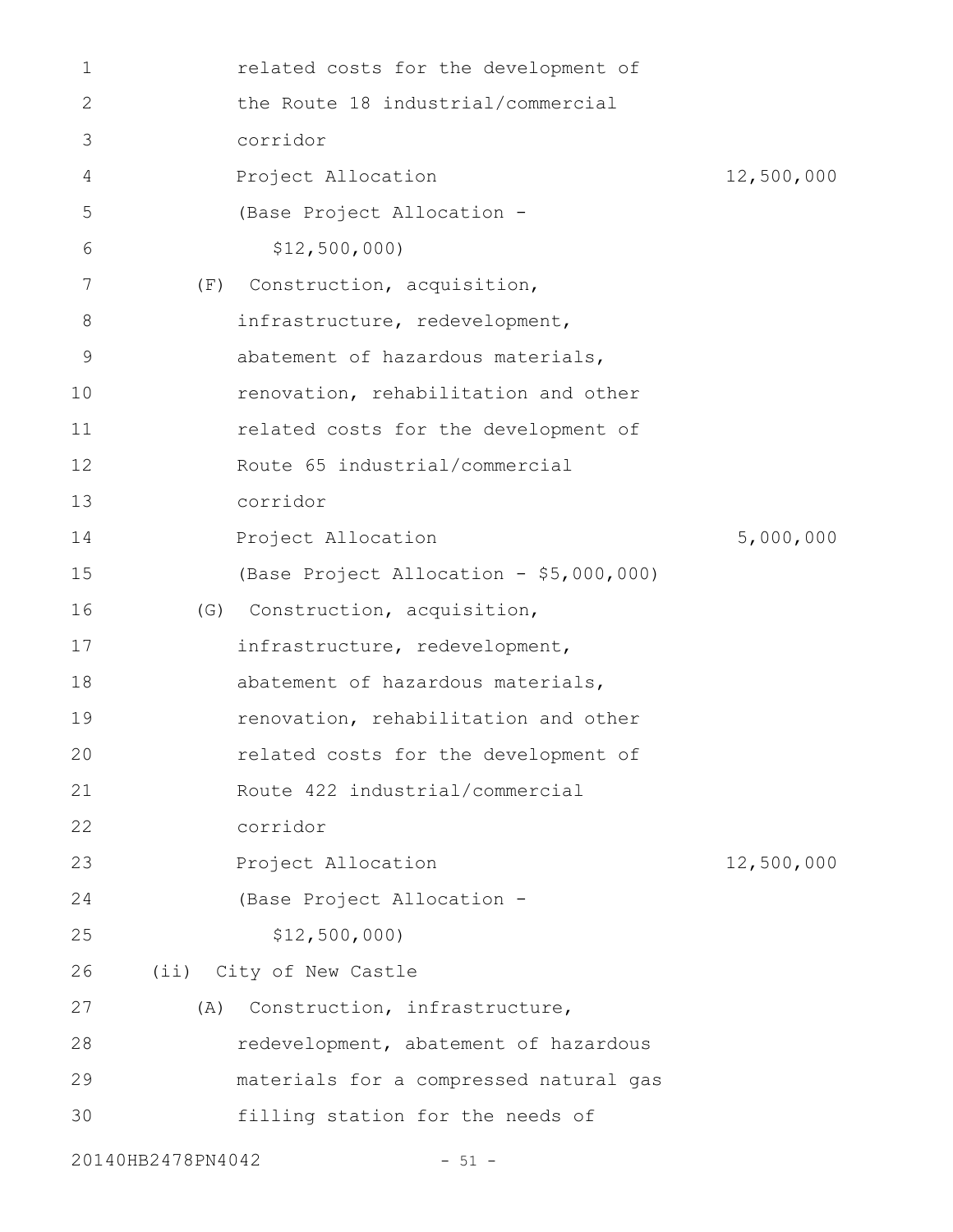| 1            |                   | public and nonpublic vehicle fleets     |            |
|--------------|-------------------|-----------------------------------------|------------|
| $\mathbf{2}$ |                   | Project Allocation                      | 1,000,000  |
| 3            |                   | (Base Project Allocation - \$1,000,000) |            |
| 4            | (B)               | Construction, infrastructure,           |            |
| 5            |                   | redevelopment, renovation,              |            |
| 6            |                   | rehabilitation and other related costs  |            |
| 7            |                   | for the YMCA                            |            |
| 8            |                   | Project Allocation                      | 1,000,000  |
| 9            |                   | (Base Project Allocation - \$1,000,000) |            |
| 10           | (C)               | Construction, acquisition,              |            |
| 11           |                   | infrastructure, redevelopment,          |            |
| 12           |                   | abatement of hazardous materials,       |            |
| 13           |                   | renovation, rehabilitation and other    |            |
| 14           |                   | related costs for the redevelopment of  |            |
| 15           |                   | commercial sites                        |            |
| 16           |                   | Project Allocation                      | 10,000,000 |
| 17           |                   | (Base Project Allocation -              |            |
| 18           |                   | \$10,000,000)                           |            |
| 19           | (D)               | Construction, acquisition,              |            |
| 20           |                   | infrastructure, redevelopment,          |            |
| 21           |                   | abatement of hazardous materials,       |            |
| 22           |                   | renovation, rehabilitation and other    |            |
| 23           |                   | related costs for a heavy industrial    |            |
| 24           |                   | facility                                |            |
| 25           |                   | Project Allocation                      | 5,000,000  |
| 26           |                   | (Base Project Allocation - \$5,000,000) |            |
| 27           |                   | (iii) Hickory Township                  |            |
| 28           | (A)               | Construction, acquisition,              |            |
| 29           |                   | infrastructure and other related costs  |            |
| 30           |                   | to construct a 911 Emergency and        |            |
|              | 20140HB2478PN4042 | $-52 -$                                 |            |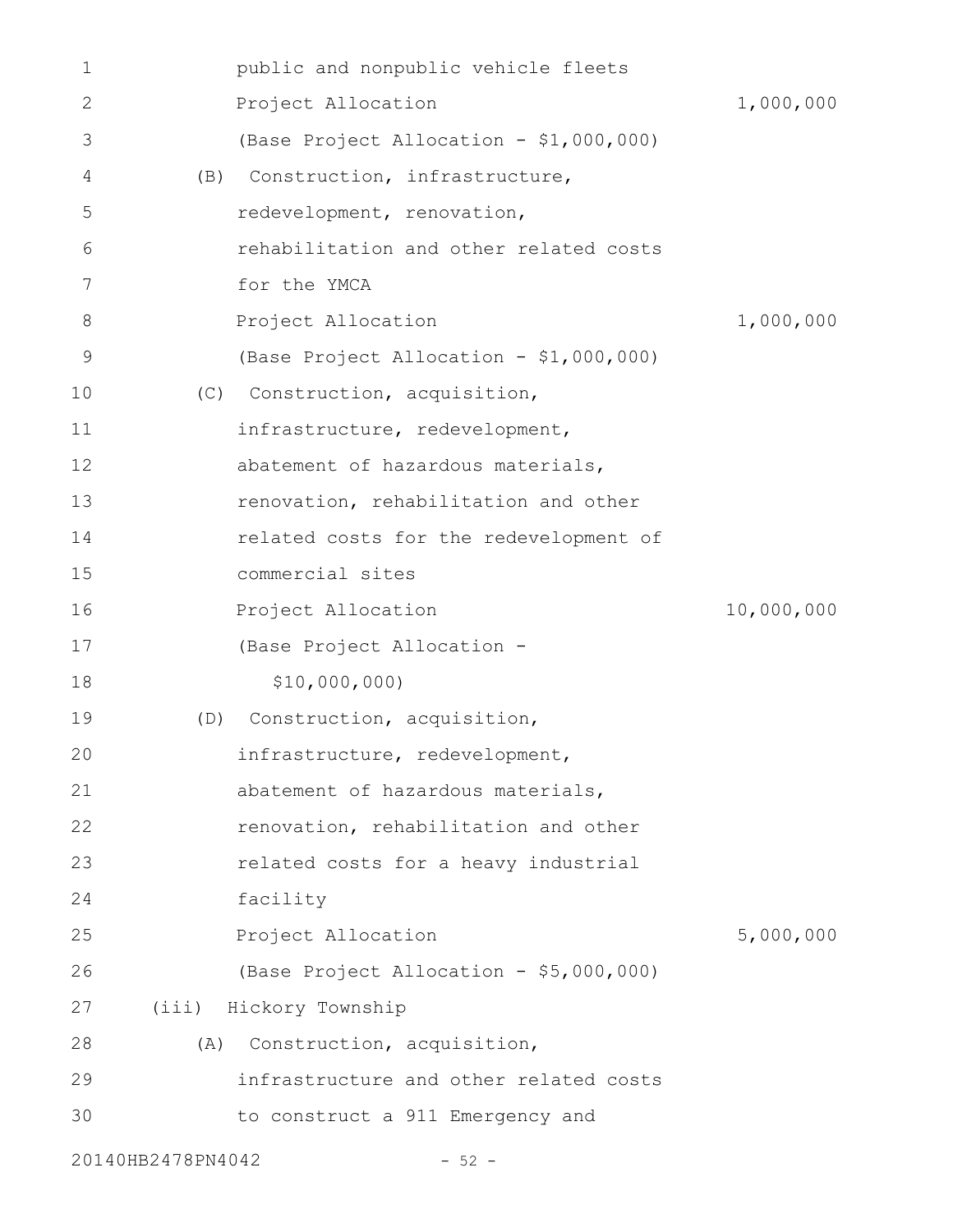| $\mathbf 1$ |                     | Training Center                         |            |
|-------------|---------------------|-----------------------------------------|------------|
| 2           |                     | Project Allocation                      | 10,000,000 |
| 3           |                     | (Base Project Allocation -              |            |
| 4           |                     | \$10,000,000)                           |            |
| 5           | (iv)                | Neshannock Township                     |            |
| 6           | (A)                 | Construction, acquisition,              |            |
| 7           |                     | infrastructure and other related costs  |            |
| 8           |                     | for the development of the Millennium   |            |
| 9           |                     | Technology Park                         |            |
| 10          |                     | Project Allocation                      | 15,000,000 |
| 11          |                     | (Base Project Allocation -              |            |
| 12          |                     | \$15,000,000                            |            |
| 13          | (v)                 | New Beaver Borough                      |            |
| 14          | (A)                 | Construction, acquisition,              |            |
| 15          |                     | infrastructure, redevelopment,          |            |
| 16          |                     | abatement of hazardous materials,       |            |
| 17          |                     | renovation, rehabilitation and other    |            |
| 18          |                     | related costs for the redevelopment of  |            |
| 19          |                     | a business park                         |            |
| 20          |                     | Project Allocation                      | 3,000,000  |
| 21          |                     | (Base Project Allocation - \$3,000,000) |            |
| 22          | (38) Lebanon County |                                         |            |
| 23          |                     | (i) County projects                     |            |
| 24          | (A)                 | Acquisition, construction,              |            |
| 25          |                     | infrastructure and related costs for    |            |
| 26          |                     | new or renovated health care related    |            |
| 27          |                     | capital facilities or equipment at      |            |
| 28          |                     | various locations within the county     |            |
| 29          |                     | for Good Samaritan Hospital and any     |            |
| 30          |                     | successor                               |            |
|             |                     |                                         |            |

20140HB2478PN4042 - 53 -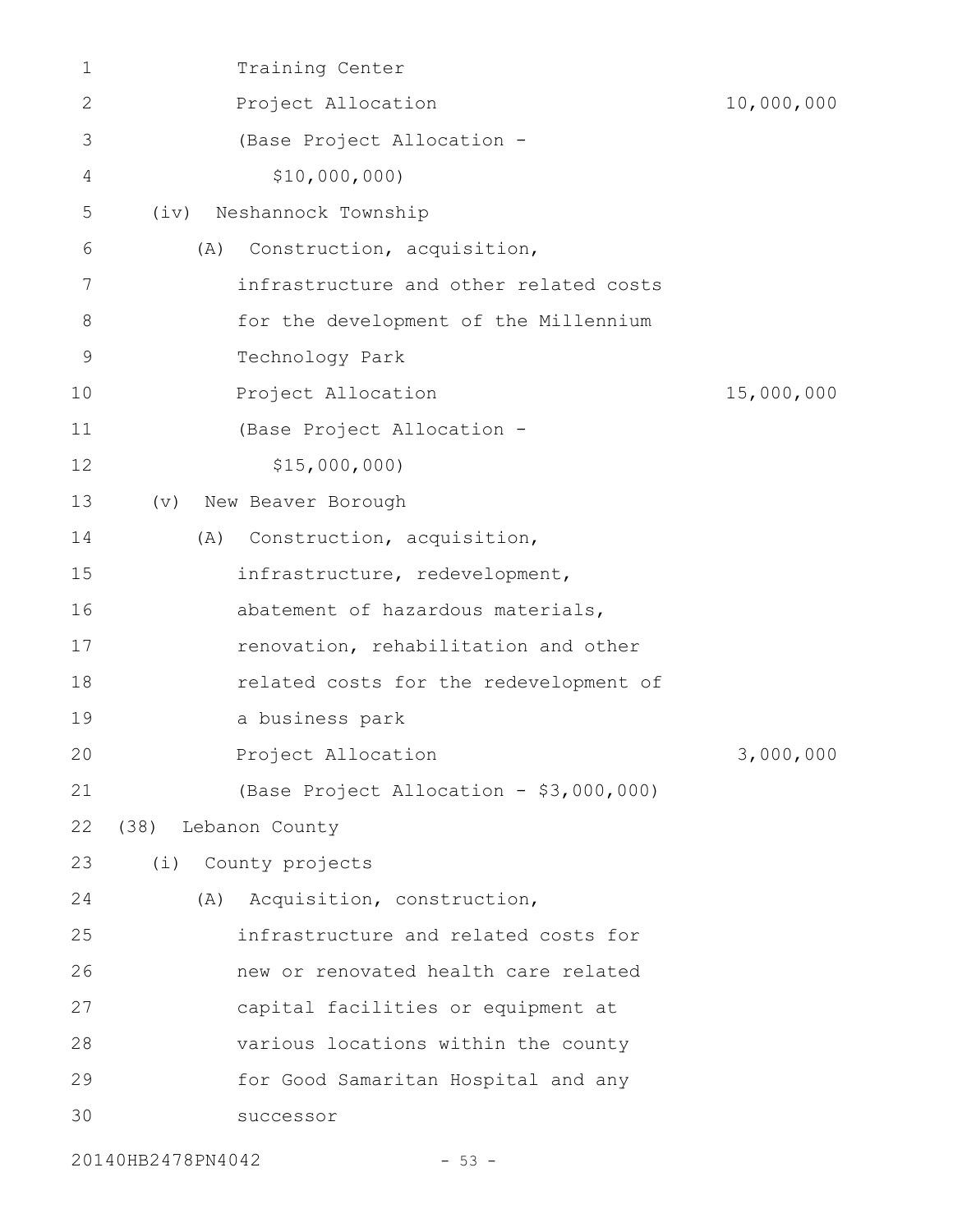| 1            |                   | Project Allocation                      | 5,000,000 |
|--------------|-------------------|-----------------------------------------|-----------|
| $\mathbf{2}$ |                   | (Base Project Allocation - \$5,000,000) |           |
| 3            | (i)               | Palmyra Borough                         |           |
| 4            | (A)               | Construction, infrastructure and        |           |
| 5            |                   | related costs of a new fire station     |           |
| 6            |                   | for the Palmyra Fire Department         |           |
| 7            |                   | Project Allocation                      | 2,000,000 |
| 8            |                   | (Base Project Allocation - \$2,000,000) |           |
| 9            | (39)              | Lehigh County                           |           |
| 10           | (i)               | County projects (Reserved)              |           |
| 11           |                   | (ii) City of Allentown                  |           |
| 12           | (A)               | Construction, renovation,               |           |
| 13           |                   | infrastructure, redevelopment,          |           |
| 14           |                   | abatement of hazardous materials and    |           |
| 15           |                   | other related costs for Pool Science    |           |
| 16           |                   | Center                                  |           |
| 17           |                   | Project Allocation                      | 1,000,000 |
| 18           |                   | (Base Project Allocation - \$1,000,000) |           |
| 19           | (B)               | Construction, infrastructure,           |           |
| 20           |                   | renovation and other related costs for  |           |
| 21           |                   | expansion of Early Head Start-          |           |
| 22           |                   | SafeStart program                       |           |
| 23           |                   | Project Allocation                      | 500,000   |
| 24           |                   | (Base Project Allocation - \$500,000)   |           |
| 25           |                   | (C) Construction, infrastructure,       |           |
| 26           |                   | redevelopment, renovation and other     |           |
| 27           |                   | related costs for the Phoebe Allentown  |           |
| 28           |                   | Health Care Center                      |           |
| 29           |                   | Project Allocation                      | 2,500,000 |
| 30           |                   | (Base Project Allocation - \$2,500,000) |           |
|              | 20140HB2478PN4042 | $-54 -$                                 |           |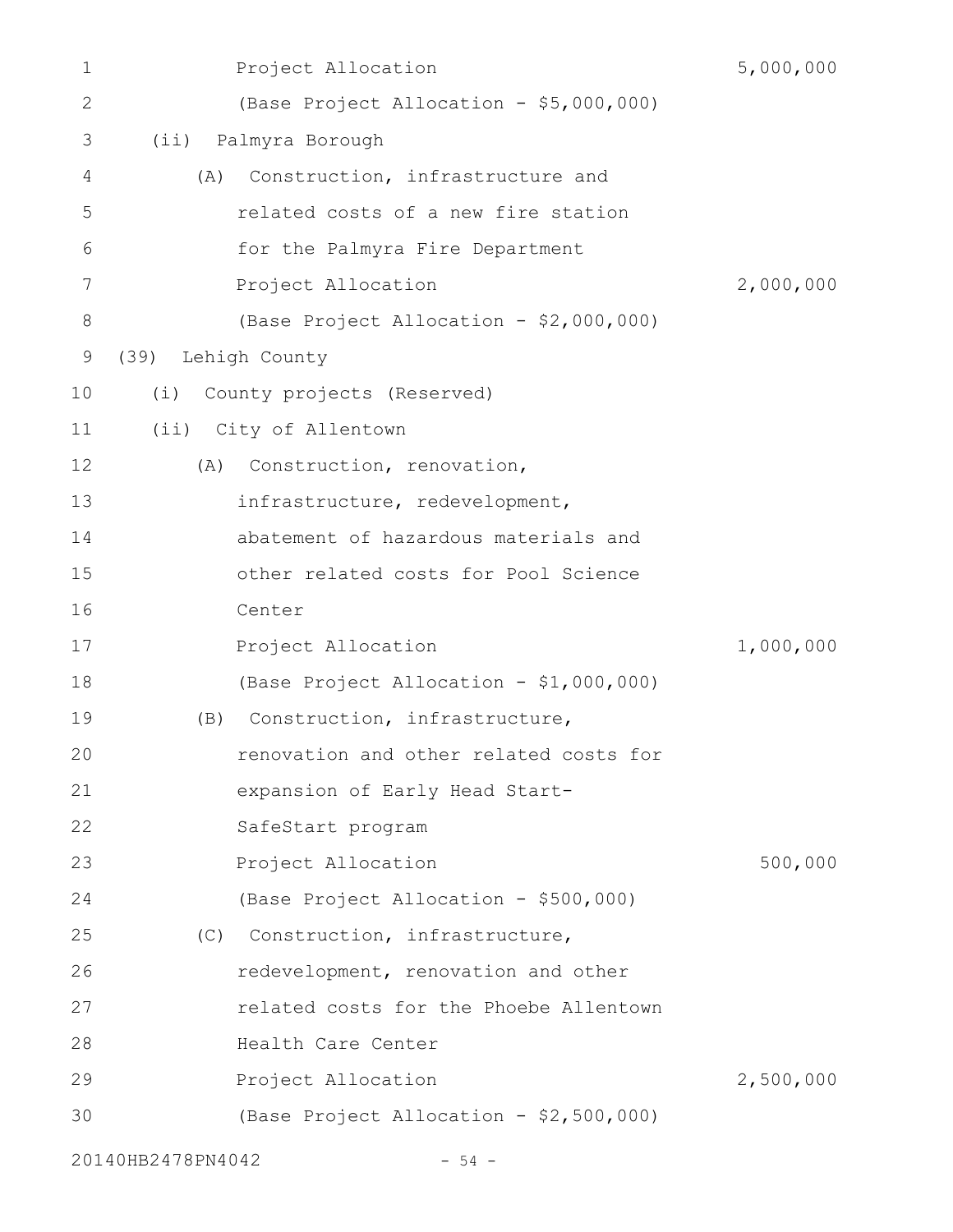| 1  | (D) | Construction, renovation,               |           |
|----|-----|-----------------------------------------|-----------|
| 2  |     | rehabilitation and other related costs  |           |
| 3  |     | for a YMCA and YWCA facility            |           |
| 4  |     | Project Allocation                      | 752,000   |
| 5  |     | (Base Project Allocation - \$752,000)   |           |
| 6  | (E) | Construction, renovation,               |           |
| 7  |     | infrastructure, redevelopment,          |           |
| 8  |     | abatement of hazardous materials and    |           |
| 9  |     | other related costs for Cedar Crest     |           |
| 10 |     | College redevelopment projects          |           |
| 11 |     | Project Allocation                      | 2,000,000 |
| 12 |     | (Base Project Allocation - \$2,000,000) |           |
| 13 | (F) | Construction, infrastructure,           |           |
| 14 |     | redevelopment, abatement of hazardous   |           |
| 15 |     | materials and other related costs at a  |           |
| 16 |     | former incinerator site                 |           |
| 17 |     | Project Allocation                      | 3,000,000 |
| 18 |     | (Base Project Allocation - \$3,000,000) |           |
| 19 | (G) | Construction, infrastructure,           |           |
| 20 |     | redevelopment, abatement of hazardous   |           |
| 21 |     | materials, renovation, rehabilitation   |           |
| 22 |     | and other related costs for a former    |           |
| 23 |     | manufacturing site                      |           |
| 24 |     | Project Allocation                      | 5,000,000 |
| 25 |     | (Base Project Allocation - \$5,000,000) |           |
| 26 | (H) | Acquisition, construction,              |           |
| 27 |     | infrastructure, redevelopment and       |           |
| 28 |     | other related costs of a multiuse       |           |
| 29 |     | residential, commercial and parking     |           |
| 30 |     | facility                                |           |
|    |     |                                         |           |

20140HB2478PN4042 - 55 -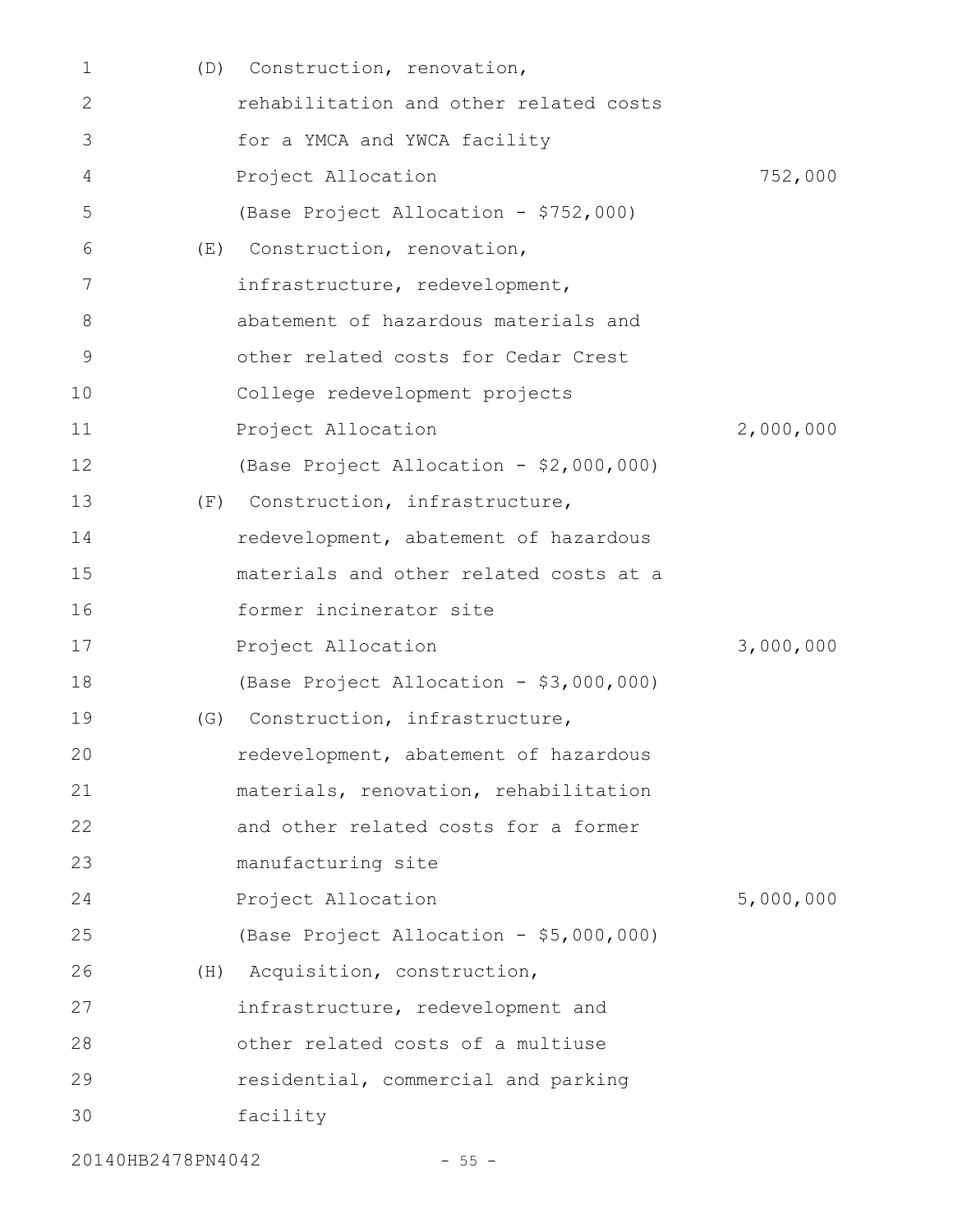| 1            | Project Allocation                      | 5,000,000 |
|--------------|-----------------------------------------|-----------|
| $\mathbf{2}$ | (Base Project Allocation - \$5,000,000) |           |
| 3            | Construction, renovation<br>$(\top)$    |           |
| 4            | rehabilitation and other related costs  |           |
| 5            | of a mixed use development located in   |           |
| 6            | or near a former silk mill building     |           |
| 7            | Project Allocation                      | 4,000,000 |
| 8            | (Base Project Allocation - \$4,000,000) |           |
| 9            | Luzerne County (Reserved)<br>(40)       |           |
| 10           | (41) Lycoming County                    |           |
| 11           | (i)<br>County projects                  |           |
| 12           | (A)<br>Infrastructure, construction and |           |
| 13           | related costs for development of the    |           |
| 14           | Timber Run Industrial Park in Brady     |           |
| 15           | and Gregg Townships                     |           |
| 16           | Project Allocation                      | 1,200,000 |
| 17           | (Base Project Allocation - \$1,200,000) |           |
| 18           | (ii) City of Williamsport               |           |
| 19           | Acquisition, remediation,<br>(A)        |           |
| 20           | construction, infrastructure and        |           |
| 21           | related costs for redevelopment of      |           |
| 22           | brownfield sites                        |           |
| 23           | Project Allocation                      | 5,000,000 |
| 24           | (Base Project Allocation - \$5,000,000) |           |
| 25           | (B) Construction, infrastructure,       |           |
| 26           | acquisition, renovation and related     |           |
| 27           | costs for an economic development       |           |
| 28           | initiative within the Old City area     |           |
| 29           | and the Gateway Commission area         |           |
| 30           | Project Allocation                      | 2,300,000 |
|              | 20140HB2478PN4042<br>$-56 -$            |           |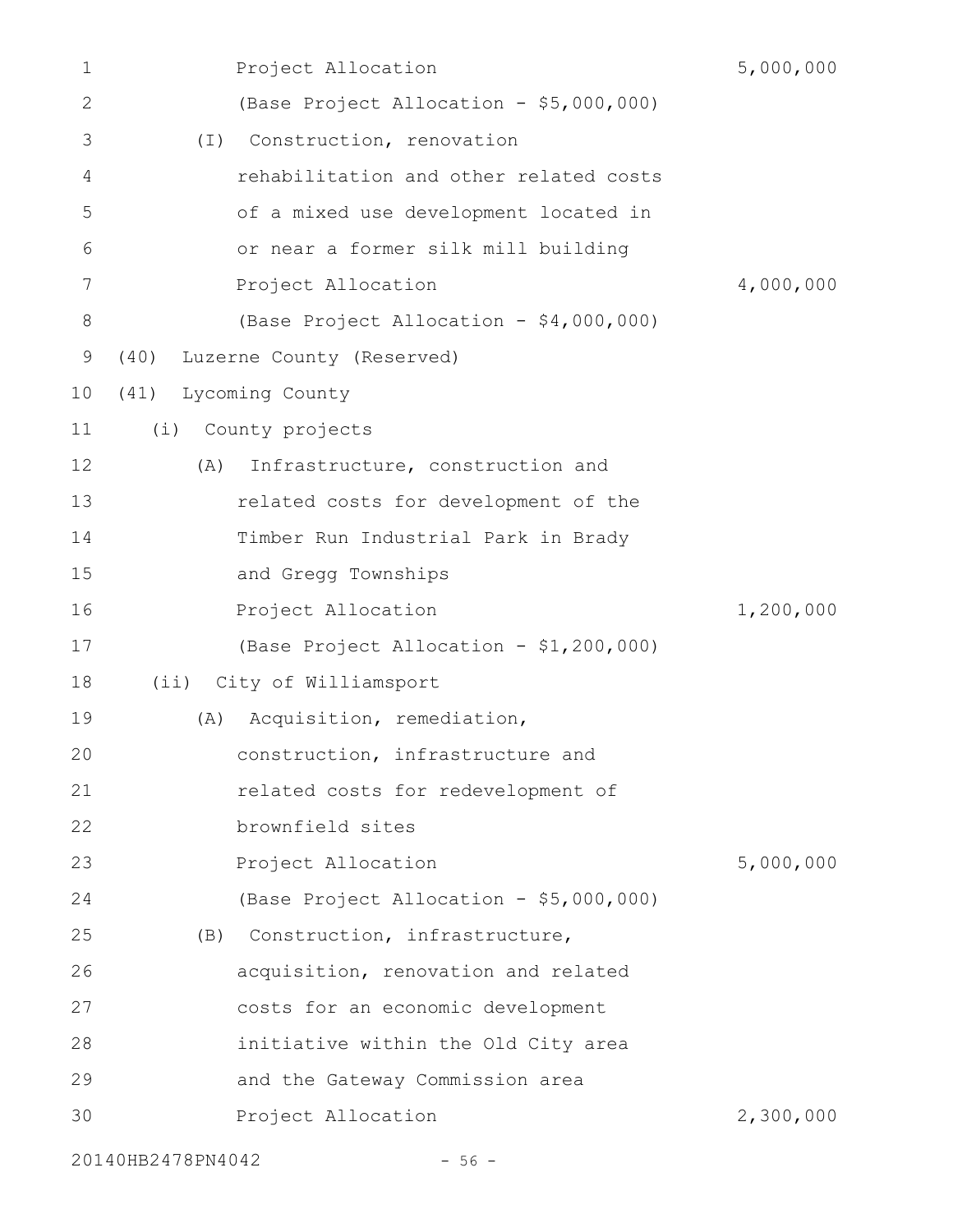| $\mathbf 1$ | (Base Project Allocation - \$2,300,000)    |           |
|-------------|--------------------------------------------|-----------|
| 2           | (iii)<br>Muncy Township                    |           |
| 3           | Renovation and expansion of Eastern<br>(A) |           |
| 4           | Lycoming YMCA Community Center             |           |
| 5           | Project Allocation                         | 1,000,000 |
| 6           | (Base Project Allocation - \$1,000,000)    |           |
| 7           | McKean County<br>(42)                      |           |
| 8           | County projects (Reserved)<br>(i)          |           |
| 9           | (ii) City of Bradford                      |           |
| 10          | Redevelopment, acquisition,<br>(A)         |           |
| 11          | infrastructure and related costs for       |           |
| 12          | recreational improvements, renovation      |           |
| 13          | of existing facilities and the             |           |
| 14          | construction of new facilities in city     |           |
| 15          | owned parks and the Kessel Athletic        |           |
| 16          | Complex and the continued development      |           |
| 17          | of the Tuna Valley Trail Association       |           |
| 18          | Trail System                               |           |
| 19          | Project Allocation                         | 5,000,000 |
| 20          | (Base Project Allocation - \$5,000,000)    |           |
| 21          | (B) Acquisition of property, demolition,   |           |
| 22          | renovation, new construction and           |           |
| 23          | related costs including infrastructure     |           |
| 24          | improvements for the development of        |           |
| 25          | housing to stabilize aging and             |           |
| 26          | declining housing stock                    |           |
| 27          | Project Allocation                         | 5,000,000 |
| 28          | (Base Project Allocation - \$5,000,000)    |           |
| 29          | (43) Mercer County                         |           |
| 30          | (i) County projects                        |           |

20140HB2478PN4042 - 57 -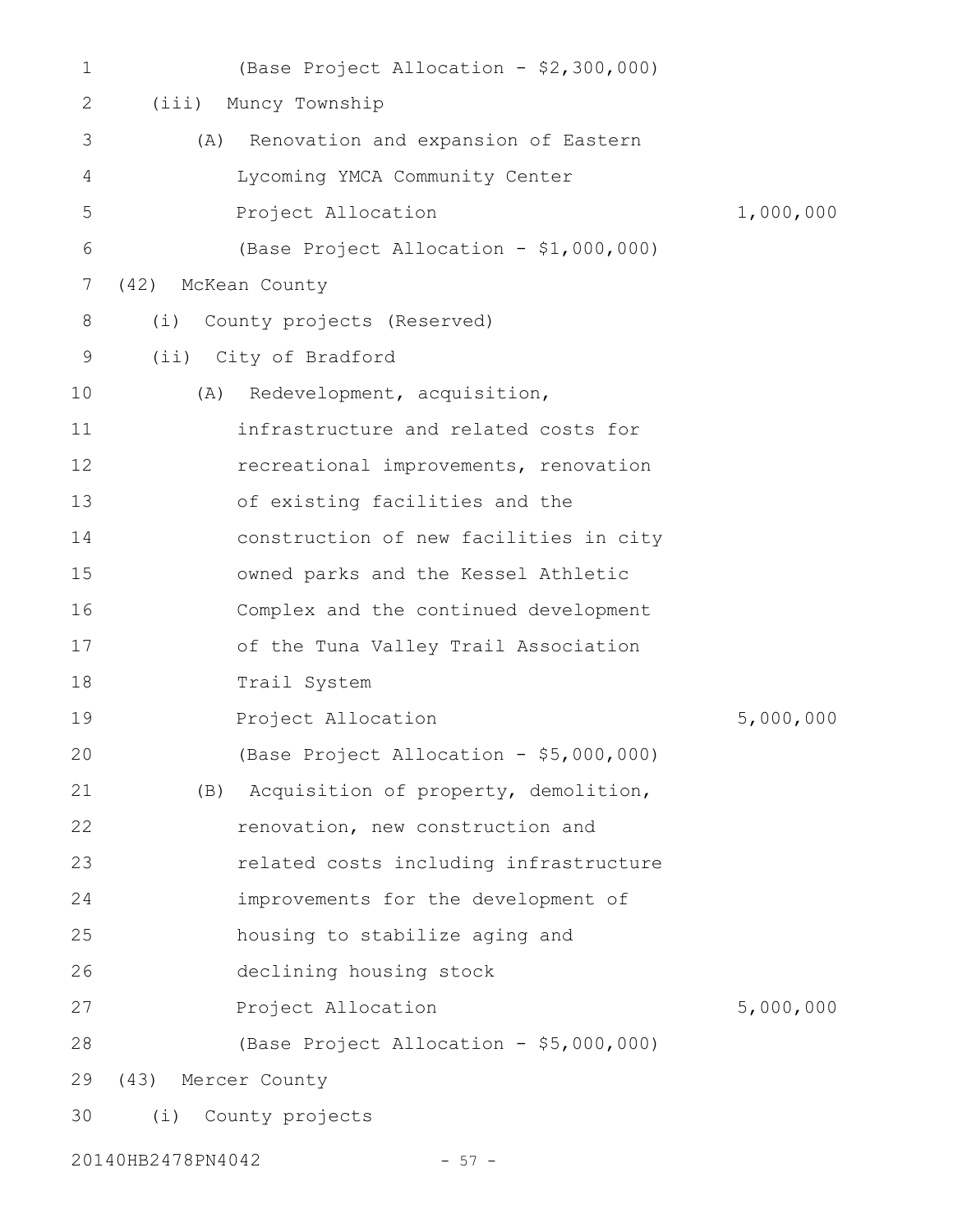| 1  | (A)               | Acquisition, infrastructure,            |           |
|----|-------------------|-----------------------------------------|-----------|
| 2  |                   | redevelopment, abatement of hazardous   |           |
| 3  |                   | materials and other related costs to    |           |
| 4  |                   | redevelop blighted areas in Mercer      |           |
| 5  |                   | County                                  |           |
| 6  |                   | Project Allocation                      | 2,500,000 |
| 7  |                   | (Base Project Allocation - \$2,500,000) |           |
| 8  | (B)               | Construction, infrastructure and        |           |
| 9  |                   | other related costs for an economic     |           |
| 10 |                   | development project in Mercer County    |           |
| 11 |                   | Project Allocation                      | 2,000,000 |
| 12 |                   | (Base Project Allocation - \$2,000,000) |           |
| 13 |                   | (ii) City of Farrell                    |           |
| 14 | (A)               | Acquisition, infrastructure,            |           |
| 15 |                   | redevelopment, abatement of hazardous   |           |
| 16 |                   | materials and other related costs to    |           |
| 17 |                   | redevelop a blighted area               |           |
| 18 |                   | Project Allocation                      | 1,500,000 |
| 19 |                   | (Base Project Allocation - \$1,500,000) |           |
| 20 |                   | (iii) City of Sharon                    |           |
| 21 | (A)               | Construction, infrastructure,           |           |
| 22 |                   | redevelopment and other related costs   |           |
| 23 |                   | for redevelopment activities in         |           |
| 24 |                   | downtown City of Sharon                 |           |
| 25 |                   | Project Allocation                      | 500,000   |
| 26 |                   | (Base Project Allocation - \$500,000)   |           |
| 27 |                   | (iv) Greene Township                    |           |
| 28 | (A)               | Construction, infrastructure,           |           |
| 29 |                   | redevelopment, renovation and related   |           |
| 30 |                   | costs for equipment and the expansion   |           |
|    | 20140HB2478PN4042 | $-58 -$                                 |           |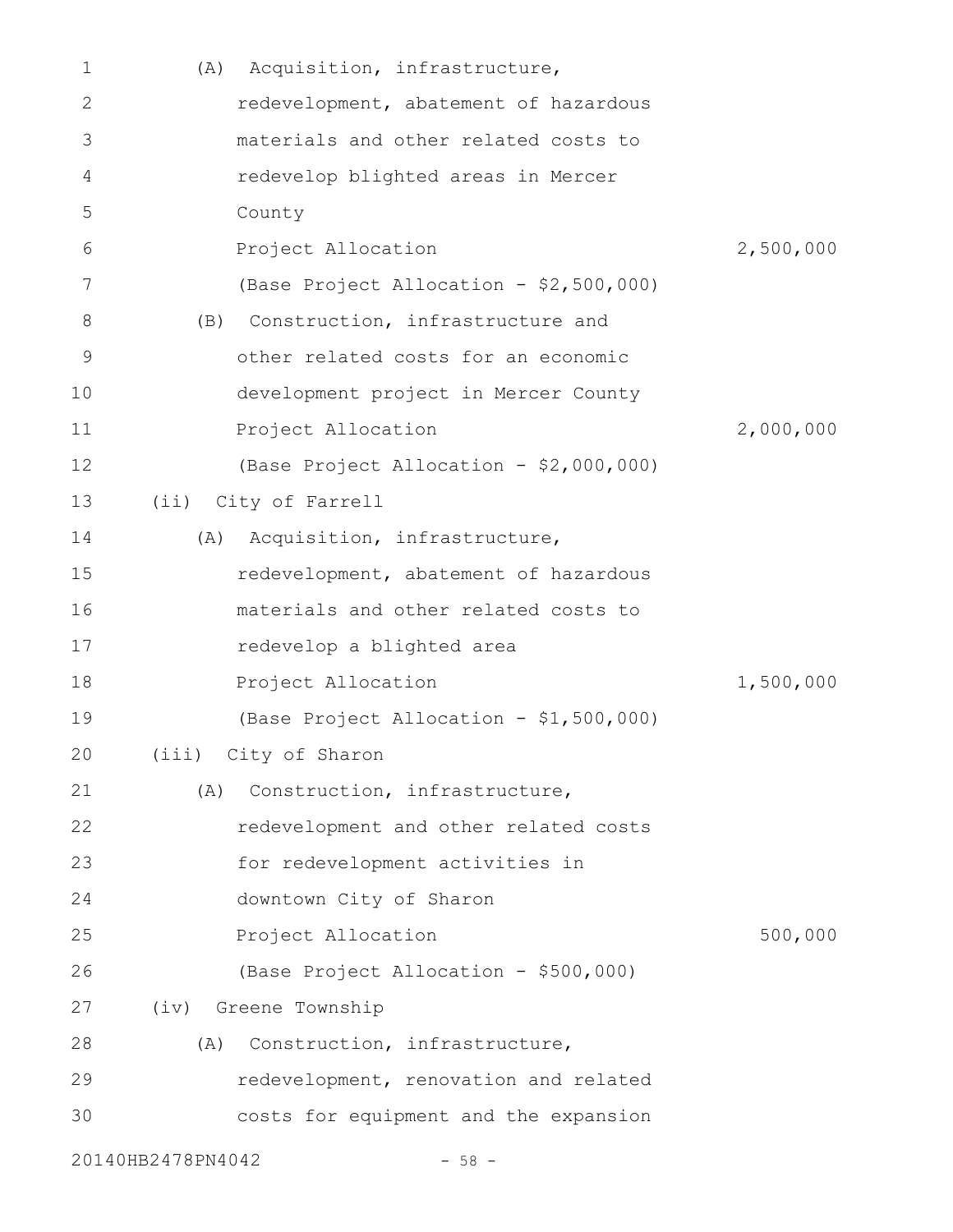| 1            | of Combined Systems, Inc.                    |           |
|--------------|----------------------------------------------|-----------|
| $\mathbf{2}$ | Project Allocation                           | 4,000,000 |
| 3            | (Base Project Allocation - \$4,000,000)      |           |
| 4            | Mifflin County (Reserved)<br>(44)            |           |
| 5            | (45)<br>Monroe County                        |           |
| 6            | County projects (Reserved)<br>(i)            |           |
| 7            | (ii) Mount Pocono Borough                    |           |
| 8            | Construction, infrastructure and<br>(A)      |           |
| $\mathsf 9$  | related costs for expansion of a fire        |           |
| 10           | company building                             |           |
| 11           | Project Allocation                           | 750,000   |
| 12           | (Base Project Allocation - \$750,000)        |           |
| 13           | (46) Montgomery County                       |           |
| 14           | County projects (Reserved)<br>(i)            |           |
| 15           | (ii) Cheltanham Township                     |           |
| 16           | Renovation, rehabilitation and other<br>(A)  |           |
| 17           | related costs of Salus University            |           |
| 18           | facilities in Elkins Park                    |           |
| 19           | Project Allocation                           | 2,500,000 |
| 20           | (Base Project Allocation - \$2,500,000)      |           |
| 21           | (iii) Conshohocken Borough                   |           |
| 22           | Construction, redevelopment and other<br>(A) |           |
| 23           | related costs for the construction of        |           |
| 24           | an office headquarters in Conshohocken       |           |
| 25           | Project Allocation                           | 8,000,000 |
| 26           | (Base Project Allocation - \$8,000,000)      |           |
| 27           | (iv) Hatfield Borough                        |           |
| 28           | Construction, infrastructure,<br>(A)         |           |
| 29           | redevelopment, renovation and related        |           |
| 30           | costs for a new borough office               |           |
|              | 20140HB2478PN4042<br>$-59 -$                 |           |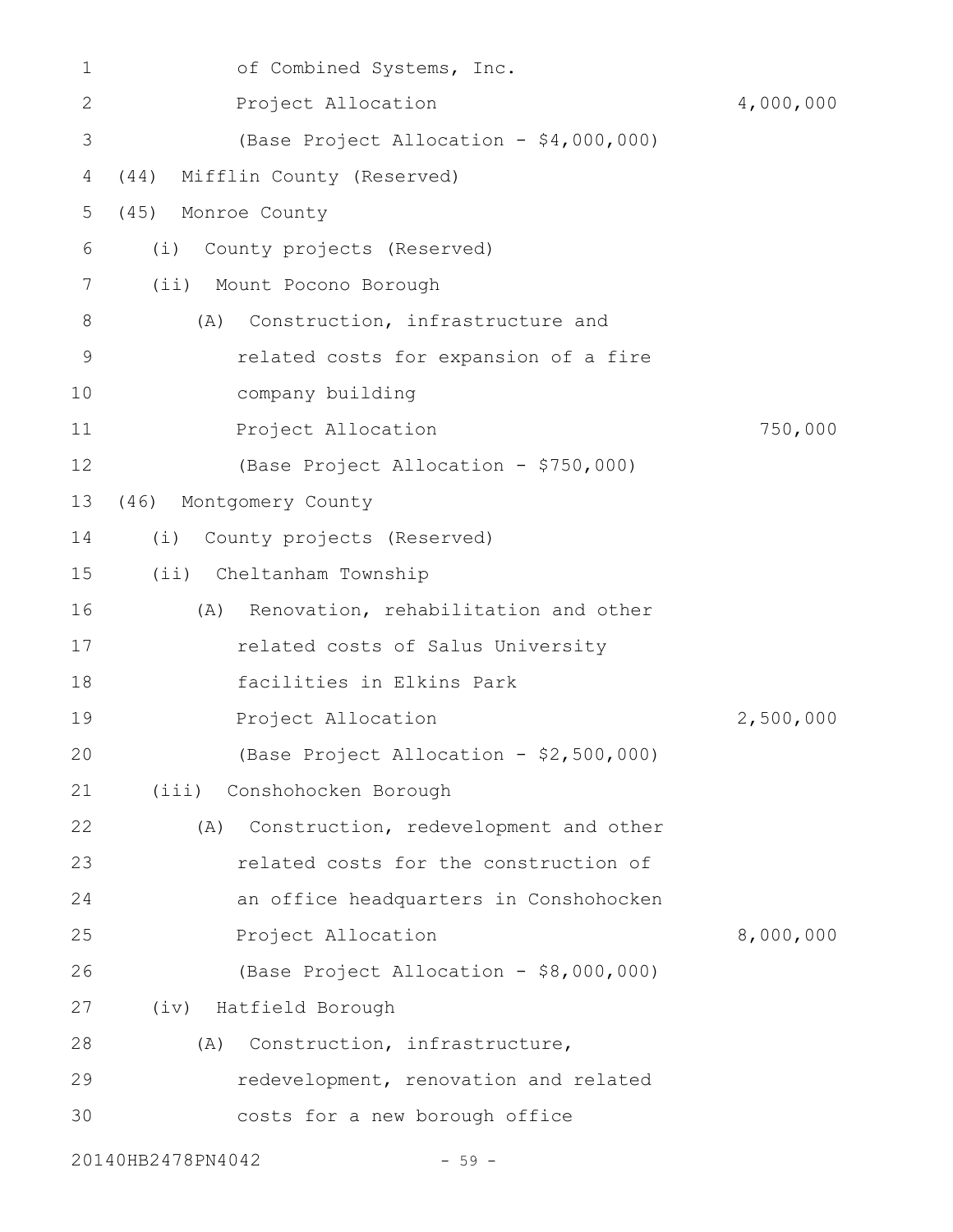| 1            | Project Allocation                      | 1,500,000  |
|--------------|-----------------------------------------|------------|
| $\mathbf{2}$ | (Base Project Allocation - \$1,500,000) |            |
| 3            | Lower Gwynedd Township<br>(v)           |            |
| 4            | Construction, infrastructure and<br>(A) |            |
| 5            | related costs for a new fire and        |            |
| 6            | ambulance substation                    |            |
| 7            | Project Allocation                      | 1,250,000  |
| 8            | (Base Project Allocation - \$1,250,000) |            |
| 9            | Lower Merion Township<br>(vi)           |            |
| 10           | Construction, infrastructure,<br>(A)    |            |
| 11           | renovation and other related costs for  |            |
| 12           | the Bryn Mawr Hospital                  |            |
| 13           | Project Allocation                      | 10,000,000 |
| 14           | (Base Project Allocation -              |            |
| 15           | \$10,000,000)                           |            |
| 16           | Pottstown Borough<br>(vii)              |            |
| 17           | Construction, rehabilitation and<br>(A) |            |
| 18           | related costs for the renovation of     |            |
| 19           | the Pottstown Regional Public Library   |            |
| 20           | Project Allocation                      | 500,000    |
| 21           | (Base Project Allocation - \$500,000)   |            |
| 22           | (B) Construction, infrastructure,       |            |
| 23           | renovation and related costs for the    |            |
| 24           | rehabilitation and improvements to the  |            |
| 25           | Pottstown Regional Public Library       |            |
| 26           | Project Allocation                      | 500,000    |
| 27           | (Base Project Allocation - \$500,000)   |            |
| 28           | (viii) Whitpain Township                |            |
| 29           | Construction infrastructure,<br>(A)     |            |
| 30           | redevelopment and related costs for a   |            |
|              | 20140HB2478PN4042<br>$-60 -$            |            |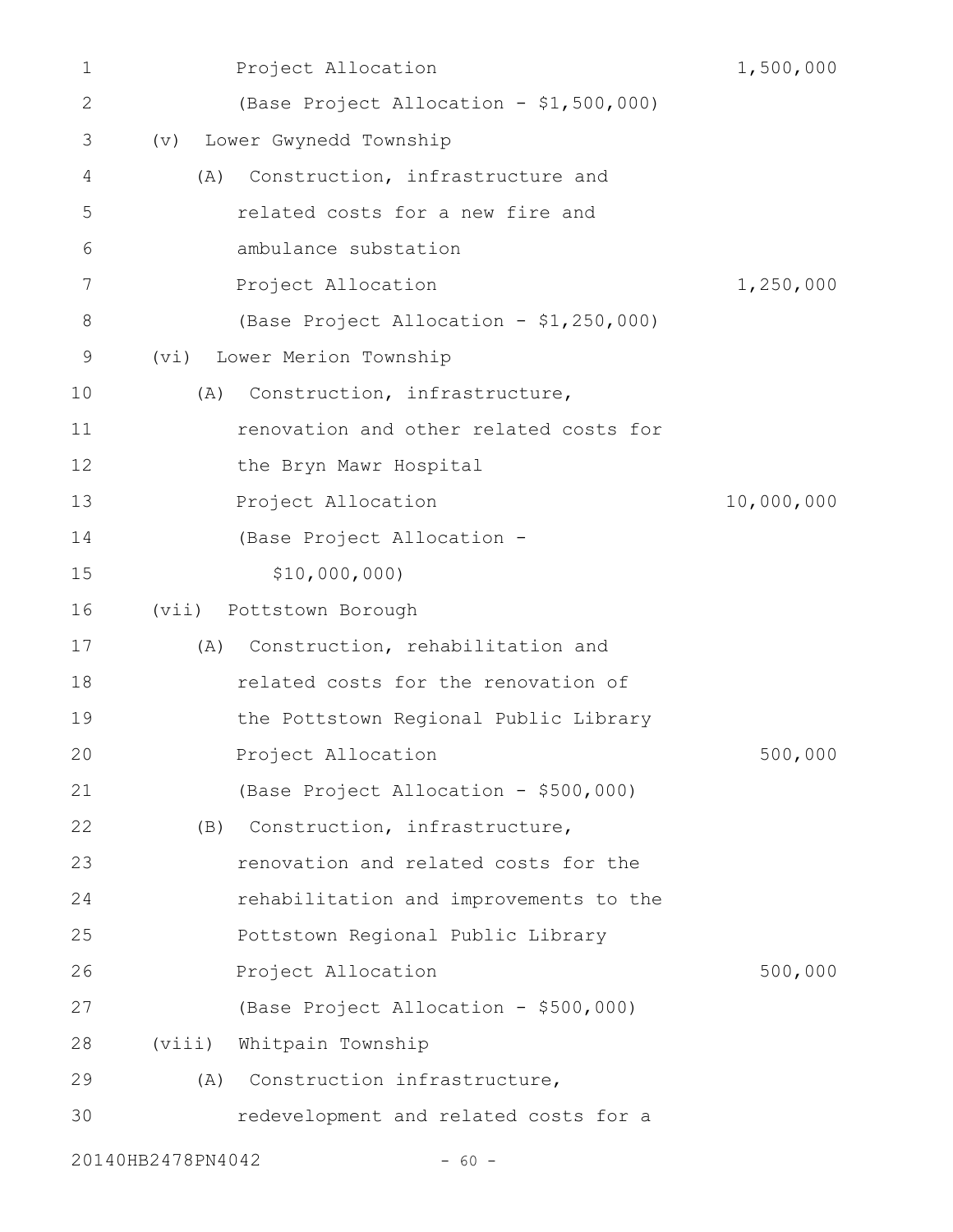| 1           | new firehouse                             |           |
|-------------|-------------------------------------------|-----------|
| 2           | Project Allocation                        | 2,000,000 |
| 3           | (Base Project Allocation - \$2,000,000)   |           |
| 4           | Construction, acquisition,<br>(B)         |           |
| 5           | infrastructure, redevelopment,            |           |
| 6           | renovation, rehabilitation, abatement     |           |
| 7           | of hazardous materials and other costs    |           |
| 8           | related to the Ambler Area Boys and       |           |
| $\mathsf 9$ | Girls Club                                |           |
| 10          | Project Allocation                        | 4,000,000 |
| 11          | (Base Project Allocation - \$4,000,000)   |           |
| 12          | Montour County (Reserved)<br>(47)         |           |
| 13          | (48)<br>Northampton County                |           |
| 14          | (i)<br>County projects (Reserved)         |           |
| 15          | (ii) Pen Argyl Borough                    |           |
| 16          | Construction and related costs for<br>(A) |           |
| 17          | replacement of the Pen Argyl Public       |           |
| 18          | Municipal Pool                            |           |
| 19          | Project Allocation                        | 1,500,000 |
| 20          | (Base Project Allocation - \$1,500,000)   |           |
| 21          | Construction, infrastructure and<br>(B)   |           |
| 22          | related costs for a new fire company      |           |
| 23          | building                                  |           |
| 24          | Project Allocation                        | 500,000   |
| 25          | (Base Project Allocation - \$500,000)     |           |
| 26          | (C) Construction, infrastructure and      |           |
| 27          | related costs for the expansion of a      |           |
| 28          | YMCA building                             |           |
| 29          | Project Allocation                        | 500,000   |
| 30          | (Base Project Allocation - \$500,000)     |           |
|             |                                           |           |

20140HB2478PN4042 - 61 -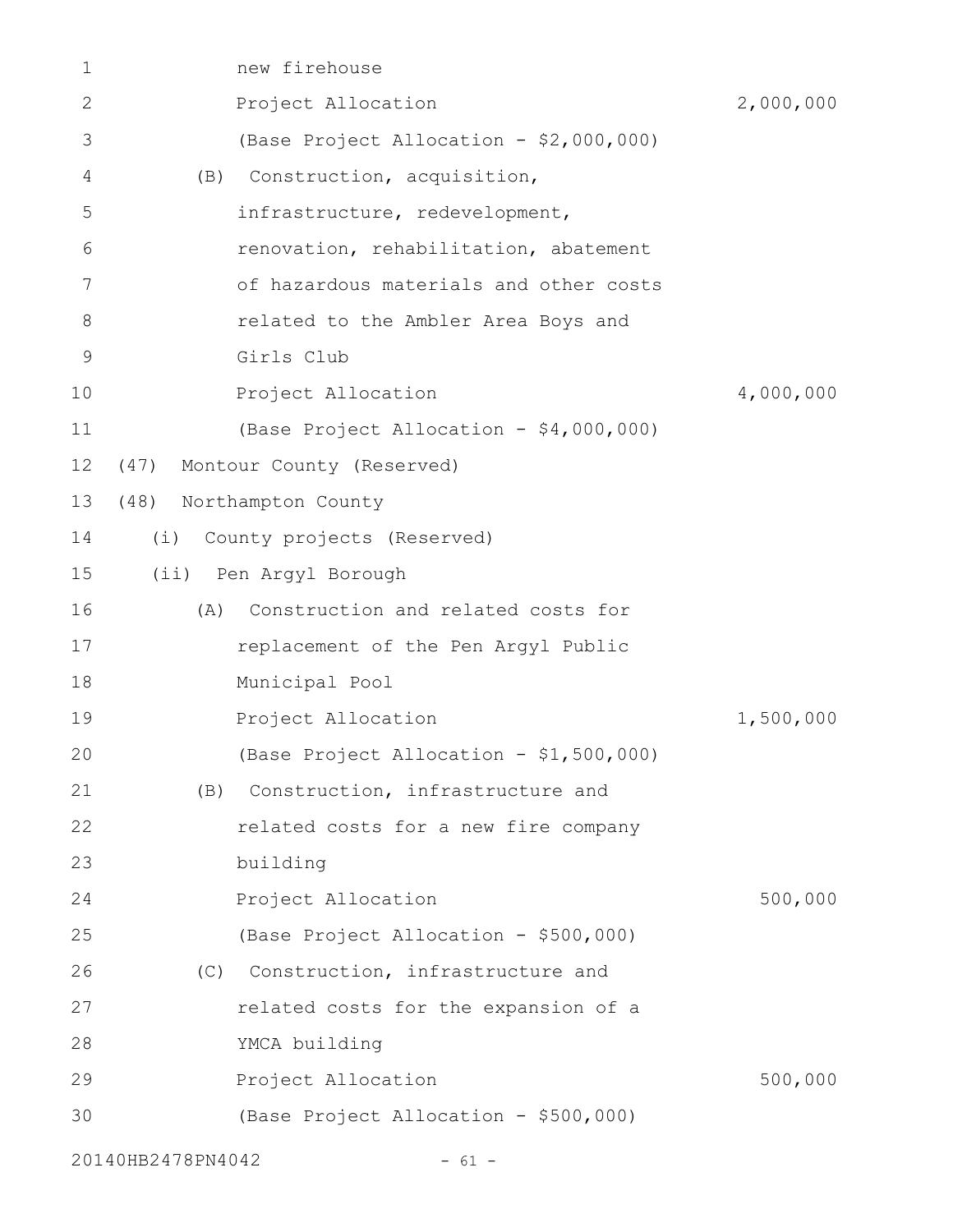(49) Northumberland County (Reserved) 1

## (50) Perry County (i) County projects (A) Land acquisition, infrastructure improvements, demolition, site improvement, renovation, addition, utility expansion, construction, purchase of medically necessary fixtures and other related costs for facilities of the Holy Spirit Health System Project Allocation 10,000,000 (Base Project Allocation - \$10,000,000) (51) Philadelphia County (i) County projects (A) Renovation and related costs for First Tee of Greater Philadelphia Project Allocation 500,000 (Base Project Allocation - \$500,000) (ii) City of Philadelphia (A) Acquisition, construction, infrastructure, redevelopment, renovation, rehabilitation, abatement of hazardous materials and other related costs to revitalize commercial corridors in northwest Philadelphia, including Vernon Road, Chew Avenue and other surrounding areas Project Allocation 2,500,000 2 3 4 5 6 7 8 9 10 11 12 13 14 15 16 17 18 19 20 21 22 23 24 25 26 27 28 29 30

20140HB2478PN4042 - 62 -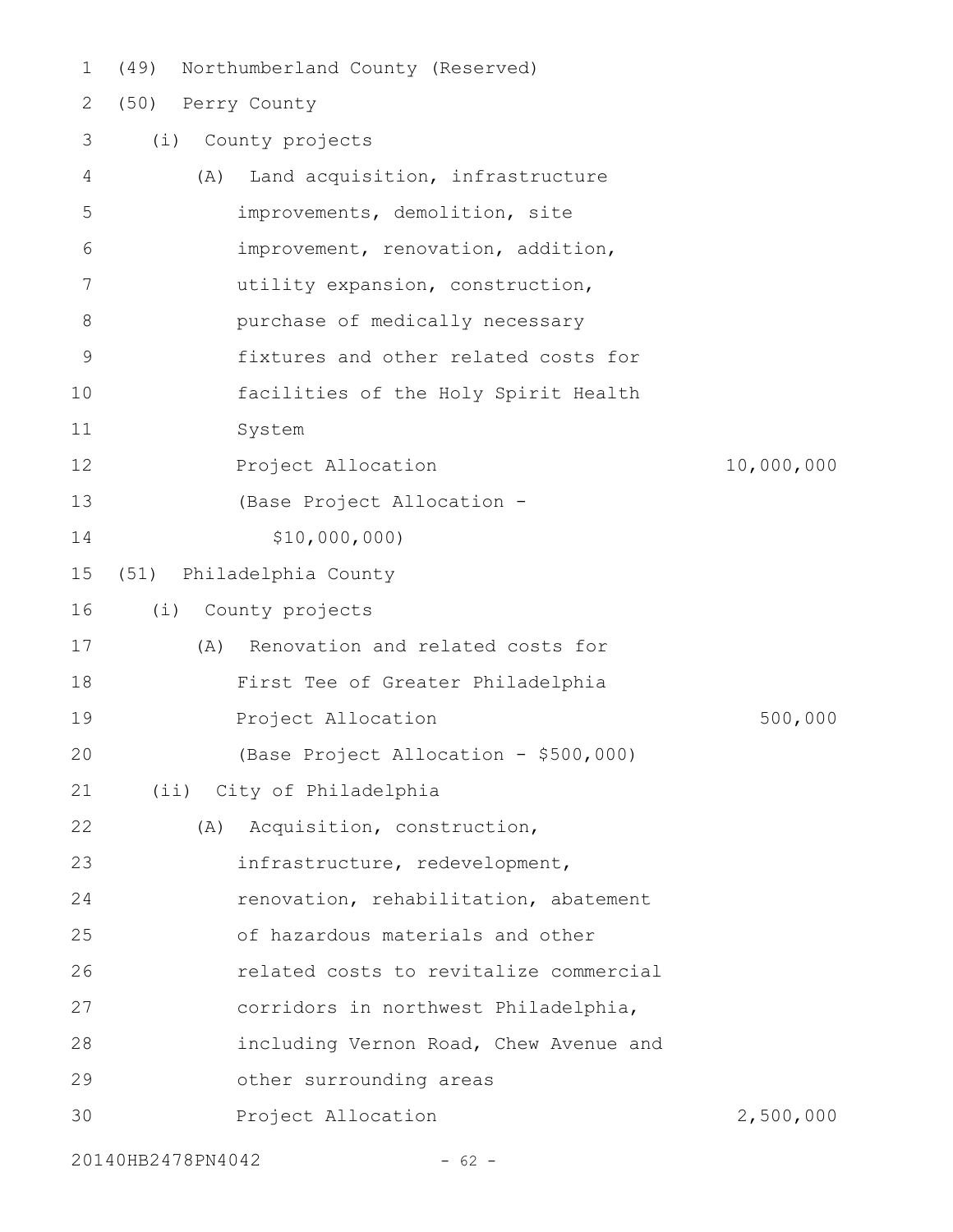| 1                 |     | (Base Project Allocation - \$2,500,000) |           |
|-------------------|-----|-----------------------------------------|-----------|
| 2                 |     | (B) Acquisition, construction,          |           |
| 3                 |     | infrastructure, redevelopment,          |           |
| 4                 |     | renovation, rehabilitation, abatement   |           |
| 5                 |     | of hazardous materials and other        |           |
| 6                 |     | related costs to create, enhance and    |           |
| 7                 |     | develop recreational facilities and     |           |
| 8                 |     | athletic fields in northwest            |           |
| 9                 |     | Philadelphia                            |           |
| 10                |     | Project Allocation                      | 2,500,000 |
| 11                |     | (Base Project Allocation - \$2,500,000) |           |
| 12                |     | (C) Acquisition, construction,          |           |
| 13                |     | infrastructure, redevelopment,          |           |
| 14                |     | renovation, rehabilitation, abatement   |           |
| 15                |     | of hazardous materials and other        |           |
| 16                |     | related costs for the Northwest         |           |
| 17                |     | Philadelphia Redevelopment Project to   |           |
| 18                |     | revitalize commercial corridors,        |           |
| 19                |     | recreational facilities and other       |           |
| 20                |     | community improvements                  |           |
| 21                |     | Project Allocation                      | 5,000,000 |
| 22                |     | (Base Project Allocation - \$5,000,000) |           |
| 23                |     | (D) Construction, renovation,           |           |
| 24                |     | infrastructure, redevelopment and       |           |
| 25                |     | abatement of hazardous materials and    |           |
| 26                |     | other related costs for the Reading     |           |
| 27                |     | Viaduct project                         |           |
| 28                |     | Project Allocation                      | 3,500,000 |
| 29                |     | (Base Project Allocation - \$3,500,000) |           |
| 30                | (E) | Construction, infrastructure and        |           |
| 20140HB2478PN4042 |     | $-63 -$                                 |           |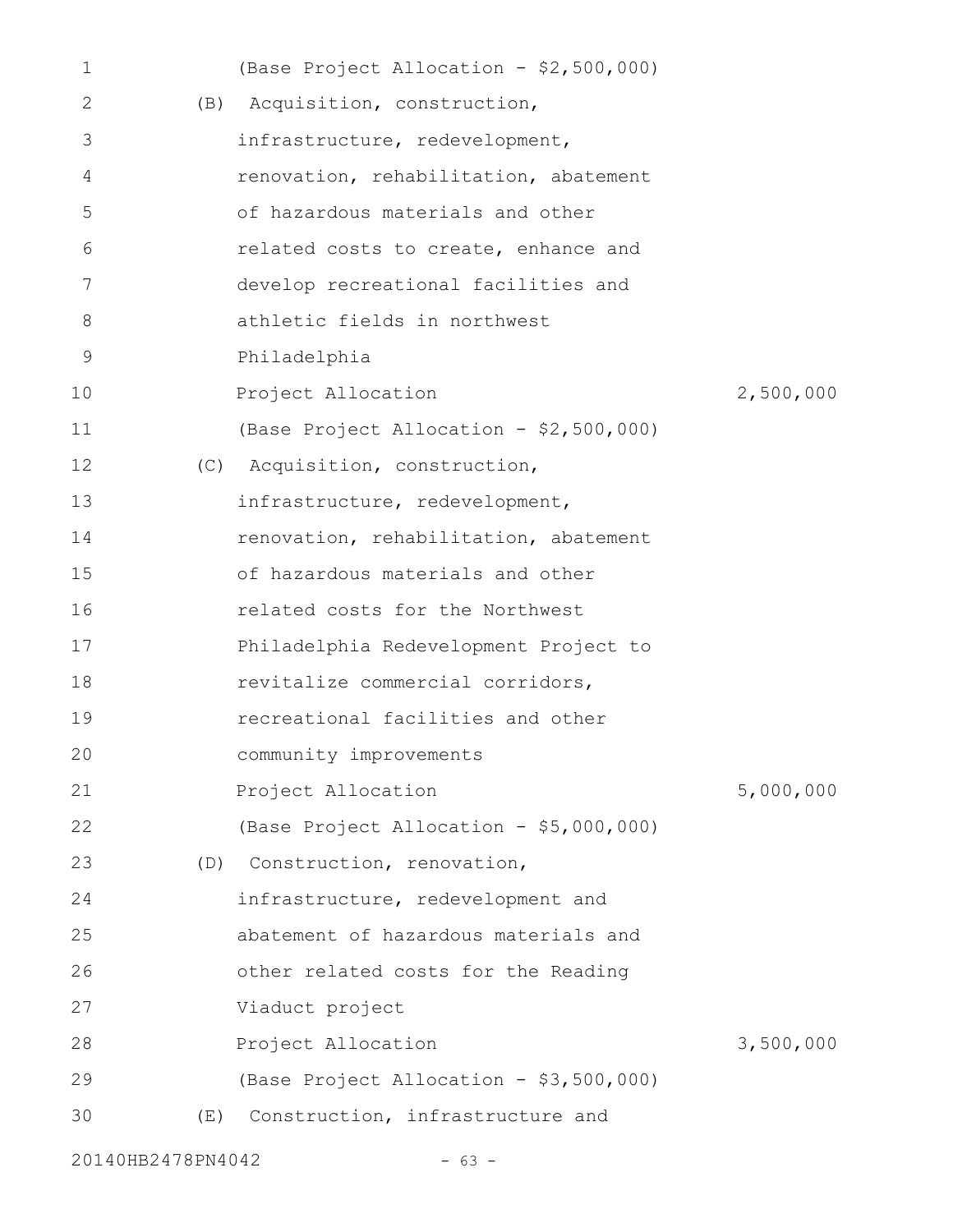| 1            | other related costs for a YMCA branch        |           |
|--------------|----------------------------------------------|-----------|
| $\mathbf{2}$ | expansion in West Philadelphia               |           |
| 3            | Project Allocation                           | 2,000,000 |
| 4            | (Base Project Allocation - \$2,000,000)      |           |
| 5            | Construction, infrastructure,<br>(F)         |           |
| 6            | renovation, rehabilitation and other         |           |
| 7            | related costs for the Wistar Institute       |           |
| 8            | biomedical laboratory project                |           |
| 9            | Project Allocation                           | 4,000,000 |
| 10           | (Base Project Allocation - \$4,000,000)      |           |
| 11           | (52) Pike County (Reserved)                  |           |
| 12           | (53) Potter County (Reserved)                |           |
| 13           | (54) Schuylkill County                       |           |
| 14           | (i) County projects (Reserved)               |           |
| 15           | (ii) East Union Township                     |           |
| 16           | Construction, infrastructure,<br>(A)         |           |
| 17           | renovation, rehabilitation and other         |           |
| 18           | related costs for infrastructure             |           |
| 19           | improvements to Municipal Authority of       |           |
| 20           | the Shenandoah Borough facilities            |           |
| 21           | Project Allocation                           | 1,000,000 |
| 22           | (Base Project Allocation - \$1,000,000)      |           |
| 23           | (iii) West Mahanoy Township                  |           |
| 24           | Construction, renovations and related<br>(A) |           |
| 25           | costs for a fire training facility           |           |
| 26           | Project Allocation                           | 500,000   |
| 27           | (Base Project Allocation - \$500,000)        |           |
| 28           | (55) Snyder County (Reserved)                |           |
| 29           | (56) Somerset County (Reserved)              |           |
| 30           | (57) Sullivan County (Reserved)              |           |
|              | 20140HB2478PN4042<br>$-64 -$                 |           |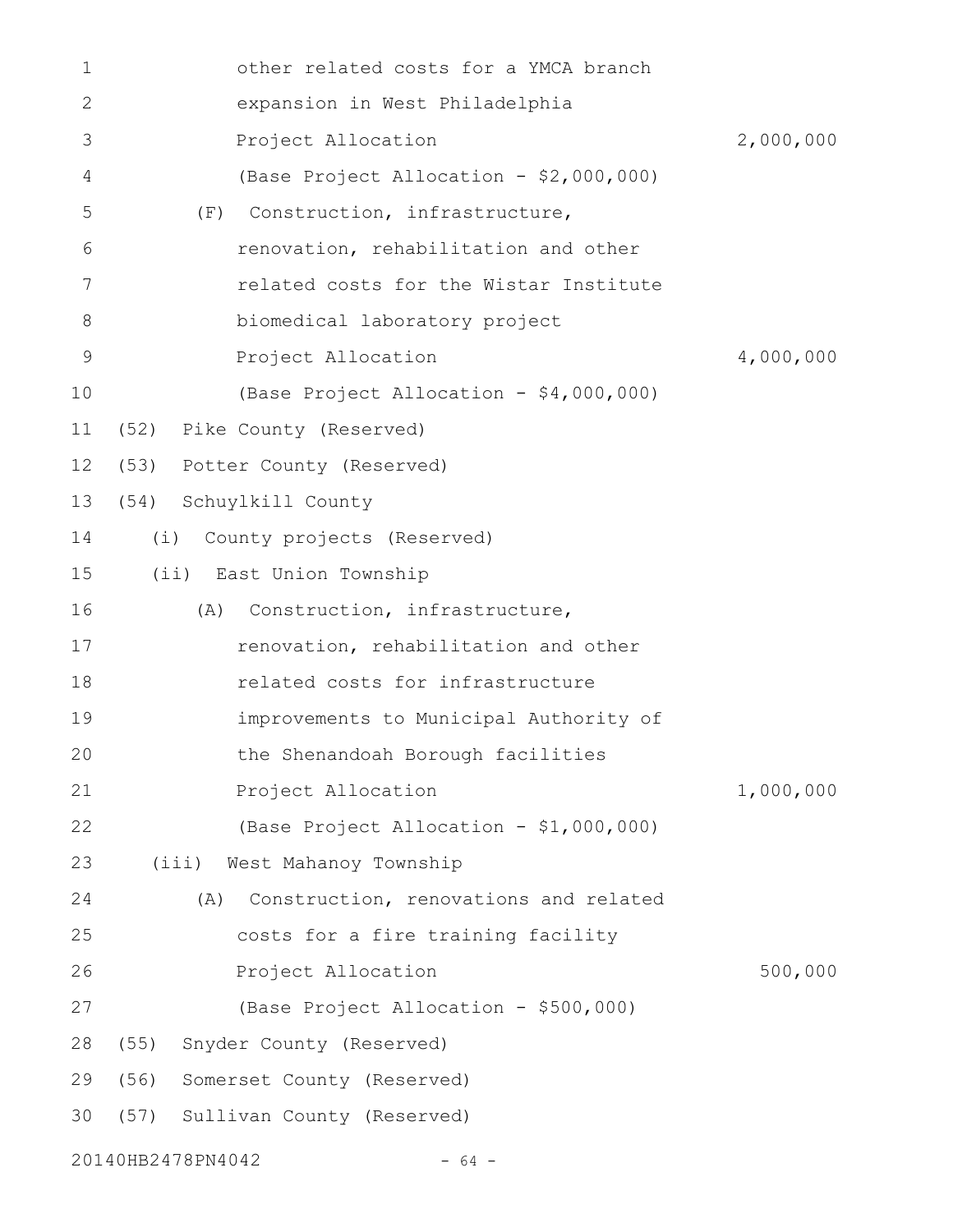| $\mathbf 1$ | Susquehanna County<br>(58)              |           |
|-------------|-----------------------------------------|-----------|
| 2           | County projects<br>(i)                  |           |
| 3           | Construction, infrastructure,<br>(A)    |           |
| 4           | acquisition and related costs for the   |           |
| 5           | development of a new business park      |           |
| 6           | Project Allocation                      | 1,500,000 |
| 7           | (Base Project Allocation - \$1,500,000) |           |
| 8           | (59) Tioga County (Reserved)            |           |
| 9           | (60)<br>Union County (Reserved)         |           |
| 10          | Venango County<br>(61)                  |           |
| 11          | (i)<br>County projects (Reserved)       |           |
| 12          | (ii) City of Oil City                   |           |
| 13          | Construction, rehabilitation and<br>(A) |           |
| 14          | related costs for the renovation of     |           |
| 15          | Oil City Industrial Park                |           |
| 16          | Project Allocation                      | 875,000   |
| 17          | (Base Project Allocation - \$875,000)   |           |
| 18          | (62)<br>Warren County (Reserved)        |           |
| 19          | (63)<br>Washington County (Reserved)    |           |
| 20          | (64)<br>Wayne County (Reserved)         |           |
| 21          | (65) Westmoreland County                |           |
| 22          | (i) County projects (Reserved)          |           |
| 23          | (ii) Ligonier Borough                   |           |
| 24          | Construction, redevelopment,<br>(A)     |           |
| 25          | renovation and related costs for the    |           |
| 26          | expansion of a museum and restoration   |           |
| 27          | of exhibits                             |           |
| 28          | Project Allocation                      | 800,000   |
| 29          | (Base Project Allocation - \$800,000)   |           |
| 30          | (iii)<br>Unity Township                 |           |

20140HB2478PN4042 - 65 -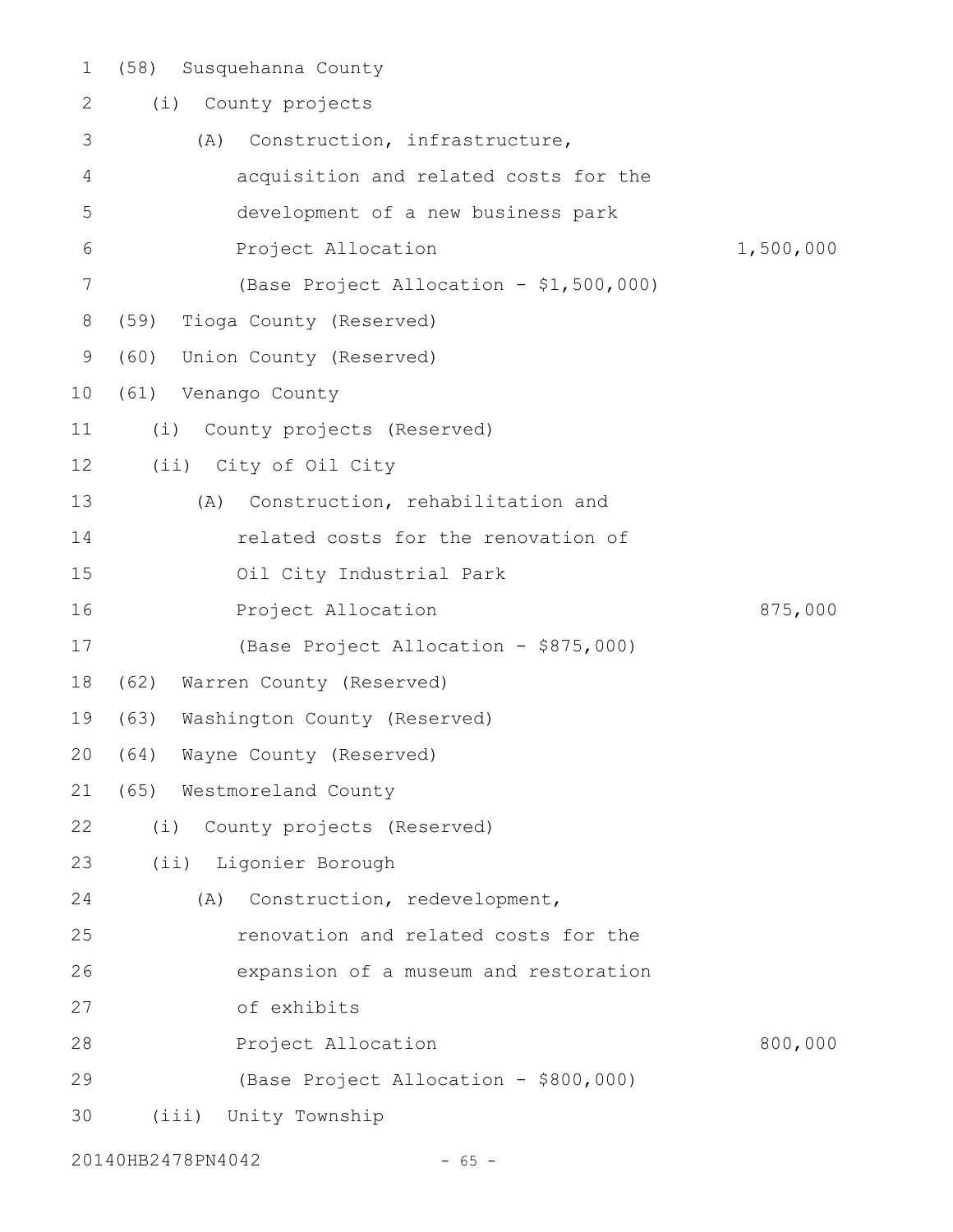| 1  | (A)  | Construction and related costs of       |            |
|----|------|-----------------------------------------|------------|
| 2  |      | academic facilities for Saint Vincent   |            |
| 3  |      | College                                 |            |
| 4  |      | Project Allocation                      | 5,000,000  |
| 5  |      | (Base Project Allocation - \$5,000,000) |            |
| 6  | (66) | Wyoming County (Reserved)               |            |
| 7  | (67) | York County                             |            |
| 8  | (i)  | County projects                         |            |
| 9  | (A)  | Land acquisition, infrastructure        |            |
| 10 |      | improvements, demolition, site          |            |
| 11 |      | improvement, renovation, addition,      |            |
| 12 |      | utility expansion, construction,        |            |
| 13 |      | purchase of medically necessary         |            |
| 14 |      | fixtures and other related costs for    |            |
| 15 |      | facilities of the Holy Spirit Health    |            |
| 16 |      | System                                  |            |
| 17 |      | Project Allocation                      | 10,000,000 |
| 18 |      | (Base Project Allocation -              |            |
| 19 |      | \$10,000,000)                           |            |
| 20 |      | (ii) Fairview Township                  |            |
| 21 | (A)  | Construction, infrastructure,           |            |
| 22 |      | acquisition and related costs for an    |            |
| 23 |      | economic development project at         |            |
| 24 |      | Capital City Airport                    |            |
| 25 |      | Project Allocation                      | 5,000,000  |
| 26 |      | (Base Project Allocation - \$5,000,000) |            |
|    |      | (iii) Spring Garden Township            |            |
| 27 |      |                                         |            |
| 28 | (A)  | Construction, infrastructure and        |            |
| 29 |      | related costs for the redevelopment of  |            |
| 30 |      | the former Yorktowne Paper Mill site    |            |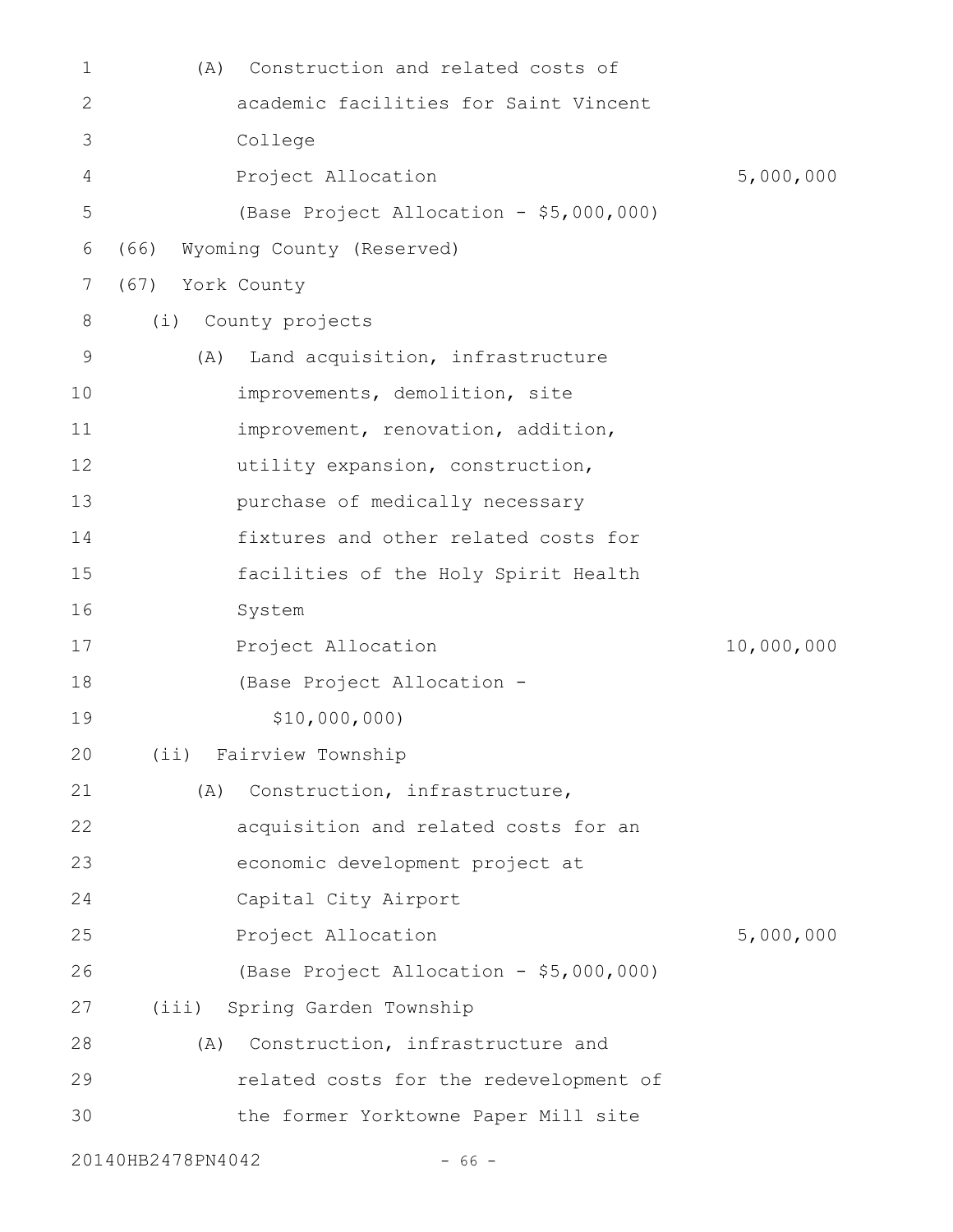| 1           | Project Allocation                                               | 10,000,000    |
|-------------|------------------------------------------------------------------|---------------|
| 2           | (Base Project Allocation -                                       |               |
| 3           | \$10,000,000                                                     |               |
| 4           | Multiple Counties<br>(68)                                        |               |
| 5           | Beaver and Lawrence Counties<br>(i)                              |               |
| 6           | Construction, acquisition,<br>(A)                                |               |
| 7           | infrastructure, abatement of hazardous                           |               |
| 8           | materials, renovation, rehabilitation                            |               |
| $\mathsf 9$ | and other related costs of a public                              |               |
| 10          | works building for the Ellwood City                              |               |
| 11          | Borough                                                          |               |
| 12          | Project Allocation                                               | 5,000,000     |
| 13          | (Base Project Allocation - \$5,000,000)                          |               |
| 14          | Construction, acquisition,<br>(B)                                |               |
| 15          | infrastructure, renovation,                                      |               |
| 16          | rehabilitation and other related costs                           |               |
| 17          | for a public parks system in Ellwood                             |               |
| 18          | City Borough                                                     |               |
| 19          | Project Allocation                                               | 2,500,000     |
| 20          | (Base Project Allocation - \$2,500,000)                          |               |
| 21          | Section 7. Itemization of flood control projects.                |               |
| 22          | Additional capital projects in the category of flood control     |               |
| 23          | projects to be constructed by the Department of Environmental    |               |
| 24          | Protection, its successors or assigns, and to be financed by the |               |
| 25          | incurring of debt are hereby itemized, together with their       |               |
| 26          | respective estimated costs, as follows:                          |               |
| 27          |                                                                  | Total Project |
| 28          | Project                                                          | Allocation    |
| 29          | Department of Environmental Protection<br>(1)                    |               |
| 30          | (i)<br>Dauphin County                                            |               |
|             | 20140HB2478PN4042<br>$-67 -$                                     |               |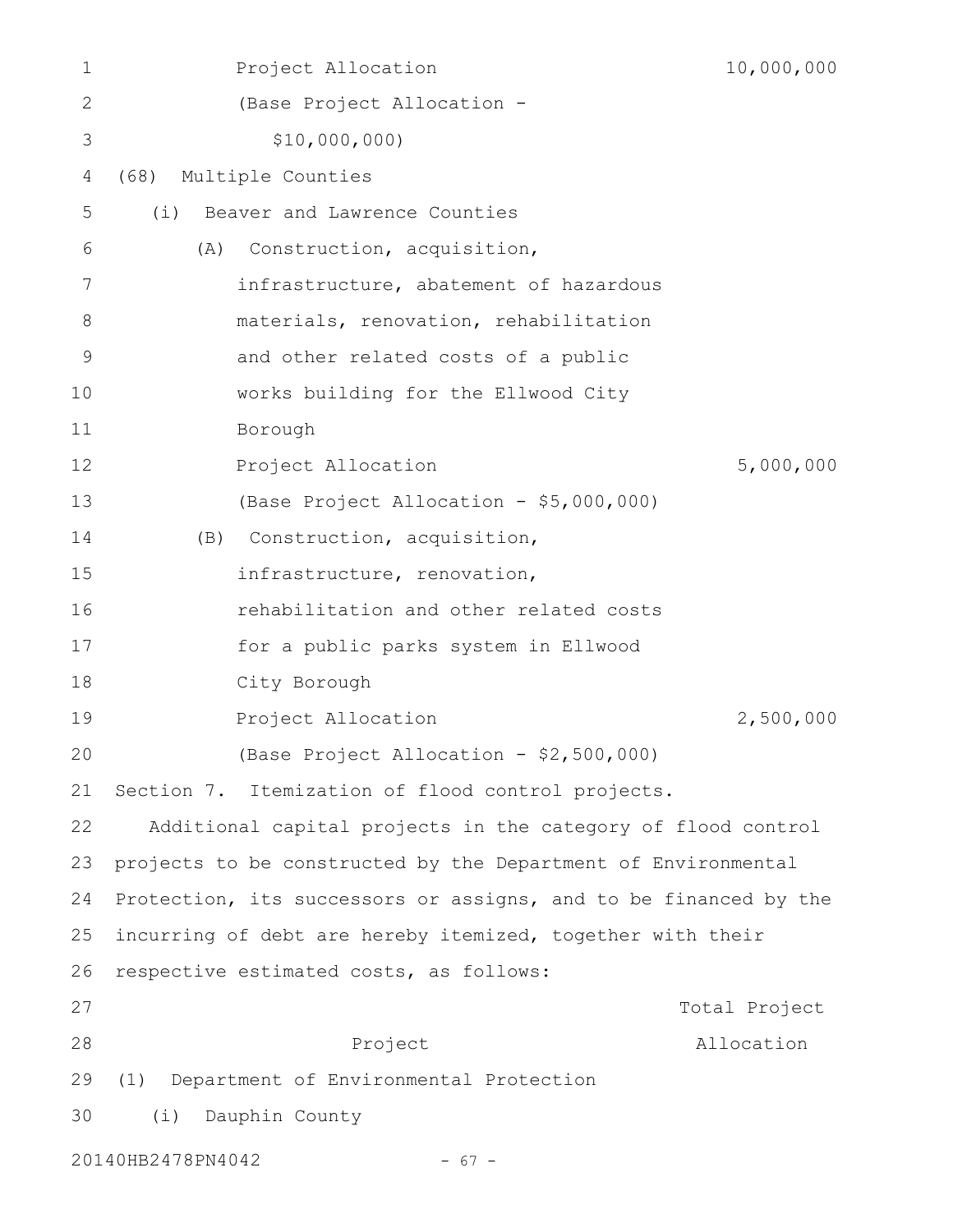| 1  | (A)               | Construction, infrastructure,           |            |
|----|-------------------|-----------------------------------------|------------|
| 2  |                   | redevelopment, renovation and related   |            |
| 3  |                   | costs for pedestrian safety, public     |            |
| 4  |                   | improvements, campus security upgrades  |            |
| 5  |                   | and flood control improvements at Penn  |            |
| 6  |                   | State Hershey Medical Center            |            |
| 7  |                   | Project Allocation                      | 25,000,000 |
| 8  |                   | (Base Project Allocation -              |            |
| 9  |                   | \$25,000,000                            |            |
| 10 | (B)               | Construction, acquisition,              |            |
| 11 |                   | redevelopment, renovation and related   |            |
| 12 |                   | costs for student pedestrian safety,    |            |
| 13 |                   | infrastructure improvements, campus     |            |
| 14 |                   | security upgrades and flood control     |            |
| 15 |                   | improvements to Pennsylvania State      |            |
| 16 |                   | University Harrisburg Campus            |            |
| 17 |                   | Project Allocation                      | 20,000,000 |
| 18 |                   | (Base Project Allocation -              |            |
| 19 |                   | \$20,000,000                            |            |
| 20 |                   | (ii) Lycoming County                    |            |
| 21 | (A)               | Construction and related costs for a    |            |
| 22 |                   | flood mitigation project                |            |
| 23 |                   | Project Allocation                      | 3,000,000  |
| 24 |                   | (Base Project Allocation - \$3,000,000) |            |
| 25 |                   | (iii) Montgomery County                 |            |
| 26 | (A)               | Construction, infrastructure,           |            |
| 27 |                   | renovation and related costs to         |            |
| 28 |                   | replace failing stormwater culvert in   |            |
| 29 |                   | Hatfield Borough                        |            |
| 30 |                   | Project Allocation                      | 205,000    |
|    | 20140HB2478PN4042 | $-68 -$                                 |            |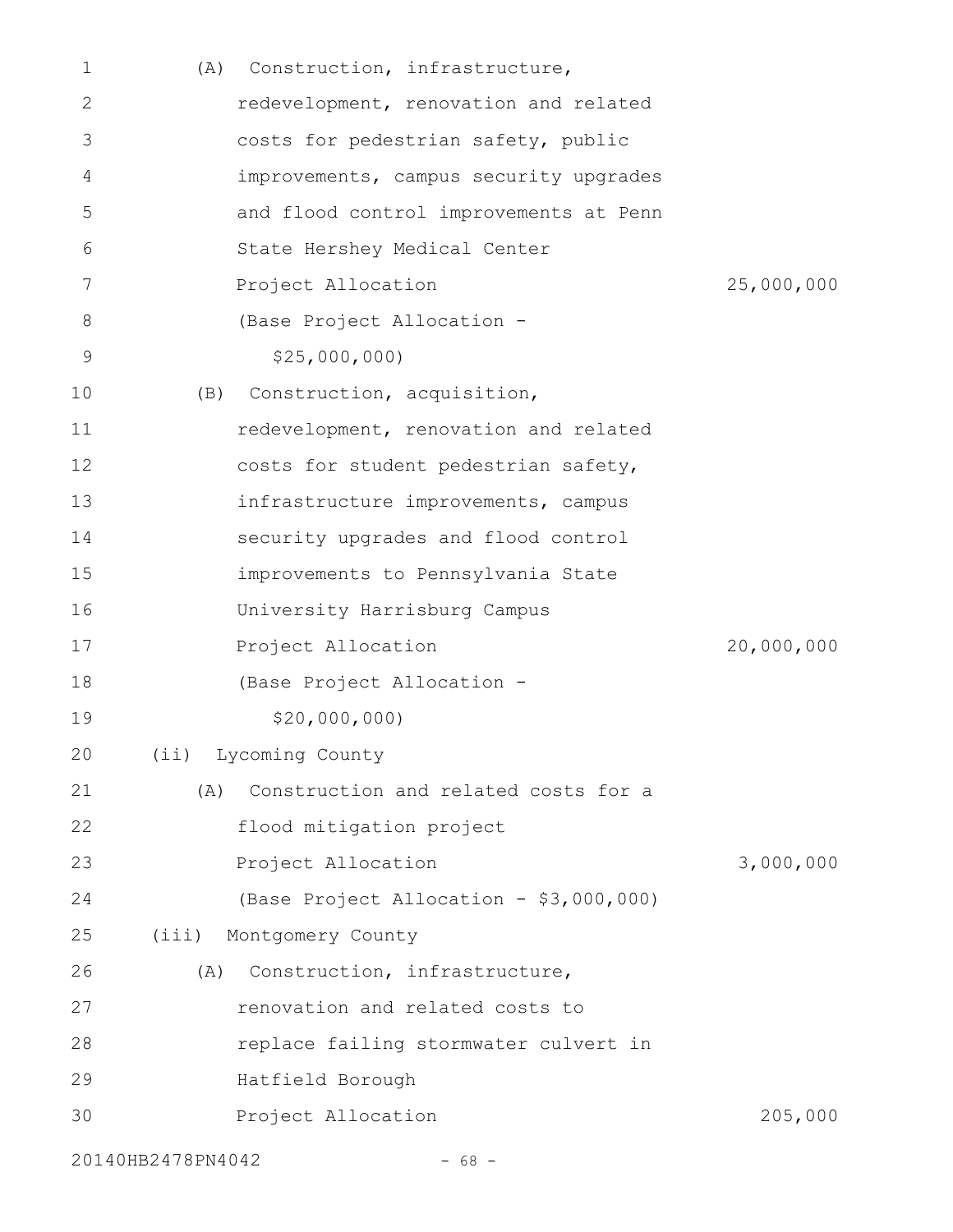| $\mathbf 1$  | (Base Project Allocation - \$205,000)                         |               |
|--------------|---------------------------------------------------------------|---------------|
| $\mathbf{2}$ | Section 8. Itemization of Keystone Recreation, Park and       |               |
| 3            | Conservation Fund.                                            |               |
| 4            | Projects in the category of public improvement projects to be |               |
| 5            | constructed by the Department of Conservation and Natural     |               |
| 6            | Resources, its successors or assigns, and to be financed by   |               |
| 7            | current revenues of the Keystone Recreation, Park and         |               |
| 8            | Conservation Fund are hereby itemized, together with their    |               |
| 9            | respective estimated costs, as follows:                       |               |
| 10           |                                                               | Total Project |
| 11           | Project                                                       | Allocation    |
| 12           | Department of Conservation and Natural<br>(1)                 |               |
| 13           | Resources                                                     |               |
| 14           | (i)<br>Bald Eagle State Park                                  |               |
| 15           | Rehabilitate Mid State Trail Tunnel<br>(A)                    |               |
| 16           | Project Allocation                                            | 1,600,000     |
| 17           | (Base Project Allocation - \$1,600,000)                       |               |
| 18           | Repave Poe Valley Road and Millhiem-<br>(B)                   |               |
| 19           | Siglerville Pike                                              |               |
| 20           | Project Allocation                                            | 500,000       |
| 21           | (Base Project Allocation - \$500,000)                         |               |
| 22           | (C) Replace main waterline within park                        |               |
| 23           | Project Allocation                                            | 500,000       |
| 24           | (Base Project Allocation - \$500,000)                         |               |
| 25           | (ii) Buchanan State Park                                      |               |
| 26           | (A)<br>Construct resource management center,                  |               |
| 27           | including infrastructure                                      |               |
| 28           | Project Allocation                                            | 4,865,000     |
| 29           | (Base Project Allocation - \$4,865,000)                       |               |
| 30           | Replace Chaneysville Maintenance<br>(B)                       |               |
|              | 20140HB2478PN4042<br>69 -                                     |               |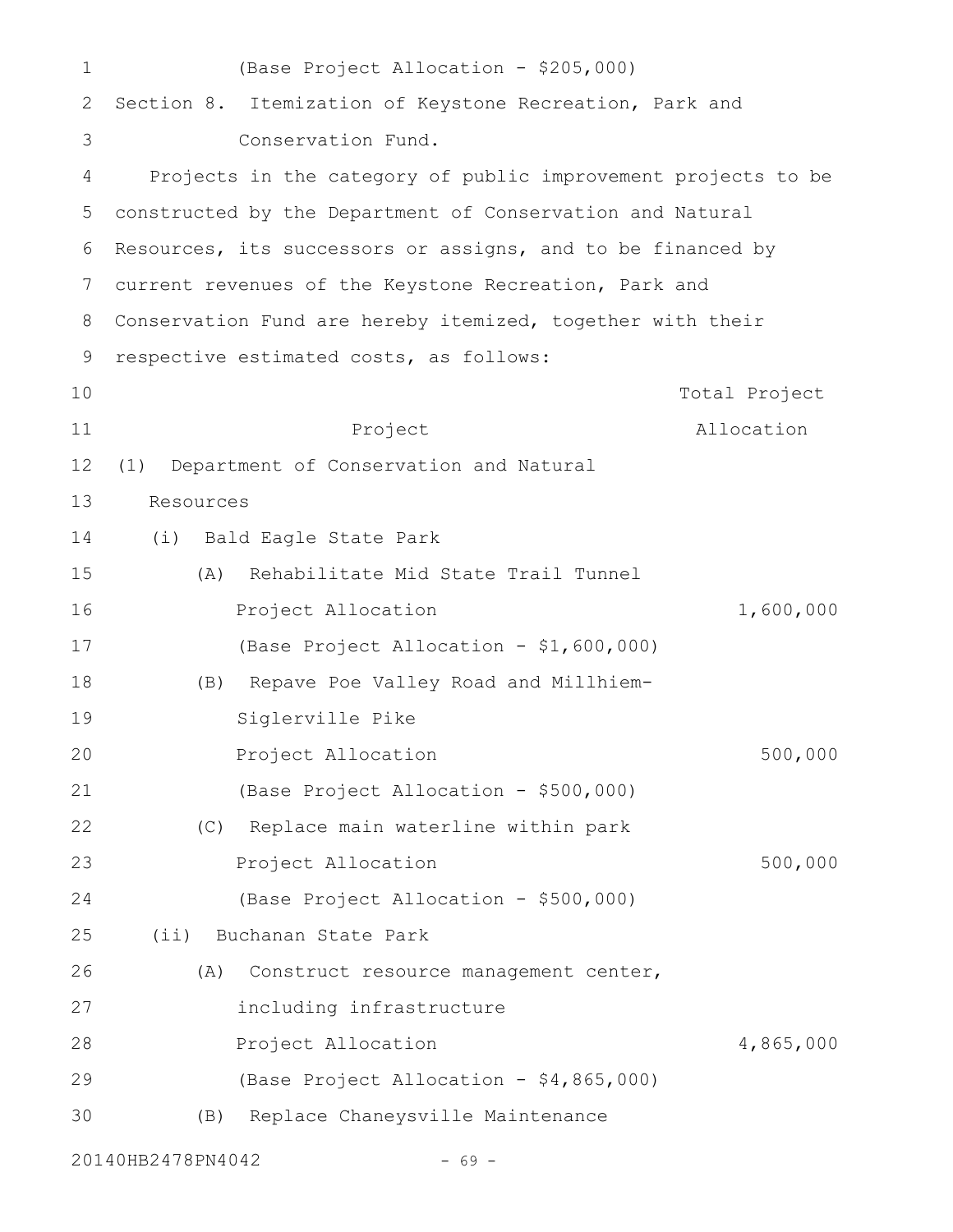| 1  | Building                                   |           |
|----|--------------------------------------------|-----------|
| 2  | Project Allocation                         | 750,000   |
| 3  | (Base Project Allocation - \$750,000)      |           |
| 4  | (iii) Caledonia State Park                 |           |
| 5  | Rehabilitate campgrounds, including<br>(A) |           |
| 6  | infrastructure                             |           |
| 7  | Project Allocation                         | 2,500,000 |
| 8  | (Base Project Allocation - \$2,500,000)    |           |
| 9  | (iv) Canoe Creek State Park                |           |
| 10 | (A)<br>Rehabilitate sewage treatment plant |           |
| 11 | Project Allocation                         | 500,000   |
| 12 | (Base Project Allocation - \$500,000)      |           |
| 13 | Codorus State Park<br>(v)                  |           |
| 14 | (A) Replace main boat launch, band shell   |           |
| 15 | area and comfort station, including        |           |
| 16 | infrastructure                             |           |
| 17 | Project Allocation                         | 450,000   |
| 18 | (Base Project Allocation - \$450,000)      |           |
| 19 | Delaware Canal State Park<br>(vi)          |           |
| 20 | (A) Replace Lower Limeport Bridge No.2682  |           |
| 21 | Project Allocation                         | 400,000   |
| 22 | (Base Project Allocation - \$400,000)      |           |
| 23 | Replace Smithtown Bridge No.3517<br>(B)    |           |
| 24 | Project Allocation                         | 400,000   |
| 25 | (Base Project Allocation - \$400,000)      |           |
| 26 | (C) Provide for repairs to Cuttalossa      |           |
| 27 | culvert                                    |           |
| 28 | Project Allocation                         | 750,000   |
| 29 | (Base Project Allocation - \$750,000)      |           |
| 30 | (vii) Elk State Forest                     |           |
|    |                                            |           |

20140HB2478PN4042 - 70 -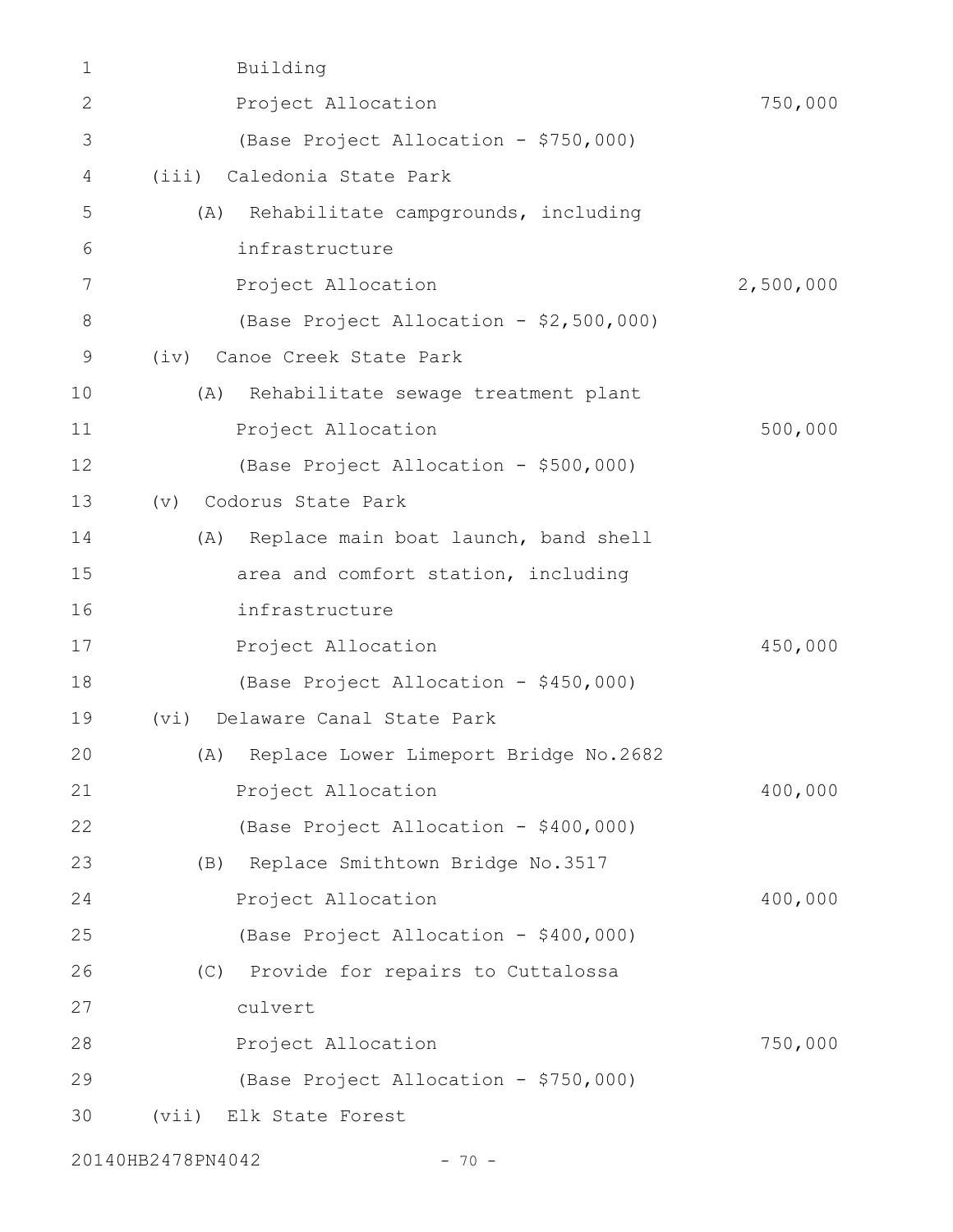| 1            | Repair HVAC system for district<br>(A)     |         |
|--------------|--------------------------------------------|---------|
| $\mathbf{2}$ | office, including infrastructure and       |         |
| 3            | pipe repair                                |         |
| 4            | Project Allocation                         | 250,000 |
| 5            | (Base Project Allocation - \$250,000)      |         |
| 6            | (viii)<br>Forbes State Forest              |         |
| 7            | Construct office addition to Negro<br>(A)  |         |
| 8            | Mountain Maintenance Complex               |         |
| $\mathsf 9$  | Project Allocation                         | 500,000 |
| 10           | (Base Project Allocation - \$500,000)      |         |
| 11           | (ix) Greenwood Furnace State Park          |         |
| 12           | Rehabilitate maintenance building<br>(A)   |         |
| 13           | Project Allocation                         | 550,000 |
| 14           | (Base Project Allocation - \$550,000)      |         |
| 15           | Keystone State Park<br>(x)                 |         |
| 16           | Provide for connection to municipal<br>(A) |         |
| 17           | sewage system                              |         |
| 18           | Project Allocation                         | 300,000 |
| 19           | (Base Project Allocation - \$300,000)      |         |
| 20           | (xi) Lackawanna State Forest               |         |
| 21           | Renovate park office and foyer<br>(A)      |         |
| 22           | Project Allocation                         | 750,000 |
| 23           | (Base Project Allocation - \$750,000)      |         |
| 24           | Remove Olyphant Dam No.2<br>(B)            |         |
| 25           | Project Allocation                         | 800,000 |
| 26           | (Base Project Allocation - \$800,000)      |         |
| 27           | (xii) Little Buffalo State Park            |         |
| 28           | Replace campground shower house<br>(A)     |         |
| 29           | Project Allocation                         | 500,000 |
| 30           | (Base Project Allocation - \$500,000)      |         |
|              |                                            |         |

20140HB2478PN4042 - 71 -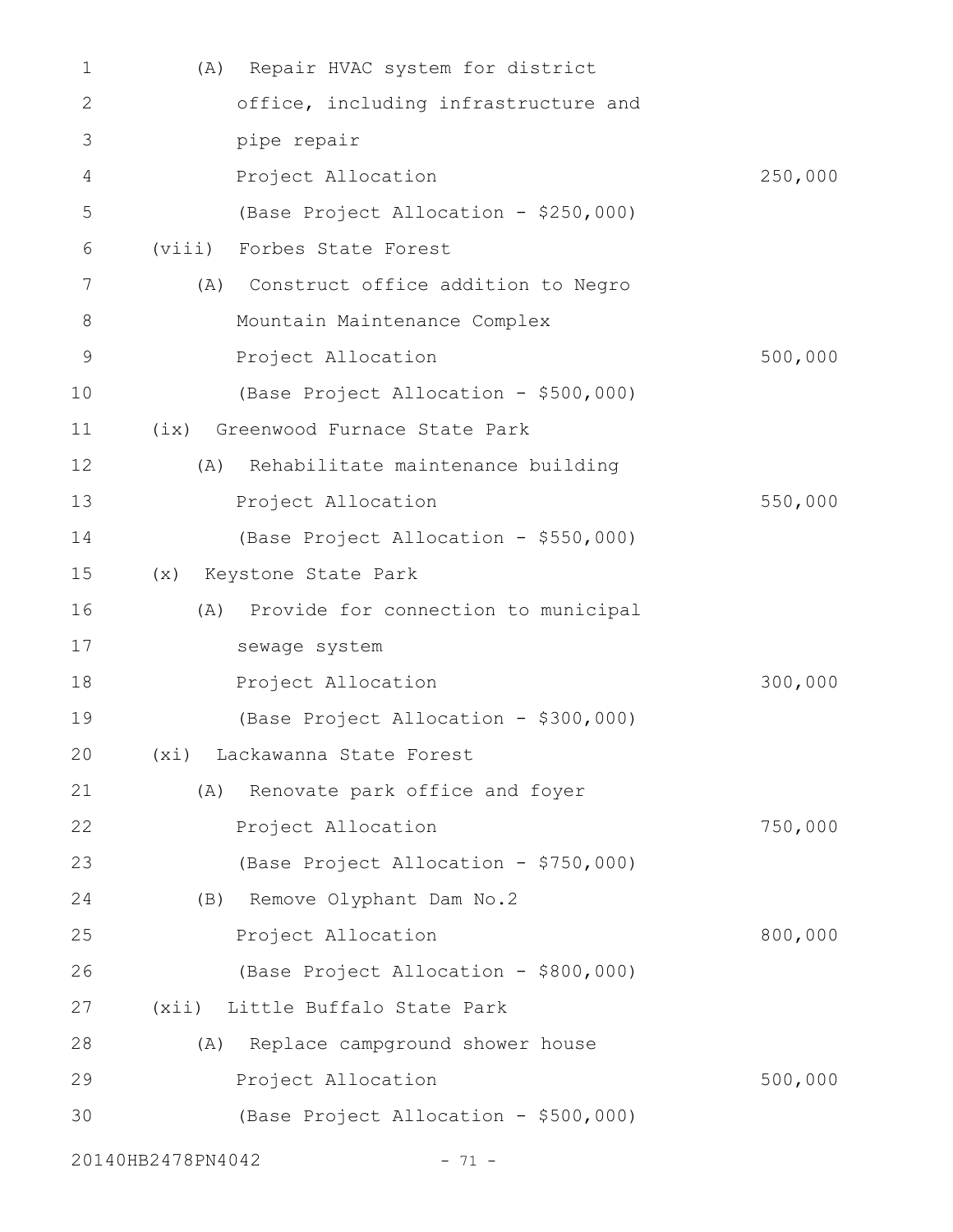| 1  | (xiii)<br>Moraine State Park                                   |
|----|----------------------------------------------------------------|
| 2  | Rehabilitate sewage system at<br>(A)                           |
| 3  | Pleasant Valley                                                |
| 4  | 500,000<br>Project Allocation                                  |
| 5  | (Base Project Allocation - \$500,000)                          |
| 6  | Rothrock State Forest<br>(xiv)                                 |
| 7  | (A) Rehabilitate district office parking                       |
| 8  | lots, including drainage and paving                            |
| 9  | 250,000<br>Project Allocation                                  |
| 10 | (Base Project Allocation - \$250,000)                          |
| 11 | Tuscarora State Forest<br>(xv)                                 |
| 12 | Rehabilitate Bryner Maintenance<br>(A)                         |
| 13 | headquarters, including infrastructure                         |
| 14 | Project Allocation<br>1,200,000                                |
| 15 | (Base Project Allocation - \$1,200,000)                        |
| 16 | Weiser State Forest<br>(xvi)                                   |
| 17 | Rehabilitate Haldeman Maintenance<br>(A)                       |
| 18 | Headquarters, including infrastructure                         |
| 19 | Project Allocation<br>1,200,000                                |
| 20 | (Base Project Allocation - \$1,200,000)                        |
| 21 | Section 9. Itemization of Environmental Stewardship Fund.      |
| 22 | The individual projects to be developed by the Department of   |
| 23 | Conservation and Natural Resources, its successors or assigns, |
| 24 | and to be financed from current revenues of the Environmental  |
| 25 | Stewardship Fund are hereby itemized, together with their      |
| 26 | respective estimated costs, as follows:                        |
| 27 | Total Project                                                  |
| 28 | Project<br>Allocation                                          |
| 29 | Department of Conservation and Natural<br>(1)                  |
| 30 | Resources                                                      |
|    |                                                                |

20140HB2478PN4042 - 72 -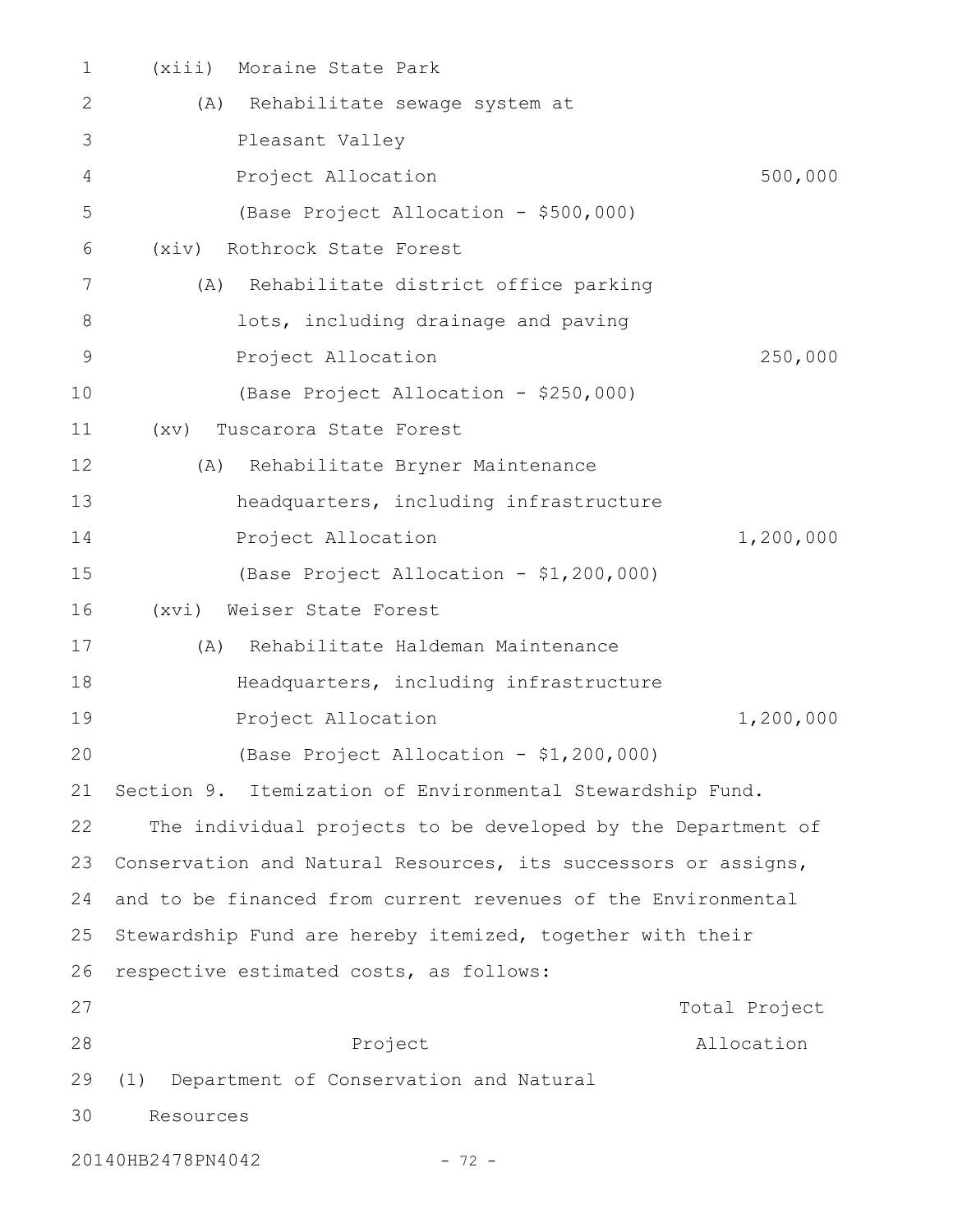| 1  | (i)<br>Buchanan State Forest                 |           |
|----|----------------------------------------------|-----------|
| 2  | (A) Rehabilitate Siding Hill maintenance     |           |
| 3  | shop, including infrastructure               |           |
| 4  | Project Allocation                           | 750,000   |
| 5  | (Base Project Allocation - \$750,000)        |           |
| 6  | Colonel Denning State Park<br>$(i$ i)        |           |
| 7  | Rehabilitate comfort station with new<br>(A) |           |
| 8  | shower house and sewage infrastructure       |           |
| 9  | Project Allocation                           | 1,000,000 |
| 10 | (Base Project Allocation - \$1,000,000)      |           |
| 11 | Frances Slocum State Park<br>(iii)           |           |
| 12 | Rehabilitate sewage connection to<br>(A)     |           |
| 13 | DAMA and demolish current STP                |           |
| 14 | Project Allocation                           | 1,050,000 |
| 15 | (Base Project Allocation - \$1,050,000)      |           |
| 16 | (iv) Greenwood Furnace State Park            |           |
| 17 | Replace water line from reservoir to<br>(A)  |           |
| 18 | mansion                                      |           |
| 19 | Project Allocation                           | 400,000   |
| 20 | (Base Project Allocation - \$400,000)        |           |
| 21 | Laurel Hill State Park<br>(v)                |           |
| 22 | Rehabilitate STP and dredge lagoons<br>(A)   |           |
| 23 | Project Allocation                           | 540,000   |
| 24 | (Base Project Allocation - \$540,000)        |           |
| 25 | (vi) Moshannon State Forest                  |           |
| 26 | Construct groomer storage building at<br>(A) |           |
| 27 | Black Mountain headquarters                  |           |
| 28 | Project Allocation                           | 250,000   |
| 29 | (Base Project Allocation - \$250,000)        |           |
| 30 | (vii) Park Region No.2                       |           |
|    |                                              |           |

20140HB2478PN4042 - 73 -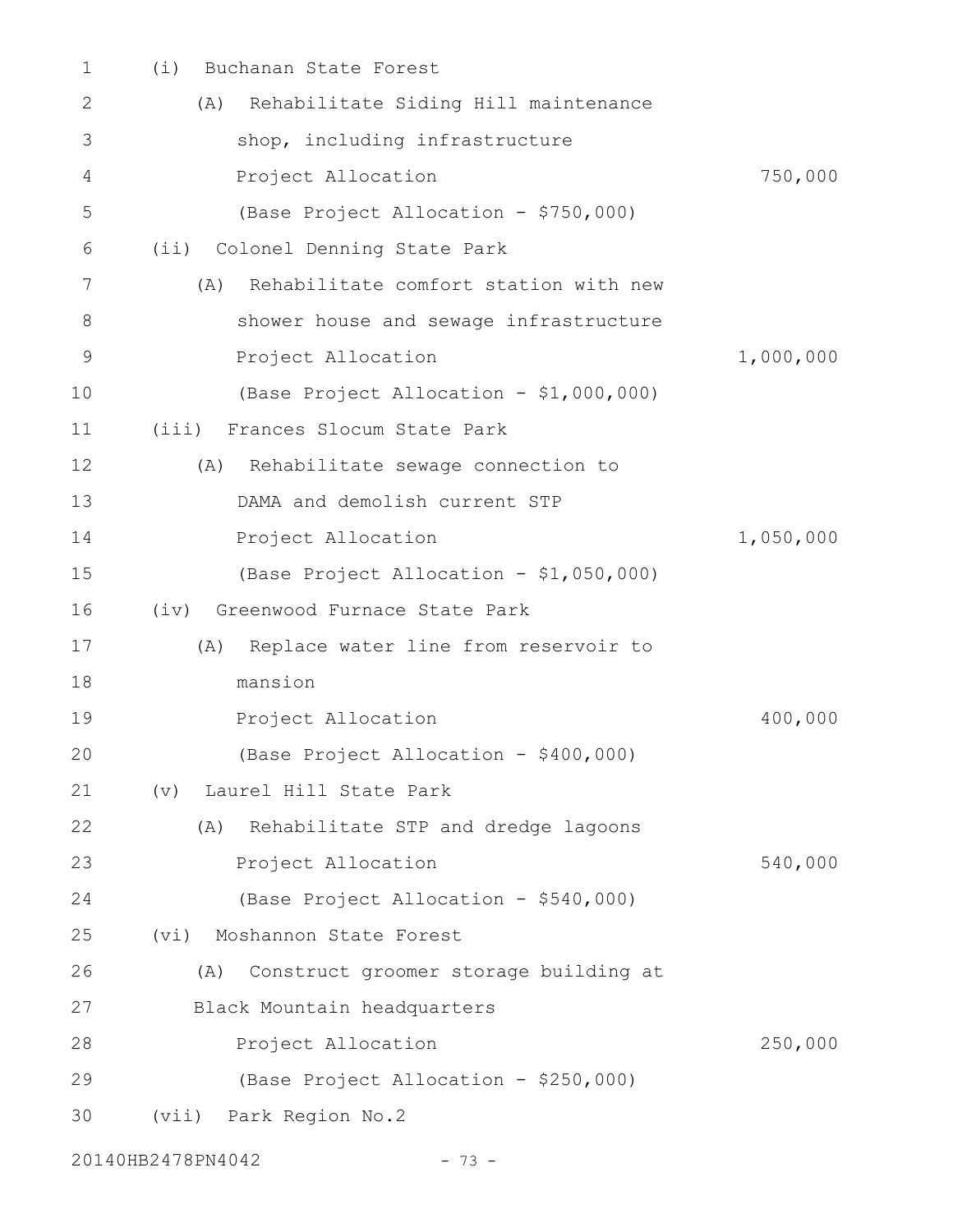| 1            | Scour and protect four bridges within<br>(A)                  |  |
|--------------|---------------------------------------------------------------|--|
| $\mathbf{2}$ | park region                                                   |  |
| 3            | 600,000<br>Project Allocation                                 |  |
| 4            | (Base Project Allocation - \$600,000)                         |  |
| 5            | (viii) Prince Gallitzin State Park                            |  |
| 6            | (A) Rehabilitate parking, including                           |  |
| 7            | paving and drainage improvements                              |  |
| 8            | 1,000,000<br>Project Allocation                               |  |
| 9            | (Base Project Allocation - \$1,000,000)                       |  |
| 10           | (ix) Poe Valley State Park                                    |  |
| 11           | Replace park office<br>(A)                                    |  |
| 12           | 750,000<br>Project Allocation                                 |  |
| 13           | (Base Project Allocation - \$750,000)                         |  |
| 14           | (x) Ridley Creek State Park                                   |  |
| 15           | Construct new equestrian building<br>(A)                      |  |
| 16           | 900,000<br>Project Allocation                                 |  |
| 17           | (Base Project Allocation - \$900,000)                         |  |
| 18           | (xi) Rothrock State Forest                                    |  |
| 19           | Rehabilitate pole building at Whipple<br>(A)                  |  |
| 20           | Dam                                                           |  |
| 21           | Project Allocation<br>250,000                                 |  |
| 22           | (Base Project Allocation - \$250,000)                         |  |
| 23           | (xii)<br>Sproul State Forest                                  |  |
| 24           | Construct pole building at district<br>(A)                    |  |
| 25           | office                                                        |  |
| 26           | 250,000<br>Project Allocation                                 |  |
| 27           | (Base Project Allocation - \$250,000)                         |  |
| 28           | Section 10. Itemization of State forestry bridge projects.    |  |
| 29           | Projects in the category of State forestry bridge projects to |  |
| 30           | be constructed by the Department of Conservation and Natural  |  |
|              | 20140HB2478PN4042<br>$-74 -$                                  |  |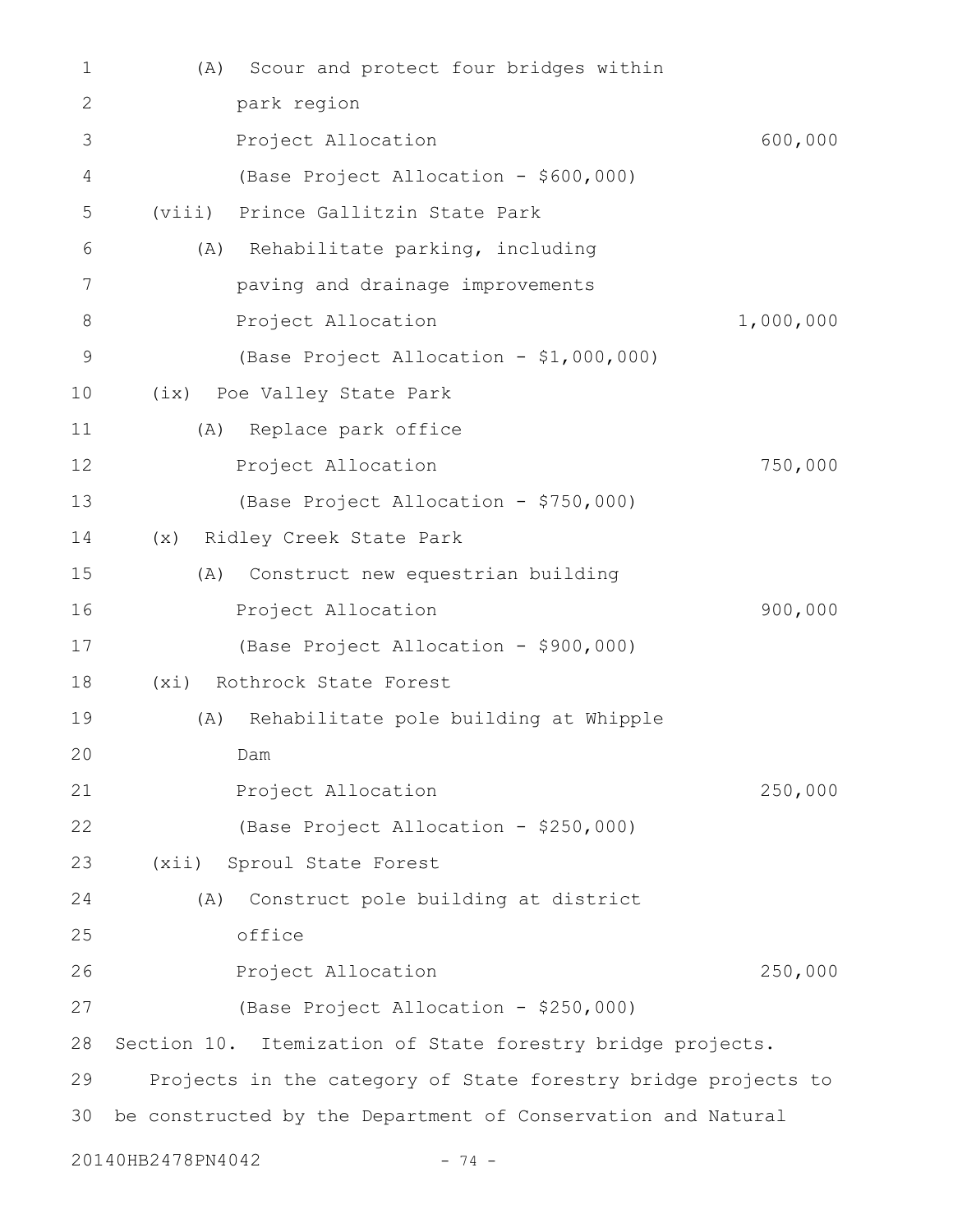| 1           | Resources, its successors or assigns, and to be financed by oil              |               |
|-------------|------------------------------------------------------------------------------|---------------|
| 2           | company franchise tax revenues under 75 Pa.C.S. $\frac{6}{5}$ 9502(a)(2)(iv) |               |
| 3           | (related to imposition of tax) are hereby itemized, together                 |               |
| 4           | with their respective estimated costs, as follows:                           |               |
| 5           |                                                                              | Total Project |
| 6           | Project                                                                      | Allocation    |
| 7           | (1)<br>Cameron County                                                        |               |
| $8\,$       | (i)<br>Elk State Forest                                                      |               |
| $\mathsf 9$ | Replace Fee Hollow Road structure<br>(A)                                     |               |
| 10          | over West Cowley Run                                                         |               |
| 11          | Project Allocation                                                           | 200,000       |
| 12          | (Base Project Allocation - \$200,000)                                        |               |
| 13          | Replace Vantassel culvert<br>(B)                                             |               |
| 14          | Project Allocation                                                           | 200,000       |
| 15          | (Base Project Allocation - \$200,000)                                        |               |
| 16          | Clearfield County<br>(2)                                                     |               |
| 17          | (i)<br>Moshannon State Forest                                                |               |
| 18          | Replace Ames Road structure over Deer<br>(A)                                 |               |
| 19          | Creek                                                                        |               |
| 20          | Project Allocation                                                           | 200,000       |
| 21          | (Base Project Allocation - \$200,000)                                        |               |
| 22          | (B) Replace Medix Grade Road structure                                       |               |
| 23          | over tributary of Medix Run                                                  |               |
| 24          | Project Allocation                                                           | 200,000       |
| 25          | (Base Project Allocation - \$200,000)                                        |               |
| 26          | (3) Clinton County                                                           |               |
| 27          | (i)<br>Sproul State Park                                                     |               |
| 28          | Replace Graham Road structure over<br>(A)                                    |               |
| 29          | Ferney Run                                                                   |               |
| 30          | Project Allocation                                                           | 200,000       |
|             | 20140HB2478PN4042<br>$-75 -$                                                 |               |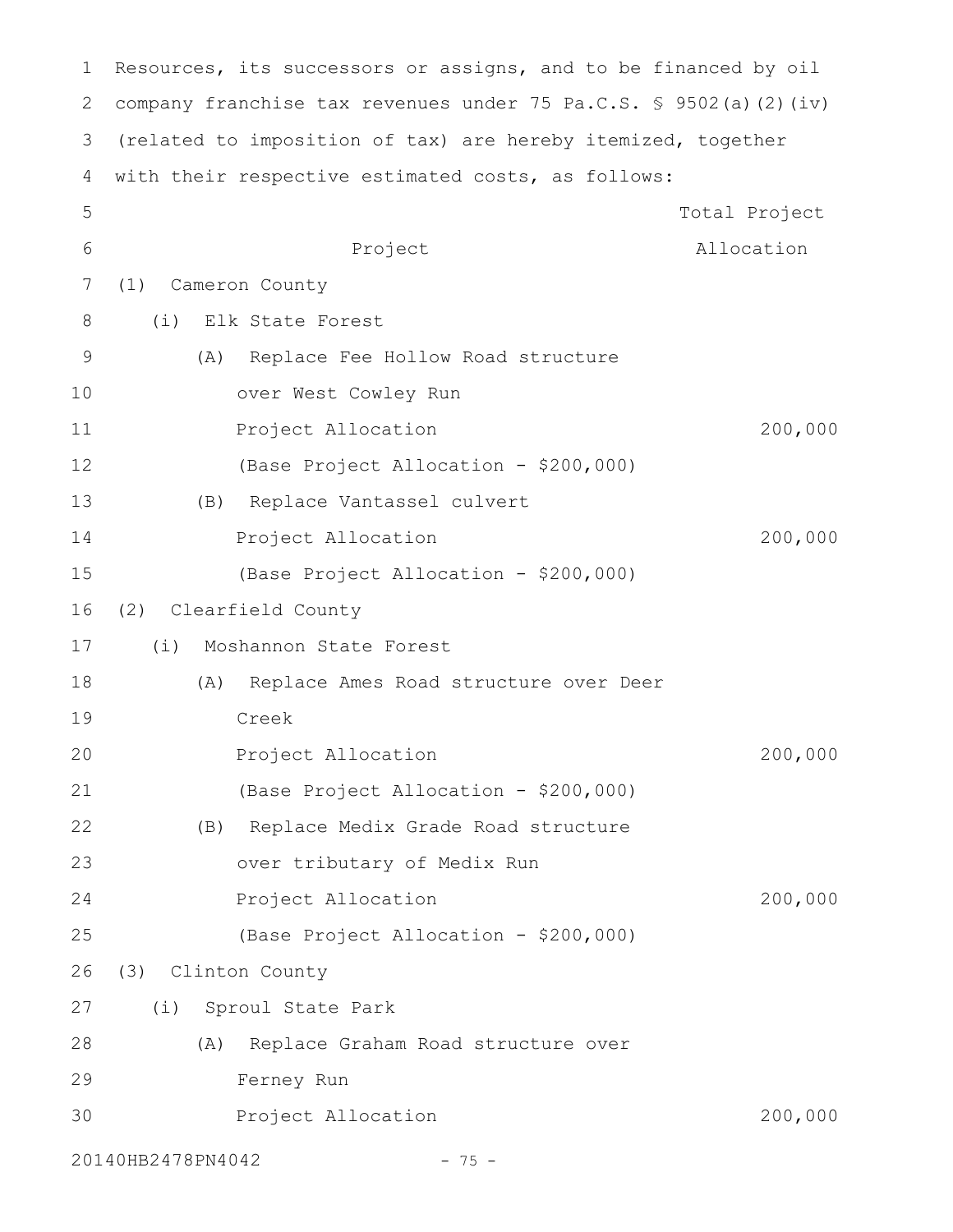| 1               |                   | (Base Project Allocation - \$200,000)     |         |
|-----------------|-------------------|-------------------------------------------|---------|
| 2               | (4)               | Franklin County                           |         |
| 3               | (i)               | Michaux State Forest                      |         |
| 4               | (A)               | Replace box culvert along Milesburn       |         |
| 5               |                   | Road over Kato Run                        |         |
| 6               |                   | Project Allocation                        | 200,000 |
| $7\phantom{.0}$ |                   | (Base Project Allocation - \$200,000)     |         |
| 8               | (5)               | Huntingdon County                         |         |
| 9               | (i)               | Rothrock State Forest                     |         |
| 10              | (A)               | Replace Laurel Run Road structure         |         |
| 11              |                   | over tributary of Galbraith Gap Run       |         |
| 12              |                   | Project Allocation                        | 200,000 |
| 13              |                   | (Base Project Allocation - \$200,000)     |         |
| 14              |                   | (6) Lycoming County                       |         |
| 15              |                   | (i) Tiadaghton State Forest               |         |
| 16              |                   | (A) Replace Morris Run structure over     |         |
| 17              |                   | Slate Run 0046                            |         |
| 18              |                   | Project Allocation                        | 350,000 |
| 19              |                   | (Base Project Allocation - \$350,000)     |         |
| 20              | (7) Monroe County |                                           |         |
| 21              | (i)               | Delaware State Forest                     |         |
| 22              |                   | (A) Replace Bald Hill Road structure over |         |
| 23              |                   | unnamed creek                             |         |
| 24              |                   | Project Allocation                        | 200,000 |
| 25              |                   | (Base Project Allocation - \$200,000)     |         |
| 26              | (8) Perry County  |                                           |         |
| 27              | (i)               | Tuscarora State Forest                    |         |
| 28              | (A)               | Replace Spectacle Gap Road structure      |         |
| 29              |                   | over Spectacle Run and replace Stelzer    |         |
| 30              |                   | Road structure over Black Log Creek       |         |
|                 | 20140HB2478PN4042 | $-76 -$                                   |         |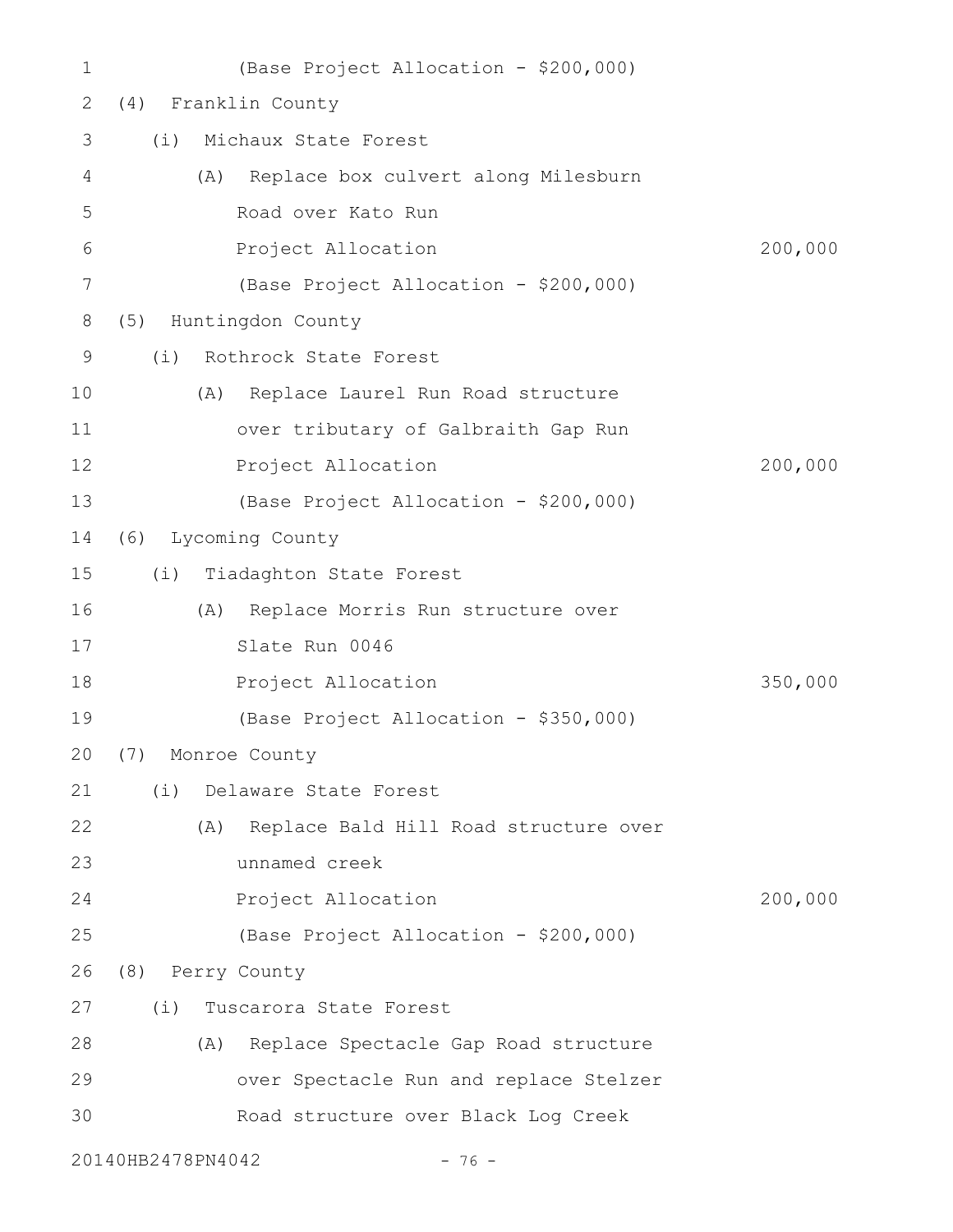| 1            | Project Allocation                          | 300,000 |
|--------------|---------------------------------------------|---------|
| $\mathbf{2}$ | (Base Project Allocation - \$300,000)       |         |
| 3            | Tioga County<br>(9)                         |         |
| 4            | Tioga State Forest<br>(i)                   |         |
| 5            | Replace Painter Leetonia Road<br>(A)        |         |
| 6            | structure over Four Mile Run                |         |
| 7            | Project Allocation                          | 320,000 |
| 8            | (Base Project Allocation - \$320,000)       |         |
| $\mathsf 9$  | (10)<br>Schuylkill County                   |         |
| 10           | Weiser State Forest<br>(i)                  |         |
| 11           | Construct south branch trail bridge<br>(A)  |         |
| 12           | over south branch of Roaring Creek          |         |
| 13           | Project Allocation                          | 300,000 |
| 14           | (Base Project Allocation - \$300,000)       |         |
| 15           | (11)<br>Somerset County                     |         |
| 16           | (i)<br>Forbes State Forest                  |         |
| 17           | Replace bridge No.1 and culvert over<br>(A) |         |
| 18           | Lick Hollow                                 |         |
| 19           | Project Allocation                          | 200,000 |
| 20           | (Base Project Allocation - \$200,000)       |         |
| 21           | (12) Sullivan County                        |         |
| 22           | (i) Loyalsock State Forest                  |         |
| 23           | (A) Replace Walker Road structure over      |         |
| 24           | east branch of Mill Creek                   |         |
| 25           | Project Allocation                          | 200,000 |
| 26           | (Base Project Allocation - \$200,000)       |         |
| 27           | (B) Replace Rock Run Road structure over    |         |
| 28           | Loyalsock Creek                             |         |
| 29           | Project Allocation                          | 300,000 |
| 30           | (Base Project Allocation - \$300,000)       |         |
|              | 20140HB2478PN4042<br>$-77-$                 |         |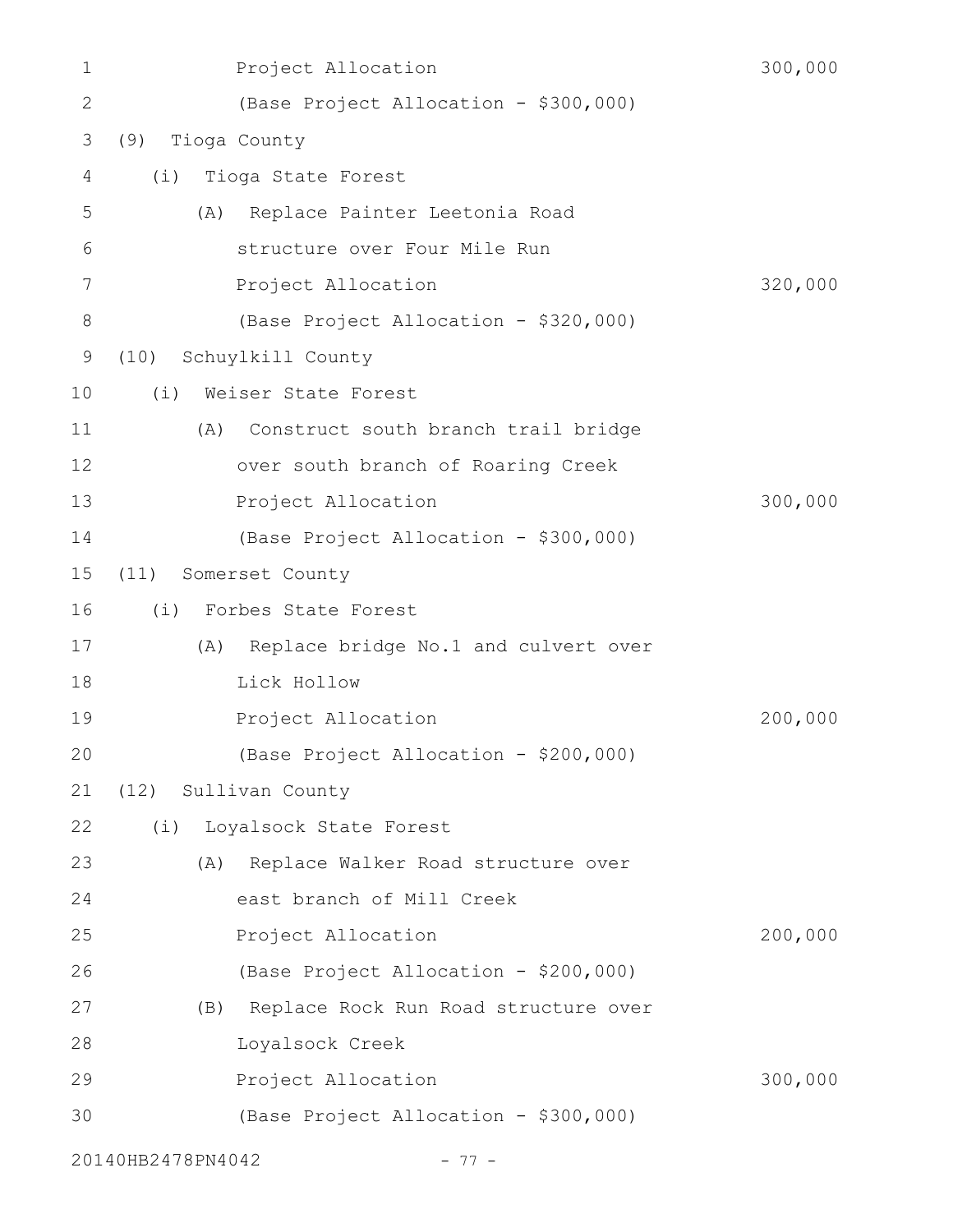Section 11. Itemization of Motor License Fund projects. Projects in the category of Motor License Fund projects to be constructed by the Department of Transportation, its successors or assigns, and to be financed by current revenues are hereby itemized, together with their respective estimated costs, as follows: Project Total Project Allocation (1) Adams County (i) Adams County Maintenance Facility (A) Construct new storage building, including site purchase, development, design and site work Project Allocation 3,000,000 (Base Project Allocation - \$1,750,000) (Land Allocation - \$750,000) (Design & Contingencies - \$500,000) (2) Allegheny County (i) Allegheny County Maintenance Facility (A) Construct new storage building, including site purchase, development, design and site work Project Allocation 3,000,000 (Base Project Allocation - \$2,400,000) (Land Allocation - \$100,000) (Design & Contingencies - \$500,000) (ii) Allegheny County Maintenance Garage (A) Develop new stockpile, including site purchase, development, design and construction of all required buildings 1 2 3 4 5 6 7 8 9 10 11 12 13 14 15 16 17 18 19 20 21 22 23 24 25 26 27 28 29 30

20140HB2478PN4042 - 78 -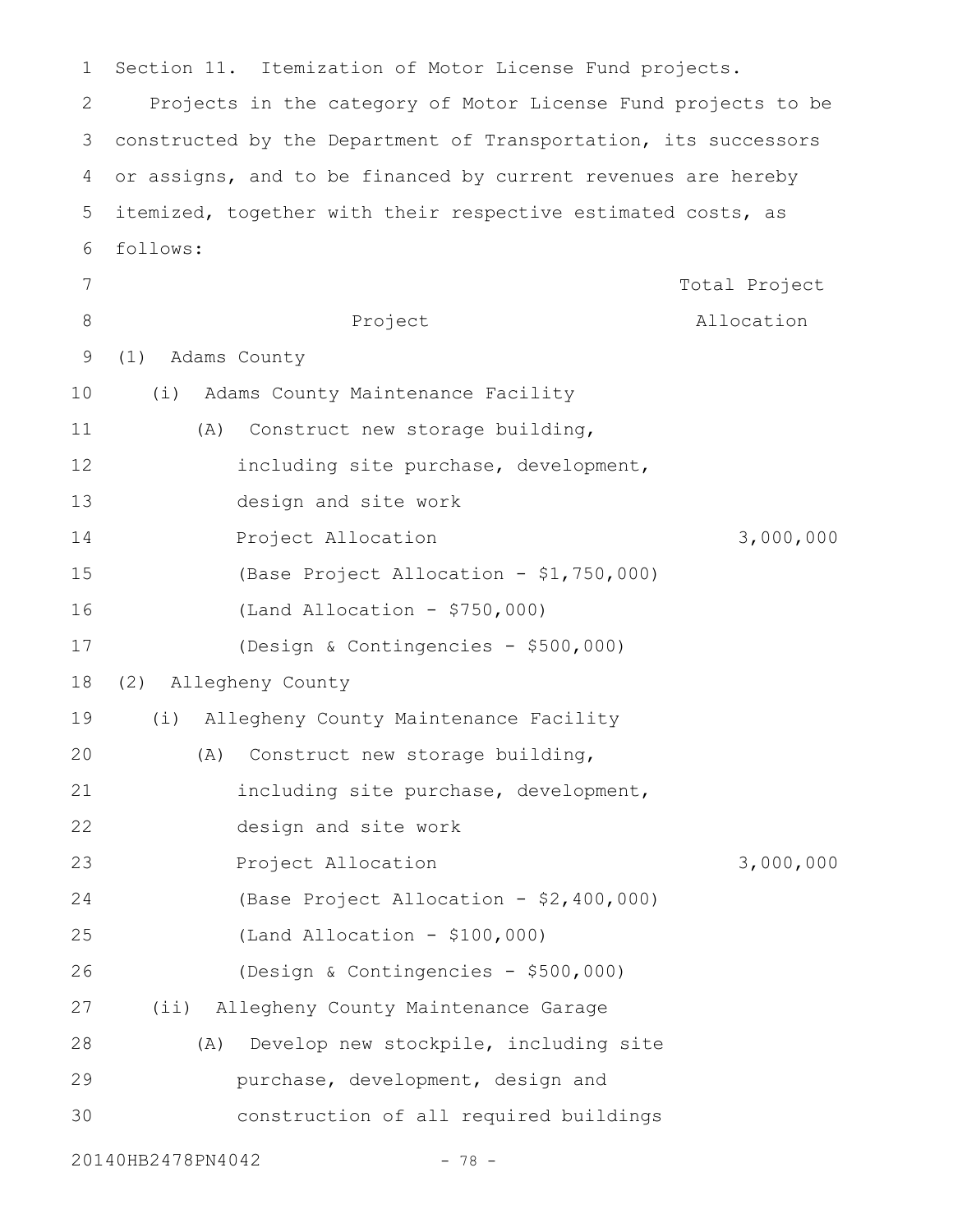| 1            | Project Allocation                           | 13,000,000 |
|--------------|----------------------------------------------|------------|
| $\mathbf{2}$ | (Base Project Allocation -                   |            |
| 3            | \$10,500,000                                 |            |
| 4            | (Land Allocation - $$2,000,000)$             |            |
| 5            | (Design & Contingencies - \$500,000)         |            |
| 6            | Allegheny County Stockpile Facility<br>(iii) |            |
| 7            | (A)<br>Construct two new salt storage        |            |
| 8            | buildings                                    |            |
| $\mathsf 9$  | Project Allocation                           | 1,000,000  |
| 10           | (Base Project Allocation - \$900,000)        |            |
| 11           | (Design & Contingencies - \$100,000)         |            |
| 12           | Armstrong County<br>(3)                      |            |
| 13           | Armstrong County Maintenance Facility<br>(i) |            |
| 14           | Develop new stockpile, including site<br>(A) |            |
| 15           | purchase, development, design and            |            |
| 16           | construction of all required buildings       |            |
| 17           | Project Allocation                           | 3,000,000  |
| 18           | (Base Project Allocation - \$1,750,000)      |            |
| 19           | (Land Allocation - $$750,000$ )              |            |
| 20           | (Design & Contingencies - \$500,000)         |            |
| 21           | Beaver County<br>(4)                         |            |
| 22           | (i)<br>Beaver County Maintenance Facility    |            |
| 23           | Construct new storage building,<br>(A)       |            |
| 24           | including site purchase, development,        |            |
| 25           | design and site work                         |            |
| 26           | Project Allocation                           | 3,000,000  |
| 27           | (Base Project Allocation - \$2,400,000)      |            |
| 28           | $(Land Allocation - $100,000)$               |            |
| 29           | (Design & Contingencies - \$500,000)         |            |
| 30           | $(i$ i)<br>Beaver County Maintenance Garage  |            |
|              |                                              |            |

20140HB2478PN4042 - 79 -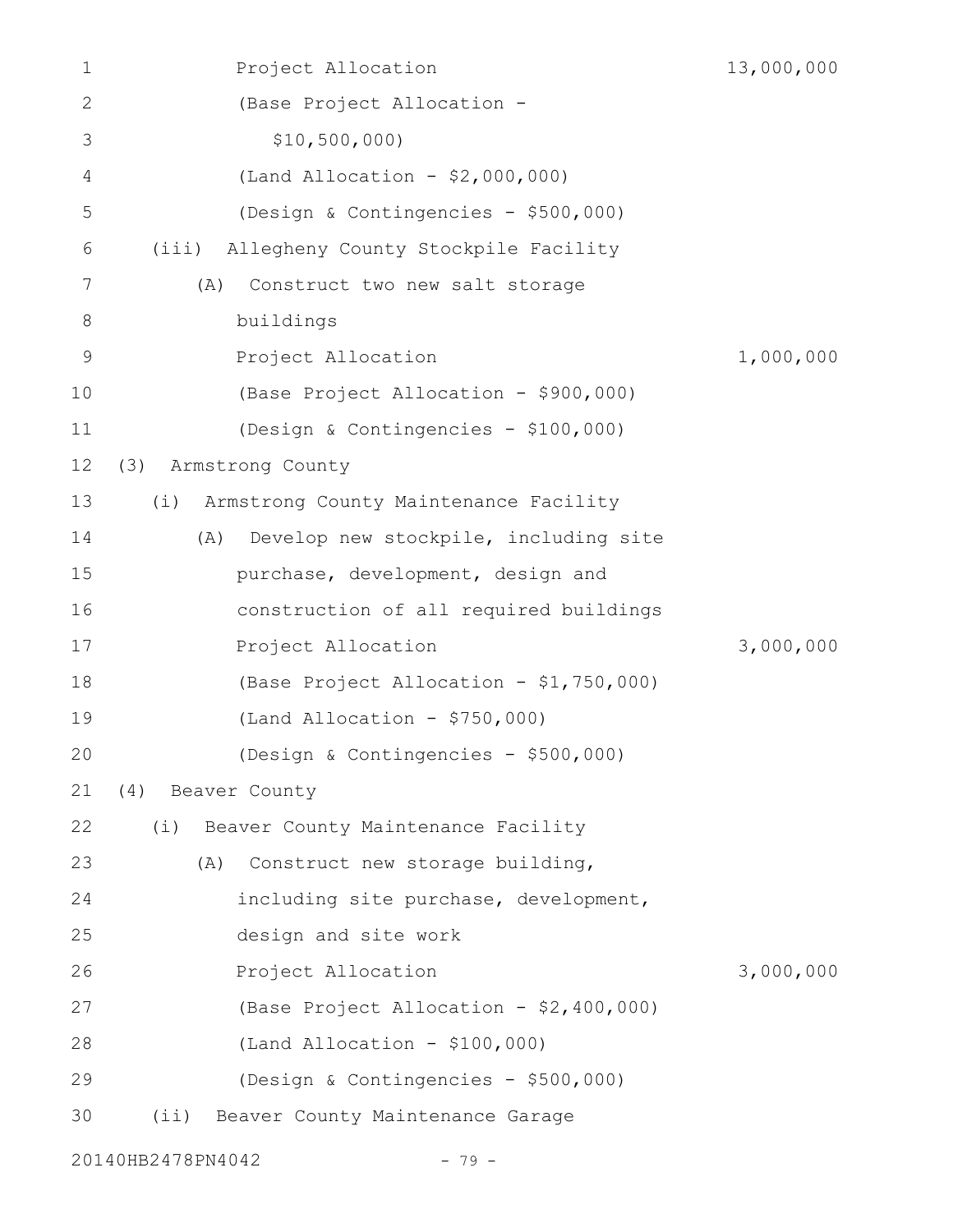| 1            | (A)     | Construct new stockpile, including      |           |
|--------------|---------|-----------------------------------------|-----------|
| $\mathbf{2}$ |         | site purchase, development, design and  |           |
| 3            |         | construction of all required buildings  |           |
| 4            |         | Project Allocation                      | 2,200,000 |
| 5            |         | (Base Project Allocation - \$2,000,000) |           |
| 6            |         | $(Land$ Allocation - \$100,000)         |           |
| 7            |         | (Design & Contingencies - \$100,000)    |           |
| 8            | (5)     | Bedford County                          |           |
| $\mathsf 9$  | (i)     | Bedford County Maintenance Facility     |           |
| 10           | (A)     | Construct new stockpile, including      |           |
| 11           |         | site purchase, development, design and  |           |
| 12           |         | construction of all required buildings  |           |
| 13           |         | Project Allocation                      | 3,000,000 |
| 14           |         | (Base Project Allocation - \$2,400,000) |           |
| 15           |         | $(Land Allocation - $100,000)$          |           |
| 16           |         | (Design & Contingencies - \$500,000)    |           |
| 17           | $(i$ i) | Bedford County Stockpile Facility       |           |
| 18           | (A)     | Construct two new salt storage          |           |
| 19           |         | buildings                               |           |
| 20           |         | Project Allocation                      | 1,000,000 |
| 21           |         | (Base Project Allocation - \$900,000)   |           |
| 22           |         | (Design & Contingencies - \$100,000)    |           |
| 23           | (6)     | Blair County                            |           |
| 24           | (i)     | Blair County Stockpile Facility         |           |
| 25           | (A)     | Construct two new salt storage          |           |
| 26           |         | buildings                               |           |
| 27           |         | Project Allocation                      | 1,000,000 |
| 28           |         | (Base Project Allocation - \$900,000)   |           |
| 29           |         | (Design & Contingencies - \$100,000)    |           |
| 30           | (7)     | Berks County                            |           |
|              |         |                                         |           |

20140HB2478PN4042 - 80 -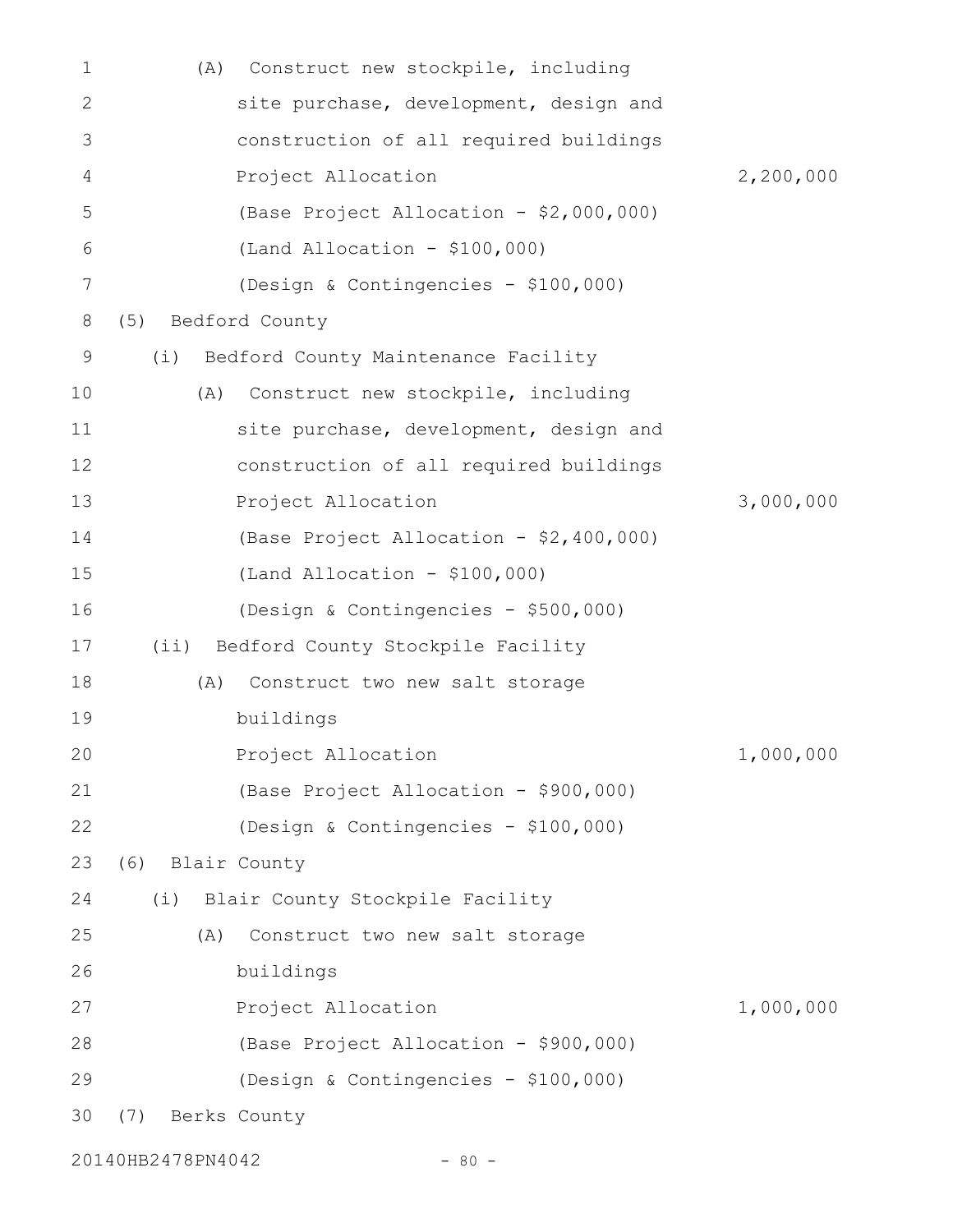| 1     | (i) | Berks County Maintenance Facility          |           |
|-------|-----|--------------------------------------------|-----------|
| 2     |     | Construct new storage building,<br>(A)     |           |
| 3     |     | including site purchase, development,      |           |
| 4     |     | design and site work                       |           |
| 5     |     | Project Allocation                         | 3,000,000 |
| 6     |     | (Base Project Allocation - \$1,750,000)    |           |
| 7     |     | (Land Allocation - $$750,000$ )            |           |
| $8\,$ |     | (Design & Contingencies - \$500,000)       |           |
| 9     | (8) | Bucks County                               |           |
| 10    |     | (i) Bucks County Maintenance Facility      |           |
| 11    |     | Construct new storage building,<br>(A)     |           |
| 12    |     | including site purchase, development,      |           |
| 13    |     | design and site work                       |           |
| 14    |     | Project Allocation                         | 3,000,000 |
| 15    |     | (Base Project Allocation - \$1,750,000)    |           |
| 16    |     | (Land Allocation - $$750,000$ )            |           |
| 17    |     | (Design & Contingencies - \$500,000)       |           |
| 18    |     | (9) Butler County                          |           |
| 19    | (i) | Butler County Maintenance Facility         |           |
| 20    |     | (A) Develop new stockpile, including site  |           |
| 21    |     | purchase, development, design and          |           |
| 22    |     | construction of all required buildings     |           |
| 23    |     | Project Allocation                         | 3,000,000 |
| 24    |     | (Base Project Allocation - \$1,750,000)    |           |
| 25    |     | (Land Allocation - $$750,000$ )            |           |
| 26    |     | (Design & Contingencies - \$500,000)       |           |
| 27    |     | (ii) Butler County Stockpile Facility      |           |
| 28    |     | Construct new salt storage building<br>(A) |           |
| 29    |     | Project Allocation                         | 500,000   |
| 30    |     | (Base Project Allocation - \$450,000)      |           |
|       |     | 20140HB2478PN4042<br>$-81 -$               |           |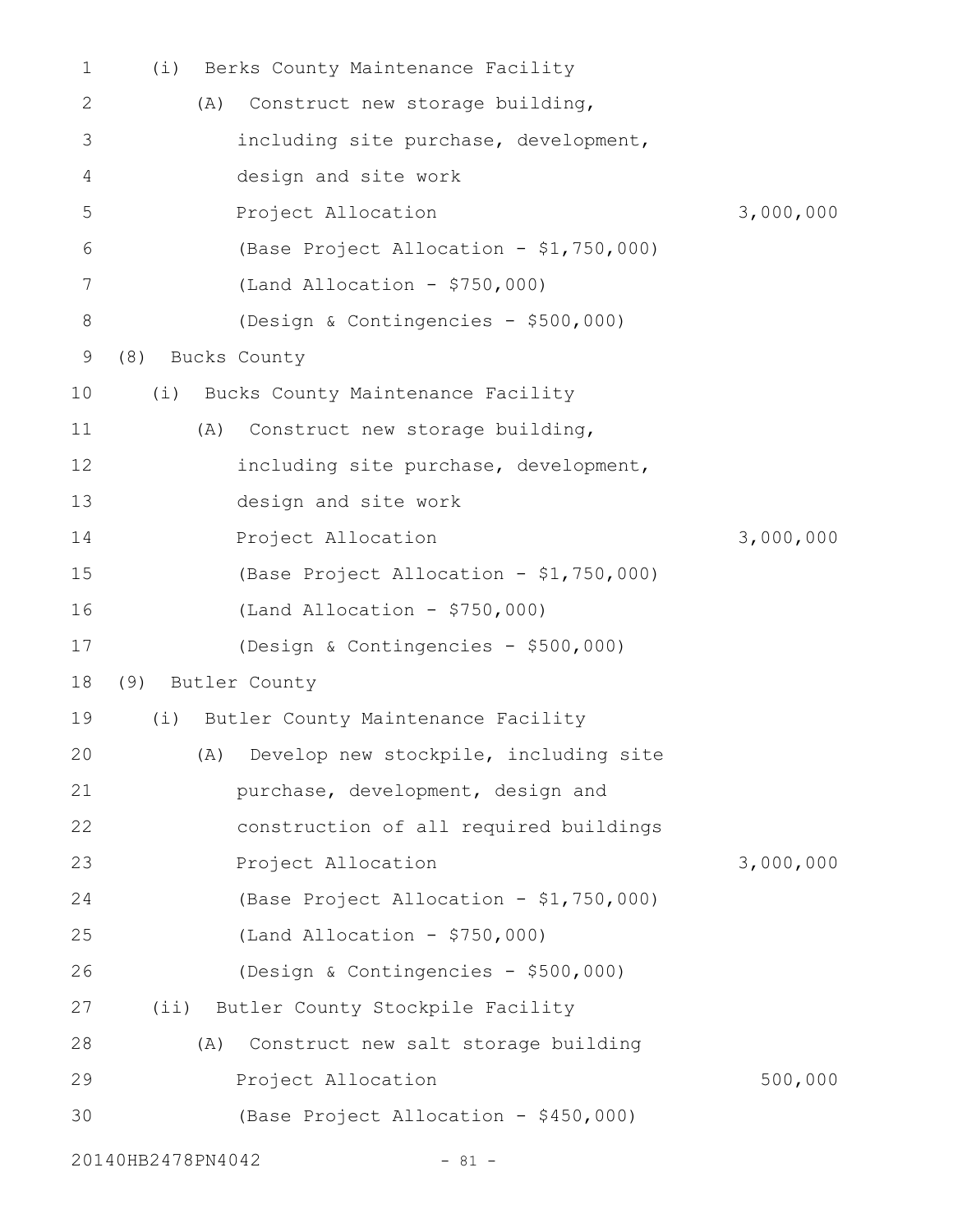| 1           |                   | (Design & Contingencies - \$50,000)     |            |
|-------------|-------------------|-----------------------------------------|------------|
| 2           | (10)              | Cambria County                          |            |
| 3           | (i)               | Cambria County Maintenance Garage       |            |
| 4           | (A)               | Construct new stockpile, including      |            |
| 5           |                   | site purchase, development, design and  |            |
| 6           |                   | construction of all required buildings  |            |
| 7           |                   | Project Allocation                      | 15,000,000 |
| 8           |                   | (Base Project Allocation -              |            |
| $\mathsf 9$ |                   | \$12,500,000                            |            |
| 10          |                   | (Land Allocation - $$2,000,000)$        |            |
| 11          |                   | (Design & Contingencies - \$500,000)    |            |
| 12          | (11)              | Cameron County                          |            |
| 13          | (i)               | Cameron County Bridgebeam Facility      |            |
| 14          | (A)               | Renovate and expand current facility,   |            |
| 15          |                   | including upgrading building systems,   |            |
| 16          |                   | roof repair and energy-efficiency       |            |
| 17          |                   | measures                                |            |
| 18          |                   | Project Allocation                      | 3,000,000  |
| 19          |                   | (Base Project Allocation - \$2,750,000) |            |
| 20          |                   | (Design & Contingencies - \$250,000)    |            |
| 21          | $(i$ i)           | Cameron County Maintenance Facility     |            |
| 22          | (A)               | Construct new storage building,         |            |
| 23          |                   | including site purchase, development,   |            |
| 24          |                   | design and site work                    |            |
| 25          |                   | Project Allocation                      | 3,000,000  |
| 26          |                   | (Base Project Allocation - \$1,750,000) |            |
| 27          |                   | (Land Allocation - $$750,000$ )         |            |
| 28          |                   | (Design & Contingencies - \$500,000)    |            |
| 29          |                   | (iii) Cameron County Stockpile Facility |            |
| 30          | (A)               | Construct new salt storage building     |            |
|             | 20140HB2478PN4042 | $-82 -$                                 |            |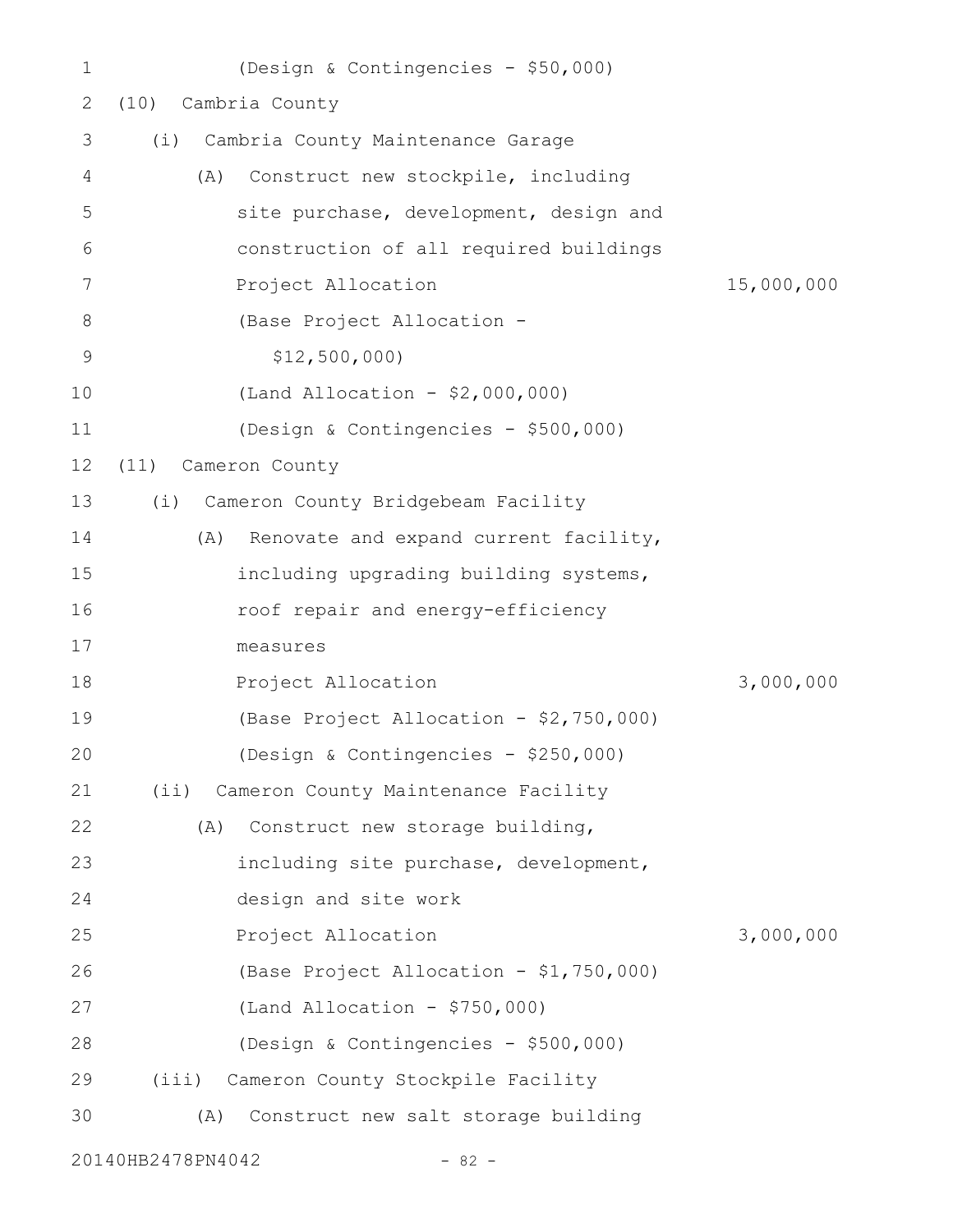| 1             | Project Allocation                         | 500,000   |
|---------------|--------------------------------------------|-----------|
| $\mathbf{2}$  | (Base Project Allocation - \$450,000)      |           |
| 3             | (Design & Contingencies - \$50,000)        |           |
| 4             | Carbon County<br>(12)                      |           |
| 5             | Carbon County Maintenance Facility<br>(i)  |           |
| 6             | Construct new storage building,<br>(A)     |           |
| 7             | including site purchase, development,      |           |
| 8             | design and site work                       |           |
| $\mathcal{G}$ | Project Allocation                         | 3,000,000 |
| 10            | (Base Project Allocation - \$1,750,000)    |           |
| 11            | (Land Allocation - $$750,000$ )            |           |
| 12            | (Design & Contingencies - \$500,000)       |           |
| 13            | Centre County<br>(13)                      |           |
| 14            | (i) Centre County Maintenance Facility     |           |
| 15            | (A)<br>Construct new storage building,     |           |
| 16            | including site purchase, development,      |           |
| 17            | design and site work                       |           |
| 18            | Project Allocation                         | 3,000,000 |
| 19            | (Base Project Allocation - \$1,750,000)    |           |
| 20            | $(Land$ Allocation - \$750,000)            |           |
| 21            | (Design & Contingencies - \$500,000)       |           |
| 22            | (ii) Centre County Stockpile Facility      |           |
| 23            | Construct new salt storage building<br>(A) |           |
| 24            | Project Allocation                         | 500,000   |
| 25            | (Base Project Allocation - \$450,000)      |           |
| 26            | (Design & Contingencies - \$50,000)        |           |
| 27            | (14) Chester County                        |           |
| 28            | (i) Chester County Maintenance Facility    |           |
| 29            | Construct new storage building,<br>(A)     |           |
| 30            | including site purchase, development,      |           |
|               | 20140HB2478PN4042<br>$-83 -$               |           |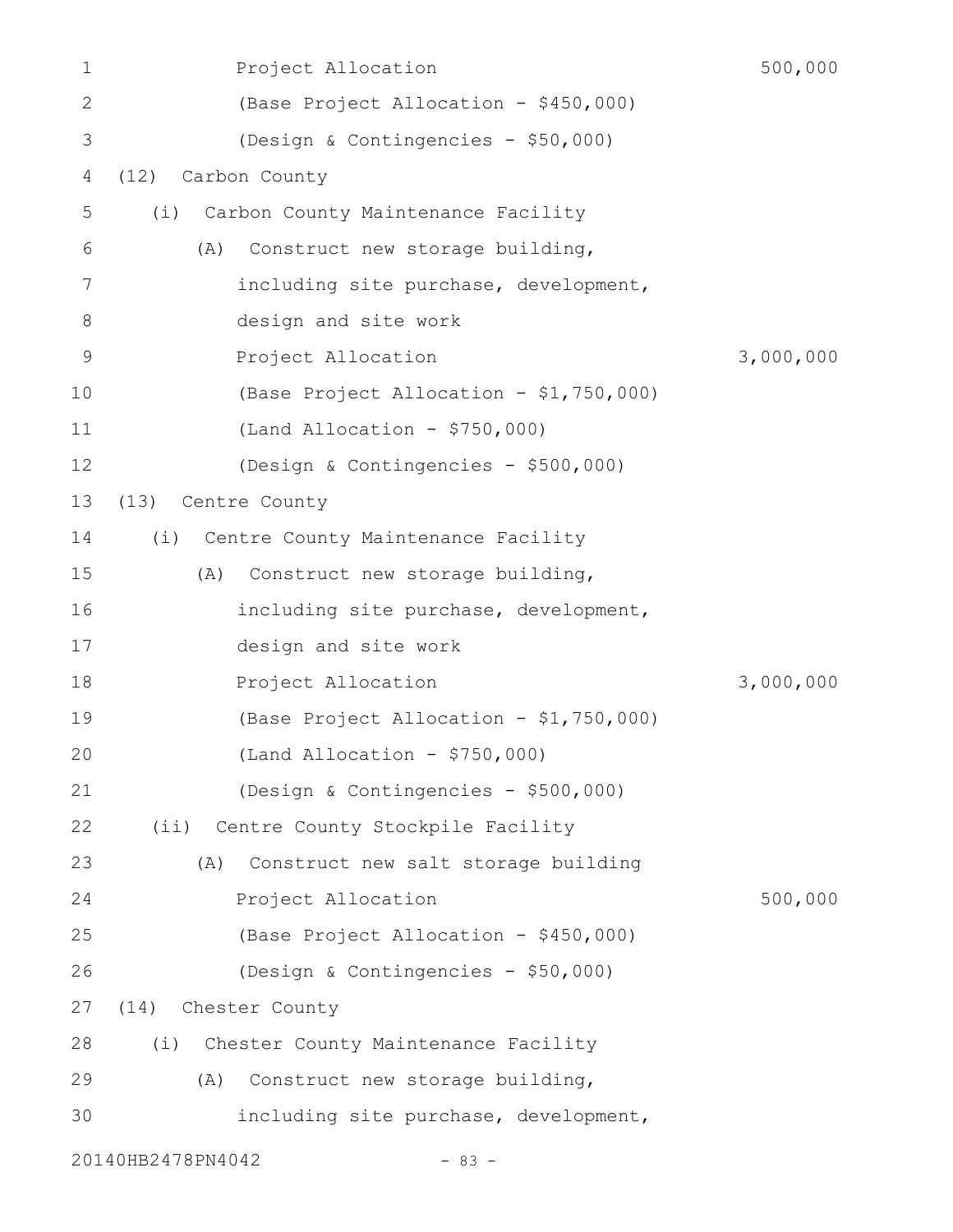| 1  | design and site work                         |            |
|----|----------------------------------------------|------------|
| 2  | Project Allocation                           | 3,000,000  |
| 3  | (Base Project Allocation - \$1,750,000)      |            |
| 4  | (Land Allocation - $$750,000$ )              |            |
| 5  | (Design & Contingencies - \$500,000)         |            |
| 6  | Clarion County<br>(15)                       |            |
| 7  | Clarion County Maintenance Garage<br>(i)     |            |
| 8  | Construct new stockpile, including<br>(A)    |            |
| 9  | site purchase, development, design and       |            |
| 10 | construction of all required buildings       |            |
| 11 | Project Allocation                           | 15,000,000 |
| 12 | (Base Project Allocation -                   |            |
| 13 | \$12,500,000                                 |            |
| 14 | (Land Allocation - $$2,000,000)$             |            |
| 15 | (Design & Contingencies - \$500,000)         |            |
| 16 | Clarion County Maintenance Facility<br>(iii) |            |
| 17 | Construct new stockpile, including<br>(A)    |            |
| 18 | site purchase, development, design and       |            |
| 19 | construction of all required buildings       |            |
| 20 | Project Allocation                           | 3,000,000  |
| 21 | (Base Project Allocation - \$1,750,000)      |            |
| 22 | (Land Allocation - $$750,000$ )              |            |
| 23 | (Design & Contingencies - \$500,000)         |            |
| 24 | (iii) Clarion County Stockpile Facility      |            |
| 25 | Construct new salt storage building<br>(A)   |            |
| 26 | Project Allocation                           | 500,000    |
| 27 | (Base Project Allocation - \$450,000)        |            |
| 28 | (Design & Contingencies - \$50,000)          |            |
| 29 | (16)<br>Clinton County                       |            |
| 30 | (i)<br>Clinton County Maintenance Facility   |            |
|    | 20140HB2478PN4042<br>$-84 -$                 |            |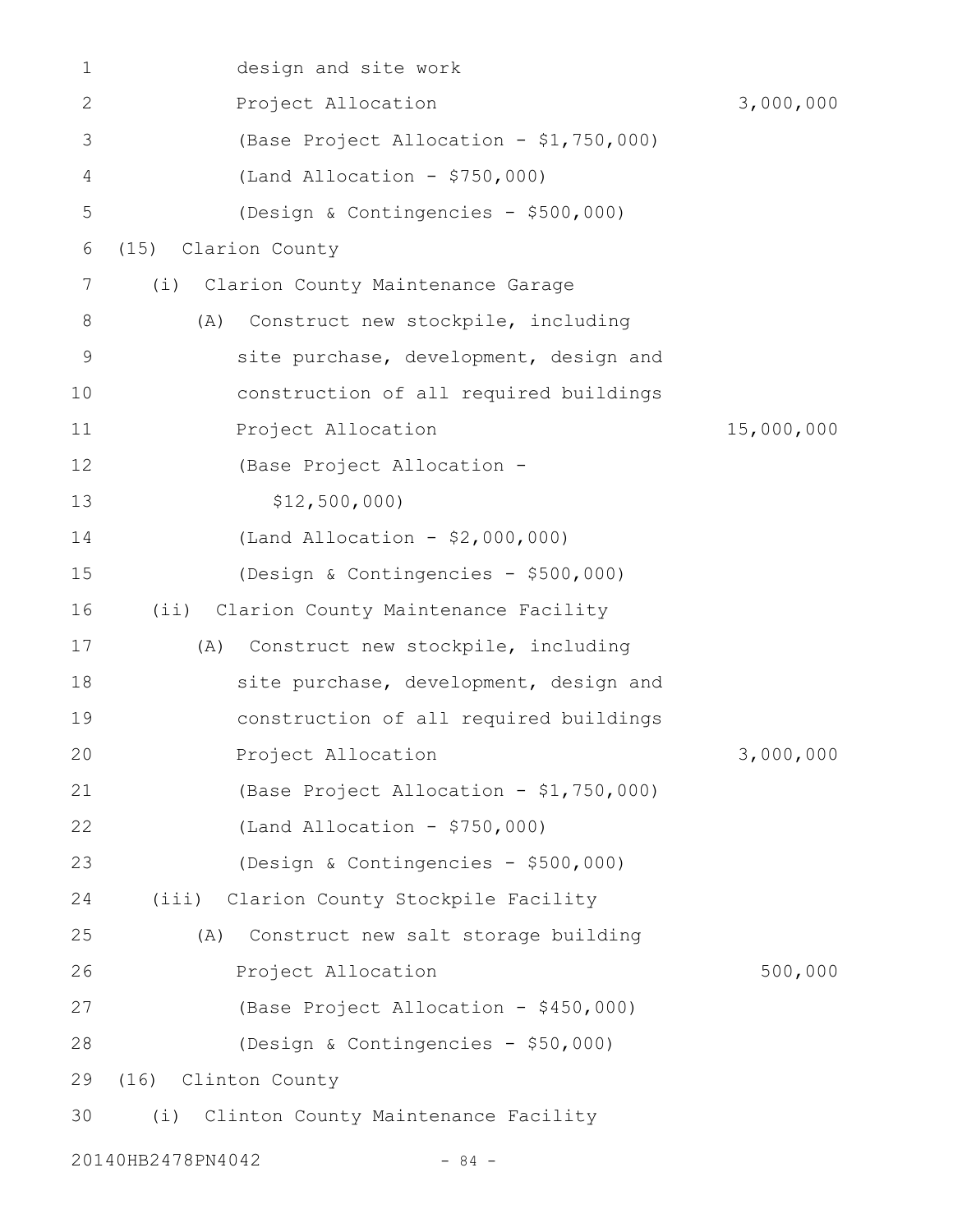| 1            | (A)  | Renovate and expand storage building,    |           |
|--------------|------|------------------------------------------|-----------|
| $\mathbf{2}$ |      | including building systems, roof         |           |
| 3            |      | replacement and energy-efficiency        |           |
| 4            |      | measures                                 |           |
| 5            |      | Project Allocation                       | 2,500,000 |
| 6            |      | (Base Project Allocation - \$2,000,000)  |           |
| 7            |      | (Design & Contingencies - \$500,000)     |           |
| 8            | (B)  | Construct new storage building,          |           |
| 9            |      | including site purchase, development,    |           |
| 10           |      | design and site work                     |           |
| 11           |      | Project Allocation                       | 3,000,000 |
| 12           |      | (Base Project Allocation - \$1,750,000)  |           |
| 13           |      | $(Land Allocation - $750,000)$           |           |
| 14           |      | (Design & Contingencies - \$500,000)     |           |
| 15           | (17) | Columbia County                          |           |
| 16           |      | (i) Columbia County Maintenance Facility |           |
| 17           | (A)  | Develop new stockpile, including site    |           |
| 18           |      | purchase, development, design and        |           |
| 19           |      | construction of all required buildings   |           |
| 20           |      | Project Allocation                       | 3,000,000 |
| 21           |      | (Base Project Allocation - \$1,750,000)  |           |
| 22           |      | $(Land$ Allocation - \$750,000)          |           |
| 23           |      | (Design & Contingencies - \$500,000)     |           |
| 24           | (18) | Crawford County                          |           |
| 25           | (i)  | Crawford County Bridgebeam Facility      |           |
| 26           | (A)  | Renovate and expand current facility,    |           |
| 27           |      | including upgrading building systems,    |           |
| 28           |      | roof repair and energy-efficiency        |           |
| 29           |      | measures                                 |           |
| 30           |      | Project Allocation                       | 3,000,000 |
|              |      |                                          |           |

20140HB2478PN4042 - 85 -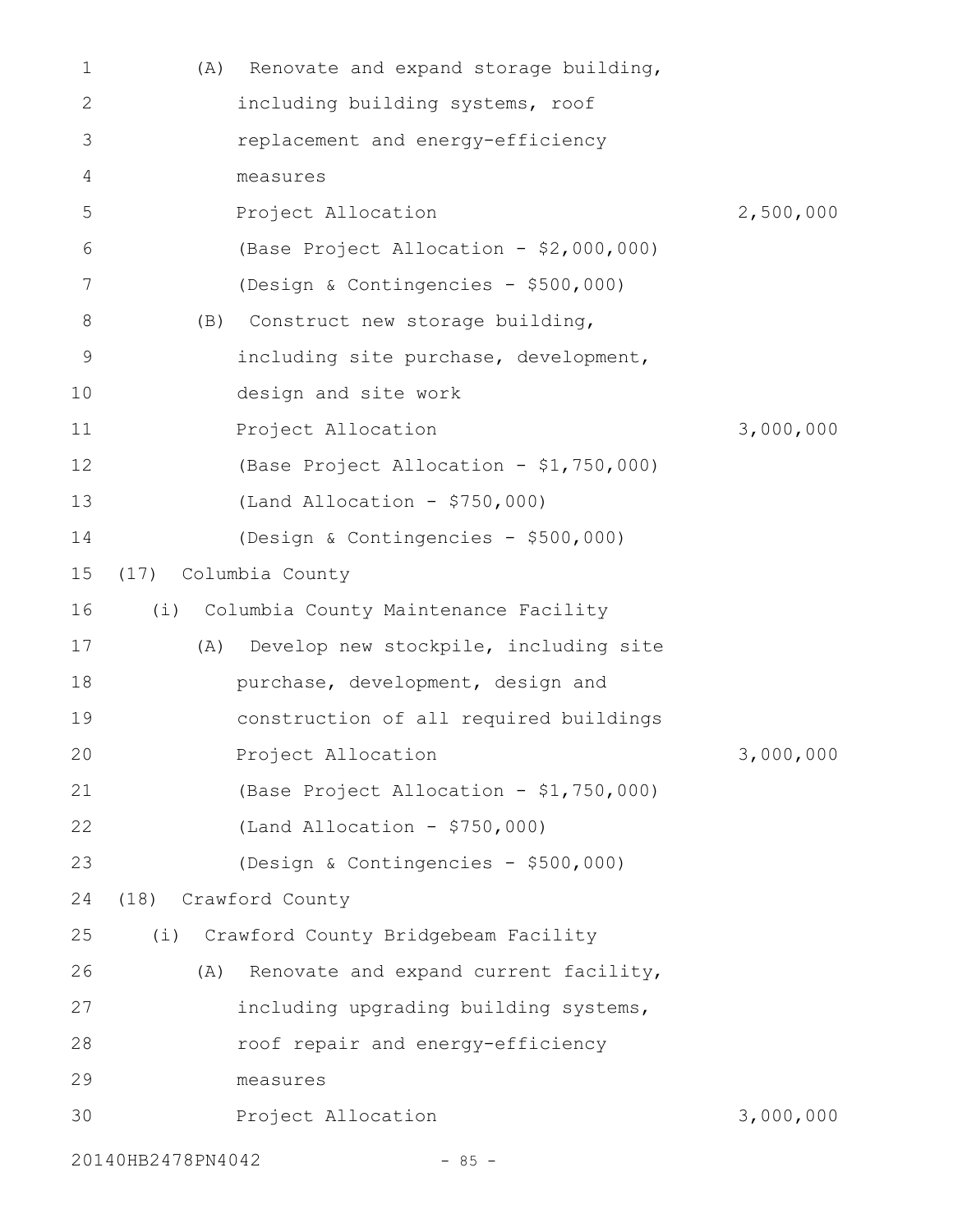| 1            | (Base Project Allocation - \$2,750,000)       |           |
|--------------|-----------------------------------------------|-----------|
| $\mathbf{2}$ | (Design & Contingencies - \$250,000)          |           |
| 3            | Crawford County Maintenance Facility<br>(i)   |           |
| 4            | Construct new storage building,<br>(A)        |           |
| 5            | including site purchase, development,         |           |
| 6            | design and site work                          |           |
| 7            | Project Allocation                            | 3,000,000 |
| 8            | (Base Project Allocation - \$1,750,000)       |           |
| 9            | $(Land$ Allocation - \$750,000)               |           |
| 10           | (Design & Contingencies - \$500,000)          |           |
| 11           | (iii) Crawford County Stockpile Facility      |           |
| 12           | (A)<br>Construct new salt storage building    |           |
| 13           | Project Allocation                            | 500,000   |
| 14           | (Base Project Allocation - \$450,000)         |           |
| 15           | (Design & Contingencies - \$50,000)           |           |
| 16           | Cumberland County<br>(19)                     |           |
| 17           | (i)<br>Cumberland County Maintenance Facility |           |
| 18           | Construct new storage building,<br>(A)        |           |
| 19           | including site purchase, development,         |           |
| 20           | design and site work                          |           |
| 21           | Project Allocation                            | 3,000,000 |
| 22           | (Base Project Allocation - \$1,750,000)       |           |
| 23           | $(Land$ Allocation - \$750,000)               |           |
| 24           | (Design & Contingencies - \$500,000)          |           |
| 25           | Dauphin County<br>(20)                        |           |
| 26           | Dauphin County Maintenance Facility<br>(i)    |           |
| 27           | Construct new storage building,<br>(A)        |           |
| 28           | including site purchase, development,         |           |
| 29           | design and site work                          |           |
| 30           | Project Allocation                            | 3,000,000 |
|              | 20140HB2478PN4042<br>$-86 -$                  |           |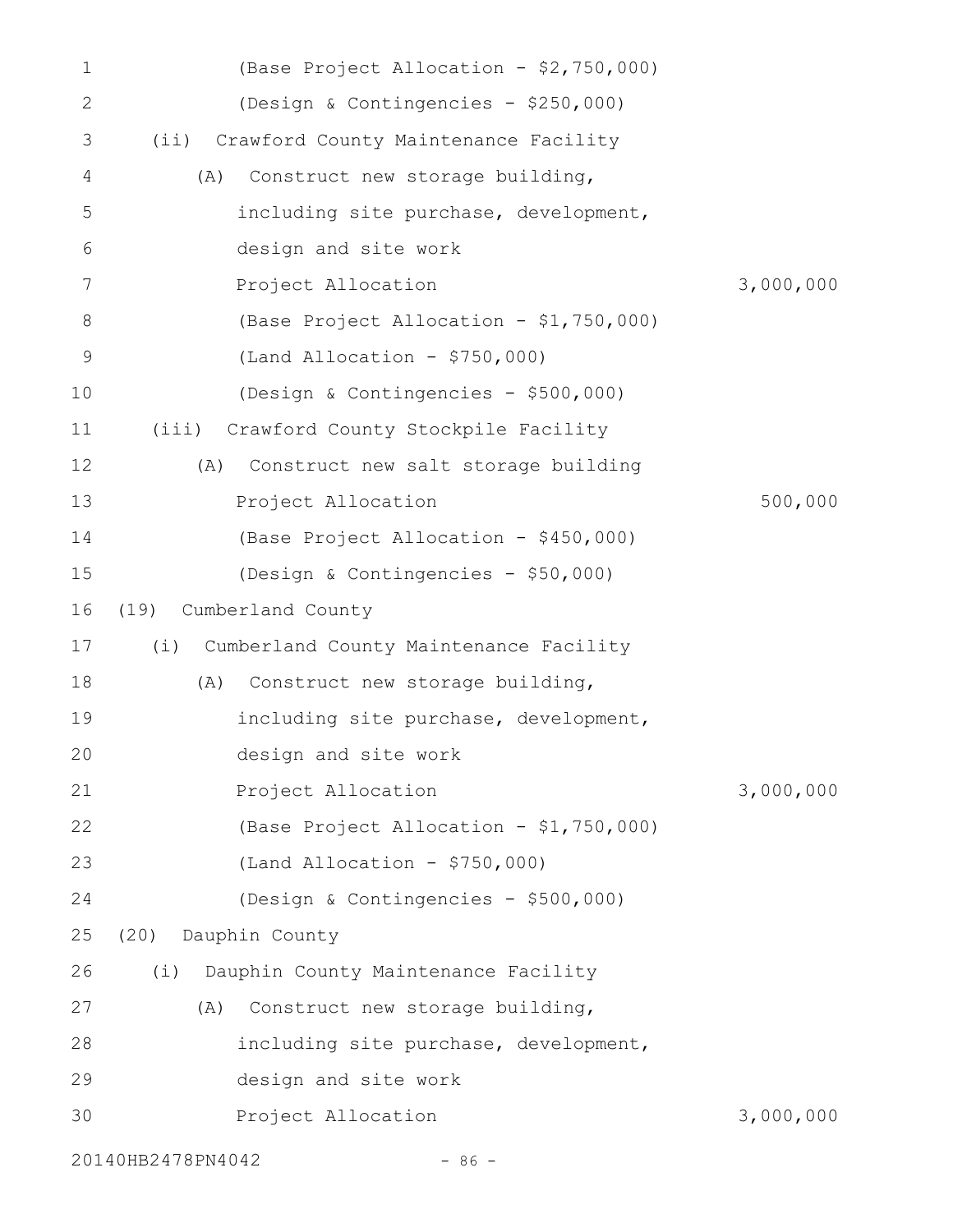| 1            |                                      | (Base Project Allocation - \$1,750,000) |           |
|--------------|--------------------------------------|-----------------------------------------|-----------|
| $\mathbf{2}$ | $(Land Allocation - $750,000)$       |                                         |           |
| 3            |                                      | (Design & Contingencies - \$500,000)    |           |
| 4            | Delaware County<br>(21)              |                                         |           |
| 5            | (i)                                  | Delaware County Maintenance Facility    |           |
| 6            | (A)                                  | Construct new storage building,         |           |
| 7            |                                      | including site purchase, development,   |           |
| 8            | design and site work                 |                                         |           |
| $\mathsf 9$  | Project Allocation                   |                                         | 3,000,000 |
| 10           |                                      | (Base Project Allocation - \$1,750,000) |           |
| 11           | $(Land Allocation - $750,000)$       |                                         |           |
| 12           |                                      | (Design & Contingencies - \$500,000)    |           |
| 13           | (22) Elk County                      |                                         |           |
| 14           | (i) Elk County Maintenance Garage    |                                         |           |
| 15           | (A)                                  | Renovate and expand storage building,   |           |
| 16           |                                      | including upgrading building systems,   |           |
| 17           |                                      | roof replacement and energy-efficiency  |           |
| 18           | measures                             |                                         |           |
| 19           | Project Allocation                   |                                         | 2,500,000 |
| 20           |                                      | (Base Project Allocation - \$2,000,000) |           |
| 21           |                                      | (Design & Contingencies - \$500,000)    |           |
| 22           | (ii) Elk County Maintenance Facility |                                         |           |
| 23           | (A)                                  | Develop new stockpile, including site   |           |
| 24           |                                      | purchase, development, design and       |           |
| 25           |                                      | construction of all required buildings  |           |
| 26           | Project Allocation                   |                                         | 3,000,000 |
| 27           |                                      | (Base Project Allocation - \$1,750,000) |           |
| 28           | (Land Allocation - $$750,000$ )      |                                         |           |
| 29           |                                      | (Design & Contingencies - \$500,000)    |           |
| 30           | Erie County<br>(23)                  |                                         |           |
|              |                                      |                                         |           |

20140HB2478PN4042 - 87 -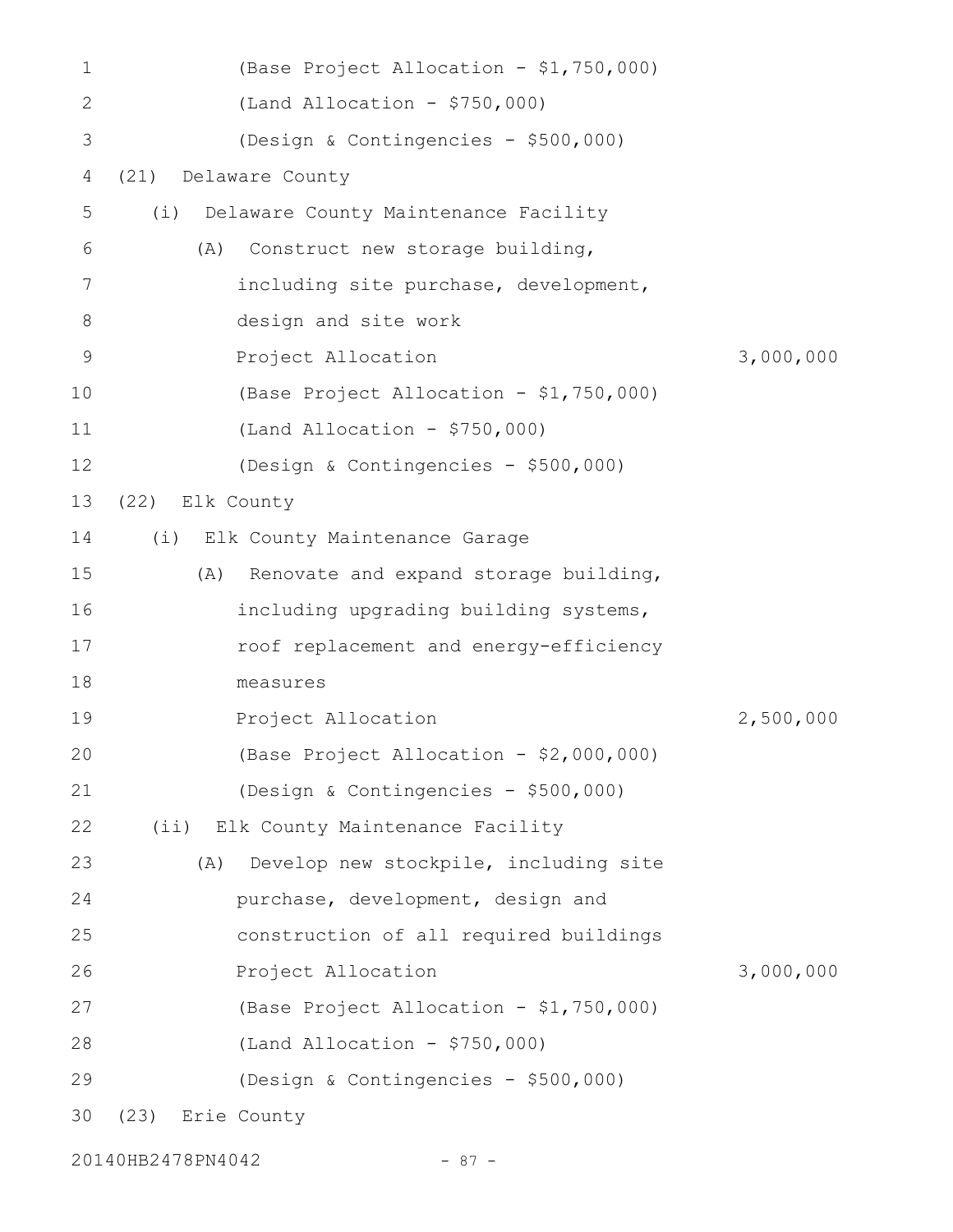| 1            | Erie County Maintenance Garage<br>(i)       |            |
|--------------|---------------------------------------------|------------|
| $\mathbf{2}$ | Construct new storage building,<br>(A)      |            |
| 3            | including site purchase, development,       |            |
| 4            | design and site work                        |            |
| 5            | Project Allocation                          | 15,000,000 |
| 6            | (Base Project Allocation -                  |            |
| 7            | \$12,500,000                                |            |
| 8            | (Land Allocation - \$2,000,000)             |            |
| 9            | (Design & Contingencies - \$500,000)        |            |
| 10           | (ii) Erie County Stockpile Facility         |            |
| 11           | Construct new salt storage building<br>(A)  |            |
| 12           | Project Allocation                          | 500,000    |
| 13           | (Base Project Allocation - \$450,000)       |            |
| 14           | (Design & Contingencies - \$50,000)         |            |
| 15           | (24)<br>Forest County                       |            |
| 16           | (i)<br>Forest County Maintenance Facility   |            |
| 17           | Construct new storage building,<br>(A)      |            |
| 18           | including site purchase, development,       |            |
| 19           | design and site work                        |            |
| 20           | Project Allocation                          | 3,000,000  |
| 21           | (Base Project Allocation - \$1,750,000)     |            |
| 22           | $(Land$ Allocation - \$750,000)             |            |
| 23           | (Design & Contingencies - \$500,000)        |            |
| 24           | (25) Franklin County                        |            |
| 25           | Franklin County Maintenance Facility<br>(i) |            |
| 26           | Construct new storage building,<br>(A)      |            |
| 27           | including site purchase, development,       |            |
| 28           | design and site work                        |            |
| 29           | Project Allocation                          | 3,000,000  |
| 30           | (Base Project Allocation - \$1,750,000)     |            |
|              | 20140HB2478PN4042<br>$-88 -$                |            |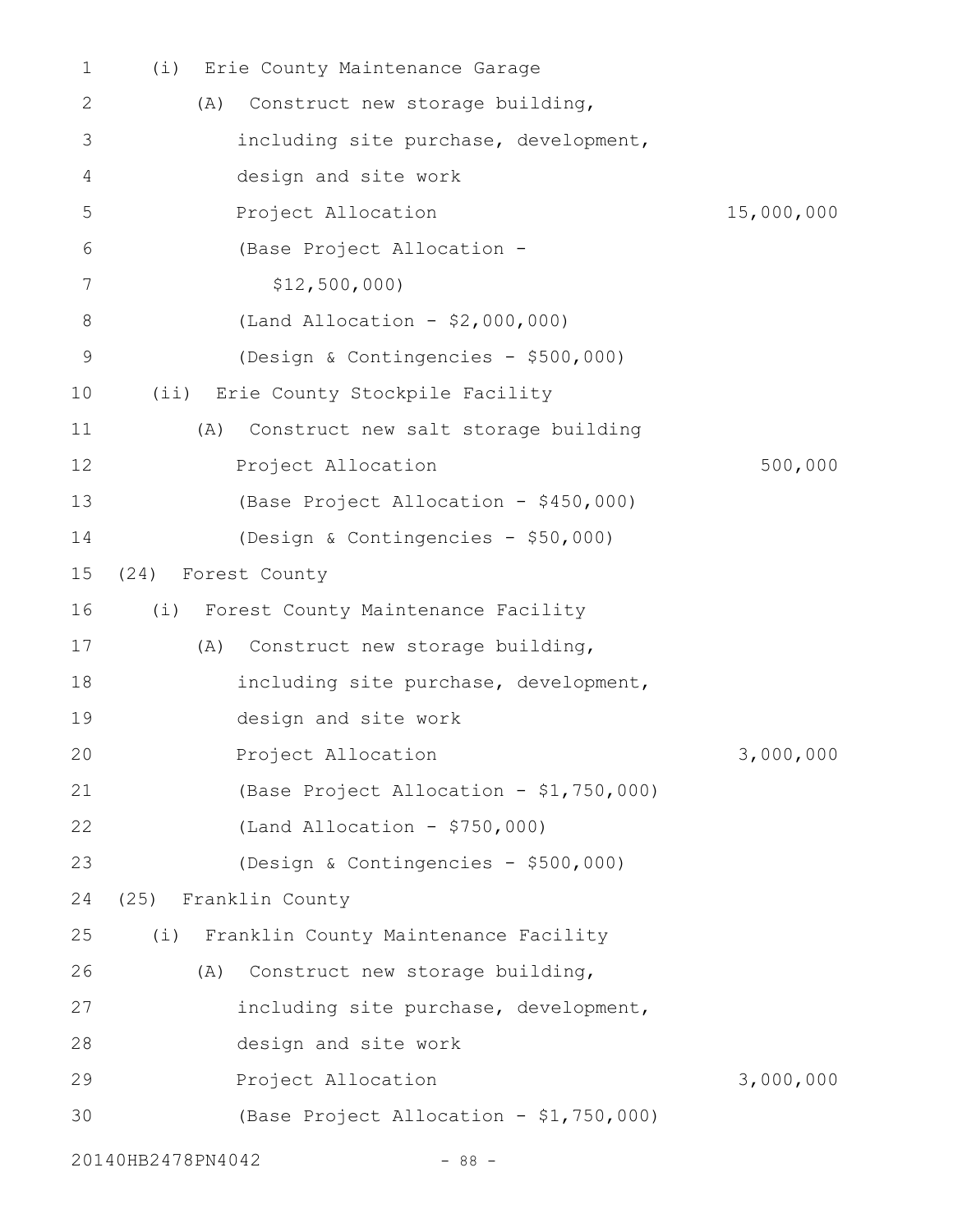| 1           | (Land Allocation - $$750,000$ )              |            |
|-------------|----------------------------------------------|------------|
| 2           | (Design & Contingencies - \$500,000)         |            |
| 3           | Fulton County<br>(26)                        |            |
| 4           | Fulton County Maintenance Facility<br>(i)    |            |
| 5           | Construct new storage building,<br>(A)       |            |
| 6           | including site purchase, development,        |            |
| 7           | design and site work                         |            |
| 8           | Project Allocation                           | 3,000,000  |
| $\mathsf 9$ | (Base Project Allocation - \$2,400,000)      |            |
| 10          | $(Land Allocation - $100,000)$               |            |
| 11          | (Design & Contingencies - \$500,000)         |            |
| 12          | Fulton County Maintenance Garage<br>(i)      |            |
| 13          | Develop new stockpile, including site<br>(A) |            |
| 14          | purchase, development, design and            |            |
| 15          | construction of all required buildings       |            |
| 16          | Project Allocation                           | 16,000,000 |
| 17          | (Base Project Allocation -                   |            |
| 18          | \$13,500,000                                 |            |
| 19          | (Land Allocation - \$2,000,000)              |            |
| 20          | (Design & Contingencies - \$500,000)         |            |
| 21          | Fulton County Stockpile Facility<br>(iii)    |            |
| 22          | Construct two new salt storage<br>(A)        |            |
| 23          | buildings                                    |            |
| 24          | Project Allocation                           | 1,000,000  |
| 25          | (Base Project Allocation - \$900,000)        |            |
| 26          | (Design & Contingencies - \$100,000)         |            |
| 27          | (27) Greene County                           |            |
| 28          | Greene County Maintenance Facility<br>(i)    |            |
| 29          | Construct new storage building,<br>(A)       |            |
| 30          | including site purchase, development,        |            |
|             | 20140HB2478PN4042<br>$-89 -$                 |            |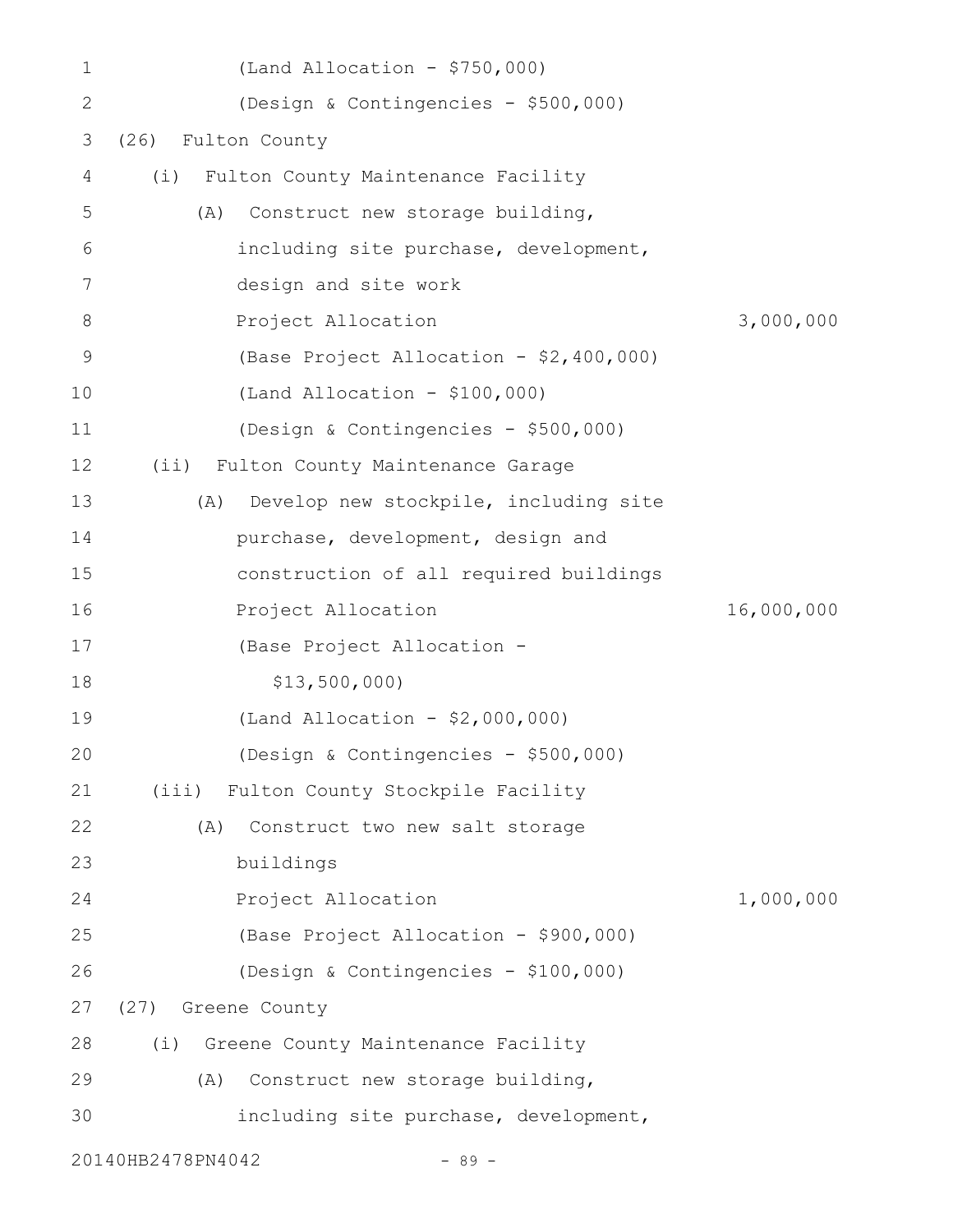| 1            | design and site work                          |            |
|--------------|-----------------------------------------------|------------|
| $\mathbf{2}$ | Project Allocation                            | 3,000,000  |
| 3            | (Base Project Allocation - \$2,400,000)       |            |
| 4            | $(Land Allocation - $100,000)$                |            |
| 5            | (Design & Contingencies - \$500,000)          |            |
| 6            | (i)<br>Green County Maintenance Garage        |            |
| 7            | Construct new stockpile, including<br>(A)     |            |
| 8            | site purchase, development, design and        |            |
| $\mathsf 9$  | construction of all required buildings        |            |
| 10           | Project Allocation                            | 15,000,000 |
| 11           | (Base Project Allocation -                    |            |
| 12           | \$12,500,000                                  |            |
| 13           | (Land Allocation - \$2,000,000)               |            |
| 14           | (Design & Contingencies - \$500,000)          |            |
| 15           | Greene County Stockpile Facility<br>(iii)     |            |
| 16           | Construct two new salt storage<br>(A)         |            |
| 17           | buildings                                     |            |
| 18           | Project Allocation                            | 1,000,000  |
| 19           | (Base Project Allocation - \$900,000)         |            |
| 20           | (Design & Contingencies - \$100,000)          |            |
| 21           | (28) Huntingdon County                        |            |
| 22           | (i)<br>Huntingdon County Maintenance Facility |            |
| 23           | (A)<br>Construct new storage building,        |            |
| 24           | including site purchase, development,         |            |
| 25           | design and site work                          |            |
| 26           | Project Allocation                            | 3,000,000  |
| 27           | (Base Project Allocation - \$2,400,000)       |            |
| 28           | $(Land Allocation - $100,000)$                |            |
| 29           | (Design & Contingencies - \$500,000)          |            |
| 30           | (29)<br>Indiana County                        |            |
|              |                                               |            |

20140HB2478PN4042 - 90 -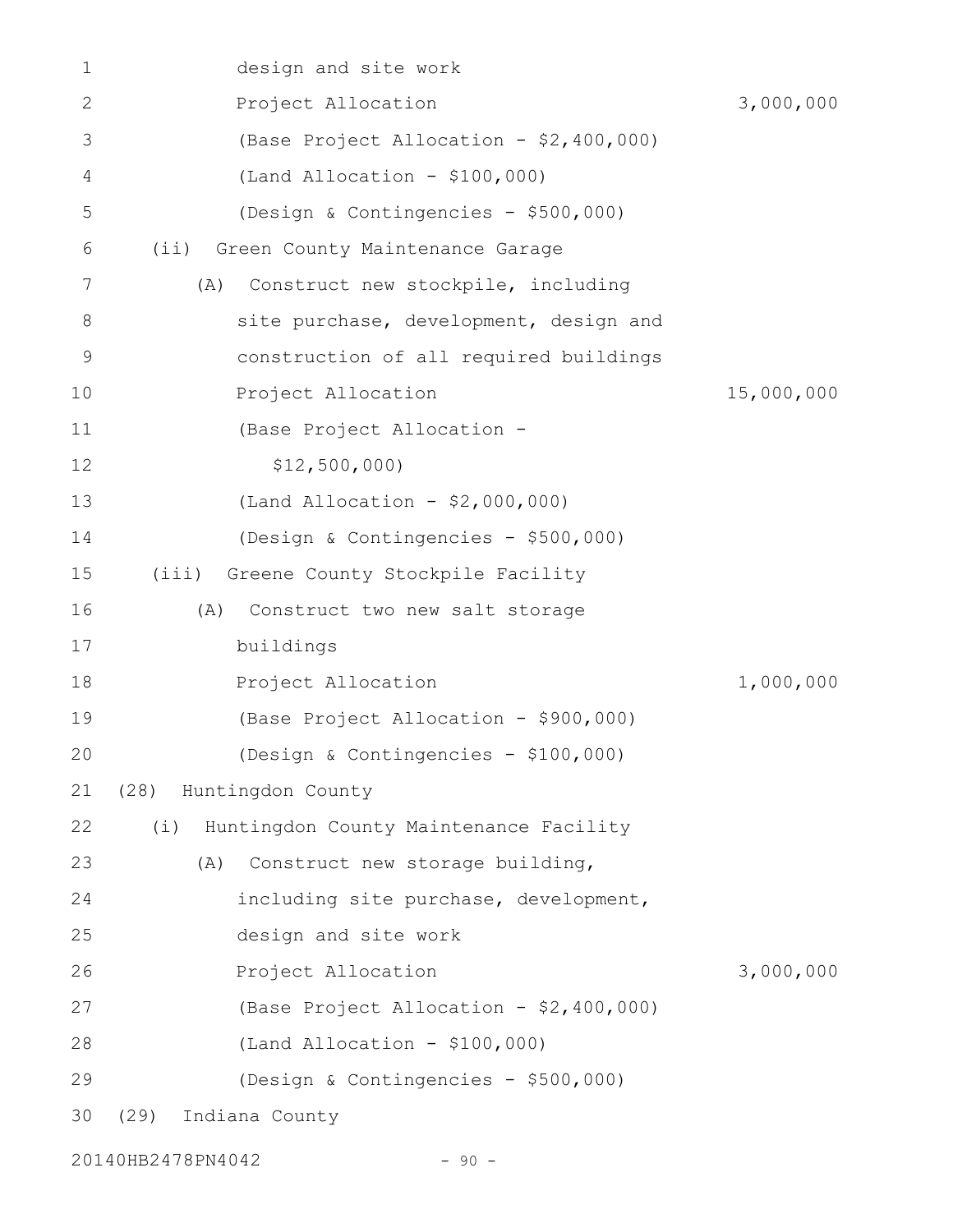| 1  | Indiana County Maintenance Garage<br>(i)     |            |
|----|----------------------------------------------|------------|
| 2  | Develop new stockpile, including site<br>(A) |            |
| 3  | purchase, development, design and            |            |
| 4  | construction of all required buildings       |            |
| 5  | Project Allocation                           | 15,000,000 |
| 6  | (Base Project Allocation -                   |            |
| 7  | \$12,500,000                                 |            |
| 8  | (Land Allocation - \$2,000,000)              |            |
| 9  | (Design & Contingencies - \$500,000)         |            |
| 10 | Indiana County Stockpile Facility<br>(i)     |            |
| 11 | Construct new salt storage building<br>(A)   |            |
| 12 | Project Allocation                           | 500,000    |
| 13 | (Base Project Allocation - \$450,000)        |            |
| 14 | (Design & Contingencies - \$50,000)          |            |
| 15 | Jefferson County<br>(30)                     |            |
| 16 | (i) Jefferson County Maintenance Facility    |            |
| 17 | Construct new stockpile, including<br>(A)    |            |
| 18 | site purchase, development, design and       |            |
| 19 | construction of all required buildings       |            |
| 20 | Project Allocation                           | 3,000,000  |
| 21 | (Base Project Allocation - \$1,750,000)      |            |
| 22 | (Land Allocation - $$750,000$ )              |            |
| 23 | (Design & Contingencies - \$500,000)         |            |
| 24 | (ii) Jefferson County Maintenance Garage     |            |
| 25 | Construct new stockpile, including<br>(A)    |            |
| 26 | site purchase, development, design and       |            |
| 27 | construction of all required buildings       |            |
| 28 | Project Allocation                           | 15,000,000 |
| 29 | (Base Project Allocation -                   |            |
| 30 | \$12,500,000                                 |            |
|    |                                              |            |

20140HB2478PN4042 - 91 -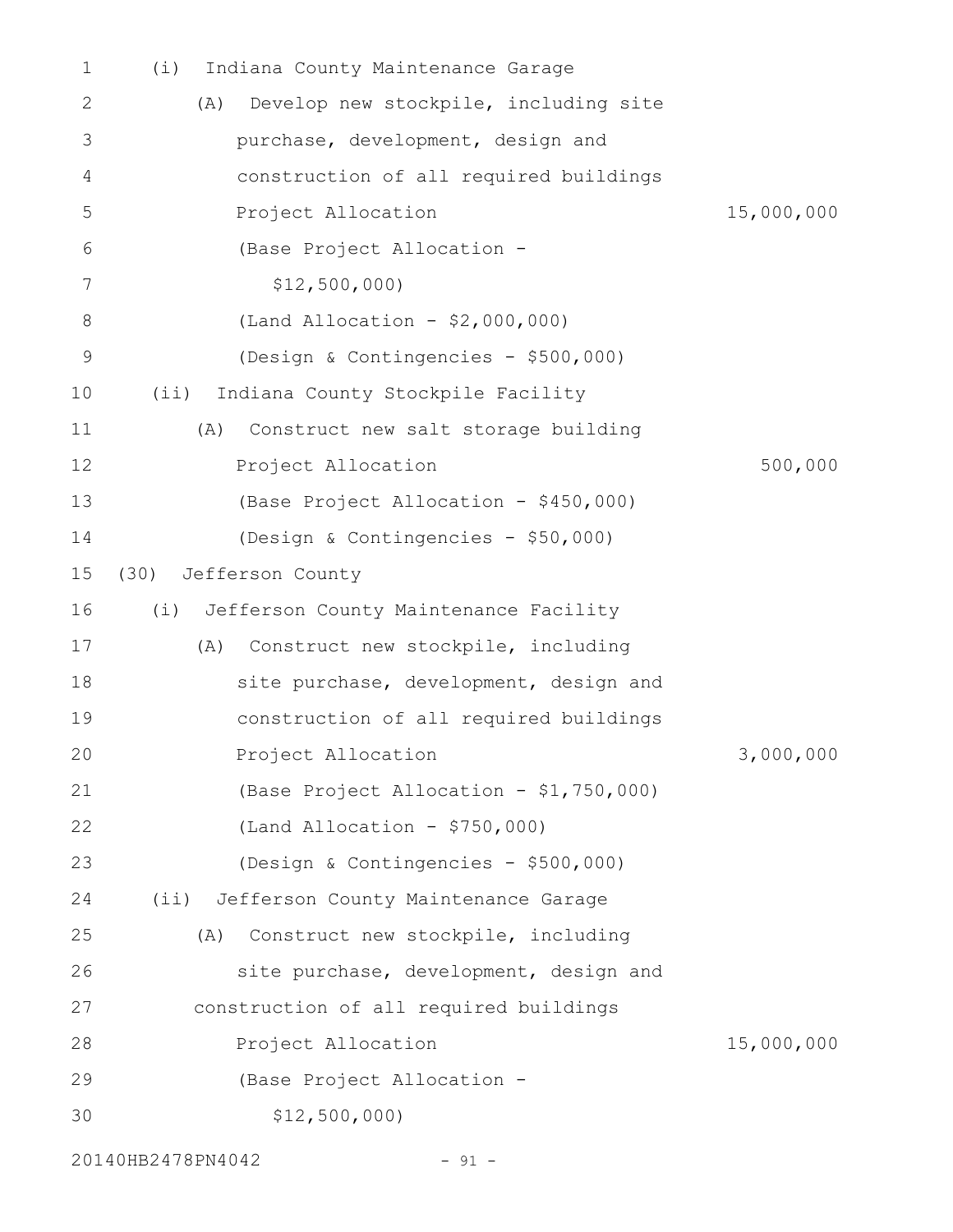| $\mathbf 1$  | (Land Allocation - \$2,000,000)              |            |
|--------------|----------------------------------------------|------------|
| $\mathbf{2}$ | (Design & Contingencies - \$500,000)         |            |
| 3            | Jefferson County Stockpile Facility<br>(iii) |            |
| 4            | (A)<br>Construct new salt storage building   |            |
| 5            | Project Allocation                           | 500,000    |
| 6            | (Base Project Allocation - \$450,000)        |            |
| 7            | (Design & Contingencies - \$50,000)          |            |
| 8            | Juniata County<br>(31)                       |            |
| 9            | Juniata County Maintenance Facility<br>(i)   |            |
| 10           | Construct new stockpile, including<br>(A)    |            |
| 11           | site purchase, development, design and       |            |
| 12           | construction of all required buildings       |            |
| 13           | Project Allocation                           | 3,000,000  |
| 14           | (Base Project Allocation - \$1,750,000)      |            |
| 15           | (Land Allocation - $$750,000$ )              |            |
| 16           | (Design & Contingencies - \$500,000)         |            |
| 17           | Juniata County Maintenance Garage<br>$(i$ i) |            |
| 18           | Renovate and expand storage building,<br>(A) |            |
| 19           | including building systems, roof             |            |
| 20           | replacement and energy-efficiency            |            |
| 21           | measures                                     |            |
| 22           | Project Allocation                           | 15,000,000 |
| 23           | (Base Project Allocation -                   |            |
| 24           | \$12,500,000                                 |            |
| 25           | (Land Allocation - \$2,000,000)              |            |
| 26           | (Design & Contingencies - \$500,000)         |            |
| 27           | Juniata County Stockpile Facility<br>(iii)   |            |
| 28           | Construct new salt storage building<br>(A)   |            |
| 29           | Project Allocation                           | 500,000    |
| 30           | (Base Project Allocation - \$450,000)        |            |
|              | 20140HB2478PN4042<br>$-92 -$                 |            |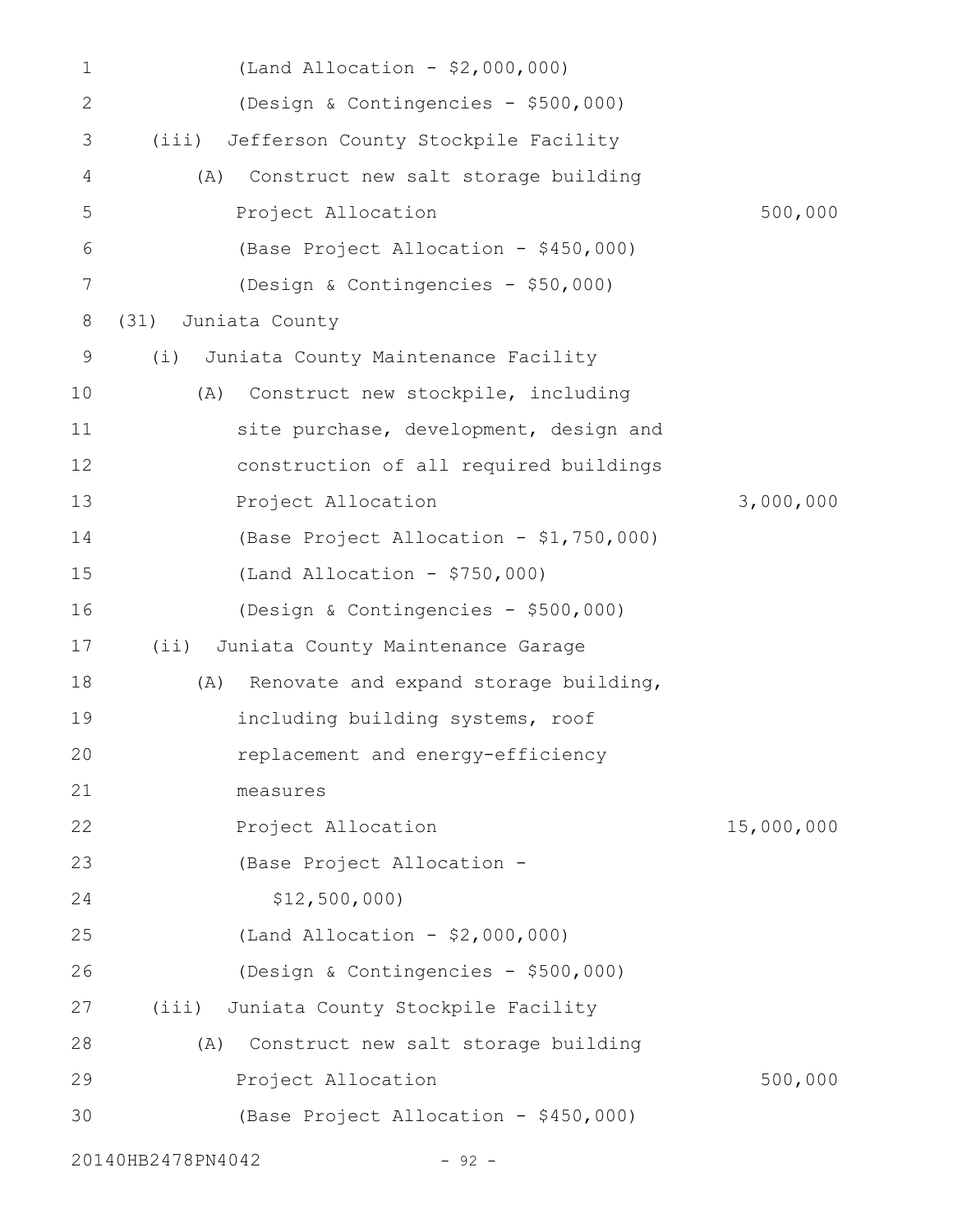| $\mathbf 1$ |                   | (Design & Contingencies - \$50,000)     |           |
|-------------|-------------------|-----------------------------------------|-----------|
| 2           |                   | (32) Lackawanna County                  |           |
| 3           | (i)               | Lackawanna County Maintenance Facility  |           |
| 4           | (A)               | Construct new storage building,         |           |
| 5           |                   | including site purchase, development,   |           |
| 6           |                   | design and site work                    |           |
| 7           |                   | Project Allocation                      | 3,000,000 |
| 8           |                   | (Base Project Allocation - \$1,750,000) |           |
| $\mathsf 9$ |                   | $(Land Allocation - $750,000)$          |           |
| 10          |                   | (Design & Contingencies - \$500,000)    |           |
| 11          | (33)              | Lancaster County                        |           |
| 12          | (i)               | Lancaster County Maintenance Facility   |           |
| 13          | (A)               | Construct new storage building,         |           |
| 14          |                   | including site purchase, development,   |           |
| 15          |                   | design and site work                    |           |
| 16          |                   | Project Allocation                      | 3,000,000 |
| 17          |                   | (Base Project Allocation - \$1,750,000) |           |
| 18          |                   | $(Land Allocation - $750,000)$          |           |
| 19          |                   | (Design & Contingencies - \$500,000)    |           |
| 20          |                   | (34) Lawrence County                    |           |
| 21          | (i)               | Lawrence County Stockpile Facility      |           |
| 22          | (A)               | Construct two new salt storage          |           |
| 23          |                   | buildings                               |           |
| 24          |                   | Project Allocation                      | 1,000,000 |
| 25          |                   | (Base Project Allocation - \$900,000)   |           |
| 26          |                   | (Design & Contingencies - \$100,000)    |           |
| 27          |                   | (35) Lebanon County                     |           |
| 28          | (i)               | Lebanon County Maintenance Facility     |           |
| 29          | (A)               | Construct new storage building,         |           |
| 30          |                   | including site purchase, development,   |           |
|             | 20140HB2478PN4042 | $-93 -$                                 |           |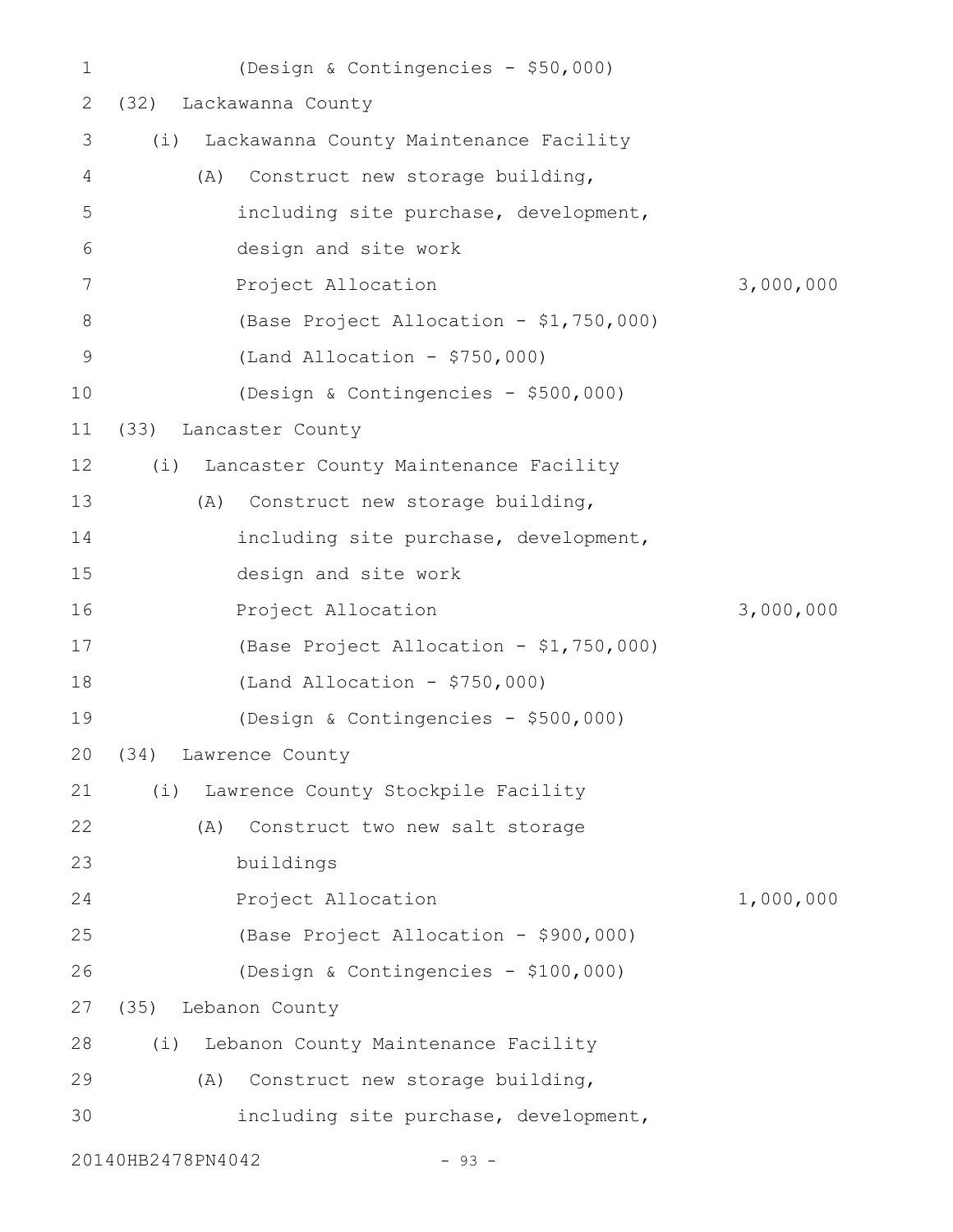| 1            |                   | design and site work                    |           |
|--------------|-------------------|-----------------------------------------|-----------|
| $\mathbf{2}$ |                   | Project Allocation                      | 3,000,000 |
| 3            |                   | (Base Project Allocation - \$1,750,000) |           |
| 4            |                   | $(Land Allocation - $750,000)$          |           |
| 5            |                   | (Design & Contingencies - \$500,000)    |           |
| 6            | (36)              | Lehigh County                           |           |
| 7            | (i)               | Lehigh County Maintenance Facility      |           |
| 8            | (A)               | Construct new storage building,         |           |
| 9            |                   | including site purchase, development,   |           |
| 10           |                   | design and site work                    |           |
| 11           |                   | Project Allocation                      | 3,000,000 |
| 12           |                   | (Base Project Allocation - \$1,750,000) |           |
| 13           |                   | $(Land Allocation - $750,000)$          |           |
| 14           |                   | (Design & Contingencies - \$500,000)    |           |
| 15           | (37)              | Lycoming County                         |           |
| 16           | (i)               | Lycoming County Maintenance Facility    |           |
| 17           | (A)               | Construct new stockpile, including      |           |
| 18           |                   | site purchase, development, design and  |           |
| 19           |                   | construction of all required buildings  |           |
| 20           |                   | Project Allocation                      | 3,000,000 |
| 21           |                   | (Base Project Allocation - \$1,750,000) |           |
| 22           |                   | $(Land Allocation - $750,000)$          |           |
| 23           |                   | (Design & Contingencies - \$500,000)    |           |
| 24           | (38)              | McKean County                           |           |
| 25           | (i)               | McKean County Maintenance Facility      |           |
| 26           | (A)               | Construct new storage building,         |           |
| 27           |                   | including site purchase, development,   |           |
| 28           |                   | design and site work                    |           |
| 29           |                   | Project Allocation                      | 3,000,000 |
| 30           |                   | (Base Project Allocation - \$1,750,000) |           |
|              | 20140HB2478PN4042 | $-94 -$                                 |           |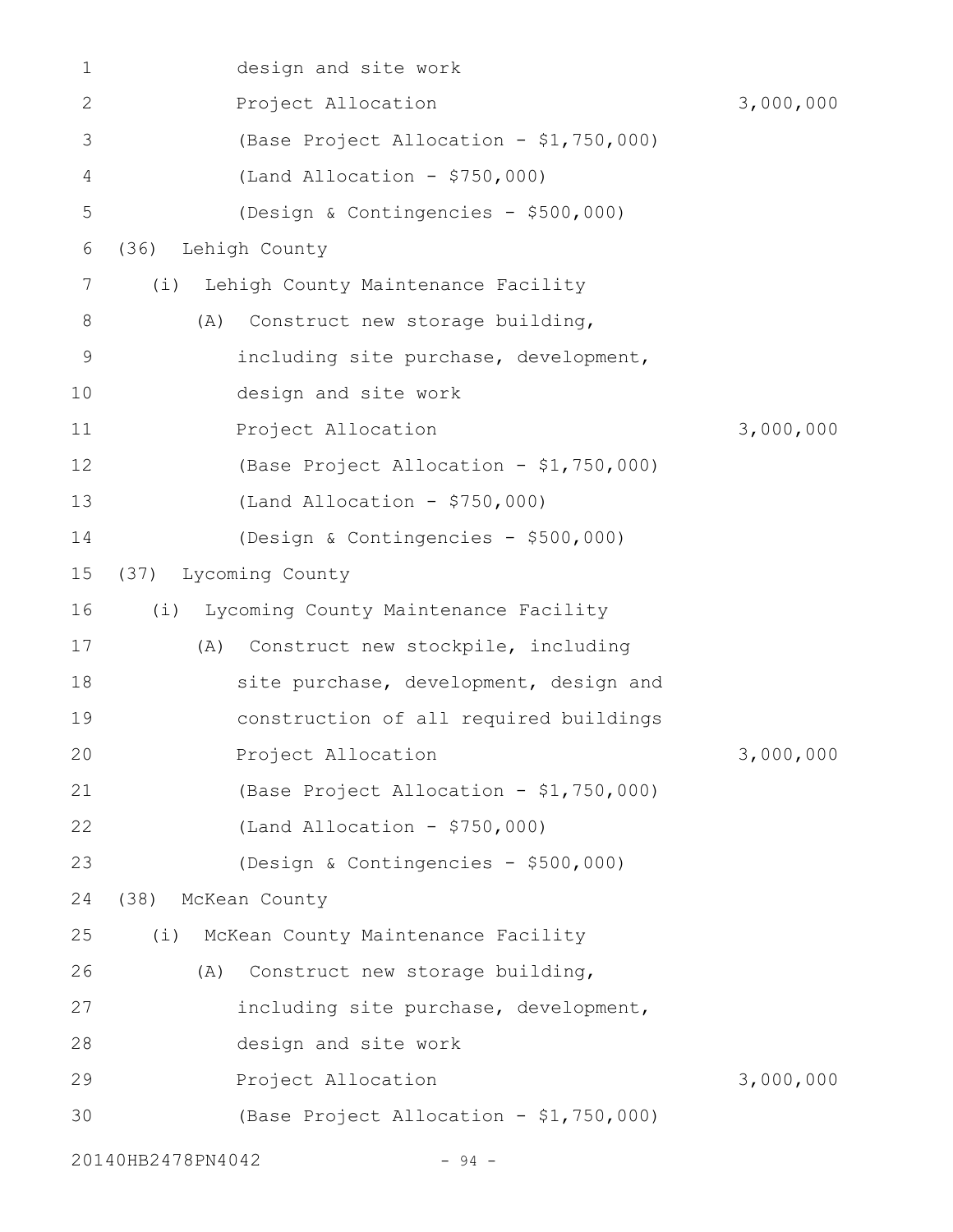| 1            |                   | $(Land$ Allocation - \$750,000)         |            |
|--------------|-------------------|-----------------------------------------|------------|
| $\mathbf{2}$ |                   | (Design & Contingencies - \$500,000)    |            |
| 3            | (i)               | McKean County Maintenance Garage        |            |
| 4            | (A)               | Construct new stockpile, including      |            |
| 5            |                   | site purchase, development, design and  |            |
| 6            |                   | construction of all required buildings  |            |
| 7            |                   | Project Allocation                      | 14,000,000 |
| 8            |                   | (Base Project Allocation -              |            |
| 9            |                   | \$12,500,000                            |            |
| 10           |                   | (Land Allocation - $$1,000,000)$        |            |
| 11           |                   | (Design & Contingencies - \$500,000)    |            |
| 12           | (39)              | Mercer County                           |            |
| 13           | (i)               | Mercer County Bridgebeam Facility       |            |
| 14           | (A)               | Renovate and expand current facility,   |            |
| 15           |                   | including upgrading building systems,   |            |
| 16           |                   | roof repair and energy-efficiency       |            |
| 17           |                   | measures                                |            |
| 18           |                   | Project Allocation                      | 3,000,000  |
| 19           |                   | (Base Project Allocation - \$2,750,000) |            |
| 20           |                   | (Design & Contingencies - \$250,000)    |            |
| 21           | (40)              | Mifflin County                          |            |
| 22           | (i)               | Mifflin County Maintenance Facility     |            |
| 23           | (A)               | Construct new stockpile, including      |            |
| 24           |                   | site purchase, development, design and  |            |
| 25           |                   | construction of all required buildings  |            |
| 26           |                   | Project Allocation                      | 3,000,000  |
| 27           |                   | (Base Project Allocation - \$1,750,000) |            |
| 28           |                   | (Land Allocation - $$750,000$ )         |            |
| 29           |                   | (Design & Contingencies - \$500,000)    |            |
| 30           | $(i$ i)           | Mifflin County Stockpile Facility       |            |
|              | 20140HB2478PN4042 | $-95 -$                                 |            |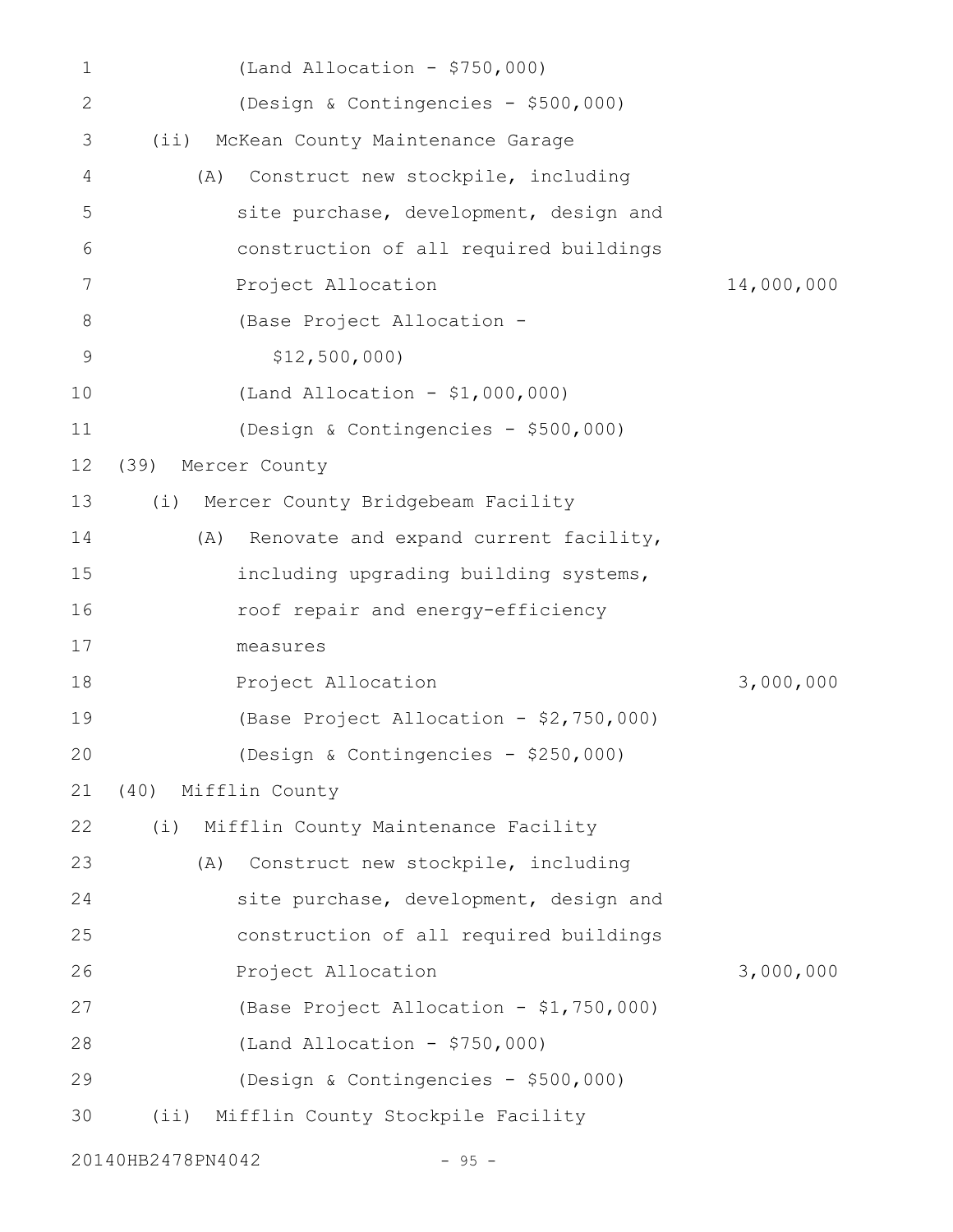| 1           | (A)                   | Construct new salt storage building          |           |
|-------------|-----------------------|----------------------------------------------|-----------|
| 2           |                       | Project Allocation                           | 500,000   |
| 3           |                       | (Base Project Allocation - \$450,000)        |           |
| 4           |                       | (Design & Contingencies - \$50,000)          |           |
| 5           | Monroe County<br>(41) |                                              |           |
| 6           | (i)                   | Monroe County Maintenance Facility           |           |
| 7           | (A)                   | Construct new storage building,              |           |
| 8           |                       | including site purchase, development,        |           |
| $\mathsf 9$ |                       | design and site work                         |           |
| 10          |                       | Project Allocation                           | 3,000,000 |
| 11          |                       | (Base Project Allocation - \$1,750,000)      |           |
| 12          |                       | $(Land$ Allocation - \$750,000)              |           |
| 13          |                       | (Design & Contingencies - \$500,000)         |           |
| 14          | (42)                  | Montgomery County                            |           |
| 15          | (i)                   | Montgomery County 6-0 Parking Garage         |           |
| 16          | (A)                   | Renovate and repair existing parking         |           |
| 17          |                       | garage                                       |           |
| 18          |                       | Project Allocation                           | 4,000,000 |
| 19          |                       | (Base Project Allocation - \$3,600,000)      |           |
| 20          |                       | (Design & Contingencies - \$400,000)         |           |
| 21          | (i)                   | Montgomery County 6-0 District Office        |           |
| 22          | (A)                   | Install standby generator capable of         |           |
| 23          |                       | running entire facility                      |           |
| 24          |                       | Project Allocation                           | 2,500,000 |
| 25          |                       | (Base Project Allocation - \$2,250,000)      |           |
| 26          |                       | (Design & Contingencies - \$250,000)         |           |
| 27          |                       | (iii) Montgomery County Maintenance Facility |           |
| 28          | (A)                   | Construct new storage building,              |           |
| 29          |                       | including site purchase, development,        |           |
| 30          |                       | design and site work                         |           |
|             | 20140HB2478PN4042     | $-96 -$                                      |           |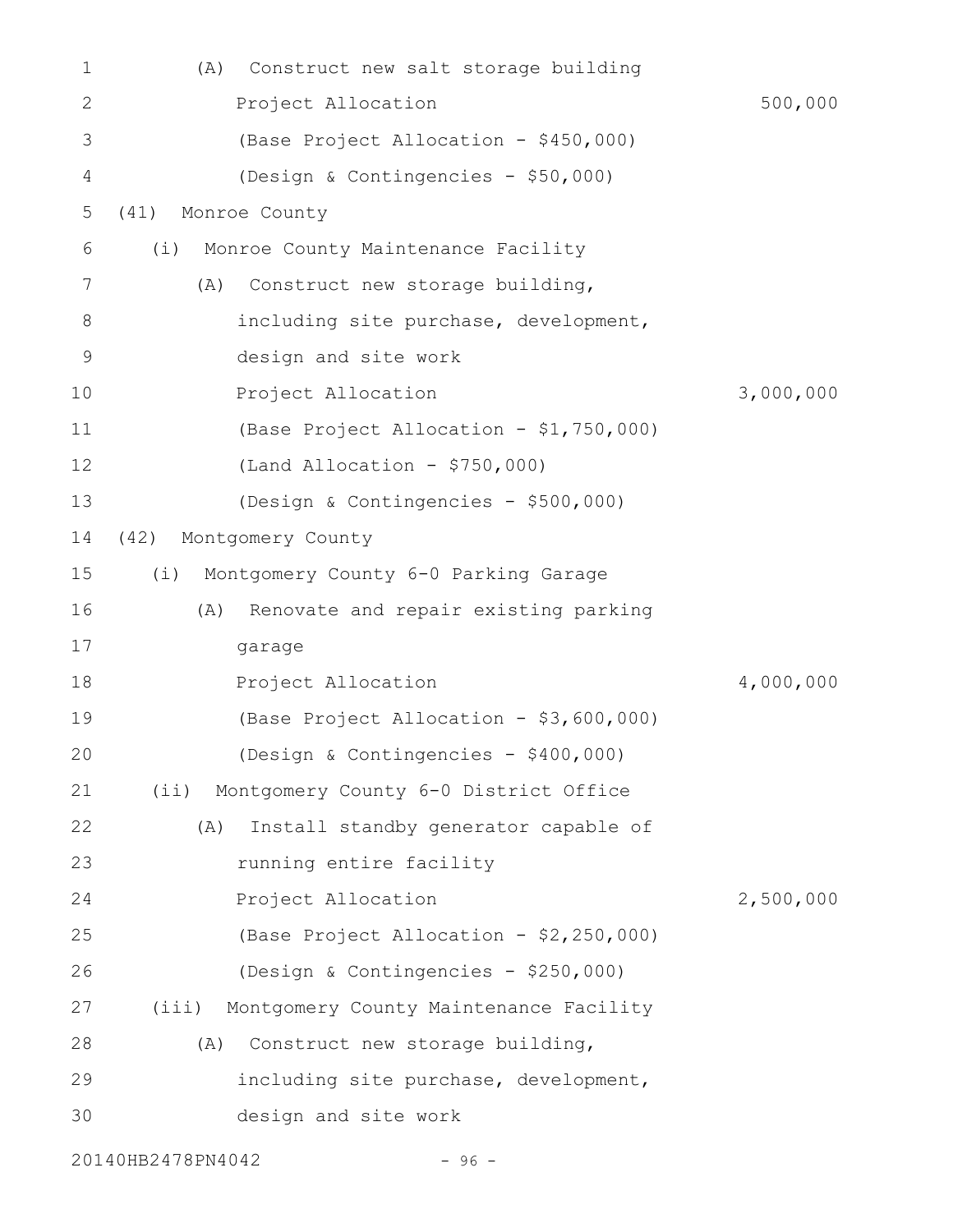| 1              |                   | Project Allocation                        | 3,000,000 |
|----------------|-------------------|-------------------------------------------|-----------|
| $\mathbf{2}$   |                   | (Base Project Allocation - \$1,750,000)   |           |
| 3              |                   | $(Land Allocation - $750,000)$            |           |
| $\overline{4}$ |                   | (Design & Contingencies - \$500,000)      |           |
| 5              | (43)              | Montour County                            |           |
| 6              | (i)               | Montour County Maintenance Facility       |           |
| 7              | (A)               | Construct new stockpile, including        |           |
| 8              |                   | site purchase, development, design and    |           |
| $\mathsf 9$    |                   | construction of all required buildings    |           |
| 10             |                   | Project Allocation                        | 3,000,000 |
| 11             |                   | (Base Project Allocation - \$1,750,000)   |           |
| 12             |                   | (Land Allocation - $$750,000$ )           |           |
| 13             |                   | (Design & Contingencies - \$500,000)      |           |
| 14             | (44)              | Northampton County                        |           |
| 15             | (i)               | Northampton County Maintenance Facility   |           |
| 16             | (A)               | Construct new storage building,           |           |
| 17             |                   | including site purchase, development,     |           |
| 18             |                   | design and site work                      |           |
| 19             |                   | Project Allocation                        | 3,000,000 |
| 20             |                   | (Base Project Allocation - \$1,750,000)   |           |
| 21             |                   | $(Land$ Allocation - \$750,000)           |           |
| 22             |                   | (Design & Contingencies - \$500,000)      |           |
| 23             | (45)              | Northumberland County                     |           |
| 24             | (i)               | Northumberland County Bridgebeam Facility |           |
| 25             | (A)               | Renovate and expand current facility,     |           |
| 26             |                   | including upgrading building systems,     |           |
| 27             |                   | roof repair and energy-efficiency         |           |
| 28             |                   | measures                                  |           |
| 29             |                   | Project Allocation                        | 3,000,000 |
| 30             |                   | (Base Project Allocation - \$2,750,000)   |           |
|                | 20140HB2478PN4042 | $-97 -$                                   |           |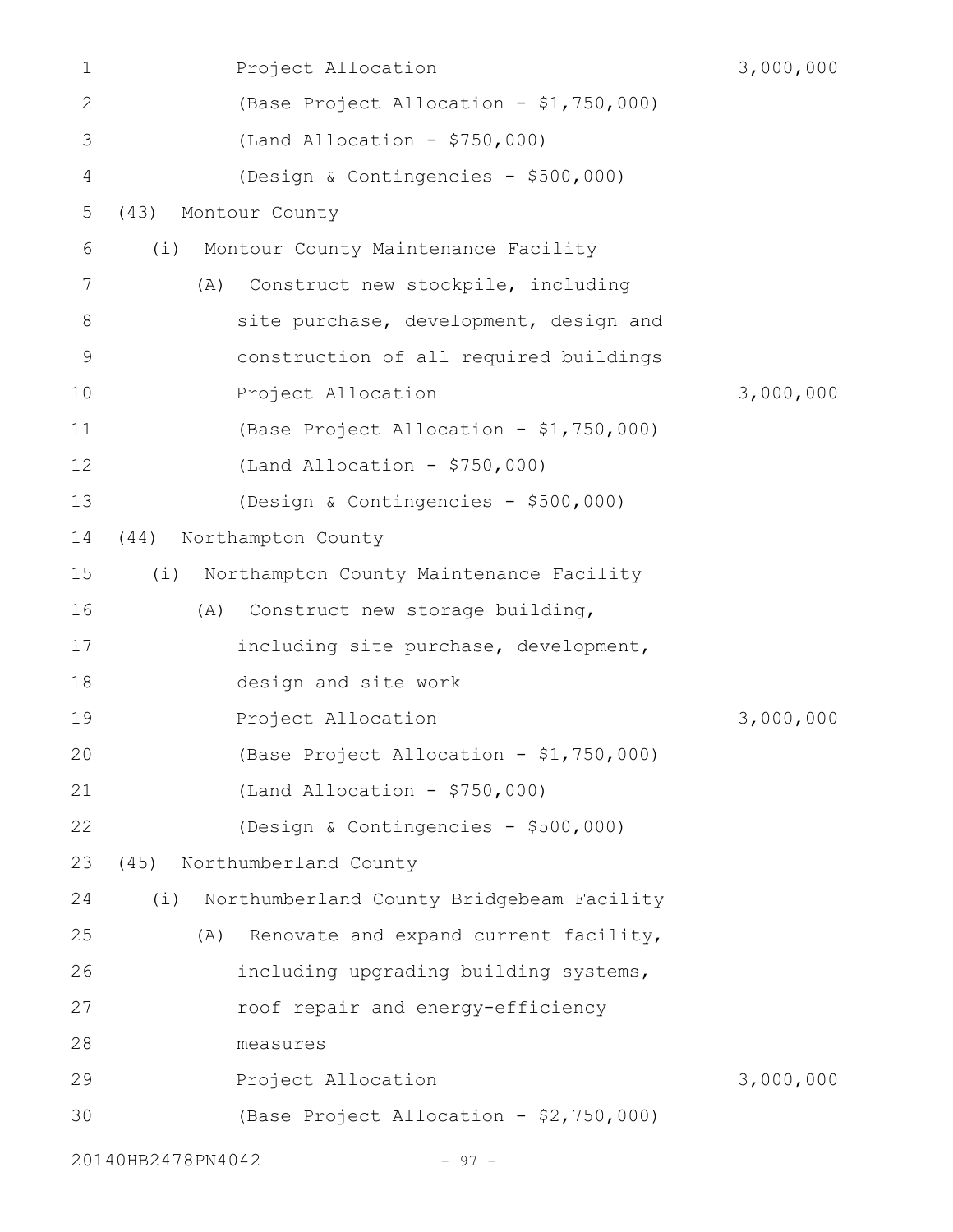| 1           |                   | (Design & Contingencies - \$250,000)     |           |
|-------------|-------------------|------------------------------------------|-----------|
| 2           | $(i$ i)           | Northumberland County Maintenance        |           |
| 3           |                   | Facility                                 |           |
| 4           | (A)               | Construct new stockpile, including       |           |
| 5           |                   | site purchase, development, design and   |           |
| 6           |                   | construction of all required buildings   |           |
| 7           |                   | Project Allocation                       | 3,000,000 |
| 8           |                   | (Base Project Allocation - \$1,750,000)  |           |
| $\mathsf 9$ |                   | $(Land Allocation - $750,000)$           |           |
| 10          |                   | (Design & Contingencies - \$500,000)     |           |
| 11          | (46) Perry County |                                          |           |
| 12          |                   | (i) Perry County Maintenance Facility    |           |
| 13          | (A)               | Construct new storage building,          |           |
| 14          |                   | including site purchase, development,    |           |
| 15          |                   | design and site work                     |           |
| 16          |                   | Project Allocation                       | 3,000,000 |
| 17          |                   | (Base Project Allocation - \$1,750,000)  |           |
| 18          |                   | $(Land Allocation - $750,000)$           |           |
| 19          |                   | (Design & Contingencies - \$500,000)     |           |
|             |                   | 20 (47) Philadelphia County              |           |
| 21          | (i)               | Philadelphia County Maintenance Facility |           |
| 22          | (A)               | Construct new storage building,          |           |
| 23          |                   | including site purchase, development,    |           |
| 24          |                   | design and site work                     |           |
| 25          |                   | Project Allocation                       | 3,000,000 |
| 26          |                   | (Base Project Allocation - \$1,750,000)  |           |
| 27          |                   | (Land Allocation - $$750,000$ )          |           |
| 28          |                   | (Design & Contingencies - \$500,000)     |           |
| 29          | (48) Pike County  |                                          |           |
| 30          |                   | (i) Pike County Maintenance Facility     |           |
|             | 20140HB2478PN4042 | $-98 -$                                  |           |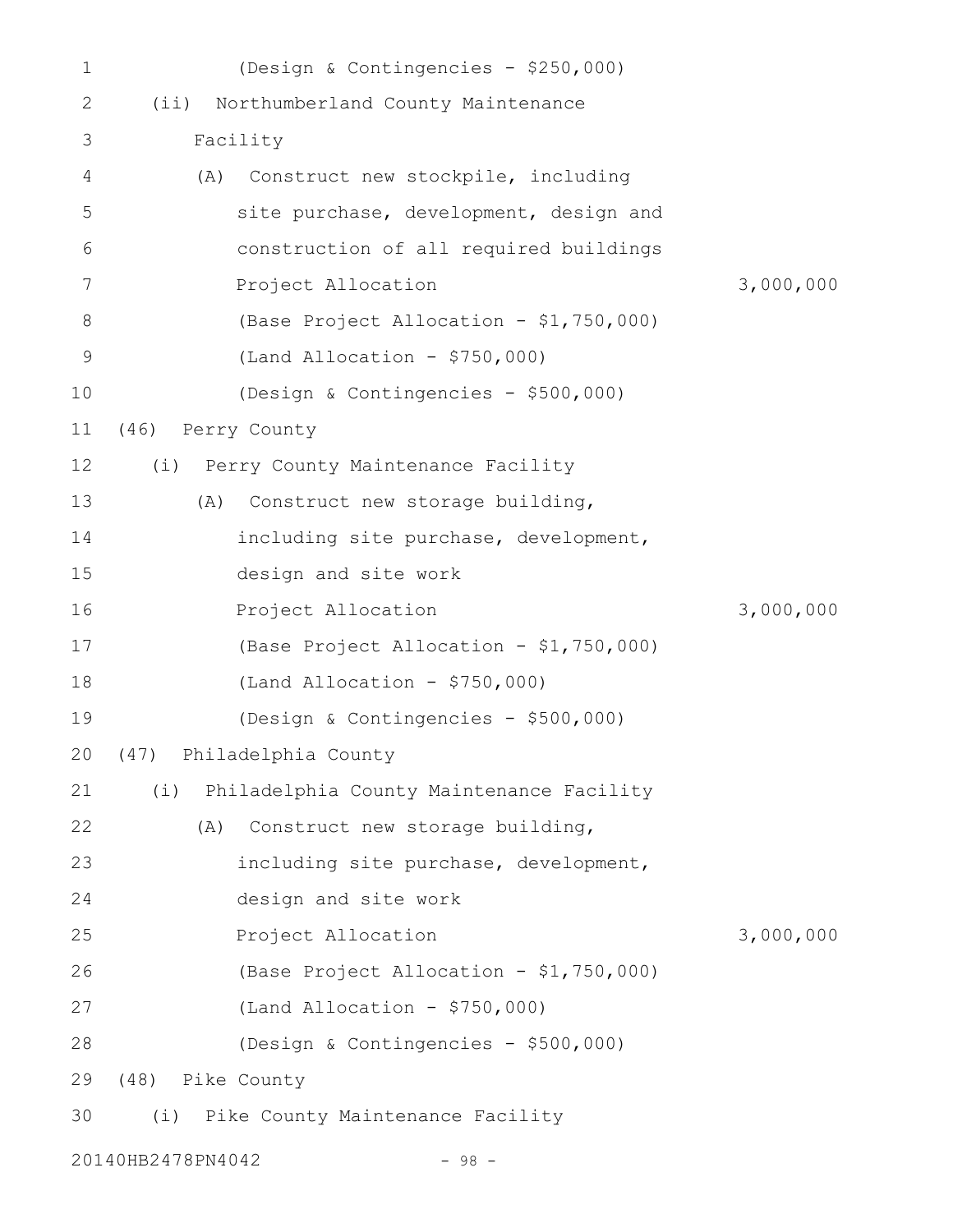| 1            | (A)                | Construct new storage building,         |           |
|--------------|--------------------|-----------------------------------------|-----------|
| $\mathbf{2}$ |                    | including site purchase, development,   |           |
| 3            |                    | design and site work                    |           |
| 4            |                    | Project Allocation                      | 3,000,000 |
| 5            |                    | (Base Project Allocation - \$1,750,000) |           |
| 6            |                    | $(Land$ Allocation - \$750,000)         |           |
| 7            |                    | (Design & Contingencies - \$500,000)    |           |
| 8            | (49)               | Potter County                           |           |
| 9            | (i)                | Potter County Maintenance Facility      |           |
| 10           | (A)                | Construct new stockpile, including      |           |
| 11           |                    | site purchase, development, design and  |           |
| 12           |                    | construction of all required buildings  |           |
| 13           |                    | Project Allocation                      | 3,000,000 |
| 14           |                    | (Base Project Allocation - \$1,750,000) |           |
| 15           |                    | $(Land$ Allocation - \$750,000)         |           |
| 16           |                    | (Design & Contingencies - \$500,000)    |           |
| 17           | (50)               | Schuylkill County                       |           |
| 18           | (i)                | Schuylkill County Maintenance Facility  |           |
| 19           | (A)                | Construct new storage building,         |           |
| 20           |                    | including site purchase, development,   |           |
| 21           |                    | design and site work                    |           |
| 22           |                    | Project Allocation                      | 3,000,000 |
| 23           |                    | (Base Project Allocation - \$1,750,000) |           |
| 24           |                    | $(Land$ Allocation - \$750,000)         |           |
| 25           |                    | (Design & Contingencies - \$500,000)    |           |
| 26           | (51) Snyder County |                                         |           |
| 27           | (i)                | Snyder County Maintenance Garage        |           |
| 28           | (A)                | Renovate and expand storage building,   |           |
| 29           |                    | including upgrading building systems,   |           |
| 30           |                    | roof repair and energy-efficiency       |           |
|              | 20140HB2478PN4042  | $-99 -$                                 |           |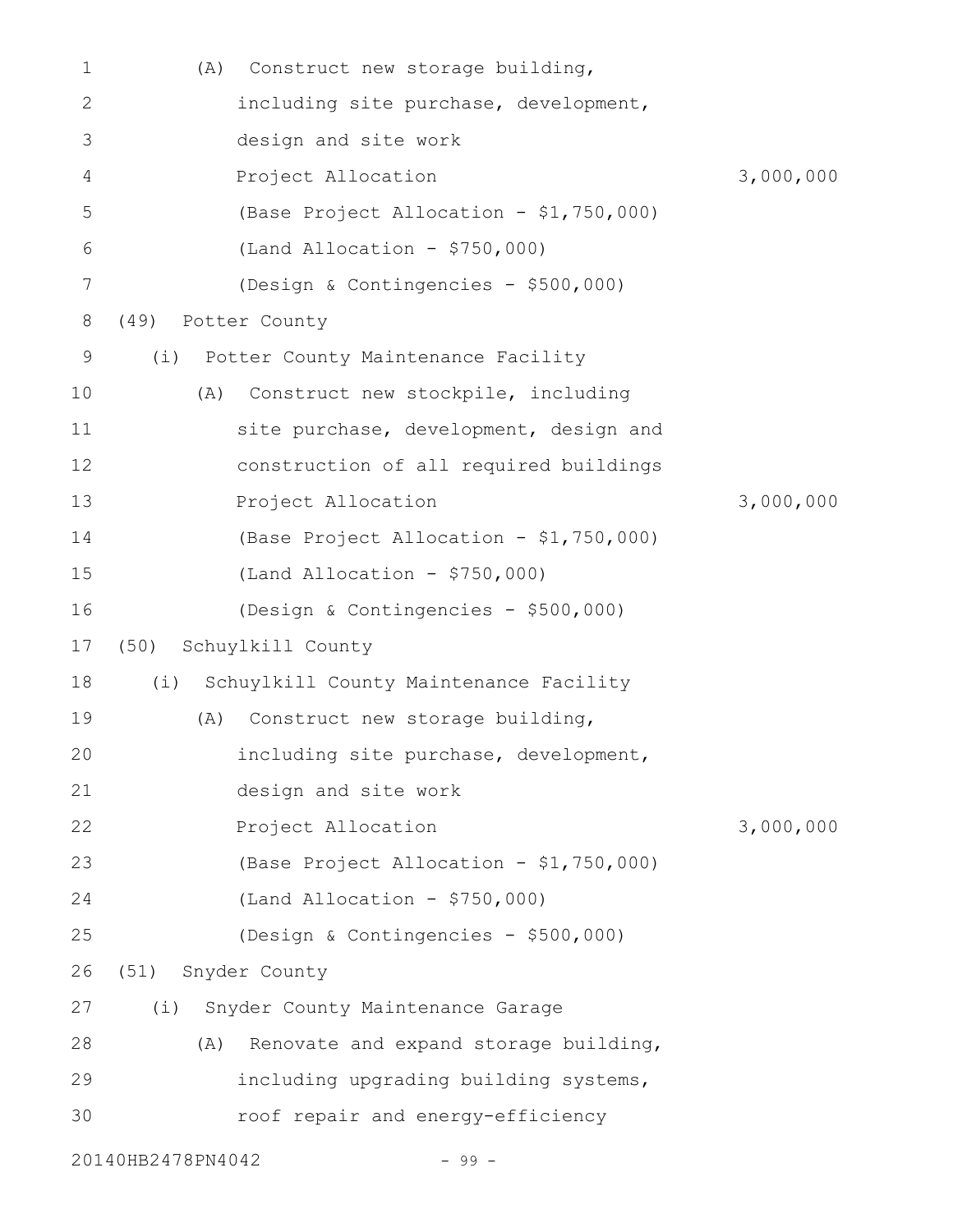| 1           | measures                                      |            |
|-------------|-----------------------------------------------|------------|
| 2           | Project Allocation                            | 2,500,000  |
| 3           | (Base Project Allocation - \$2,000,000)       |            |
| 4           | (Design & Contingencies - \$500,000)          |            |
| 5           | Snyder County Maintenance Facility<br>$(i$ i) |            |
| 6           | Construct new stockpile, including<br>(A)     |            |
| 7           | site purchase, development, design and        |            |
| 8           | construction of all required buildings        |            |
| $\mathsf 9$ | Project Allocation                            | 3,000,000  |
| 10          | (Base Project Allocation - \$1,750,000)       |            |
| 11          | $(Land Allocation - $750,000)$                |            |
| 12          | (Design & Contingencies - \$500,000)          |            |
| 13          | Somerset County<br>(52)                       |            |
| 14          | Somerset County Maintenance Facility<br>(i)   |            |
| 15          | Construct new storage facility,<br>(A)        |            |
| 16          | including site purchase, development,         |            |
| 17          | design and site work                          |            |
| 18          | Project Allocation                            | 2,200,000  |
| 19          | (Base Project Allocation - \$1,600,000)       |            |
| 20          | $(Land Allocation - $100,000)$                |            |
| 21          | (Design & Contingencies - \$500,000)          |            |
| 22          | Somerset County Maintenance Garage<br>$(i$ i) |            |
| 23          | Construct new stockpile, including<br>(A)     |            |
| 24          | site purchase, development, design and        |            |
| 25          | construction of all required buildings        |            |
| 26          | Project Allocation                            | 15,000,000 |
| 27          | (Base Project Allocation -                    |            |
| 28          | \$12,500,000                                  |            |
| 29          | (Land Allocation - $$2,000,000$ )             |            |
| 30          | (Design & Contingencies - \$500,000)          |            |
|             | 20140HB2478PN4042<br>$-100 -$                 |            |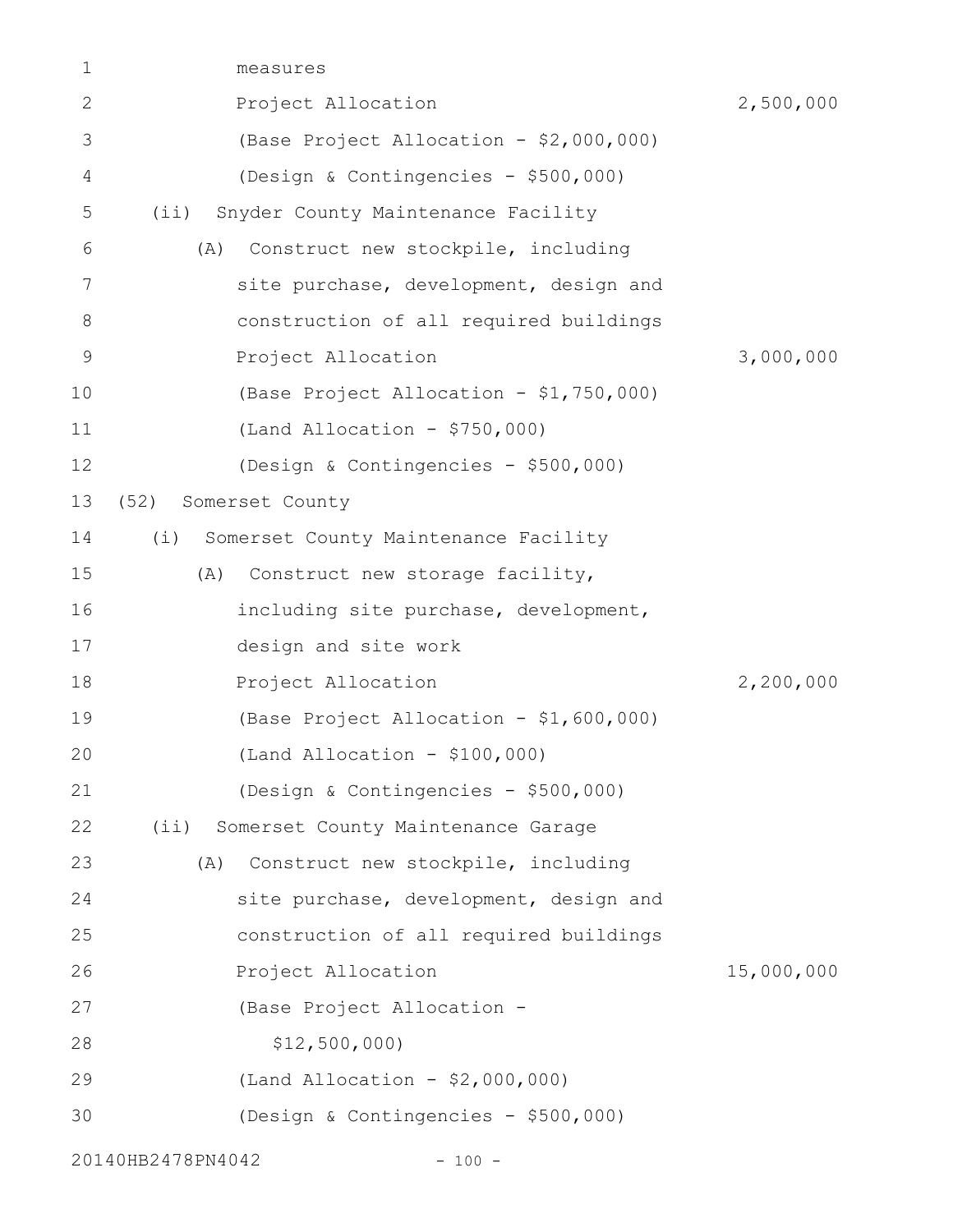| 1           | (iii) | Somerset County Stockpile Facility      |           |
|-------------|-------|-----------------------------------------|-----------|
| 2           | (A)   | Construct two new salt storage          |           |
| 3           |       | buildings                               |           |
| 4           |       | Project Allocation                      | 1,000,000 |
| 5           |       | (Base Project Allocation - \$900,000)   |           |
| 6           |       | $(Land Allocation - $100,000)$          |           |
| 7           | (53)  | Sullivan County                         |           |
| 8           | (i)   | Sullivan County Maintenance Facility    |           |
| $\mathsf 9$ | (A)   | Construct new stockpile, including      |           |
| 10          |       | site purchase, development, design and  |           |
| 11          |       | construction of all required buildings  |           |
| 12          |       | Project Allocation                      | 3,000,000 |
| 13          |       | (Base Project Allocation - \$1,750,000) |           |
| 14          |       | $(Land Allocation - $750,000)$          |           |
| 15          |       | (Design & Contingencies - \$500,000)    |           |
| 16          | (54)  | Susquehanna County                      |           |
| 17          | (i)   | Susquehanna County Maintenance Facility |           |
| 18          | (A)   | Construct new storage building,         |           |
| 19          |       | including site purchase, development,   |           |
| 20          |       | design and site work                    |           |
| 21          |       | Project Allocation                      | 3,100,000 |
| 22          |       | (Base Project Allocation - \$1,750,000) |           |
| 23          |       | $(Land$ Allocation - \$750,000)         |           |
| 24          |       | (Design & Contingencies - \$600,000)    |           |
| 25          |       | (B) Construct new storage building,     |           |
| 26          |       | including site purchase, development,   |           |
| 27          |       | design and site work                    |           |
| 28          |       | Project Allocation                      | 1,500,000 |
| 29          |       | (Base Project Allocation - \$975,000)   |           |
| 30          |       | $(Land Allocation - $300,000)$          |           |
|             |       |                                         |           |

20140HB2478PN4042 - 101 -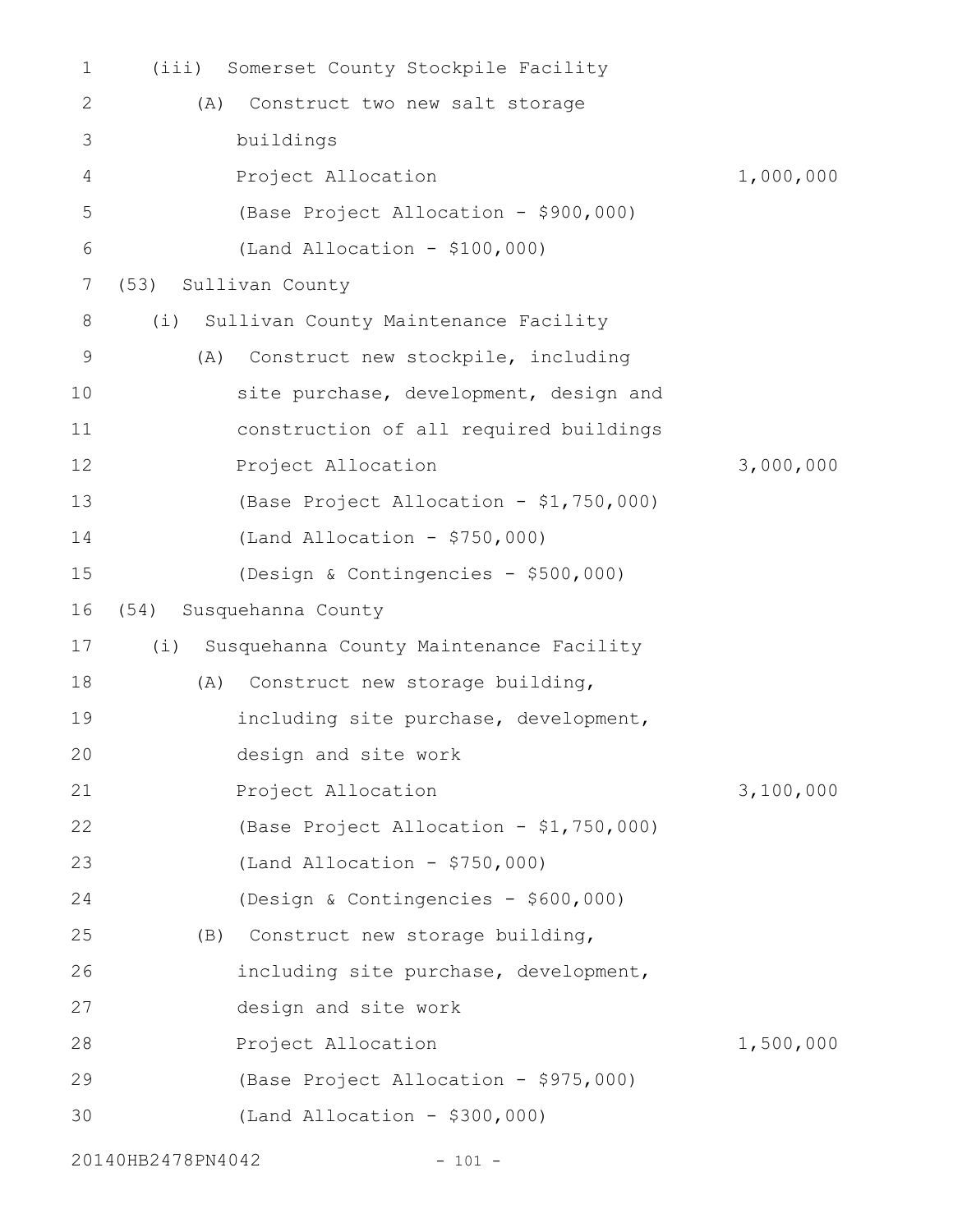| $\mathbf 1$ |                   | (Design & Contingencies - \$225,000)      |           |
|-------------|-------------------|-------------------------------------------|-----------|
| 2           | (55)              | Tioga County                              |           |
| 3           | (i)               | Tioga County Maintenance Facility         |           |
| 4           |                   | Construct new stockpile, including<br>(A) |           |
| 5           |                   | site purchase, development, design and    |           |
| 6           |                   | construction of all required buildings    |           |
| 7           |                   | Project Allocation                        | 3,000,000 |
| 8           |                   | (Base Project Allocation - \$1,750,000)   |           |
| $\mathsf 9$ |                   | (Land Allocation - $$750,000$ )           |           |
| 10          |                   | (Design & Contingencies - \$500,000)      |           |
| 11          | (56)              | Union County                              |           |
| 12          |                   | (i) Union County Maintenance Facility     |           |
| 13          |                   | Construct new stockpile, including<br>(A) |           |
| 14          |                   | site purchase, development, design and    |           |
| 15          |                   | construction of all required buildings    |           |
| 16          |                   | Project Allocation                        | 3,000,000 |
| 17          |                   | (Base Project Allocation - \$1,750,000)   |           |
| 18          |                   | $(Land$ Allocation - \$750,000)           |           |
| 19          |                   | (Design & Contingencies - \$500,000)      |           |
| 20          |                   | (57) Venango County                       |           |
| 21          | (i)               | Venango County Maintenance Facility       |           |
| 22          |                   | Construct new storage building,<br>(A)    |           |
| 23          |                   | including site purchase, development,     |           |
| 24          |                   | design and site work                      |           |
| 25          |                   | Project Allocation                        | 3,000,000 |
| 26          |                   | (Base Project Allocation - \$1,750,000)   |           |
| 27          |                   | (Land Allocation - $$750,000$ )           |           |
| 28          |                   | (Design & Contingencies - \$500,000)      |           |
| 29          |                   | (58) Warren County                        |           |
| 30          | (i)               | Warren County Bridgebeam Facility         |           |
|             | 20140HB2478PN4042 | $-102 -$                                  |           |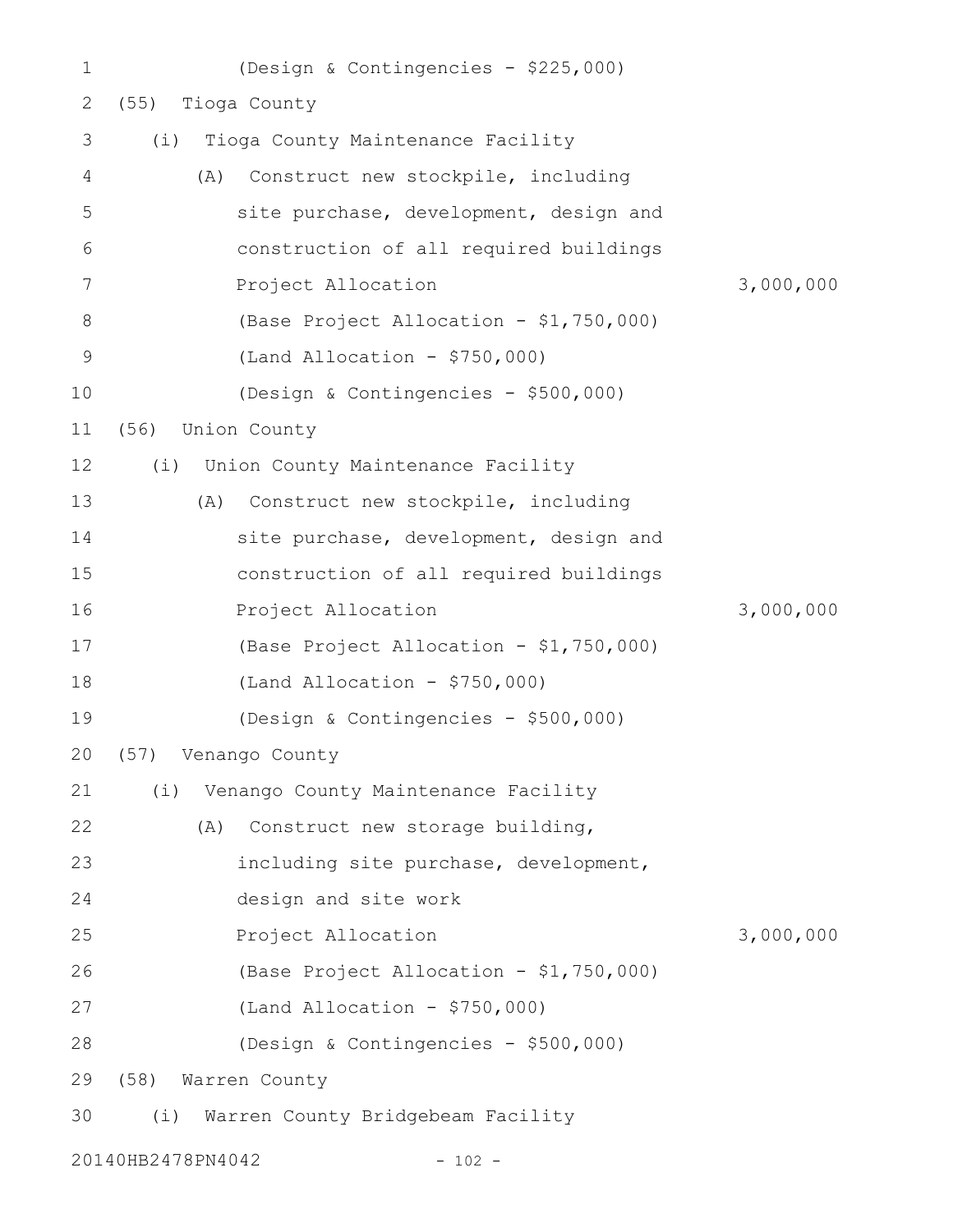| 1            | Renovate and expand current facility,<br>(A) |            |
|--------------|----------------------------------------------|------------|
| $\mathbf{2}$ | including upgrading building systems,        |            |
| 3            | roof repair and energy-efficiency            |            |
| 4            | measures                                     |            |
| 5            | Project Allocation                           | 3,000,000  |
| 6            | (Base Project Allocation - \$2,750,000)      |            |
| 7            | (Design & Contingencies - \$250,000)         |            |
| 8            | (iii)<br>Warren County Maintenance Facility  |            |
| 9            | Construct new storage building,<br>(A)       |            |
| 10           | including site purchase, development,        |            |
| 11           | design and site work                         |            |
| 12           | Project Allocation                           | 3,000,000  |
| 13           | (Base Project Allocation - \$1,750,000)      |            |
| 14           | (Land Allocation - $$750,000$ )              |            |
| 15           | (Design & Contingencies - \$500,000)         |            |
| 16           | Warren County Maintenance Garage<br>(iii)    |            |
| 17           | Construct new stockpile, including<br>(A)    |            |
| 18           | site purchase, development, design and       |            |
| 19           | construction of all required buildings       |            |
| 20           | Project Allocation                           | 15,000,000 |
| 21           | (Base Project Allocation -                   |            |
| 22           | \$12,500,000                                 |            |
| 23           | (Land Allocation - \$2,000,000)              |            |
| 24           | (Design & Contingencies - \$500,000)         |            |
| 25           | (59)<br>Washington County                    |            |
| 26           | Washington County Stockpile Facility<br>(i)  |            |
| 27           | Construct two new salt storage<br>(A)        |            |
| 28           | buildings                                    |            |
| 29           | Project Allocation                           | 1,000,000  |
| 30           | (Base Project Allocation - \$900,000)        |            |
|              | 20140HB2478PN4042<br>$-103 -$                |            |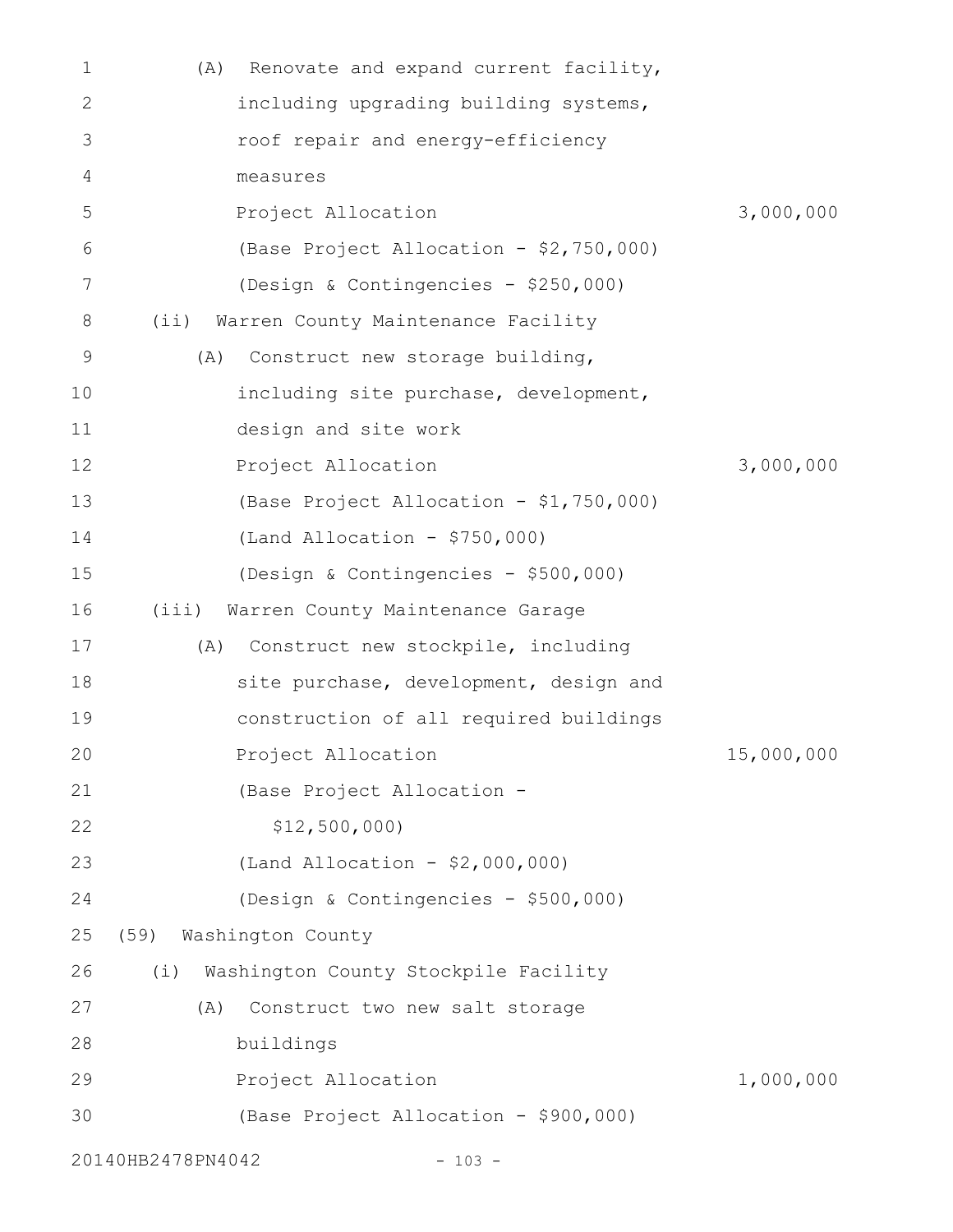| $\mathbf 1$   | (Design & Contingencies - \$100,000)          |           |
|---------------|-----------------------------------------------|-----------|
| 2             | Wayne County<br>(60)                          |           |
| 3             | Wayne County Maintenance Facility<br>(i)      |           |
| 4             | Construct new storage building,<br>(A)        |           |
| 5             | including site purchase, development,         |           |
| 6             | design and site work                          |           |
| 7             | Project Allocation                            | 3,000,000 |
| 8             | (Base Project Allocation - \$1,750,000)       |           |
| $\mathcal{G}$ | (Land Allocation - $$750,000$ )               |           |
| 10            | (Design & Contingencies - \$500,000)          |           |
| 11            | $(i$ i)<br>Wayne County Maintenance Garage    |           |
| 12            | Resurface garage floors and perform<br>(A)    |           |
| 13            | any necessary repairs                         |           |
| 14            | Project Allocation                            | 500,000   |
| 15            | (Base Project Allocation - \$450,000)         |           |
| 16            | (Design & Contingencies - \$50,000)           |           |
| 17            | (61) Westmoreland County                      |           |
| 18            | (i) Westmoreland County Maintenance Facility  |           |
| 19            | Construct new salt storage building<br>(A)    |           |
| 20            | Project Allocation                            | 6,000,000 |
| 21            | (Base Project Allocation - \$5,500,000)       |           |
| 22            | (Design & Contingencies - \$500,000)          |           |
| 23            | Construct new storage building,<br>(B)        |           |
| 24            | including site purchase, development,         |           |
| 25            | design and site work                          |           |
| 26            | Project Allocation                            | 3,000,000 |
| 27            | (Base Project Allocation - \$2,400,000)       |           |
| 28            | $(Land Allocation - $100,000)$                |           |
| 29            | (Design & Contingencies - \$500,000)          |           |
| 30            | Westmoreland County Stockpile Facility<br>(i) |           |
|               |                                               |           |

20140HB2478PN4042 - 104 -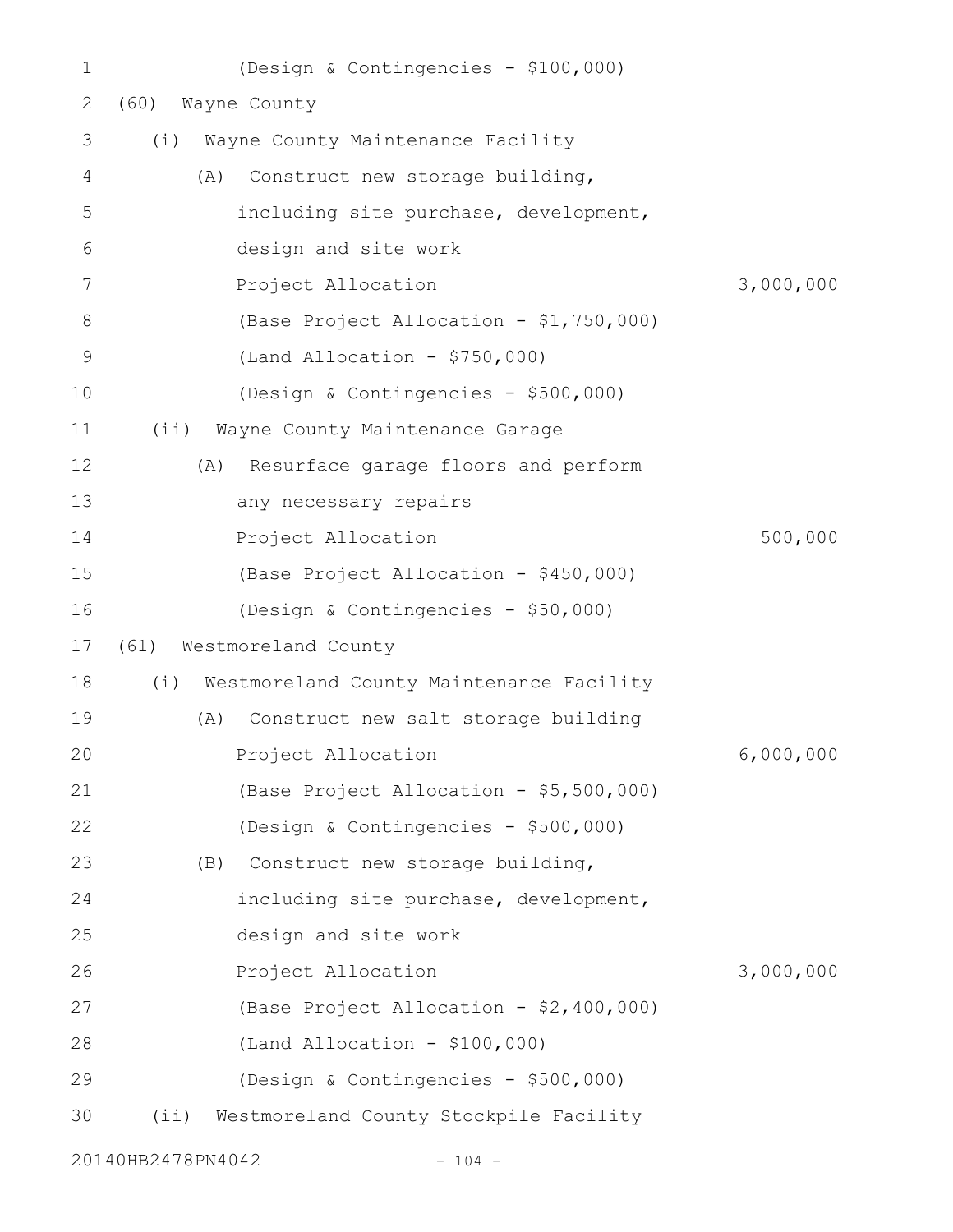| 1  | (A)               | Construct two new salt storage          |           |
|----|-------------------|-----------------------------------------|-----------|
| 2  |                   | buildings                               |           |
| 3  |                   | Project Allocation                      | 1,000,000 |
| 4  |                   | (Base Project Allocation - \$900,000)   |           |
| 5  |                   | (Design & Contingencies - \$100,000)    |           |
| 6  | (62)              | Wyoming County                          |           |
| 7  | (i)               | Wyoming County Maintenance Facility     |           |
| 8  | (A)               | Construct new storage building,         |           |
| 9  |                   | including site purchase, development,   |           |
| 10 |                   | design and site work                    |           |
| 11 |                   | Project Allocation                      | 3,000,000 |
| 12 |                   | (Base Project Allocation - \$1,750,000) |           |
| 13 |                   | (Land Allocation - $$750,000$ )         |           |
| 14 |                   | (Design & Contingencies - \$500,000)    |           |
| 15 | (63)              | York County                             |           |
| 16 | (i)               | York County Maintenance Facility        |           |
| 17 | (A)               | Construct new storage building,         |           |
| 18 |                   | including site purchase, development,   |           |
| 19 |                   | design and site work                    |           |
| 20 |                   | Project Allocation                      | 3,000,000 |
| 21 |                   | (Base Project Allocation - \$1,750,000) |           |
| 22 |                   | (Land Allocation - $$750,000$ )         |           |
| 23 |                   | (Design & Contingencies - \$500,000)    |           |
| 24 | (64)              | Various Counties                        |           |
| 25 | (i)               | Bridgebeam Facilities                   |           |
| 26 | (A)               | Design and construct three new          |           |
| 27 |                   | bridgebeam fabrication facilities       |           |
| 28 |                   | Project Allocation                      | 9,000,000 |
| 29 |                   | (Base Project Allocation - \$8,100,000) |           |
| 30 |                   | (Design & Contingencies - \$900,000)    |           |
|    | 20140HB2478PN4042 | $-105 -$                                |           |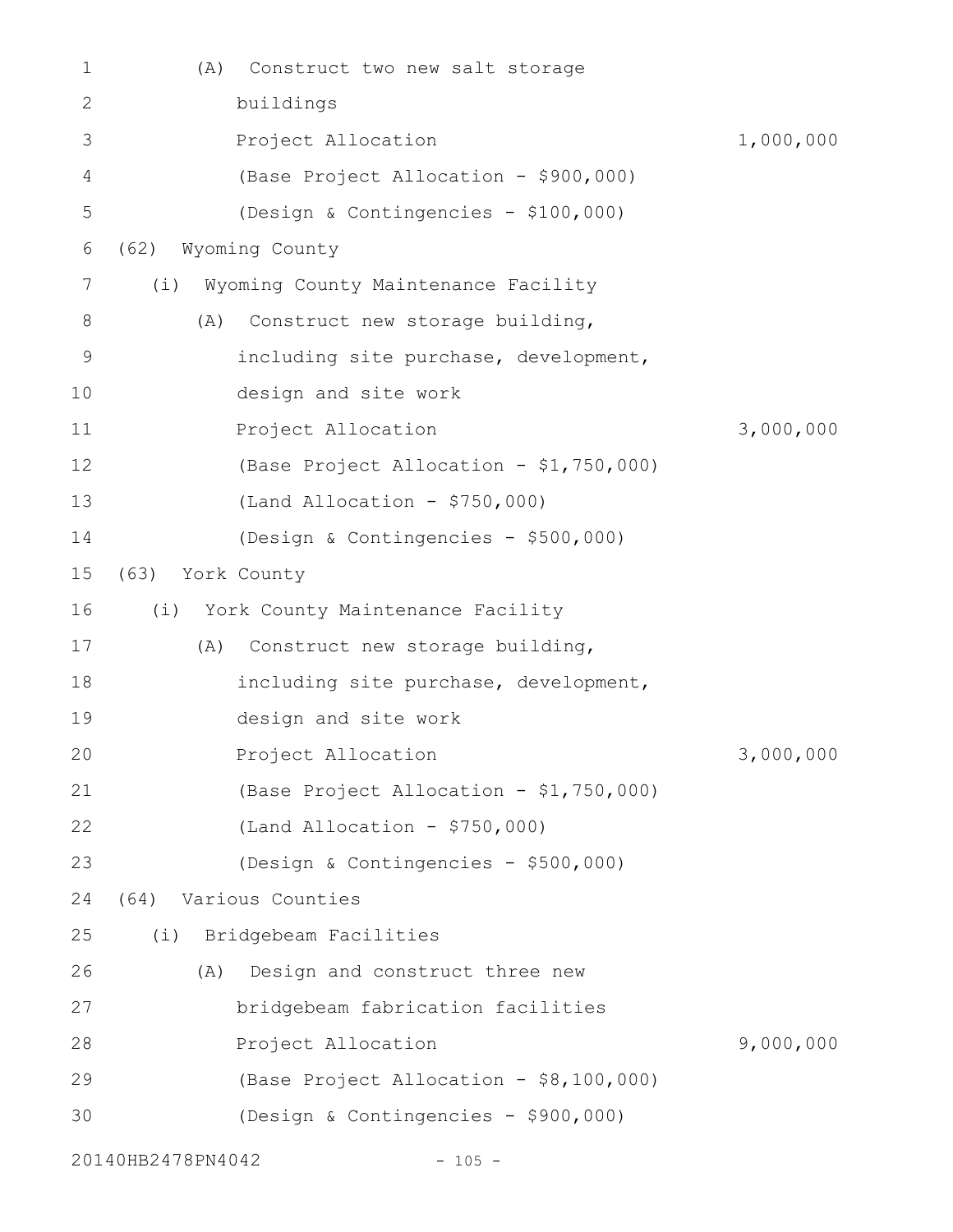Section 12. Debt authorization. 1

(a) Public improvements.--The Governor, Auditor General and State Treasurer are hereby authorized and directed to borrow from time to time in addition to any authorization heretofore or hereafter enacted, on the credit of the Commonwealth, subject to the limitations provided in the current capital budget, money not exceeding in the aggregate the sum of \$565,191,000. 2 3 4 5 6 7

(b) Furniture and equipment.--The Governor, Auditor General and State Treasurer are hereby authorized and directed to borrow from time to time in addition to any authorization heretofore or hereafter enacted on the credit of the Commonwealth, subject to the limitations provided in the current capital budget, money not exceeding in the aggregate the sum of \$1,600,000 as may be found necessary to carry out the acquisition and construction of the public improvement projects consisting of the acquisition of original movable furniture and equipment specifically itemized in the capital budget. 8 9 10 11 12 13 14 15 16 17

(c) Transportation assistance.--The Governor, Auditor General and State Treasurer are hereby authorized and directed to borrow from time to time in addition to any authorization heretofore or hereafter enacted, on the credit of the Commonwealth, subject to the limitations provided in the current capital budget, money not exceeding in the aggregate the sum of \$451,893,000 as may be found necessary to carry out the acquisition and construction of the transportation assistance projects specifically itemized in a capital budget. 18 19 20 21 22 23 24 25 26

(d) Redevelopment assistance.--Subject to the limitation in section 317(b) of the act of February 9, 1999 (P.L.1, No.1), known as the Capital Facilities Debt Enabling Act, the Governor, Auditor General and State Treasurer are hereby authorized and 27 28 29 30

20140HB2478PN4042 - 106 -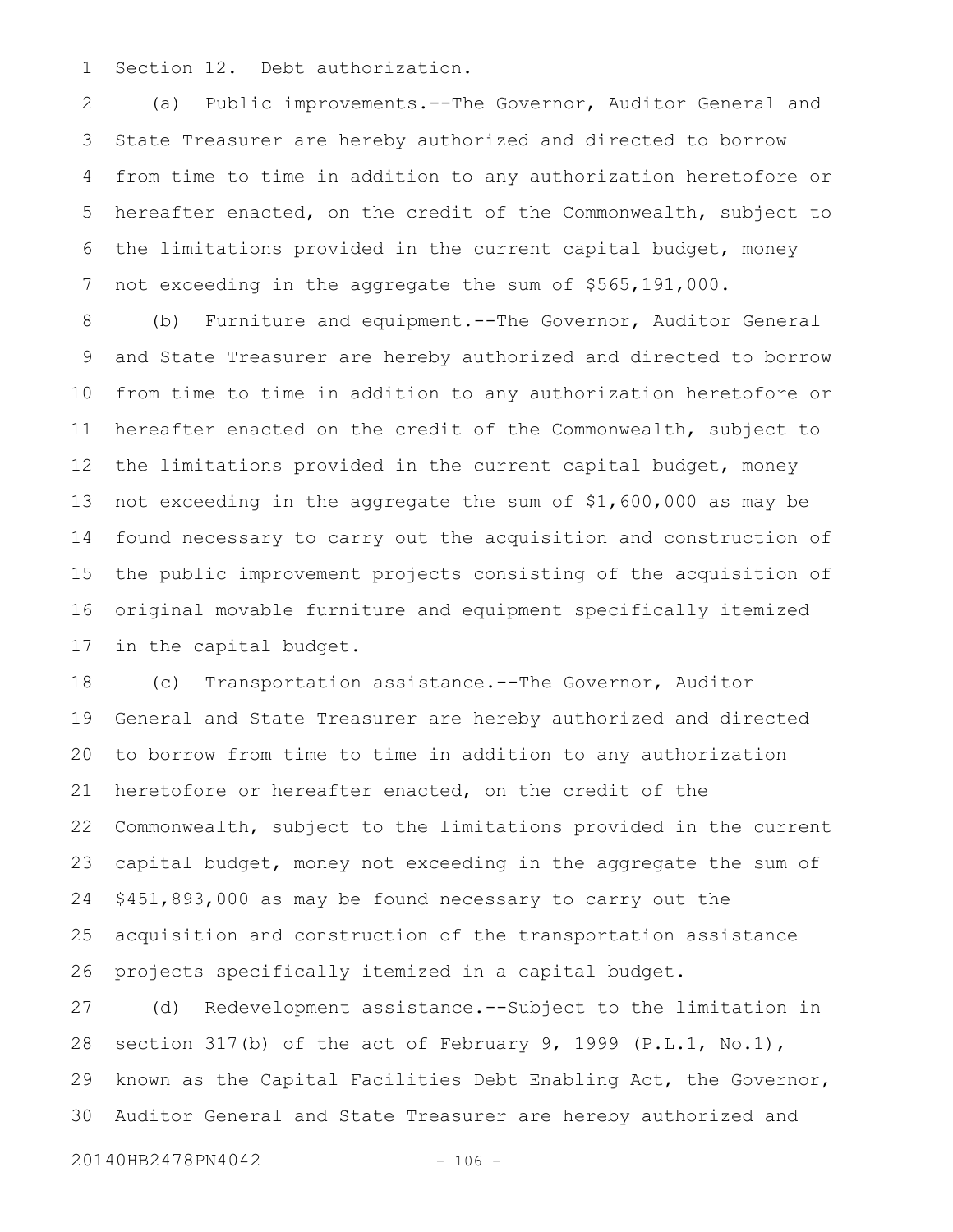directed to borrow from time to time in addition to any authorization heretofore or hereafter enacted, on the credit of the Commonwealth, subject to the limitations provided in the current capital budget, money not exceeding in the aggregate the sum of \$787,027,000 as may be found necessary to carry out the redevelopment assistance capital projects specifically itemized in a capital budget. 1 2 3 4 5 6 7

(e) Flood control.--The Governor, Auditor General and State Treasurer are hereby authorized and directed to borrow from time to time in addition to an authorization heretofore or hereafter enacted, on the credit of the Commonwealth, subject to the limitations provided in the current capital budget, money not exceeding in the aggregate the sum of \$48,205,000 as may be found necessary to carry out the acquisition and construction of the flood control projects specifically itemized in a capital budget. 8 9 10 11 12 13 14 15 16

Section 13. Issue of bonds. 17

The indebtedness authorized in this act shall be incurred from time to time and shall be evidenced by one or more series of general obligation bonds of the Commonwealth in such aggregate principal amount for each series as the Governor, the Auditor General and the State Treasurer shall determine, but the latest stated maturity date shall not exceed estimated useful life of the projects being financed as stated in section 14. Section 14. Estimated useful life and term of debt. 18 19 20 21 22 23 24 25

(a) Estimated useful life.--The General Assembly states that the estimated useful life of the public improvement projects itemized in this act is as follows: 26 27 28

29

(1) Public improvement projects, 30 years.

(2) Furniture and equipment, 10 years. 30

20140HB2478PN4042 - 107 -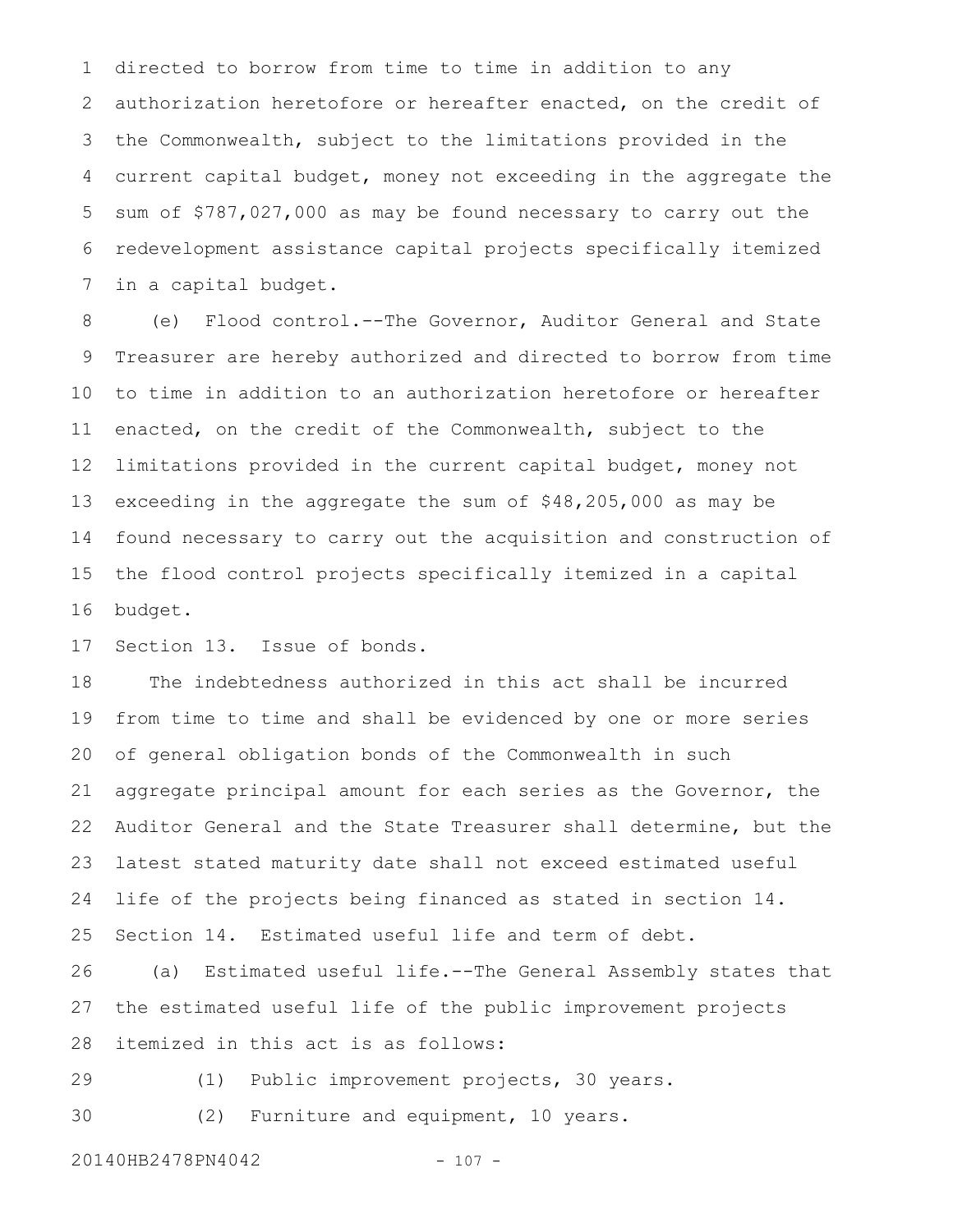(3) Transportation assistance projects: (i) Rolling stock, 15 years. (ii) Passenger buses, 12 years. (iii) Furniture and equipment, 10 years. (iv) All others, 30 years. 1 2 3 4 5

(b) Term of debt.--The maximum term of the debt authorized to be incurred under this act is 30 years. 6 7

Section 15. Appropriations. 8

(a) Public improvements.--The net proceeds of the sale of the obligations authorized in this act are hereby appropriated from the Capital Facilities Fund to the Department of General Services in the maximum amount of \$565,191,000 to be used by it exclusively to defray the financial cost of the public improvement projects specifically itemized in a capital budget. After reserving or paying the expenses of the sale of the obligation, the State Treasurer shall pay to the Department of General Services the moneys as required and certified by it to be legally due payable. 9 10 11 12 13 14 15 16 17 18

(b) Furniture and equipment.--The net proceeds of the sale of the obligations authorized in this act are hereby appropriated from the Capital Facilities Fund to the Department of General Services in the maximum amount of \$1,600,000 to be used by it exclusively to defray the financial cost of the public improvement projects consisting of the acquisition of original movable furniture and equipment specifically itemized in a capital budget. After reserving or paying the expenses of the sale of the obligation, the State Treasurer shall pay to the Department of General Services the moneys as required and certified by it to be legally due and payable. 19 20 21 22 23 24 25 26 27 28 29

(c) Transportation assistance.--The net proceeds of the sale 20140HB2478PN4042 - 108 -30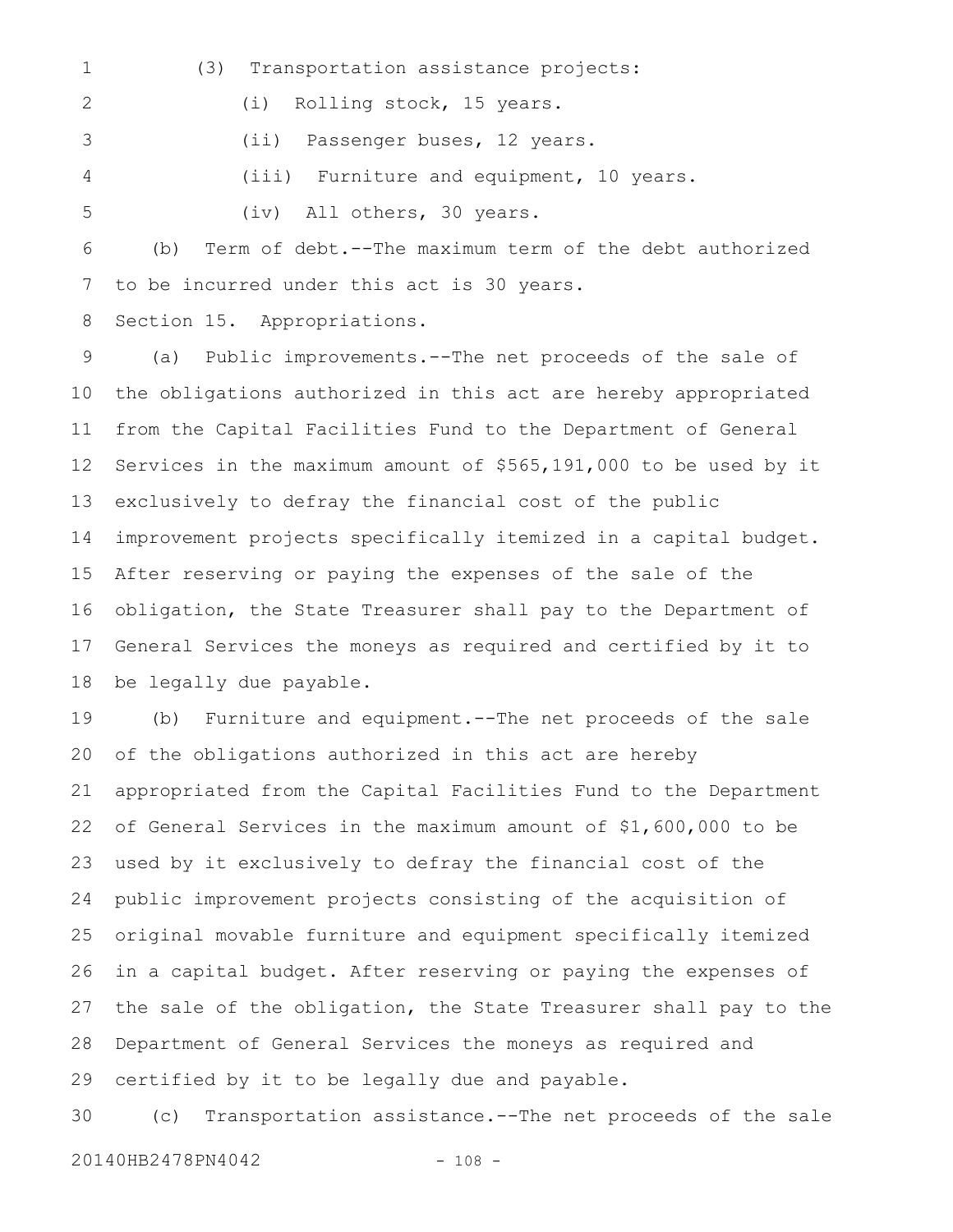of the obligations authorized in this act are hereby appropriated from the Capital Facilities Fund to the Department of Transportation in the maximum amount of \$451,893,000 to be used by it exclusively to defray the financial cost of the transportation assistance projects specifically itemized in a capital budget. After reserving or paying the expenses of the sale of the obligation, the State Treasurer shall pay to the Department of Transportation the moneys as required and certified by it to be legally due and payable. 1 2 3 4 5 6 7 8 9

(d) Redevelopment assistance.--The net proceeds of the sale of the obligations authorized in this act are hereby appropriated from the Capital Facilities Fund to the Department of Community and Economic Development in the maximum amount of \$787,027,000 to be used by it exclusively to defray the financial cost of the redevelopment assistance capital projects specifically itemized in a capital budget. After reserving or paying the expenses of the sale of the obligation, the State Treasurer shall pay to the Department of Community and Economic Development the moneys as required and certified by it to be legally due and payable. 10 11 12 13 14 15 16 17 18 19 20

(e) Flood control.--The net proceeds of the sale of the obligations authorized in this act are hereby appropriated from the Capital Facilities Fund to the Department of Environmental Protection in the maximum amount of \$48,205,000 to be used by it exclusively to defray the financial cost of the flood control projects specifically itemized in a capital budget. After reserving or paying the expenses of the sale of the obligation, the State Treasurer shall pay to the Department of Environmental Protection the moneys as required and certified by it to be legally due and payable. 21 22 23 24 25 26 27 28 29 30

20140HB2478PN4042 - 109 -